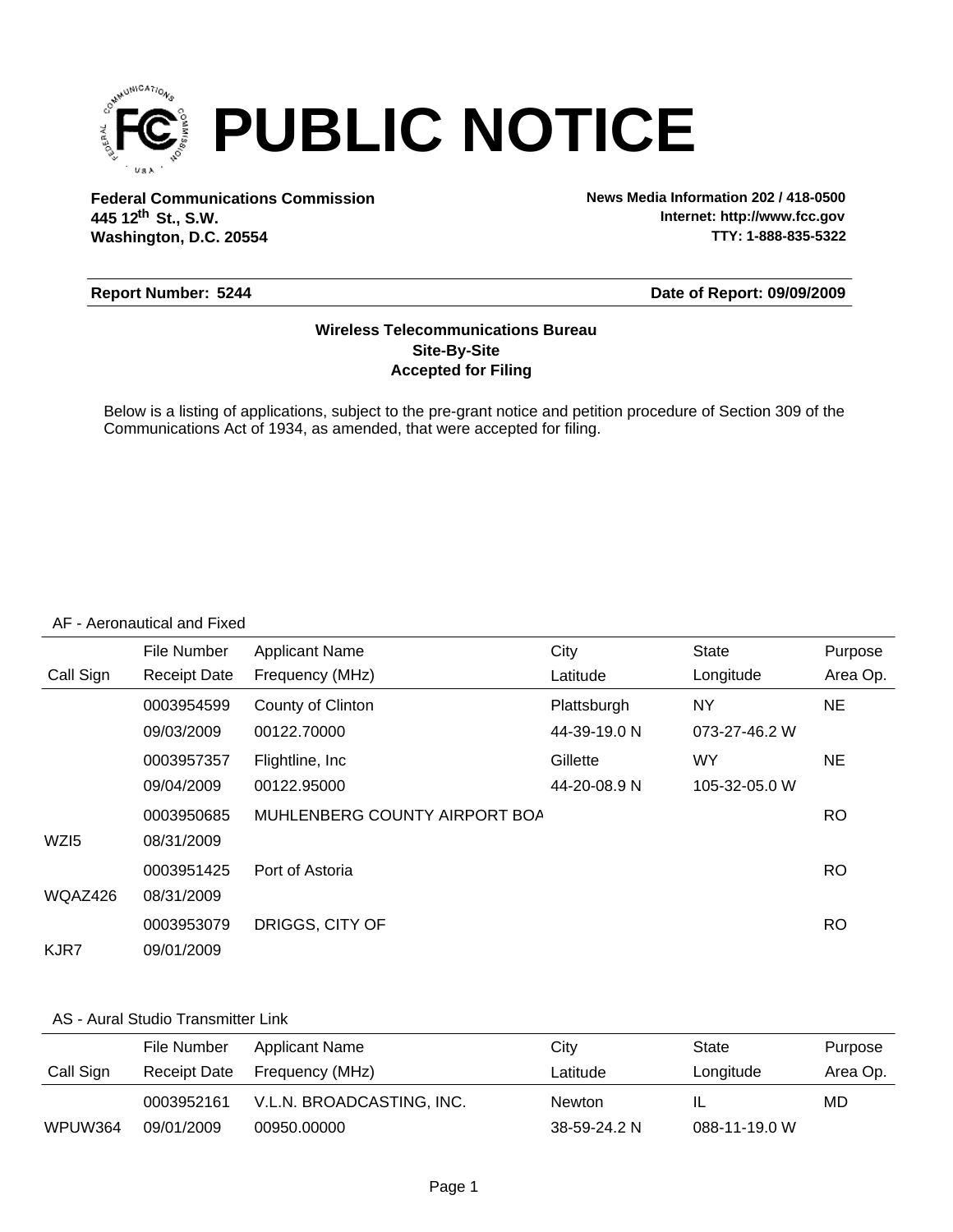#### AS - Aural Studio Transmitter Link

|           | File Number         | <b>Applicant Name</b>      | City               | <b>State</b>  | Purpose  |
|-----------|---------------------|----------------------------|--------------------|---------------|----------|
| Call Sign | <b>Receipt Date</b> | Frequency (MHz)            | Latitude           | Longitude     | Area Op. |
|           | 0003953922          | <b>LAZER LICENSES, LLC</b> | <b>RENO</b>        | <b>NV</b>     | MD       |
| WMV866    | 09/02/2009          | 00947.00000                | 39-30-38.4 N       | 119-46-41.3 W |          |
|           | 0003951179          | TATI BROADCASTING, LLC     | ANCHORAGE          | AK            | NE.      |
|           | 08/31/2009          | 00945.00000                | $61 - 10 - 39.1$ N | 149-53-30.3 W |          |
|           | 0003951259          | TATI BROADCASTING, LLC     | <b>ANCHORAGE</b>   | AK            | NE.      |
|           | 08/31/2009          | 00950.75000                | 61-10-39.1 N       | 149-53-30.3 W |          |
|           | 0003954211          | <b>LAZER LICENSES, LLC</b> | <b>Bakersfield</b> | CA            | NE.      |
|           | 09/02/2009          | 00946.50000                | 35-18-50.6 N       | 119-04-47.5 W |          |
|           | 0003957541          | MCC RADIO, LLC             | Aberdeen           | <b>WA</b>     | NE.      |
|           | 09/04/2009          | 00945.50000                | 46-57-26.0 N       | 123-48-36.0 W |          |

|                | File Number         | <b>Applicant Name</b>                        | City            | <b>State</b>  | Purpose  |
|----------------|---------------------|----------------------------------------------|-----------------|---------------|----------|
| Call Sign      | <b>Receipt Date</b> | Frequency (MHz)                              | Latitude        | Longitude     | Area Op. |
|                | 0003882178          | DOCOMO PACIFIC, INC.                         | <b>TAMUNING</b> | GU            | AM       |
| <b>WQHI488</b> | 09/03/2009          | 06595.00000                                  | 13-29-32.0 N    | 144-47-24.0 E |          |
|                | 0003882178          | DOCOMO PACIFIC, INC.                         | <b>TAMUNING</b> | GU            | AM       |
| <b>WQHI488</b> | 09/03/2009          | 10735.00000                                  | 13-29-32.0 N    | 144-47-24.0 E |          |
|                | 0003882178          | DOCOMO PACIFIC, INC.                         | <b>TAMUNING</b> | GU            | AM       |
| <b>WQHI488</b> | 09/03/2009          | 10775.00000                                  | 13-29-32.0 N    | 144-47-24.0 E |          |
|                | 0003882178          | DOCOMO PACIFIC, INC.                         | <b>TAMUNING</b> | GU            | AM       |
| <b>WQHI488</b> | 09/03/2009          | 10835.00000                                  | 13-29-32.0 N    | 144-47-24.0 E |          |
|                | 0003882178          | DOCOMO PACIFIC, INC.                         | <b>TAMUNING</b> | GU            | AM       |
| <b>WQHI488</b> | 09/03/2009          | 10915.00000                                  | 13-29-32.0 N    | 144-47-24.0 E |          |
|                | 0003882178          | DOCOMO PACIFIC, INC.                         | <b>TAMUNING</b> | GU            | AM       |
| <b>WQHI488</b> | 09/03/2009          | 10975.00000                                  | 13-29-32.0 N    | 144-47-24.0 E |          |
|                | 0003882178          | DOCOMO PACIFIC, INC.                         | <b>TAMUNING</b> | GU            | AM       |
| <b>WQHI488</b> | 09/03/2009          | 11055.00000                                  | 13-29-32.0 N    | 144-47-24.0 E |          |
|                | 0003882178          | DOCOMO PACIFIC, INC.                         | <b>TAMUNING</b> | GU            | AM       |
| <b>WQHI488</b> | 09/03/2009          | 11095.00000                                  | 13-29-32.0 N    | 144-47-24.0 E |          |
|                | 0003882178          | DOCOMO PACIFIC, INC.                         | <b>TAMUNING</b> | GU            | AM       |
| <b>WQHI488</b> | 09/03/2009          | 19520.00000                                  | 13-29-32.0 N    | 144-47-24.0 E |          |
|                | 0003892085          | Smith Bagley Inc DBA Cellular One of NE Yale |                 | AZ            | AM       |
| WQIK460        | 08/31/2009          | 06755.00000                                  | 36-21-06.3 N    | 109-49-52.9 W |          |
|                | 0003892085          | Smith Bagley Inc DBA Cellular One of NE Yale |                 | <b>AZ</b>     | AM       |
| WQIK460        | 08/31/2009          | 10715.00000                                  | 36-21-06.3 N    | 109-49-52.9 W |          |
|                | 0003892085          | Smith Bagley Inc DBA Cellular One of NE Yale |                 | AZ            | AM       |
| WQIK460        | 08/31/2009          | 10795.00000                                  | 36-21-06.3 N    | 109-49-52.9 W |          |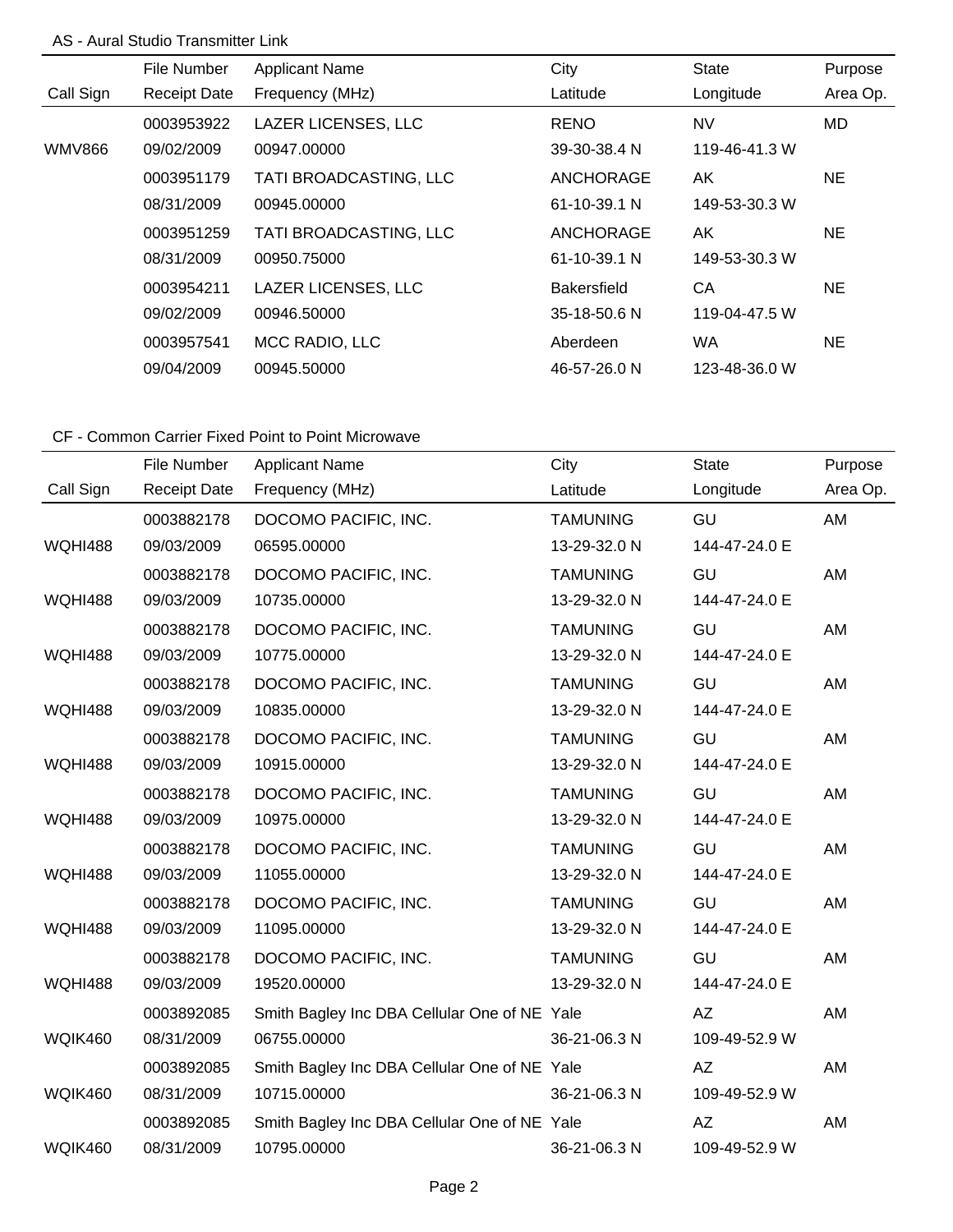|           | File Number         | <b>Applicant Name</b>                         | City               | <b>State</b>  | Purpose  |
|-----------|---------------------|-----------------------------------------------|--------------------|---------------|----------|
| Call Sign | <b>Receipt Date</b> | Frequency (MHz)                               | Latitude           | Longitude     | Area Op. |
|           | 0003892085          | Smith Bagley Inc DBA Cellular One of NE Yale  |                    | AZ            | AM       |
| WQIK460   | 08/31/2009          | 10875.00000                                   | 36-21-06.3 N       | 109-49-52.9 W |          |
|           | 0003892085          | Smith Bagley Inc DBA Cellular One of NE Yale  |                    | AZ            | AM       |
| WQIK460   | 08/31/2009          | 11075.00000                                   | 36-21-06.3 N       | 109-49-52.9 W |          |
|           | 0003892085          | Smith Bagley Inc DBA Cellular One of NE Yale  |                    | AZ            | AM       |
| WQIK460   | 08/31/2009          | 11565.00000                                   | 36-21-06.3 N       | 109-49-52.9 W |          |
|           | 0003897910          | Smith Bagley Inc DBA Cellular One of NE Leupp |                    | AZ            | AM       |
|           | 09/02/2009          | 10795.00000                                   | 35-17-58.5 N       | 111-03-19.2 W |          |
|           | 0003906418          | CCPR Services, Inc.                           | <b>GUAYNABO</b>    | <b>PR</b>     | AM       |
| WPJC685   | 08/31/2009          | 10618.12500                                   | 18-22-30.1 N       | 066-05-49.8 W |          |
|           | 0003906418          | CCPR Services, Inc.                           | <b>GUAYNABO</b>    | <b>PR</b>     | AM       |
| WPJC685   | 08/31/2009          | 10637.50000                                   | 18-22-30.1 N       | 066-05-49.8 W |          |
|           | 0003906418          | CCPR Services, Inc.                           | <b>GUAYNABO</b>    | <b>PR</b>     | AM       |
| WPJC685   | 08/31/2009          | 11215.00000                                   | 18-22-30.1 N       | 066-05-49.8 W |          |
|           | 0003906418          | CCPR Services, Inc.                           | <b>GUAYNABO</b>    | <b>PR</b>     | AM       |
| WPJC685   | 08/31/2009          | 11285.00000                                   | 18-22-30.1 N       | 066-05-49.8 W |          |
|           | 0003906418          | CCPR Services, Inc.                           | <b>GUAYNABO</b>    | <b>PR</b>     | AM       |
| WPJC685   | 08/31/2009          | 11405.00000                                   | 18-22-30.1 N       | 066-05-49.8 W |          |
|           | 0003906418          | CCPR Services, Inc.                           | <b>GUAYNABO</b>    | <b>PR</b>     | AM       |
| WPJC685   | 08/31/2009          | 11485.00000                                   | 18-22-30.1 N       | 066-05-49.8 W |          |
|           | 0003906418          | CCPR Services, Inc.                           | <b>GUAYNABO</b>    | <b>PR</b>     | AM       |
| WPJC685   | 08/31/2009          | 11647.50000                                   | 18-22-30.1 N       | 066-05-49.8 W |          |
|           | 0003906418          | CCPR Services, Inc.                           | <b>GUAYNABO</b>    | <b>PR</b>     | AM       |
| WPJC685   | 08/31/2009          | 11657.50000                                   | 18-22-30.1 N       | 066-05-49.8 W |          |
|           | 0003908844          | AT&T CORP.                                    | <b>BALTIMORE</b>   | <b>MD</b>     | AM       |
| WQKF931   | 08/31/2009          | 11285.00000                                   | 39-17-17.5 N       | 076-36-51.9 W |          |
|           | 0003908845          | AT&T CORP.                                    | <b>CATONSVILLE</b> | MD            | AM       |
|           | 08/31/2009          | 10795.00000                                   | 39-15-58.2 N       | 076-42-52.7 W |          |
|           | 0003913603          | Cricket Licensee (Reauction), LLC             | <b>FALLBROOK</b>   | CA            | AM       |
|           | 09/04/2009          | 10795.00000                                   | 33-20-42.0 N       | 117-19-26.0 W |          |
|           | 0003913603          | Cricket Licensee (Reauction), LLC             | <b>FALLBROOK</b>   | CA            | AM       |
|           | 09/04/2009          | 10955.00000                                   | 33-20-42.0 N       | 117-19-26.0 W |          |
|           | 0003915346          | One Ring Networks, Inc.                       | <b>DALLAS</b>      | TX            | AM       |
| WQJV795   | 09/01/2009          | 11465.00000                                   | 32-46-52.3 N       | 096-48-07.1 W |          |
|           | 0003915346          | One Ring Networks, Inc.                       | <b>DALLAS</b>      | TX            | AM       |
| WQJV795   | 09/01/2009          | 11665.00000                                   | 32-46-52.3 N       | 096-48-07.1 W |          |
|           | 0003948164          | STRATOS OFFSHORE SERVICES COM OFFSHORE        |                    | <b>GM</b>     | AM       |
|           | 09/03/2009          | 06063.80000                                   | 29-40-22.5 N       | 091-55-05.3 W |          |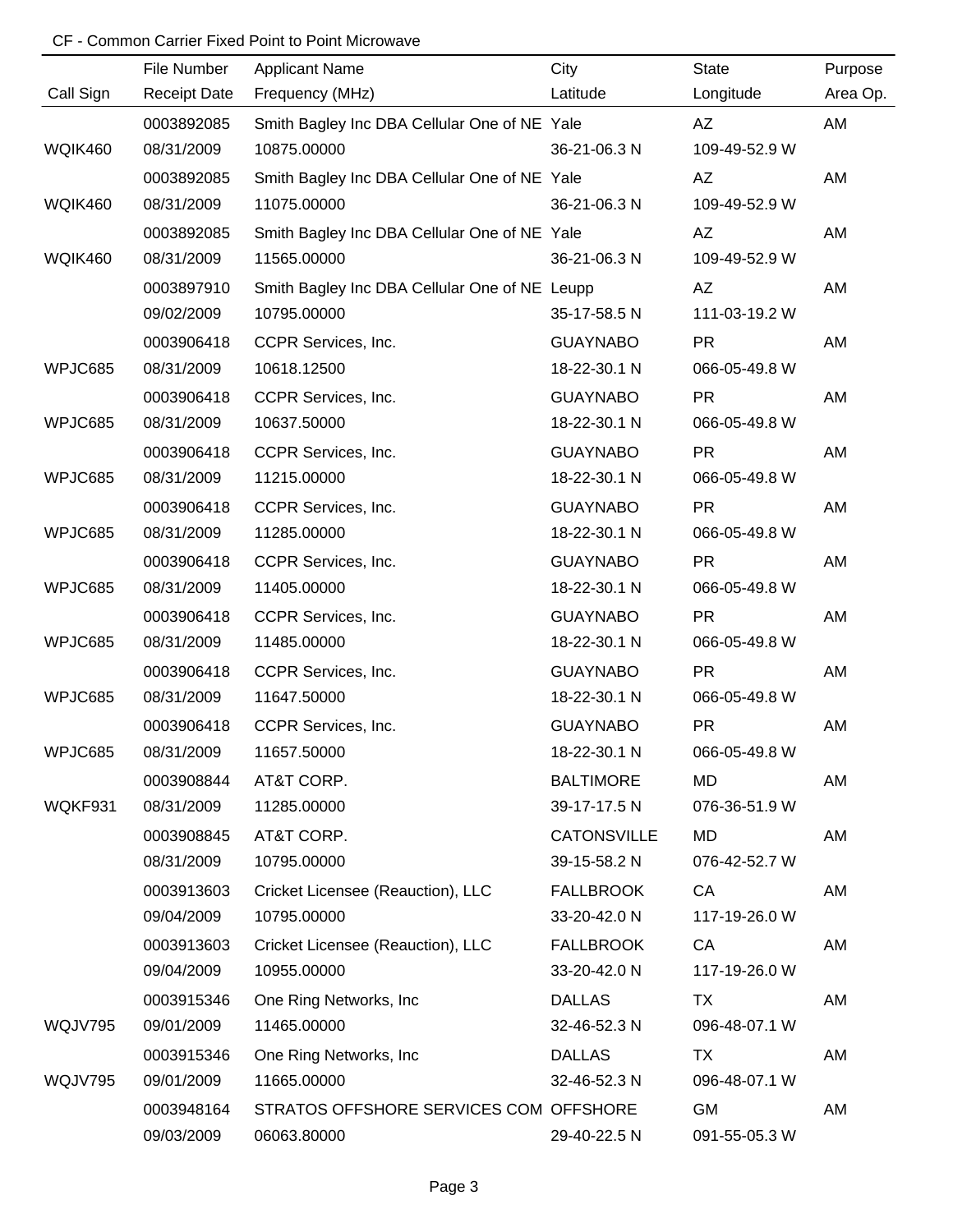|               | File Number         | <b>Applicant Name</b>                      | City         | <b>State</b>  | Purpose   |
|---------------|---------------------|--------------------------------------------|--------------|---------------|-----------|
| Call Sign     | <b>Receipt Date</b> | Frequency (MHz)                            | Latitude     | Longitude     | Area Op.  |
|               | 0003948164          | STRATOS OFFSHORE SERVICES COM OFFSHORE     |              | <b>GM</b>     | AM        |
|               | 09/03/2009          | 06093.45000                                | 29-40-22.5 N | 091-55-05.3 W |           |
|               | 0003951146          | LAST MILE INC. DBA STING COMMUNI( Somerset |              | <b>PA</b>     | MD        |
| WQFW839       | 08/31/2009          | 17905.00000                                | 40-00-54.5 N | 079-03-44.2 W |           |
|               | 0003951312          | Business Only Broadband, LLC               | Schaumburg   | IL            | MD        |
| WQHA553       | 08/31/2009          | 11265.00000                                | 42-03-07.2 N | 088-01-55.5 W |           |
|               | 0003951312          | Business Only Broadband, LLC               | Schaumburg   | IL            | MD        |
| WQHA553       | 08/31/2009          | 11385.00000                                | 42-03-07.2 N | 088-01-55.5 W |           |
|               | 0003951312          | Business Only Broadband, LLC               | Schaumburg   | IL            | MD        |
| WQHA553       | 08/31/2009          | 19525.00000                                | 42-03-07.2 N | 088-01-55.5 W |           |
|               | 0003951312          | Business Only Broadband, LLC               | Schaumburg   | IL.           | MD        |
| WQHA553       | 08/31/2009          | 19625.00000                                | 42-03-07.2 N | 088-01-55.5 W |           |
|               | 0003951312          | Business Only Broadband, LLC               | Schaumburg   | IL            | MD        |
| WQHA553       | 08/31/2009          | 21875.00000                                | 42-03-07.2 N | 088-01-55.5 W |           |
|               | 0003951374          | USCOC NEBRASKA/KANSAS, LLC                 | Marysville   | KS            | <b>MD</b> |
| WQGQ565       | 08/31/2009          | 06745.00000                                | 39-46-14.8 N | 096-38-59.8 W |           |
|               | 0003951374          | USCOC NEBRASKA/KANSAS, LLC                 | Marysville   | <b>KS</b>     | <b>MD</b> |
| WQGQ565       | 08/31/2009          | 06785.00000                                | 39-46-14.8 N | 096-38-59.8 W |           |
|               | 0003951374          | USCOC NEBRASKA/KANSAS, LLC                 | Marysville   | KS            | <b>MD</b> |
| WQGQ565       | 08/31/2009          | 10617.50000                                | 39-46-14.8 N | 096-38-59.8 W |           |
|               | 0003951374          | USCOC NEBRASKA/KANSAS, LLC                 | Marysville   | KS            | <b>MD</b> |
| WQGQ565       | 08/31/2009          | 10657.50000                                | 39-46-14.8 N | 096-38-59.8 W |           |
|               | 0003951376          | Business Only Broadband, LLC               | Chicago      | IL            | <b>MD</b> |
| WQCC512       | 08/31/2009          | 10735.00000                                | 41-47-32.0 N | 087-35-02.0 W |           |
|               | 0003951376          | Business Only Broadband, LLC               | Chicago      | IL            | MD        |
| WQCC512       | 08/31/2009          | 10775.00000                                | 41-47-32.0 N | 087-35-02.0 W |           |
|               | 0003951376          | Business Only Broadband, LLC               | Chicago      | IL.           | MD        |
| WQCC512       | 08/31/2009          | 10815.00000                                | 41-47-32.0 N | 087-35-02.0 W |           |
|               | 0003951376          | Business Only Broadband, LLC               | Chicago      | IL.           | MD        |
| WQCC512       | 08/31/2009          | 17965.00000                                | 41-47-32.0 N | 087-35-02.0 W |           |
|               | 0003951376          | Business Only Broadband, LLC               | Chicago      | IL            | MD        |
| WQCC512       | 08/31/2009          | 18015.00000                                | 41-47-32.0 N | 087-35-02.0 W |           |
|               | 0003951497          | CCPR Services, Inc.                        | <b>CIDRA</b> | <b>PR</b>     | MD        |
| <b>WML362</b> | 08/31/2009          | 05945.20000                                | 18-09-27.2 N | 066-06-38.8 W |           |
|               | 0003951497          | CCPR Services, Inc.                        | <b>CIDRA</b> | <b>PR</b>     | MD        |
| <b>WML362</b> | 08/31/2009          | 05974.85000                                | 18-09-27.2 N | 066-06-38.8 W |           |
|               | 0003951497          | CCPR Services, Inc.                        | <b>CIDRA</b> | <b>PR</b>     | MD        |
| <b>WML362</b> | 08/31/2009          | 06004.50000                                | 18-09-27.2 N | 066-06-38.8 W |           |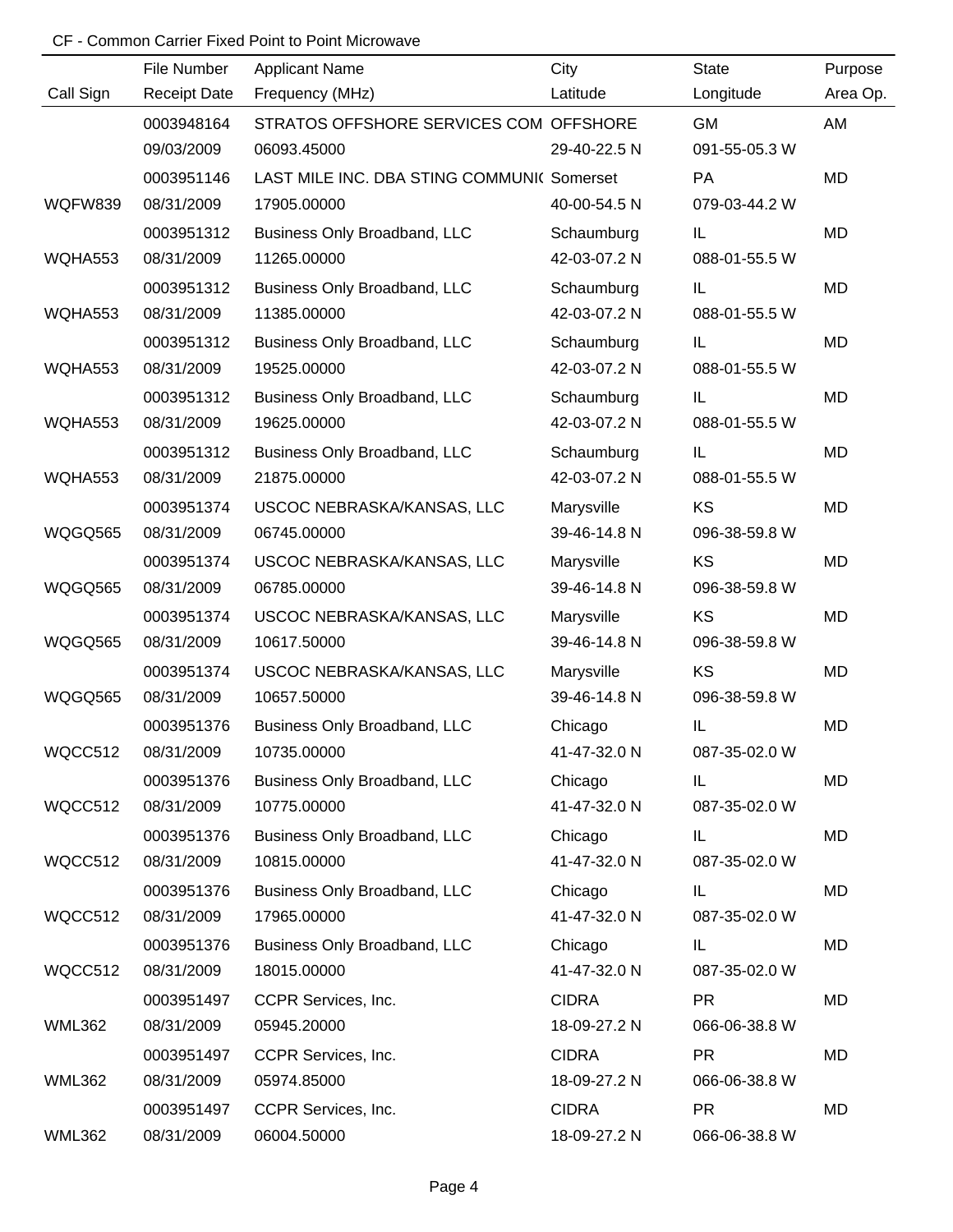|               | File Number         | <b>Applicant Name</b>                           | City                   | <b>State</b>  | Purpose   |
|---------------|---------------------|-------------------------------------------------|------------------------|---------------|-----------|
| Call Sign     | <b>Receipt Date</b> | Frequency (MHz)                                 | Latitude               | Longitude     | Area Op.  |
|               | 0003951497          | CCPR Services, Inc.                             | <b>CIDRA</b>           | <b>PR</b>     | MD        |
| <b>WML362</b> | 08/31/2009          | 06063.80000                                     | 18-09-27.2 N           | 066-06-38.8 W |           |
|               | 0003951497          | CCPR Services, Inc.                             | <b>CIDRA</b>           | <b>PR</b>     | MD        |
| <b>WML362</b> | 08/31/2009          | 06093.45000                                     | 18-09-27.2 N           | 066-06-38.8 W |           |
|               | 0003951497          | CCPR Services, Inc.                             | <b>CIDRA</b>           | <b>PR</b>     | <b>MD</b> |
| <b>WML362</b> | 08/31/2009          | 11152.50000                                     | 18-09-27.2 N           | 066-06-38.8 W |           |
|               | 0003951840          | <b>GCI Communication Corp.</b>                  | Anchorage              | AK            | <b>MD</b> |
| WQKK556       | 08/31/2009          | 19645.00000                                     | 61-13-01.6 N           | 149-52-34.1 W |           |
|               | 0003951866          | <b>GCI Communication Corp.</b>                  | Kenai                  | AK            | <b>MD</b> |
| WQJV544       | 08/31/2009          | 19605.00000                                     | 60-34-27.0 N           | 151-18-09.0 W |           |
|               | 0003951896          | Smith Bagley Inc DBA Cellular One of NE Nazlini |                        | AZ            | <b>MD</b> |
| WQKQ885       | 08/31/2009          | 11565.00000                                     | 35-53-37.0 N           | 109-27-07.8 W |           |
|               | 0003952057          | Conterra Ultra Broadband LLC                    | Red Lion               | <b>PA</b>     | <b>MD</b> |
| WQJG475       | 09/01/2009          | 23135.00000                                     | 39-53-51.6 N           | 076-36-20.9 W |           |
|               | 0003952185          | <b>Teltranet Licenses LLC</b>                   | Cottonwood             | AZ            | <b>MD</b> |
| WPXQ408       | 09/01/2009          | 05974.85000                                     | 34-42-05.0 N           | 112-07-03.0 W |           |
|               | 0003952185          | <b>Teltranet Licenses LLC</b>                   | Cottonwood             | AZ            | <b>MD</b> |
| WPXQ408       | 09/01/2009          | 10995.00000                                     | 34-42-05.0 N           | 112-07-03.0 W |           |
|               | 0003952185          | <b>Teltranet Licenses LLC</b>                   | Cottonwood             | AZ            | <b>MD</b> |
| WPXQ408       | 09/01/2009          | 17760.00000                                     | 34-42-05.0 N           | 112-07-03.0 W |           |
|               | 0003952194          | <b>Teltranet Licenses LLC</b>                   | Campe Verde            | AZ            | <b>MD</b> |
| WPZB934       | 09/01/2009          | 06226.89000                                     | 34-49-08.6 N           | 111-35-39.3 W |           |
|               | 0003952298          | USCOC OF GREATER IOWA, LLC                      | <b>THAYER</b>          | IA            | <b>MD</b> |
| WPXK807       | 09/01/2009          | 06004.50000                                     | 41-01-49.3 N           | 094-05-05.8 W |           |
|               | 0003952310          | USCOC OF GREATER IOWA, LLC                      | <b>OSCEOLA</b>         | IA            | MD        |
| <b>WMQ551</b> | 09/01/2009          | 06256.54000                                     | 41-03-24.0 N           | 093-47-32.0 W |           |
|               | 0003952310          | USCOC OF GREATER IOWA, LLC                      | <b>OSCEOLA</b>         | IA            | MD        |
| <b>WMQ551</b> | 09/01/2009          | 06345.49000                                     | 41-03-24.0 N           | 093-47-32.0 W |           |
|               | 0003952310          | USCOC OF GREATER IOWA, LLC                      | <b>OSCEOLA</b>         | IA            | MD        |
| <b>WMQ551</b> | 09/01/2009          | 06605.00000                                     | 41-03-24.0 N           | 093-47-32.0 W |           |
|               | 0003952420          | One Ring Networks, Inc.                         | <b>DALLAS</b>          | TX            | MD        |
| WQKA222       | 09/01/2009          | 10975.00000                                     | 32-55-38.0 N           | 096-50-01.5 W |           |
|               | 0003953091          | Nextel of California, Inc.                      | Winterhaven            | CA            | MD        |
| WQER760       | 09/01/2009          | 06755.62500                                     | 32-45-48.5 N           | 114-50-17.4 W |           |
|               | 0003953108          | Nextel of California, Inc.                      | <b>Imperial County</b> | CA            | MD        |
| WQDU487       | 09/01/2009          | 06595.62500                                     | 33-03-05.0 N           | 114-49-40.0 W |           |
|               | 0003953125          | New Cingular Wireless PCS, LLC                  | <b>WALTHAM</b>         | MA            | MD        |
| <b>WHO990</b> | 09/01/2009          | 06226.89000                                     | 42-22-42.4 N           | 071-16-02.5 W |           |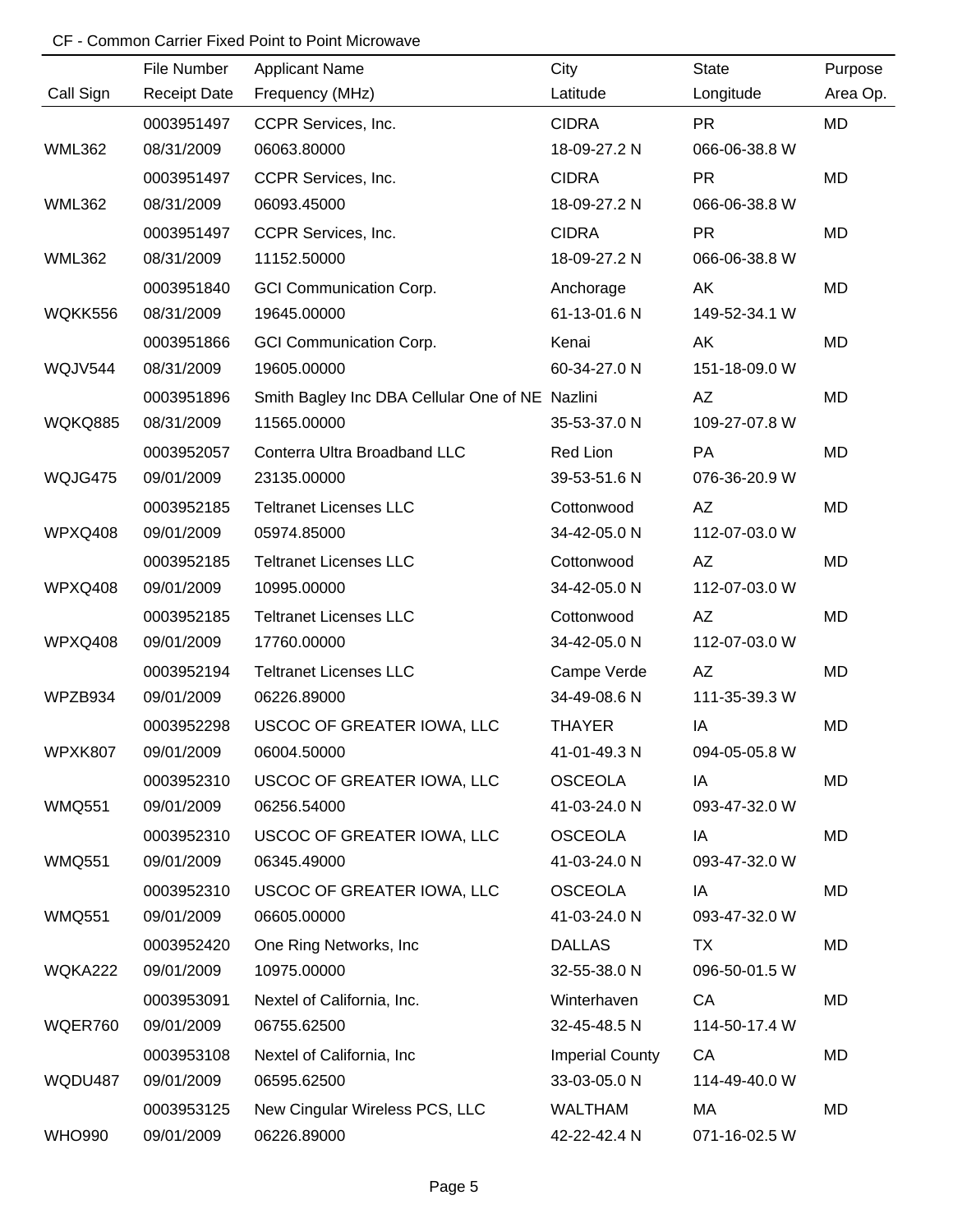|               | File Number         | <b>Applicant Name</b>          | City               | <b>State</b>  | Purpose   |
|---------------|---------------------|--------------------------------|--------------------|---------------|-----------|
| Call Sign     | <b>Receipt Date</b> | Frequency (MHz)                | Latitude           | Longitude     | Area Op.  |
|               | 0003953125          | New Cingular Wireless PCS, LLC | <b>WALTHAM</b>     | MA            | MD        |
| <b>WHO990</b> | 09/01/2009          | 10616.25000                    | 42-22-42.4 N       | 071-16-02.5 W |           |
|               | 0003953125          | New Cingular Wireless PCS, LLC | <b>WALTHAM</b>     | MA            | MD        |
| <b>WHO990</b> | 09/01/2009          | 10621.25000                    | 42-22-42.4 N       | 071-16-02.5 W |           |
|               | 0003953125          | New Cingular Wireless PCS, LLC | <b>WALTHAM</b>     | MA            | MD        |
| <b>WHO990</b> | 09/01/2009          | 10637.50000                    | 42-22-42.4 N       | 071-16-02.5 W |           |
|               | 0003953125          | New Cingular Wireless PCS, LLC | <b>WALTHAM</b>     | MA            | <b>MD</b> |
| <b>WHO990</b> | 09/01/2009          | 10657.50000                    | 42-22-42.4 N       | 071-16-02.5 W |           |
|               | 0003953125          | New Cingular Wireless PCS, LLC | <b>WALTHAM</b>     | MA            | <b>MD</b> |
| <b>WHO990</b> | 09/01/2009          | 11245.00000                    | 42-22-42.4 N       | 071-16-02.5 W |           |
|               | 0003953125          | New Cingular Wireless PCS, LLC | <b>WALTHAM</b>     | MA            | <b>MD</b> |
| <b>WHO990</b> | 09/01/2009          | 11325.00000                    | 42-22-42.4 N       | 071-16-02.5 W |           |
|               | 0003953125          | New Cingular Wireless PCS, LLC | <b>WALTHAM</b>     | MA            | <b>MD</b> |
| <b>WHO990</b> | 09/01/2009          | 11405.00000                    | 42-22-42.4 N       | 071-16-02.5 W |           |
|               | 0003953125          | New Cingular Wireless PCS, LLC | <b>WALTHAM</b>     | MA            | <b>MD</b> |
| <b>WHO990</b> | 09/01/2009          | 11525.00000                    | 42-22-42.4 N       | 071-16-02.5 W |           |
|               | 0003953125          | New Cingular Wireless PCS, LLC | <b>WALTHAM</b>     | MA            | <b>MD</b> |
| <b>WHO990</b> | 09/01/2009          | 11585.00000                    | 42-22-42.4 N       | 071-16-02.5 W |           |
|               | 0003953125          | New Cingular Wireless PCS, LLC | <b>WALTHAM</b>     | MA            | <b>MD</b> |
| <b>WHO990</b> | 09/01/2009          | 18585.00000                    | 42-22-42.4 N       | 071-16-02.5 W |           |
|               | 0003953125          | New Cingular Wireless PCS, LLC | <b>WALTHAM</b>     | MA            | <b>MD</b> |
| <b>WHO990</b> | 09/01/2009          | 18615.00000                    | 42-22-42.4 N       | 071-16-02.5 W |           |
|               | 0003953125          | New Cingular Wireless PCS, LLC | <b>WALTHAM</b>     | MA            | <b>MD</b> |
| <b>WHO990</b> | 09/01/2009          | 18655.00000                    | 42-22-42.4 N       | 071-16-02.5 W |           |
|               | 0003953133          | Nextel of California, Inc      | Morro Bay          | CA            | MD        |
| WQCL949       | 09/01/2009          | 18110.00000                    | 35-23-48.0 N       | 120-51-02.0 W |           |
|               | 0003953140          | New Cingular Wireless PCS, LLC | <b>NEWTON</b>      | МA            | MD        |
| <b>WLS809</b> | 09/01/2009          | 10587.50000                    | 42-21-24.8 N       | 071-11-08.7 W |           |
|               | 0003953140          | New Cingular Wireless PCS, LLC | <b>NEWTON</b>      | МA            | MD        |
| <b>WLS809</b> | 09/01/2009          | 10592.50000                    | 42-21-24.8 N       | 071-11-08.7 W |           |
|               | 0003953140          | New Cingular Wireless PCS, LLC | <b>NEWTON</b>      | MA            | MD        |
| <b>WLS809</b> | 09/01/2009          | 11035.00000                    | 42-21-24.8 N       | 071-11-08.7 W |           |
|               | 0003953146          | Nextel of California, Inc.     | Cambria            | CA            | MD        |
| WQGE203       | 09/01/2009          | 19670.00000                    | 35-23-40.2 N       | 120-42-28.6 W |           |
|               | 0003953294          | Cellco Partnership             | <b>MURRAYVILLE</b> | GA            | MD        |
| WPVW281       | 09/02/2009          | 06197.24000                    | 34-24-28.0 N       | 083-54-31.0 W |           |
|               | 0003953311          | Cellco Partnership             | <b>GAINESVILLE</b> | GA            | MD        |
| WPVW276       | 09/02/2009          | 05945.20000                    | 34-18-35.9 N       | 083-51-46.7 W |           |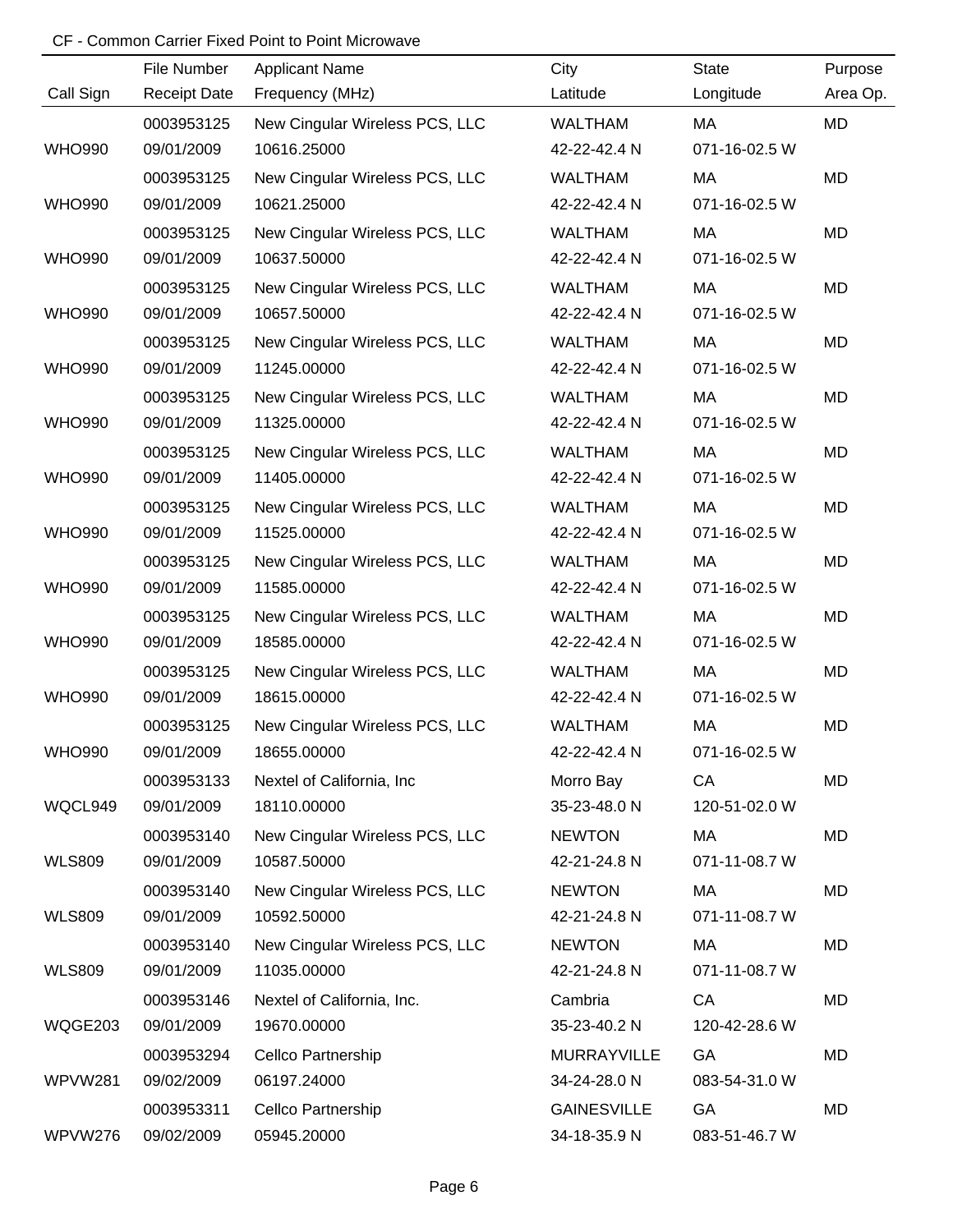|                | File Number         | <b>Applicant Name</b>              | City               | State         | Purpose   |
|----------------|---------------------|------------------------------------|--------------------|---------------|-----------|
| Call Sign      | <b>Receipt Date</b> | Frequency (MHz)                    | Latitude           | Longitude     | Area Op.  |
|                | 0003953311          | Cellco Partnership                 | <b>GAINESVILLE</b> | GA            | <b>MD</b> |
| WPVW276        | 09/02/2009          | 06034.15000                        | 34-18-35.9 N       | 083-51-46.7 W |           |
|                | 0003954113          | Nextel of California, Inc.         | <b>Buena Park</b>  | CA            | <b>MD</b> |
| WQBY644        | 09/02/2009          | 10616.25000                        | 33-51-00.3 N       | 118-00-22.6 W |           |
|                | 0003954117          | Nextel of California, Inc          | LA Palma           | CA            | <b>MD</b> |
| WQBY645        | 09/02/2009          | 10551.25000                        | 33-50-47.9 N       | 118-02-16.4 W |           |
|                | 0003954196          | SprintCom, Inc.                    | <b>PAJAROS</b>     | <b>PR</b>     | MD        |
| <b>WQFI646</b> | 09/02/2009          | 19530.00000                        | 18-22-13.5 N       | 066-12-26.5 W |           |
|                | 0003954201          | SprintCom, Inc.                    | <b>TOA BAJA</b>    | <b>PR</b>     | MD        |
| WPVR564        | 09/02/2009          | 06197.24000                        | 18-24-23.9 N       | 066-12-18.3 W |           |
|                | 0003954201          | SprintCom, Inc.                    | <b>TOA BAJA</b>    | <b>PR</b>     | MD        |
| WPVR564        | 09/02/2009          | 11137.50000                        | 18-24-23.9 N       | 066-12-18.3 W |           |
|                | 0003954201          | SprintCom, Inc.                    | <b>TOA BAJA</b>    | <b>PR</b>     | MD        |
| WPVR564        | 09/02/2009          | 11245.00000                        | 18-24-23.9 N       | 066-12-18.3 W |           |
|                | 0003954201          | SprintCom, Inc.                    | <b>TOA BAJA</b>    | <b>PR</b>     | MD        |
| WPVR564        | 09/02/2009          | 11365.00000                        | 18-24-23.9 N       | 066-12-18.3 W |           |
|                | 0003954201          | SprintCom, Inc.                    | <b>TOA BAJA</b>    | <b>PR</b>     | MD        |
| WPVR564        | 09/02/2009          | 11605.00000                        | 18-24-23.9 N       | 066-12-18.3 W |           |
|                | 0003954201          | SprintCom, Inc.                    | <b>TOA BAJA</b>    | <b>PR</b>     | MD        |
| WPVR564        | 09/02/2009          | 17970.00000                        | 18-24-23.9 N       | 066-12-18.3 W |           |
|                | 0003954201          | SprintCom, Inc.                    | <b>TOA BAJA</b>    | <b>PR</b>     | MD        |
| WPVR564        | 09/02/2009          | 17985.00000                        | 18-24-23.9 N       | 066-12-18.3 W |           |
|                | 0003954290          | Texas RSA 6 Limited Partnership    | Valley View        | <b>TX</b>     | MD        |
| WPQZ672        | 09/02/2009          | 06735.62500                        | 33-28-36.0 N       | 097-03-37.0 W |           |
|                | 0003954290          | Texas RSA 6 Limited Partnership    | <b>Valley View</b> | TX            | MD        |
| WPQZ672        | 09/02/2009          | 06745.00000                        | 33-28-36.0 N       | 097-03-37.0 W |           |
|                | 0003954310          | <b>AT&amp;T Mobility Texas LLC</b> | PILOT POINT        | <b>TX</b>     | MD        |
| <b>WMN517</b>  | 09/02/2009          | 06226.89000                        | 33-21-17.8 N       | 096-57-53.0 W |           |
|                | 0003954310          | <b>AT&amp;T Mobility Texas LLC</b> | PILOT POINT        | TX            | MD        |
| <b>WMN517</b>  | 09/02/2009          | 06286.19000                        | 33-21-17.8 N       | 096-57-53.0 W |           |
|                | 0003954310          | <b>AT&amp;T Mobility Texas LLC</b> | PILOT POINT        | TX            | MD        |
| <b>WMN517</b>  | 09/02/2009          | 06315.84000                        | 33-21-17.8 N       | 096-57-53.0 W |           |
|                | 0003954310          | <b>AT&amp;T Mobility Texas LLC</b> | PILOT POINT        | TX            | MD        |
| <b>WMN517</b>  | 09/02/2009          | 06345.49000                        | 33-21-17.8 N       | 096-57-53.0 W |           |
|                | 0003954310          | <b>AT&amp;T Mobility Texas LLC</b> | PILOT POINT        | TX            | MD        |
| <b>WMN517</b>  | 09/02/2009          | 06404.79000                        | 33-21-17.8 N       | 096-57-53.0 W |           |
|                | 0003954310          | <b>AT&amp;T Mobility Texas LLC</b> | PILOT POINT        | TX            | MD        |
| <b>WMN517</b>  | 09/02/2009          | 06565.62500                        | 33-21-17.8 N       | 096-57-53.0 W |           |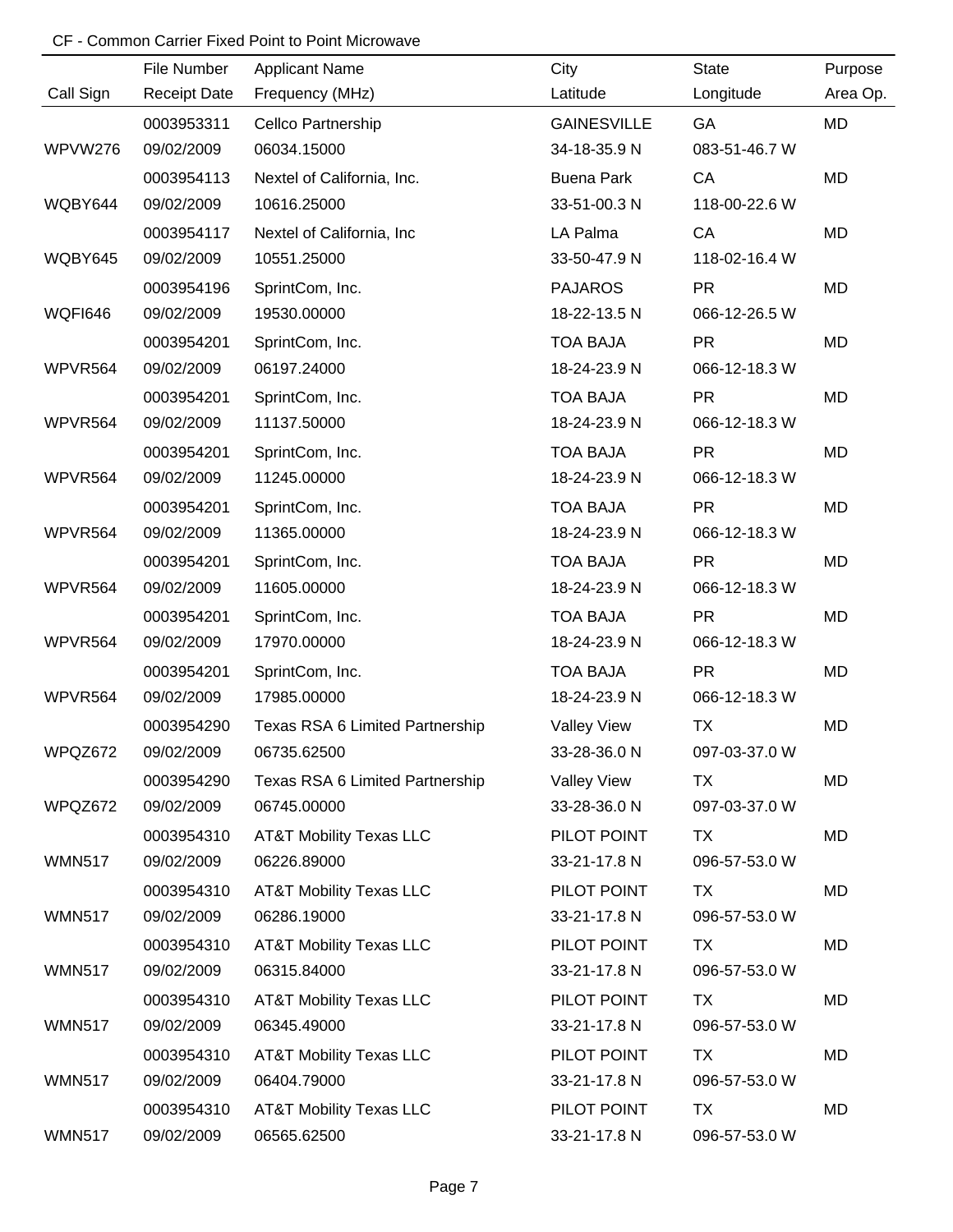|               | File Number         | <b>Applicant Name</b>                          | City          | <b>State</b>  | Purpose   |
|---------------|---------------------|------------------------------------------------|---------------|---------------|-----------|
| Call Sign     | <b>Receipt Date</b> | Frequency (MHz)                                | Latitude      | Longitude     | Area Op.  |
|               | 0003954310          | <b>AT&amp;T Mobility Texas LLC</b>             | PILOT POINT   | TX            | <b>MD</b> |
| <b>WMN517</b> | 09/02/2009          | 06585.00000                                    | 33-21-17.8 N  | 096-57-53.0 W |           |
|               | 0003954310          | <b>AT&amp;T Mobility Texas LLC</b>             | PILOT POINT   | TX            | MD        |
| <b>WMN517</b> | 09/02/2009          | 06670.00000                                    | 33-21-17.8 N  | 096-57-53.0 W |           |
|               | 0003954573          | Athens Cellular, Inc.                          | <b>ATHENS</b> | GA            | <b>MD</b> |
| <b>WLT290</b> | 09/03/2009          | 06004.50000                                    | 33-57-09.4 N  | 083-24-30.5 W |           |
|               | 0003954662          | Penasco Valley Telephone Cooperative, I HOPE   |               | <b>NM</b>     | <b>MD</b> |
| <b>WLT630</b> | 09/03/2009          | 02115.20000                                    | 32-36-21.4 N  | 105-04-23.9 W |           |
|               | 0003954662          | Penasco Valley Telephone Cooperative, I HOPE   |               | <b>NM</b>     | <b>MD</b> |
| <b>WLT630</b> | 09/03/2009          | 06585.00000                                    | 32-36-21.4 N  | 105-04-23.9 W |           |
|               | 0003954990          | MANCHESTER-NASHUA CELLULAR TE GOFFSTOWN        |               | <b>NH</b>     | <b>MD</b> |
| <b>WLK947</b> | 09/03/2009          | 05945.20000                                    | 42-58-57.3 N  | 071-35-21.3 W |           |
|               | 0003954990          | MANCHESTER-NASHUA CELLULAR TE GOFFSTOWN        |               | NH            | <b>MD</b> |
| <b>WLK947</b> | 09/03/2009          | 06004.50000                                    | 42-58-57.3 N  | 071-35-21.3 W |           |
|               | 0003954990          | MANCHESTER-NASHUA CELLULAR TE GOFFSTOWN        |               | <b>NH</b>     | <b>MD</b> |
| <b>WLK947</b> | 09/03/2009          | 06063.80000                                    | 42-58-57.3 N  | 071-35-21.3 W |           |
|               | 0003954990          | MANCHESTER-NASHUA CELLULAR TE GOFFSTOWN        |               | NH            | <b>MD</b> |
| <b>WLK947</b> | 09/03/2009          | 06152.75000                                    | 42-58-57.3 N  | 071-35-21.3 W |           |
|               | 0003955052          | MANCHESTER-NASHUA CELLULAR TE FRANCESTOWN      |               | <b>NH</b>     | <b>MD</b> |
| <b>WLR237</b> | 09/03/2009          | 06226.89000                                    | 42-59-51.0 N  | 071-52-21.0 W |           |
|               | 0003955052          | MANCHESTER-NASHUA CELLULAR TE FRANCESTOWN      |               | <b>NH</b>     | <b>MD</b> |
| <b>WLR237</b> | 09/03/2009          | 06256.54000                                    | 42-59-51.0 N  | 071-52-21.0 W |           |
|               | 0003955052          | MANCHESTER-NASHUA CELLULAR TE FRANCESTOWN      |               | <b>NH</b>     | <b>MD</b> |
| <b>WLR237</b> | 09/03/2009          | 06286.19000                                    | 42-59-51.0 N  | 071-52-21.0 W |           |
|               | 0003955052          | MANCHESTER-NASHUA CELLULAR TE FRANCESTOWN      |               | <b>NH</b>     | MD        |
| <b>WLR237</b> | 09/03/2009          | 06315.84000                                    | 42-59-51.0 N  | 071-52-21.0 W |           |
|               | 0003955052          | MANCHESTER-NASHUA CELLULAR TE FRANCESTOWN      |               | NH            | MD        |
| <b>WLR237</b> | 09/03/2009          | 06345.49000                                    | 42-59-51.0 N  | 071-52-21.0 W |           |
|               | 0003956201          | Penasco Valley Telephone Cooperative, I HOPE   |               | <b>NM</b>     | MD        |
| <b>WFY545</b> | 09/03/2009          | 02165.20000                                    | 32-48-35.4 N  | 104-43-57.9 W |           |
|               | 0003956201          | Penasco Valley Telephone Cooperative, I HOPE   |               | NM            | <b>MD</b> |
| <b>WFY545</b> | 09/03/2009          | 06226.89000                                    | 32-48-35.4 N  | 104-43-57.9 W |           |
|               | 0003956207          | Penasco Valley Telephone Cooperative, I TINNIE |               | <b>NM</b>     | MD        |
| <b>WFY547</b> | 09/03/2009          | 02162.00000                                    | 33-25-55.3 N  | 105-13-48.9 W |           |
|               | 0003956207          | Penasco Valley Telephone Cooperative, I TINNIE |               | <b>NM</b>     | MD        |
| <b>WFY547</b> | 09/03/2009          | 02170.00000                                    | 33-25-55.3 N  | 105-13-48.9 W |           |
|               | 0003956207          | Penasco Valley Telephone Cooperative, I TINNIE |               | <b>NM</b>     | MD        |
| <b>WFY547</b> | 09/03/2009          | 02176.40000                                    | 33-25-55.3 N  | 105-13-48.9 W |           |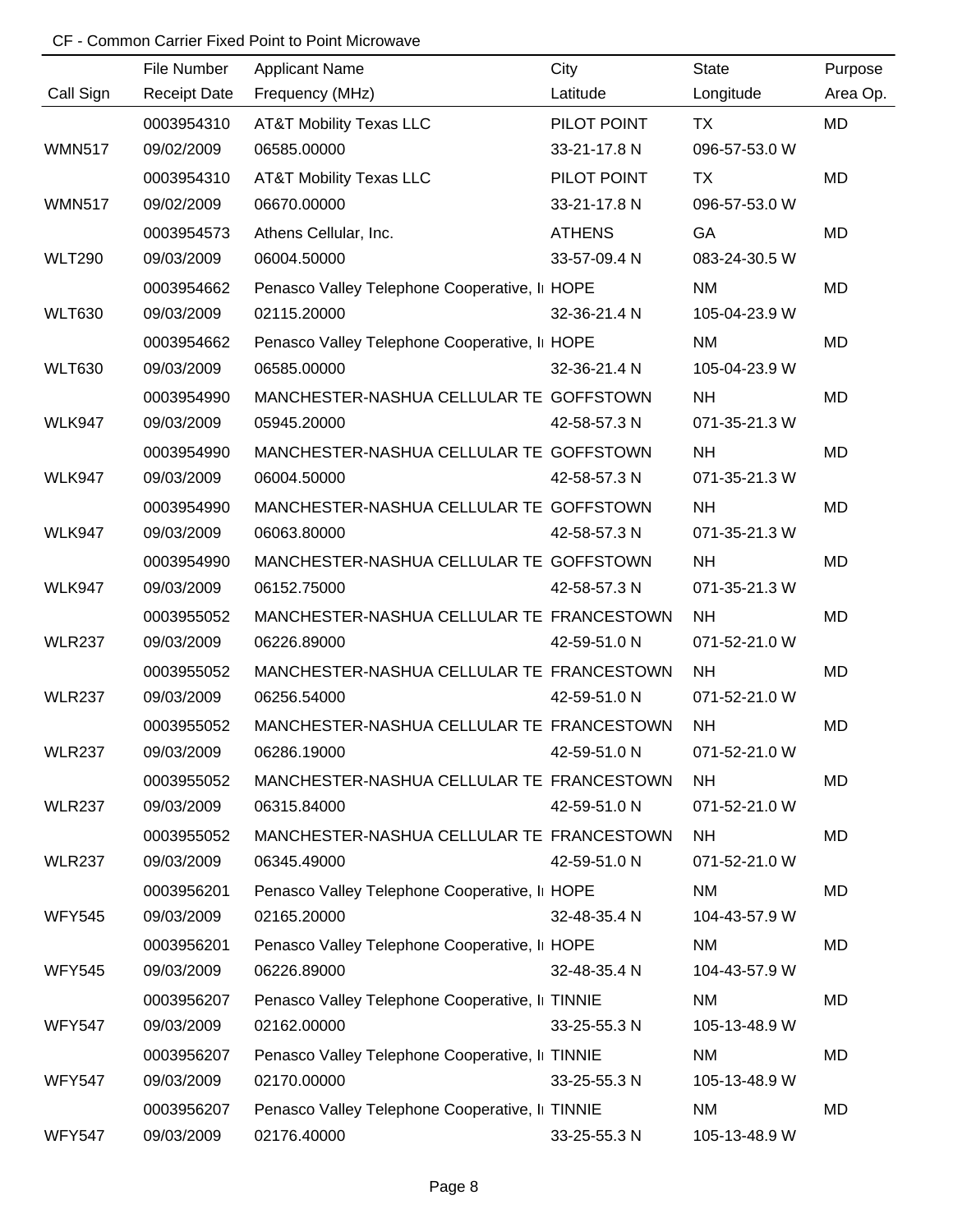|               | File Number         | <b>Applicant Name</b>                           | City               | State         | Purpose   |
|---------------|---------------------|-------------------------------------------------|--------------------|---------------|-----------|
| Call Sign     | <b>Receipt Date</b> | Frequency (MHz)                                 | Latitude           | Longitude     | Area Op.  |
|               | 0003956207          | Penasco Valley Telephone Cooperative, I TINNIE  |                    | <b>NM</b>     | MD        |
| <b>WFY547</b> | 09/03/2009          | 06745.00000                                     | 33-25-55.3 N       | 105-13-48.9 W |           |
|               | 0003956212          | Penasco Valley Telephone Cooperative, I ARABELA |                    | <b>NM</b>     | <b>MD</b> |
| <b>WLT629</b> | 09/03/2009          | 02126.40000                                     | 33-40-34.3 N       | 104-59-51.9 W |           |
|               | 0003956212          | Penasco Valley Telephone Cooperative, I ARABELA |                    | <b>NM</b>     | MD        |
| <b>WLT629</b> | 09/03/2009          | 06585.00000                                     | 33-40-34.3 N       | 104-59-51.9 W |           |
|               | 0003956695          | Cybertel Cellular Telephone Company             | <b>UNION</b>       | <b>MO</b>     | MD        |
| WPQP470       | 09/04/2009          | 06226.89000                                     | 38-24-53.0 N       | 090-55-28.0 W |           |
|               | 0003956722          | Cybertel Cellular Telephone Company             | <b>Gray Summit</b> | <b>MO</b>     | MD        |
| WPQP471       | 09/04/2009          | 05974.85000                                     | 38-28-36.7 N       | 090-50-59.5 W |           |
|               | 0003957050          | CCPR Services, Inc.                             | <b>GUAYNABO</b>    | <b>PR</b>     | MD        |
| <b>WMK677</b> | 09/04/2009          | 05945.20000                                     | 18-25-00.2 N       | 066-06-18.3 W |           |
|               | 0003957050          | CCPR Services, Inc.                             | <b>GUAYNABO</b>    | <b>PR</b>     | MD        |
| <b>WMK677</b> | 09/04/2009          | 05974.85000                                     | 18-25-00.2 N       | 066-06-18.3 W |           |
|               | 0003957050          | CCPR Services, Inc.                             | <b>GUAYNABO</b>    | <b>PR</b>     | MD        |
| <b>WMK677</b> | 09/04/2009          | 11055.00000                                     | 18-25-00.2 N       | 066-06-18.3 W |           |
|               | 0003957050          | CCPR Services, Inc.                             | <b>GUAYNABO</b>    | <b>PR</b>     | MD        |
| <b>WMK677</b> | 09/04/2009          | 11215.00000                                     | 18-25-00.2 N       | 066-06-18.3 W |           |
|               | 0003957050          | CCPR Services, Inc.                             | <b>GUAYNABO</b>    | <b>PR</b>     | MD        |
| <b>WMK677</b> | 09/04/2009          | 11405.00000                                     | 18-25-00.2 N       | 066-06-18.3 W |           |
|               | 0003957050          | CCPR Services, Inc.                             | <b>GUAYNABO</b>    | <b>PR</b>     | MD        |
| <b>WMK677</b> | 09/04/2009          | 11445.00000                                     | 18-25-00.2 N       | 066-06-18.3 W |           |
|               | 0003957050          | CCPR Services, Inc.                             | <b>GUAYNABO</b>    | <b>PR</b>     | MD        |
| <b>WMK677</b> | 09/04/2009          | 11605.00000                                     | 18-25-00.2 N       | 066-06-18.3 W |           |
|               | 0003957050          | CCPR Services, Inc.                             | <b>GUAYNABO</b>    | <b>PR</b>     | MD        |
| <b>WMK677</b> | 09/04/2009          | 11645.00000                                     | 18-25-00.2 N       | 066-06-18.3 W |           |
|               | 0003957050          | CCPR Services, Inc.                             | <b>GUAYNABO</b>    | <b>PR</b>     | MD        |
| <b>WMK677</b> | 09/04/2009          | 21275.00000                                     | 18-25-00.2 N       | 066-06-18.3 W |           |
|               | 0003957050          | CCPR Services, Inc.                             | <b>GUAYNABO</b>    | <b>PR</b>     | MD        |
| <b>WMK677</b> | 09/04/2009          | 21575.00000                                     | 18-25-00.2 N       | 066-06-18.3 W |           |
|               | 0003957128          | CCPR Services, Inc.                             | <b>SAN JUAN</b>    | <b>PR</b>     | MD        |
| <b>WMS982</b> | 09/04/2009          | 06820.00000                                     | 18-25-34.4 N       | 066-04-18.3 W |           |
|               | 0003957128          | CCPR Services, Inc.                             | <b>SAN JUAN</b>    | <b>PR</b>     | MD        |
| <b>WMS982</b> | 09/04/2009          | 10715.00000                                     | 18-25-34.4 N       | 066-04-18.3 W |           |
|               | 0003957128          | CCPR Services, Inc.                             | <b>SAN JUAN</b>    | <b>PR</b>     | MD        |
| <b>WMS982</b> | 09/04/2009          | 10915.00000                                     | 18-25-34.4 N       | 066-04-18.3 W |           |
|               | 0003957128          | CCPR Services, Inc.                             | <b>SAN JUAN</b>    | <b>PR</b>     | MD        |
| <b>WMS982</b> | 09/04/2009          | 11035.00000                                     | 18-25-34.4 N       | 066-04-18.3 W |           |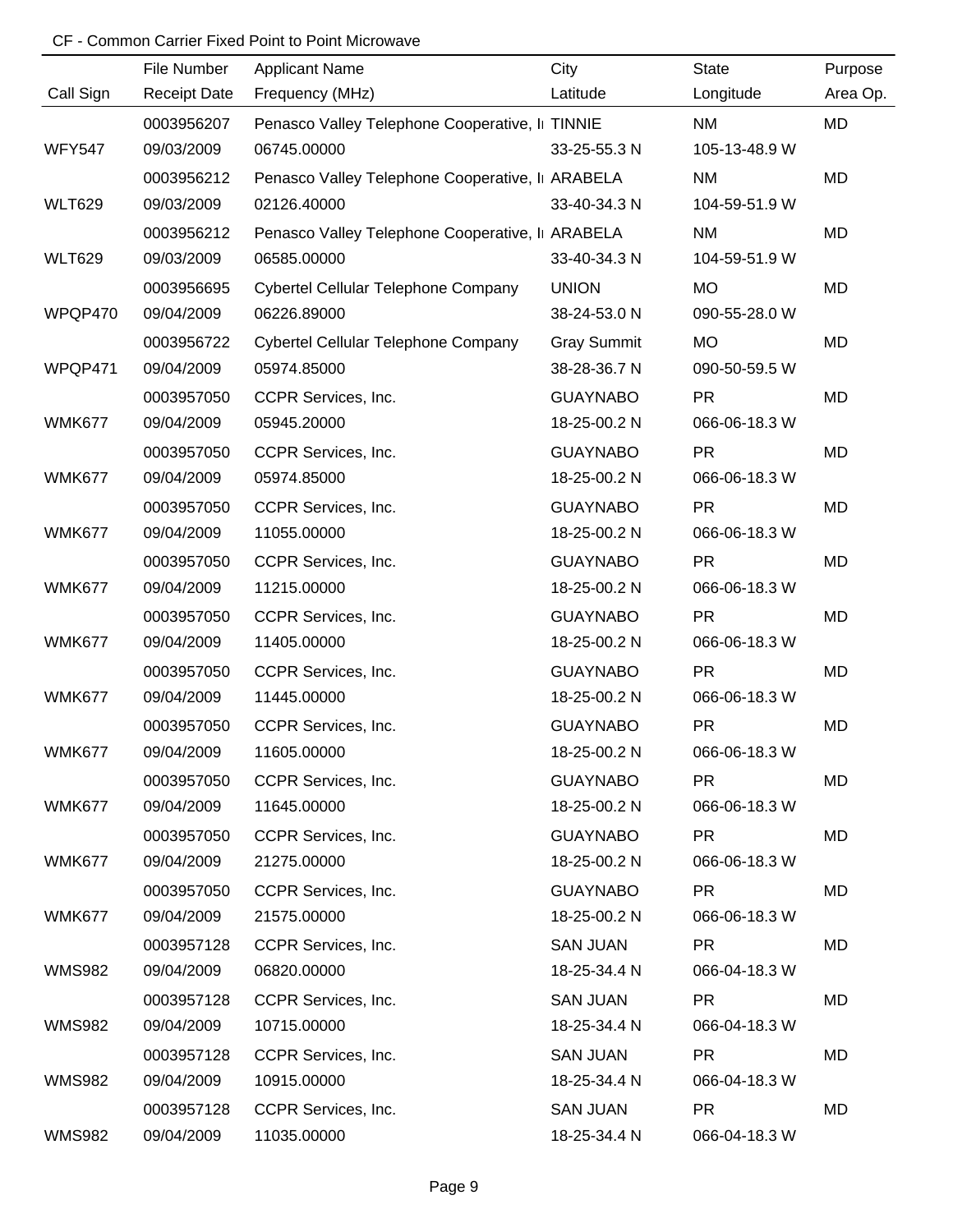|               | File Number         | <b>Applicant Name</b>              | City                   | <b>State</b>  | Purpose   |
|---------------|---------------------|------------------------------------|------------------------|---------------|-----------|
| Call Sign     | <b>Receipt Date</b> | Frequency (MHz)                    | Latitude               | Longitude     | Area Op.  |
|               | 0003957128          | CCPR Services, Inc.                | <b>SAN JUAN</b>        | <b>PR</b>     | MD        |
| <b>WMS982</b> | 09/04/2009          | 11185.00000                        | 18-25-34.4 N           | 066-04-18.3 W |           |
|               | 0003957128          | CCPR Services, Inc.                | <b>SAN JUAN</b>        | <b>PR</b>     | MD        |
| <b>WMS982</b> | 09/04/2009          | 11265.00000                        | 18-25-34.4 N           | 066-04-18.3 W |           |
|               | 0003957128          | CCPR Services, Inc.                | <b>SAN JUAN</b>        | <b>PR</b>     | MD        |
| <b>WMS982</b> | 09/04/2009          | 11505.00000                        | 18-25-34.4 N           | 066-04-18.3 W |           |
|               | 0003957128          | CCPR Services, Inc.                | <b>SAN JUAN</b>        | <b>PR</b>     | MD        |
| <b>WMS982</b> | 09/04/2009          | 11545.00000                        | 18-25-34.4 N           | 066-04-18.3 W |           |
|               | 0003957155          | CCPR Services, Inc.                | <b>SAN JUAN</b>        | <b>PR</b>     | MD        |
| WPJC686       | 09/04/2009          | 10587.50000                        | 18-24-50.6 N           | 066-05-18.6 W |           |
|               | 0003957155          | CCPR Services, Inc.                | <b>SAN JUAN</b>        | <b>PR</b>     | MD        |
| WPJC686       | 09/04/2009          | 10875.00000                        | 18-24-50.6 N           | 066-05-18.6 W |           |
|               | 0003957155          | CCPR Services, Inc.                | <b>SAN JUAN</b>        | <b>PR</b>     | MD        |
| WPJC686       | 09/04/2009          | 11095.00000                        | 18-24-50.6 N           | 066-05-18.6 W |           |
|               | 0003957155          | CCPR Services, Inc.                | <b>SAN JUAN</b>        | <b>PR</b>     | MD        |
| WPJC686       | 09/04/2009          | 11132.50000                        | 18-24-50.6 N           | 066-05-18.6 W |           |
|               | 0003957155          | CCPR Services, Inc.                | <b>SAN JUAN</b>        | <b>PR</b>     | MD        |
| WPJC686       | 09/04/2009          | 11405.00000                        | 18-24-50.6 N           | 066-05-18.6 W |           |
|               | 0003957155          | CCPR Services, Inc.                | <b>SAN JUAN</b>        | <b>PR</b>     | MD        |
| WPJC686       | 09/04/2009          | 11685.00000                        | 18-24-50.6 N           | 066-05-18.6 W |           |
|               | 0003957155          | CCPR Services, Inc.                | <b>SAN JUAN</b>        | <b>PR</b>     | MD        |
| WPJC686       | 09/04/2009          | 21625.00000                        | 18-24-50.6 N           | 066-05-18.6 W |           |
|               | 0003957155          | CCPR Services, Inc.                | <b>SAN JUAN</b>        | <b>PR</b>     | MD        |
| WPJC686       | 09/04/2009          | 21675.00000                        | 18-24-50.6 N           | 066-05-18.6 W |           |
|               | 0003957241          | CCPR SERVICES, INC.                | <b>SAN JUAN</b>        | <b>PR</b>     | MD        |
| WQKD801       | 09/04/2009          | 11622.50000                        | 18-24-55.5 N           | 066-04-47.3 W |           |
|               | 0003957241          | CCPR SERVICES, INC.                | <b>SAN JUAN</b>        | <b>PR</b>     | MD        |
| WQKD801       | 09/04/2009          | 11687.50000                        | 18-24-55.5 N           | 066-04-47.3 W |           |
|               | 0003957462          | ALASCOM, INC.                      | <b>JUNEAU</b>          | AK            | MD        |
| <b>WGW716</b> | 09/04/2009          | 00942.37500                        | 58-34-41.8 N           | 134-51-22.4 W |           |
|               | 0003957464          | ALASCOM, INC.                      | <b>JUNEAU</b>          | AK            | MD        |
| <b>WAH658</b> | 09/04/2009          | 00942.37500                        | 58-22-11.8 N           | 134-36-35.4 W |           |
|               | 0003957666          | WWC Holding Co., Inc.              | Leadville              | CO            | MD        |
| WPWZ277       | 09/04/2009          | 06125.57000                        | 39-15-32.2 N           | 106-23-25.4 W |           |
|               | 0003957668          | WWC Holding Co., Inc.              | Balltown               | CO            | MD        |
| WPWZ275       | 09/04/2009          | 06377.61000                        | 39-05-09.9 N           | 106-16-05.1 W |           |
|               | 0003950995          | Cricket Licensee (Reauction), Inc. | <b>Fairfax Station</b> | VA            | <b>NE</b> |
|               | 08/31/2009          | 11035.00000                        | 38-49-43.0 N           | 077-21-51.5 W |           |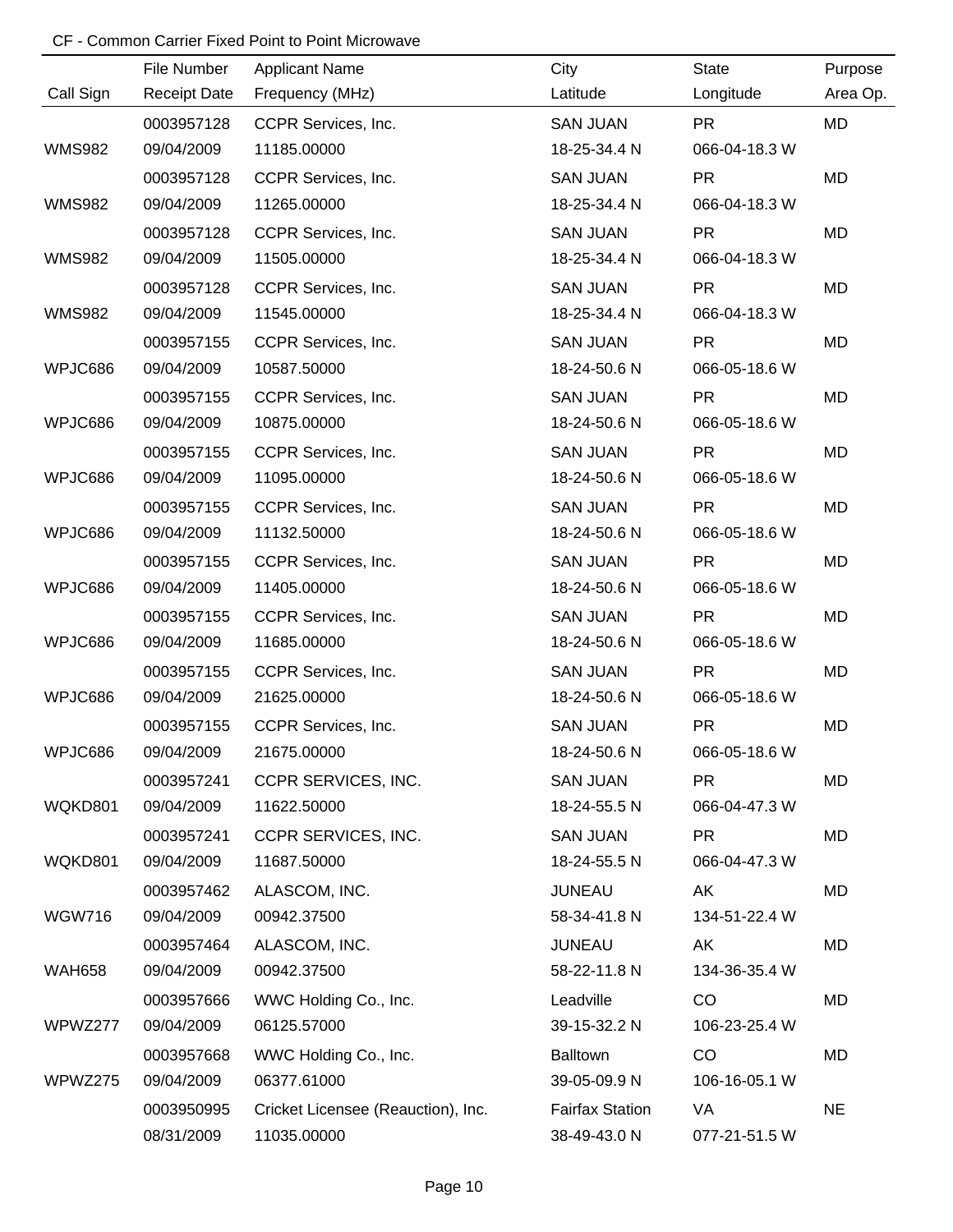|           | File Number         | <b>Applicant Name</b>              | City                   | <b>State</b>  | Purpose   |
|-----------|---------------------|------------------------------------|------------------------|---------------|-----------|
| Call Sign | <b>Receipt Date</b> | Frequency (MHz)                    | Latitude               | Longitude     | Area Op.  |
|           | 0003950996          | Cricket Licensee (Reauction), Inc. | <b>Fairfax Station</b> | VA            | <b>NE</b> |
|           | 08/31/2009          | 11525.00000                        | 38-47-16.2 N           | 077-19-46.3 W |           |
|           | 0003950996          | Cricket Licensee (Reauction), Inc. | <b>Fairfax Station</b> | VA            | <b>NE</b> |
|           | 08/31/2009          | 23020.00000                        | 38-47-16.2 N           | 077-19-46.3 W |           |
|           | 0003950997          | Cricket Licensee (Reauction), Inc. | Nancy Wright           | VA            | <b>NE</b> |
|           | 08/31/2009          | 11075.00000                        | 38-06-00.2 N           | 077-31-08.9 W |           |
|           | 0003950998          | Cricket Licensee (Reauction), Inc. | Ladysmith              | VA            | <b>NE</b> |
|           | 08/31/2009          | 11565.00000                        | 38-01-15.1 N           | 077-29-53.2 W |           |
|           | 0003950999          | Cricket Licensee (Reauction), Inc. | Greenbelt              | MD            | <b>NE</b> |
|           | 08/31/2009          | 23120.00000                        | 39-01-14.2 N           | 076-51-14.4 W |           |
|           | 0003951000          | Cricket Licensee (Reauction), Inc. | Laurel                 | MD            | <b>NE</b> |
|           | 08/31/2009          | 21920.00000                        | 39-02-41.2 N           | 076-51-04.4 W |           |
|           | 0003951001          | Cricket Licensee (Reauction), Inc. | <b>Bowie</b>           | <b>MD</b>     | <b>NE</b> |
|           | 08/31/2009          | 21870.00000                        | 38-54-35.6 N           | 076-46-18.5 W |           |
|           | 0003951002          | Cricket Licensee (Reauction), Inc. | <b>Stanford County</b> | VA            | <b>NE</b> |
|           | 08/31/2009          | 21820.00000                        | 38-30-41.6 N           | 077-22-27.0 W |           |
|           | 0003951002          | Cricket Licensee (Reauction), Inc. | <b>Stanford County</b> | VA            | <b>NE</b> |
|           | 08/31/2009          | 21870.00000                        | 38-30-41.6 N           | 077-22-27.0 W |           |
|           | 0003951003          | Cricket Licensee (Reauction), Inc. | Manasas Park           | VA            | <b>NE</b> |
|           | 08/31/2009          | 23120.00000                        | 38-46-54.5 N           | 077-24-01.0 W |           |
|           | 0003951004          | Cricket Licensee (Reauction), Inc. | Arlington              | VA            | <b>NE</b> |
|           | 08/31/2009          | 21970.00000                        | 38-50-48.6 N           | 077-04-50.6 W |           |
|           | 0003951005          | Cricket Licensee (Reauction), Inc. | Oakmont                | VA            | <b>NE</b> |
|           | 08/31/2009          | 21870.00000                        | 38-32-18.0 N           | 077-18-28.7 W |           |
|           | 0003951006          | Cricket Licensee (Reauction), Inc. | <b>Dumfries</b>        | VA            | <b>NE</b> |
|           | 08/31/2009          | 23070.00000                        | 38-33-23.4 N           | 077-16-47.0 W |           |
|           | 0003951311          | BUSINESS ONLY BROADBAND, LLC       | <b>SCHAUMBURG</b>      | IL.           | <b>NE</b> |
|           | 08/31/2009          | 23075.00000                        | 42-03-10.0 N           | 088-02-12.0 W |           |
|           | 0003951375          | Business Only Broadband, LLC       | Chicago                | IL            | <b>NE</b> |
|           | 08/31/2009          | 11305.00000                        | 41-42-23.5 N           | 087-39-26.5 W |           |
|           | 0003951389          | USCOC NEBRASKA/KANSAS, LLC         | Marysville             | KS            | <b>NE</b> |
|           | 08/31/2009          | 10552.50000                        | 39-52-11.5 N           | 096-40-03.7 W |           |
|           | 0003951397          | USCOC NEBRASKA/KANSAS, LLC         | Waterville             | KS            | <b>NE</b> |
|           | 08/31/2009          | 10592.50000                        | 39-40-47.2 N           | 096-45-00.6 W |           |
|           | 0003951560          | CCPR SERVICES, INC.                | <b>AGUAS BUENAS</b>    | <b>PR</b>     | <b>NE</b> |
|           | 08/31/2009          | 11642.50000                        | 18-13-17.2 N           | 066-08-10.6 W |           |
|           | 0003951789          | CCPR SERVICES, INC.                | <b>GUAYNABO</b>        | <b>PR</b>     | <b>NE</b> |
|           | 08/31/2009          | 11167.50000                        | 18-21-50.4 N           | 066-06-46.7 W |           |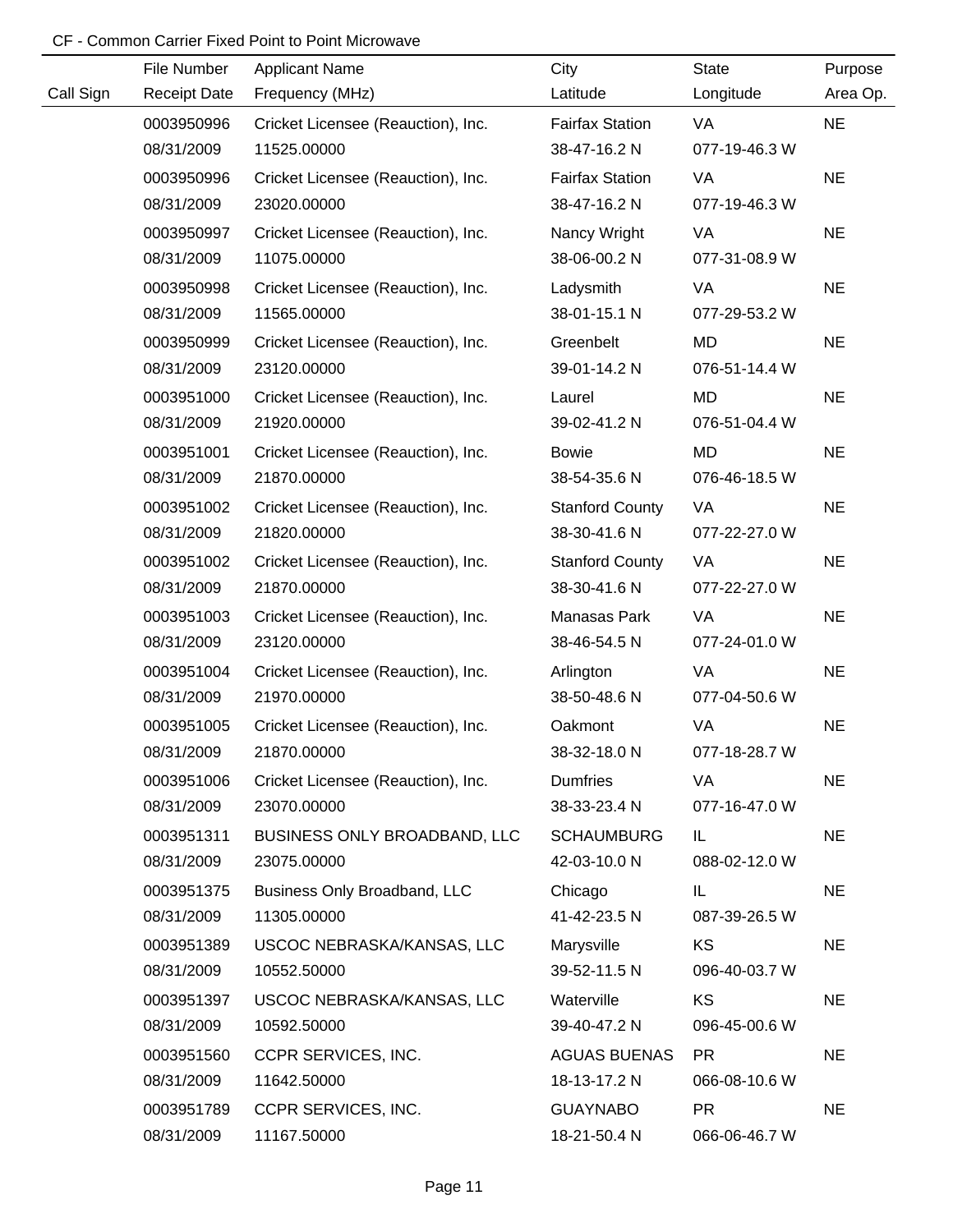|           | File Number         | <b>Applicant Name</b>              | City           | <b>State</b>  | Purpose   |
|-----------|---------------------|------------------------------------|----------------|---------------|-----------|
| Call Sign | <b>Receipt Date</b> | Frequency (MHz)                    | Latitude       | Longitude     | Area Op.  |
|           | 0003951869          | <b>GCI Communication Corp.</b>     | Soldotna       | AK            | <b>NE</b> |
|           | 08/31/2009          | 18045.00000                        | 60-30-01.4 N   | 151-05-25.8 W |           |
|           | 0003952028          | Cricket Licensee (Reauction), Inc. | <b>Bowie</b>   | <b>MD</b>     | <b>NE</b> |
|           | 08/31/2009          | 23070.00000                        | 38-56-22.9 N   | 076-45-51.7 W |           |
|           | 0003952029          | Cricket Licensee (Reauction), Inc. | Quantico       | VA            | <b>NE</b> |
|           | 08/31/2009          | 23020.00000                        | 38-32-00.4 N   | 077-21-33.7 W |           |
|           | 0003952030          | Cricket Licensee (Reauction), Inc. | Court          | VA            | <b>NE</b> |
|           | 08/31/2009          | 21820.00000                        | 38-48-40.1 N   | 077-20-54.6 W |           |
|           | 0003952031          | Cricket Licensee (Reauction), Inc. | Stafford       | VA            | <b>NE</b> |
|           | 08/31/2009          | 23070.00000                        | 38-29-18.9 N   | 077-21-14.0 W |           |
|           | 0003952050          | Conterra Ultra Broadband, LLC      | Red Lion       | PA            | <b>NE</b> |
|           | 09/01/2009          | 21935.00000                        | 39-56-14.2 N   | 076-36-50.6 W |           |
|           | 0003952188          | <b>Teltranet Licenses LLC</b>      | Cottonwood     | AZ            | <b>NE</b> |
|           | 09/01/2009          | 19320.00000                        | 34-41-12.7 N   | 112-07-03.4 W |           |
|           | 0003952199          | <b>Teltranet Licenses LLC</b>      | Lake Montezuma | <b>AZ</b>     | <b>NE</b> |
|           | 09/01/2009          | 11485.00000                        | 34-40-21.5 N   | 111-46-18.5 W |           |
|           | 0003954139          | Nextel License Holdings 4, Inc.    | Akron          | OH            | <b>NE</b> |
|           | 09/02/2009          | 10648.12500                        | 41-06-31.0 N   | 081-34-29.0 W |           |
|           | 0003954151          | Nextel License Holdings 4, Inc.    | Copley         | OH            | <b>NE</b> |
|           | 09/02/2009          | 10583.12500                        | 41-05-03.3 N   | 081-38-04.6 W |           |
|           | 0003954585          | Athens Cellular, Inc.              | Athens         | GA            | <b>NE</b> |
|           | 09/03/2009          | 06256.54000                        | 33-57-29.2 N   | 083-22-36.0 W |           |
|           | 0003956686          | Conterra Ultra Broadband, LLC      | <b>Bells</b>   | <b>TX</b>     | <b>NE</b> |
|           | 09/04/2009          | 10795.00000                        | 33-38-04.0 N   | 096-24-17.3 W |           |
|           | 0003956687          | Conterra Ultra Broadband, LLC      | Ector          | TX            | <b>NE</b> |
|           | 09/04/2009          | 11285.00000                        | 33-34-33.5 N   | 096-16-21.4 W |           |
|           | 0003956687          | Conterra Ultra Broadband, LLC      | Ector          | <b>TX</b>     | <b>NE</b> |
|           | 09/04/2009          | 19315.00000                        | 33-34-33.5 N   | 096-16-21.4 W |           |
|           | 0003956688          | Conterra Ultra Broadband, LLC      | Whitewright    | TX            | <b>NE</b> |
|           | 09/04/2009          | 19370.00000                        | 33-30-26.5 N   | 096-23-47.4 W |           |
|           | 0003956689          | Conterra Ultra Broadband, LLC      | <b>Bells</b>   | TX            | <b>NE</b> |
|           | 09/04/2009          | 10795.00000                        | 33-33-41.1 N   | 096-21-53.7 W |           |
|           | 0003956689          | Conterra Ultra Broadband, LLC      | <b>Bells</b>   | TX            | <b>NE</b> |
|           | 09/04/2009          | 17755.00000                        | 33-33-41.1 N   | 096-21-53.7 W |           |
|           | 0003956689          | Conterra Ultra Broadband, LLC      | <b>Bells</b>   | <b>TX</b>     | <b>NE</b> |
|           | 09/04/2009          | 17810.00000                        | 33-33-41.1 N   | 096-21-53.7 W |           |
|           | 0003956691          | Conterra Ultra Broadband, LLC      | Trenton        | TX            | <b>NE</b> |
|           | 09/04/2009          | 17850.00000                        | 33-24-38.0 N   | 096-20-11.4 W |           |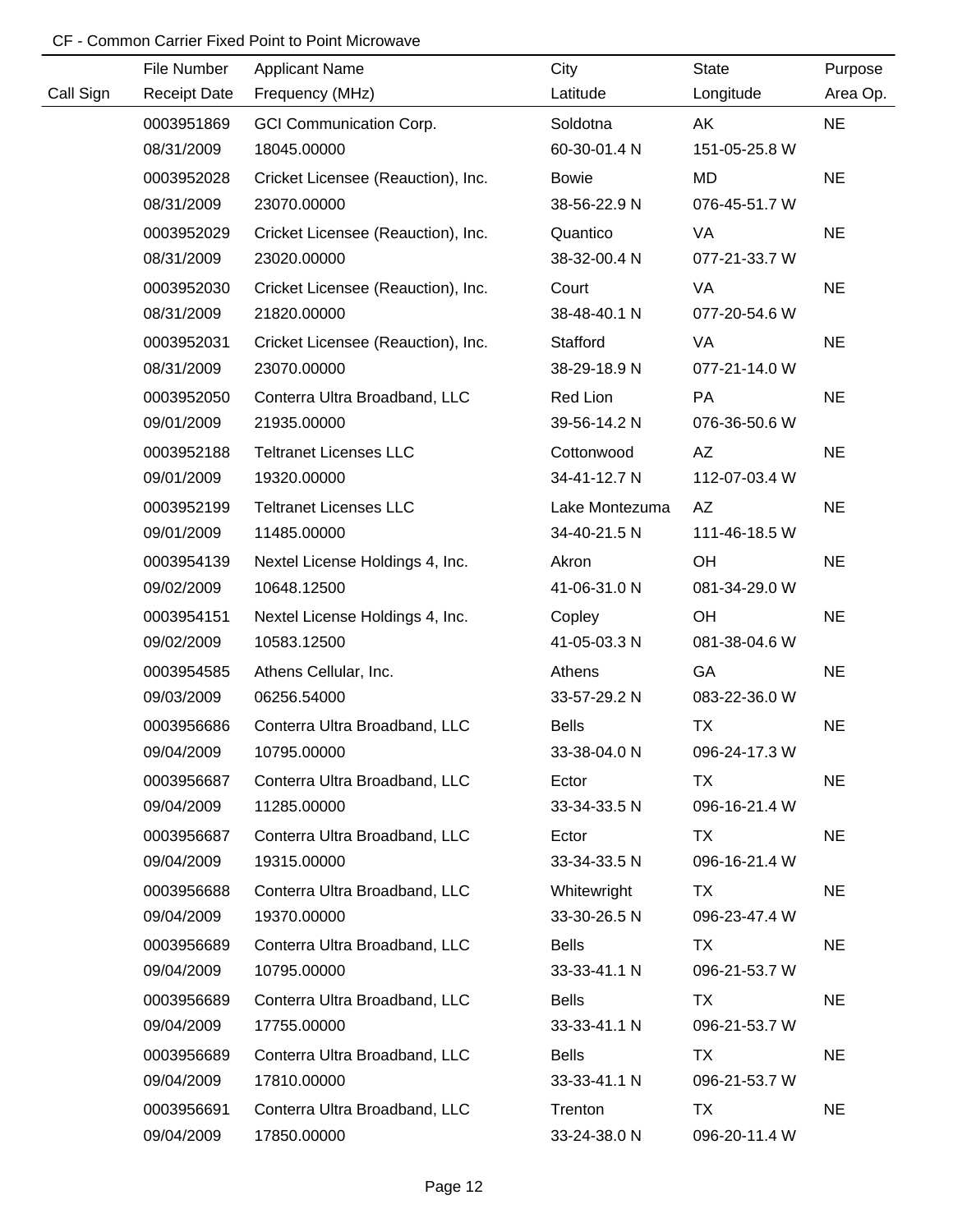|           | File Number         | <b>Applicant Name</b>         | City              | <b>State</b>  | Purpose   |
|-----------|---------------------|-------------------------------|-------------------|---------------|-----------|
| Call Sign | <b>Receipt Date</b> | Frequency (MHz)               | Latitude          | Longitude     | Area Op.  |
|           | 0003956697          | Conterra Ultra Broadband, LLC | <b>Blue Ridge</b> | <b>TX</b>     | <b>NE</b> |
|           | 09/04/2009          | 17830.00000                   | 33-18-30.9 N      | 096-24-11.2 W |           |
|           | 0003956698          | Conterra Ultra Broadband, LLC | Van Alstyne       | <b>TX</b>     | <b>NE</b> |
|           | 09/04/2009          | 19330.00000                   | 33-26-22.3 N      | 096-35-06.3 W |           |
|           | 0003956701          | Conterra Ultra Broadband, LLC | Tom Bean          | <b>TX</b>     | <b>NE</b> |
|           | 09/04/2009          | 19370.00000                   | 33-31-39.9 N      | 096-29-50.9 W |           |
|           | 0003956702          | Conterra Ultra Broadband, LLC | Howe              | <b>TX</b>     | <b>NE</b> |
|           | 09/04/2009          | 10875.00000                   | 33-30-12.1 N      | 096-37-02.2 W |           |
|           | 0003956702          | Conterra Ultra Broadband, LLC | Howe              | TX            | <b>NE</b> |
|           | 09/04/2009          | 17770.00000                   | 33-30-12.1 N      | 096-37-02.2 W |           |
|           | 0003956702          | Conterra Ultra Broadband, LLC | Howe              | <b>TX</b>     | <b>NE</b> |
|           | 09/04/2009          | 17810.00000                   | 33-30-12.1 N      | 096-37-02.2 W |           |
|           | 0003956703          | Conterra Ultra Broadband, LLC | Desert            | TX            | <b>NE</b> |
|           | 09/04/2009          | 06226.89000                   | 33-22-55.9 N      | 096-25-14.2 W |           |
|           | 0003956703          | Conterra Ultra Broadband, LLC | Desert            | TX            | <b>NE</b> |
|           | 09/04/2009          | 11215.00000                   | 33-22-55.9 N      | 096-25-14.2 W |           |
|           | 0003956703          | Conterra Ultra Broadband, LLC | Desert            | <b>TX</b>     | <b>NE</b> |
|           | 09/04/2009          | 11245.00000                   | 33-22-55.9 N      | 096-25-14.2 W |           |
|           | 0003956703          | Conterra Ultra Broadband, LLC | Desert            | <b>TX</b>     | <b>NE</b> |
|           | 09/04/2009          | 11285.00000                   | 33-22-55.9 N      | 096-25-14.2 W |           |
|           | 0003956703          | Conterra Ultra Broadband, LLC | Desert            | <b>TX</b>     | <b>NE</b> |
|           | 09/04/2009          | 11365.00000                   | 33-22-55.9 N      | 096-25-14.2 W |           |
|           | 0003956703          | Conterra Ultra Broadband, LLC | Desert            | <b>TX</b>     | <b>NE</b> |
|           | 09/04/2009          | 11405.00000                   | 33-22-55.9 N      | 096-25-14.2 W |           |
|           | 0003956703          | Conterra Ultra Broadband, LLC | Desert            | TX            | <b>NE</b> |
|           | 09/04/2009          | 19390.00000                   | 33-22-55.9 N      | 096-25-14.2 W |           |
|           | 0003956703          | Conterra Ultra Broadband, LLC | Desert            | TX            | <b>NE</b> |
|           | 09/04/2009          | 19410.00000                   | 33-22-55.9 N      | 096-25-14.2 W |           |
|           | 0003956705          | Conterra Ultra Broadband, LLC | Pottsboro         | TX            | <b>NE</b> |
|           | 09/04/2009          | 10795.00000                   | 33-45-39.4 N      | 096-39-44.2 W |           |
|           | 0003956706          | Conterra Ultra Broadband, LLC | Whitesboro        | TX            | <b>NE</b> |
|           | 09/04/2009          | 17810.00000                   | 33-39-40.3 N      | 096-55-24.1 W |           |
|           | 0003956707          | Conterra Ultra Broadband, LLC | Sadler            | TX            | <b>NE</b> |
|           | 09/04/2009          | 11285.00000                   | 33-40-37.8 N      | 096-51-01.0 W |           |
|           | 0003956707          | Conterra Ultra Broadband, LLC | Sadler            | TX            | <b>NE</b> |
|           | 09/04/2009          | 11325.00000                   | 33-40-37.8 N      | 096-51-01.0 W |           |
|           | 0003956707          | Conterra Ultra Broadband, LLC | Sadler            | TX            | <b>NE</b> |
|           | 09/04/2009          | 19370.00000                   | 33-40-37.8 N      | 096-51-01.0 W |           |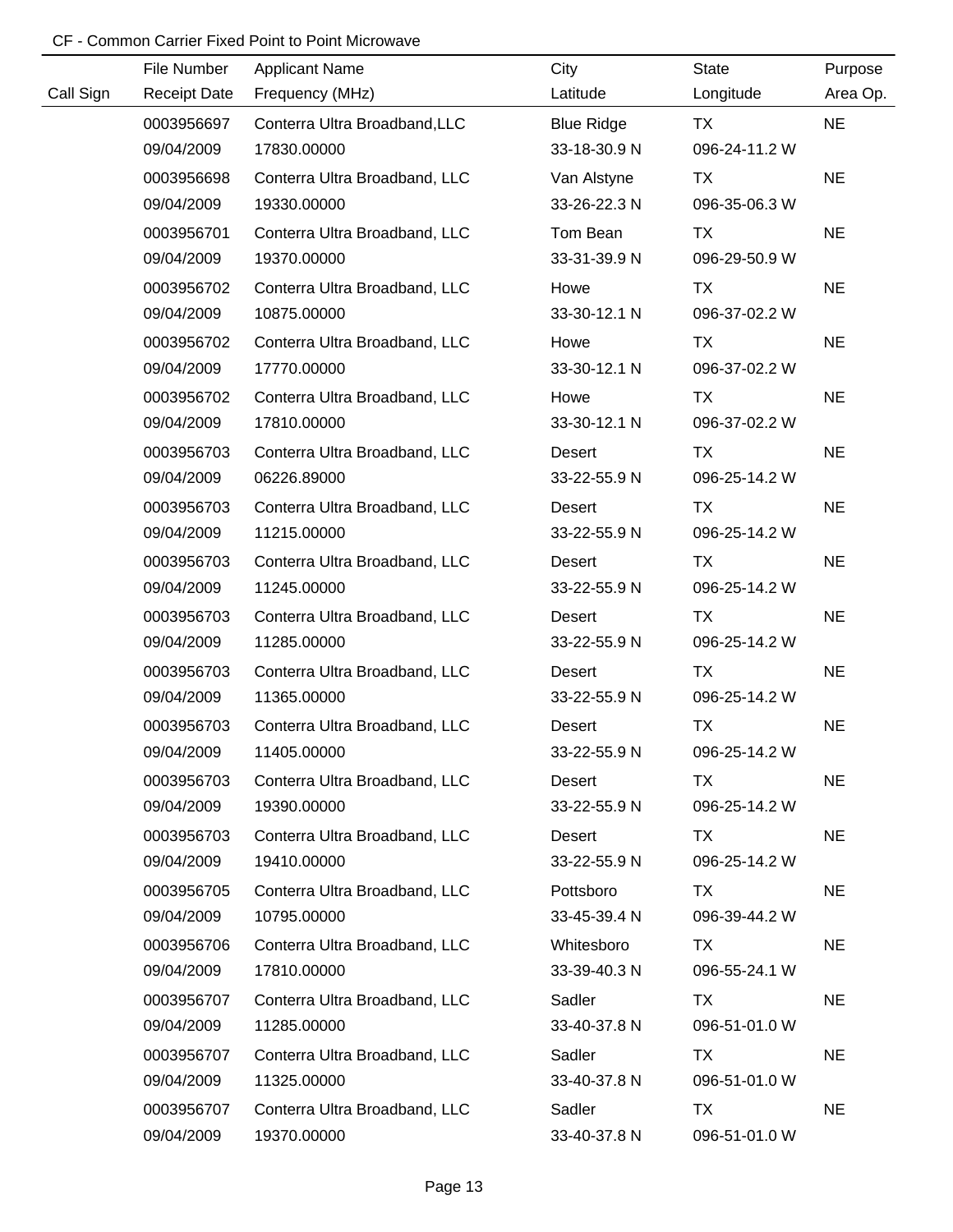|           | File Number         | <b>Applicant Name</b>         | City         | <b>State</b>  | Purpose   |
|-----------|---------------------|-------------------------------|--------------|---------------|-----------|
| Call Sign | <b>Receipt Date</b> | Frequency (MHz)               | Latitude     | Longitude     | Area Op.  |
|           | 0003956710          | Conterra Ultra Broadband, LLC | Dorechester  | <b>TX</b>     | <b>NE</b> |
|           | 09/04/2009          | 05974.85000                   | 33-32-10.3 N | 096-42-27.4 W |           |
|           | 0003956710          | Conterra Ultra Broadband, LLC | Dorechester  | <b>TX</b>     | <b>NE</b> |
|           | 09/04/2009          | 10755.00000                   | 33-32-10.3 N | 096-42-27.4 W |           |
|           | 0003956710          | Conterra Ultra Broadband, LLC | Dorechester  | <b>TX</b>     | <b>NE</b> |
|           | 09/04/2009          | 10835.00000                   | 33-32-10.3 N | 096-42-27.4 W |           |
|           | 0003956711          | Conterra Ultra Broadband, LLC | Tioga        | <b>TX</b>     | <b>NE</b> |
|           | 09/04/2009          | 11245.00000                   | 33-28-31.9 N | 096-54-49.6 W |           |
|           | 0003956711          | Conterra Ultra Broadband, LLC | Tioga        | TX            | <b>NE</b> |
|           | 09/04/2009          | 11405.00000                   | 33-28-31.9 N | 096-54-49.6 W |           |
|           | 0003956711          | Conterra Ultra Broadband, LLC | Tioga        | <b>TX</b>     | <b>NE</b> |
|           | 09/04/2009          | 17730.00000                   | 33-28-31.9 N | 096-54-49.6 W |           |
|           | 0003956711          | Conterra Ultra Broadband, LLC | Tioga        | TX            | <b>NE</b> |
|           | 09/04/2009          | 21880.00000                   | 33-28-31.9 N | 096-54-49.6 W |           |
|           | 0003956712          | Conterra Ultra Broadband, LLC | Collinsville | TX            | <b>NE</b> |
|           | 09/04/2009          | 19290.00000                   | 33-33-43.3 N | 096-54-16.2 W |           |
|           | 0003956713          | Conterra Ultra Broadband, LLC | Tioga        | TX            | <b>NE</b> |
|           | 09/04/2009          | 23080.00000                   | 33-28-18.4 N | 096-54-46.4 W |           |
|           | 0003956715          | Conterra Ultra Broadband, LLC | Gunter       | <b>TX</b>     | <b>NE</b> |
|           | 09/04/2009          | 10915.00000                   | 33-27-29.3 N | 096-44-17.1 W |           |
|           | 0003956716          | Conterra Ultra Broadband, LLC | Melissa      | <b>TX</b>     | <b>NE</b> |
|           | 09/04/2009          | 10715.00000                   | 33-17-11.2 N | 096-34-32.9 W |           |
|           | 0003956716          | Conterra Ultra Broadband, LLC | Melissa      | <b>TX</b>     | <b>NE</b> |
|           | 09/04/2009          | 10915.00000                   | 33-17-11.2 N | 096-34-32.9 W |           |
|           | 0003956716          | Conterra Ultra Broadband, LLC | Melissa      | TX            | <b>NE</b> |
|           | 09/04/2009          | 10955.00000                   | 33-17-11.2 N | 096-34-32.9 W |           |
|           | 0003956716          | Conterra Ultra Broadband, LLC | Melissa      | <b>TX</b>     | <b>NE</b> |
|           | 09/04/2009          | 11155.00000                   | 33-17-11.2 N | 096-34-32.9 W |           |
|           | 0003956718          | Conterra Ultra Broadband, LLC | <b>ALLEN</b> | TX            | <b>NE</b> |
|           | 09/04/2009          | 06123.10000                   | 33-09-23.0 N | 096-42-49.0 W |           |
|           | 0003956718          | Conterra Ultra Broadband, LLC | <b>ALLEN</b> | TX            | <b>NE</b> |
|           | 09/04/2009          | 06152.75000                   | 33-09-23.0 N | 096-42-49.0 W |           |
|           | 0003956718          | Conterra Ultra Broadband, LLC | <b>ALLEN</b> | TX            | <b>NE</b> |
|           | 09/04/2009          | 11445.00000                   | 33-09-23.0 N | 096-42-49.0 W |           |
|           | 0003956718          | Conterra Ultra Broadband, LLC | <b>ALLEN</b> | TX            | <b>NE</b> |
|           | 09/04/2009          | 11645.00000                   | 33-09-23.0 N | 096-42-49.0 W |           |
|           | 0003956720          | Conterra Ultra Broadband, LLC | Richardson   | TX            | <b>NE</b> |
|           | 09/04/2009          | 06375.14000                   | 32-56-37.9 N | 096-44-09.1 W |           |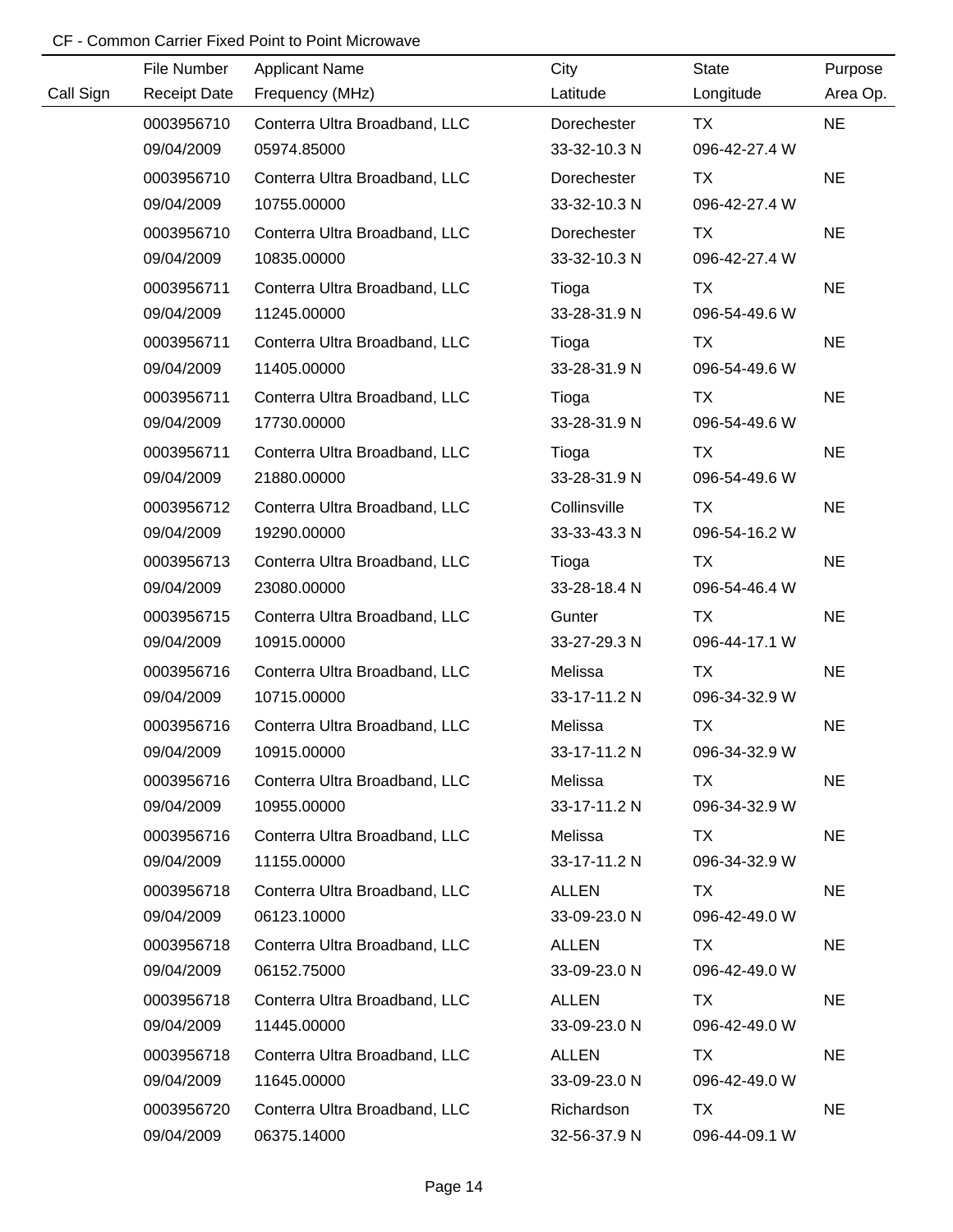|           | File Number         | <b>Applicant Name</b>         | City         | <b>State</b>  | Purpose   |
|-----------|---------------------|-------------------------------|--------------|---------------|-----------|
| Call Sign | <b>Receipt Date</b> | Frequency (MHz)               | Latitude     | Longitude     | Area Op.  |
|           | 0003956720          | Conterra Ultra Broadband, LLC | Richardson   | <b>TX</b>     | <b>NE</b> |
|           | 09/04/2009          | 06404.79000                   | 32-56-37.9 N | 096-44-09.1 W |           |
|           | 0003957058          | Conterra Ultra Broadband, LLC | Princeton    | <b>TX</b>     | <b>NE</b> |
|           | 09/04/2009          | 10735.00000                   | 33-10-28.3 N | 096-29-07.3 W |           |
|           | 0003957063          | Conterra Ultra Broadband, LLC | Farmersville | TX            | <b>NE</b> |
|           | 09/04/2009          | 23060.00000                   | 33-10-08.9 N | 096-22-10.9 W |           |
|           | 0003957067          | Conterra Ultra Broadband, LLC | Farmersville | <b>TX</b>     | <b>NE</b> |
|           | 09/04/2009          | 11225.00000                   | 33-10-10.8 N | 096-21-27.3 W |           |
|           | 0003957067          | Conterra Ultra Broadband, LLC | Farmersville | TX            | <b>NE</b> |
|           | 09/04/2009          | 11245.00000                   | 33-10-10.8 N | 096-21-27.3 W |           |
|           | 0003957067          | Conterra Ultra Broadband, LLC | Farmersville | <b>TX</b>     | <b>NE</b> |
|           | 09/04/2009          | 21860.00000                   | 33-10-10.8 N | 096-21-27.3 W |           |
|           | 0003957075          | Conterra Ultra Broadband, LLC | Merit        | TX            | <b>NE</b> |
|           | 09/04/2009          | 11285.00000                   | 33-12-35.5 N | 096-17-27.6 W |           |
|           | 0003957079          | Conterra Ultra Broadband, LLC | Quinlan      | TX            | <b>NE</b> |
|           | 09/04/2009          | 23110.00000                   | 32-54-36.1 N | 096-07-52.5 W |           |
|           | 0003957081          | Conterra Ultra Broadband, LLC | <b>Boles</b> | <b>TX</b>     | <b>NE</b> |
|           | 09/04/2009          | 11215.00000                   | 32-56-46.5 N | 096-06-03.5 W |           |
|           | 0003957081          | Conterra Ultra Broadband, LLC | <b>Boles</b> | <b>TX</b>     | <b>NE</b> |
|           | 09/04/2009          | 21910.00000                   | 32-56-46.5 N | 096-06-03.5 W |           |
|           | 0003957083          | Conterra Ultra Broadband, LLC | Caddo Mills  | <b>TX</b>     | <b>NE</b> |
|           | 09/04/2009          | 10715.00000                   | 33-04-40.9 N | 096-13-42.3 W |           |
|           | 0003957083          | Conterra Ultra Broadband, LLC | Caddo Mills  | <b>TX</b>     | <b>NE</b> |
|           | 09/04/2009          | 10755.00000                   | 33-04-40.9 N | 096-13-42.3 W |           |
|           | 0003957083          | Conterra Ultra Broadband, LLC | Caddo Mills  | TX            | <b>NE</b> |
|           | 09/04/2009          | 10795.00000                   | 33-04-40.9 N | 096-13-42.3 W |           |
|           | 0003957083          | Conterra Ultra Broadband, LLC | Caddo Mills  | <b>TX</b>     | <b>NE</b> |
|           | 09/04/2009          | 10835.00000                   | 33-04-40.9 N | 096-13-42.3 W |           |
|           | 0003957084          | Conterra Ultra Broadband, LLC | Greenville   | TX            | <b>NE</b> |
|           | 09/04/2009          | 21830.00000                   | 33-04-57.9 N | 096-04-33.7 W |           |
|           | 0003957086          | Conterra Ultra Broadband, LLC | Campbell     | TX            | <b>NE</b> |
|           | 09/04/2009          | 10755.00000                   | 33-09-06.4 N | 095-57-13.7 W |           |
|           | 0003957089          | Conterra Ultra Broadband, LLC | Greenville   | TX            | <b>NE</b> |
|           | 09/04/2009          | 11245.00000                   | 33-06-22.6 N | 096-05-17.4 W |           |
|           | 0003957089          | Conterra Ultra Broadband, LLC | Greenville   | <b>TX</b>     | <b>NE</b> |
|           | 09/04/2009          | 11325.00000                   | 33-06-22.6 N | 096-05-17.4 W |           |
|           | 0003957089          | Conterra Ultra Broadband, LLC | Greenville   | <b>TX</b>     | <b>NE</b> |
|           | 09/04/2009          | 11365.00000                   | 33-06-22.6 N | 096-05-17.4 W |           |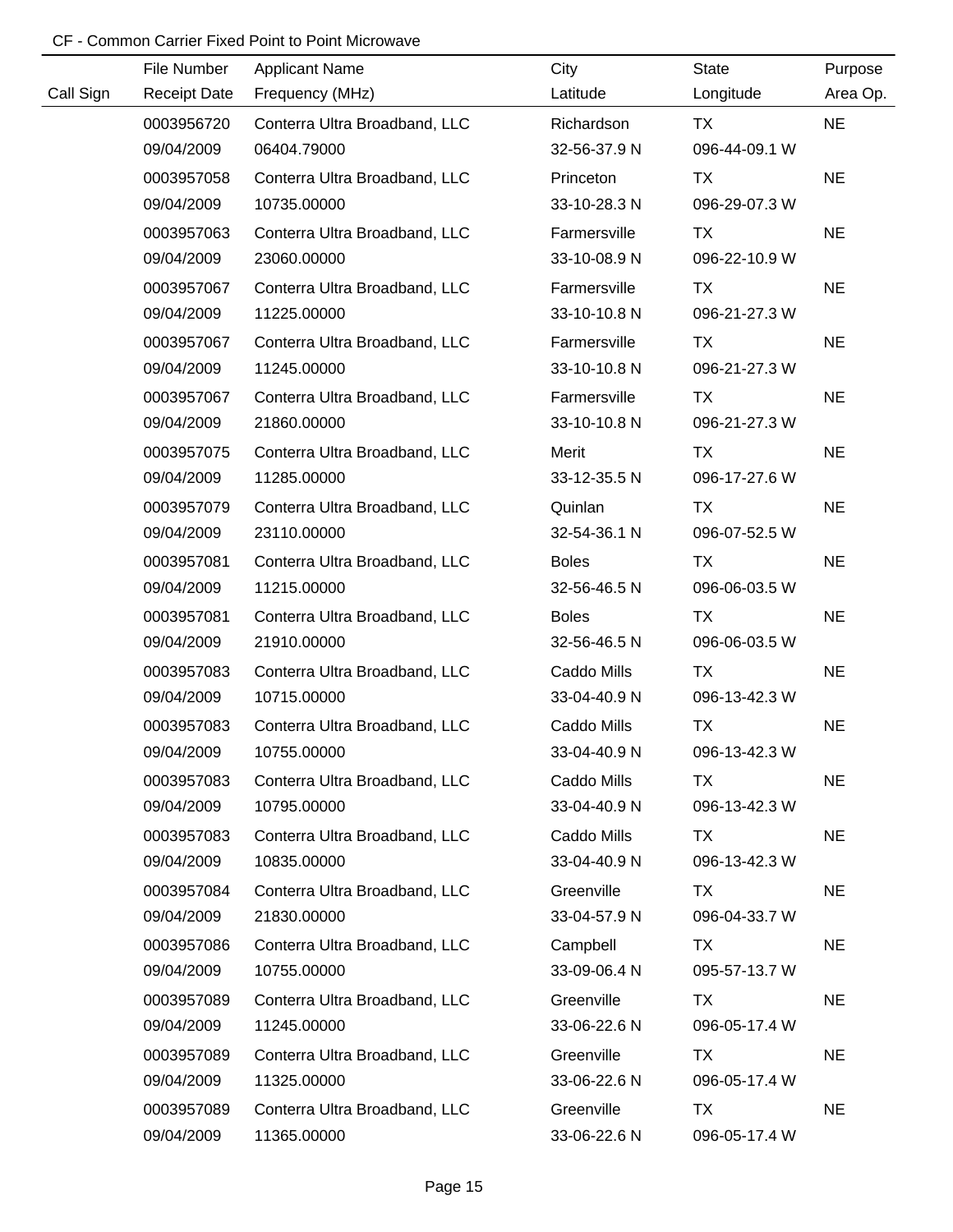|           | File Number         | <b>Applicant Name</b>         | City              | <b>State</b>  | Purpose   |
|-----------|---------------------|-------------------------------|-------------------|---------------|-----------|
| Call Sign | <b>Receipt Date</b> | Frequency (MHz)               | Latitude          | Longitude     | Area Op.  |
|           | 0003957089          | Conterra Ultra Broadband, LLC | Greenville        | <b>TX</b>     | <b>NE</b> |
|           | 09/04/2009          | 23030.00000                   | 33-06-22.6 N      | 096-05-17.4 W |           |
|           | 0003957093          | Conterra Ultra Broadband, LLC | <b>Wolfe City</b> | <b>TX</b>     | <b>NE</b> |
|           | 09/04/2009          | 17830.00000                   | 33-22-02.6 N      | 096-04-28.7 W |           |
|           | 0003957097          | Conterra Ultra Broadband, LLC | Leonard           | TX            | <b>NE</b> |
|           | 09/04/2009          | 17770.00000                   | 33-23-22.4 N      | 096-14-27.8 W |           |
|           | 0003957099          | Conterra Ultra Broadband, LLC | Celeste           | <b>TX</b>     | <b>NE</b> |
|           | 09/04/2009          | 10755.00000                   | 33-17-23.9 N      | 096-12-11.8 W |           |
|           | 0003957099          | Conterra Ultra Broadband, LLC | Celeste           | <b>TX</b>     | <b>NE</b> |
|           | 09/04/2009          | 10875.00000                   | 33-17-23.9 N      | 096-12-11.8 W |           |
|           | 0003957099          | Conterra Ultra Broadband, LLC | Celeste           | <b>TX</b>     | <b>NE</b> |
|           | 09/04/2009          | 19330.00000                   | 33-17-23.9 N      | 096-12-11.8 W |           |
|           | 0003957099          | Conterra Ultra Broadband, LLC | Celeste           | <b>TX</b>     | <b>NE</b> |
|           | 09/04/2009          | 19390.00000                   | 33-17-23.9 N      | 096-12-11.8 W |           |
|           | 0003957322          | CCPR SERVICES, INC.           | <b>SAN JUAN</b>   | <b>PR</b>     | <b>NE</b> |
|           | 09/04/2009          | 11187.50000                   | 18-24-26.0 N      | 066-04-34.0 W |           |
|           | 0003957461          | ALASCOM, INC.                 | Juneau            | AK            | <b>NE</b> |
|           | 09/04/2009          | 00933.37500                   | 58-21-33.8 N      | 135-05-09.6 W |           |
|           | 0003957463          | ALASCOM, INC.                 | Juneau            | AK            | <b>NE</b> |
|           | 09/04/2009          | 00933.37500                   | 58-09-04.8 N      | 134-02-17.3 W |           |
|           | 0003952777          | QUICK LINK CONNECTIONS INC    |                   |               | <b>RO</b> |
| WPOT941   | 09/01/2009          |                               |                   |               |           |
|           | 0003952778          | QUICK LINK CONNECTIONS INC    |                   |               | <b>RO</b> |
| WPOU758   | 09/01/2009          |                               |                   |               |           |

#### CL - Cellular

|           | File Number         | <b>Applicant Name</b> | City           | <b>State</b>  | Purpose  |
|-----------|---------------------|-----------------------|----------------|---------------|----------|
| Call Sign | <b>Receipt Date</b> | Frequency (MHz)       | Latitude       | Longitude     | Area Op. |
|           | 0003573584          | RCC Minnesota, Inc.   | Emelle         | AL            | AM       |
| KNKN716   | 09/03/2009          |                       | 32-47-29.9 N   | 088-13-45.0 W |          |
|           | 0003573584          | RCC Minnesota, Inc.   | <b>FAYETTE</b> | AL            | AM       |
| KNKN716   | 09/03/2009          |                       | $33-37-38.0 N$ | 087-51-07.0 W |          |
|           | 0003573584          | RCC Minnesota, Inc.   | <b>GALLION</b> | AL            | AM       |
| KNKN716   | 09/03/2009          |                       | 32-29-52.0 N   | 087-43-05.0 W |          |
|           | 0003573584          | RCC Minnesota, Inc.   | Greensboro     | AL            | AM       |
| KNKN716   | 09/03/2009          |                       | 32-50-36.5 N   | 087-28-40.8 W |          |
|           | 0003573584          | RCC Minnesota, Inc.   | LINDEN         | AL            | AM       |
| KNKN716   | 09/03/2009          |                       | 32-10-48.0 N   | 087-46-53.0 W |          |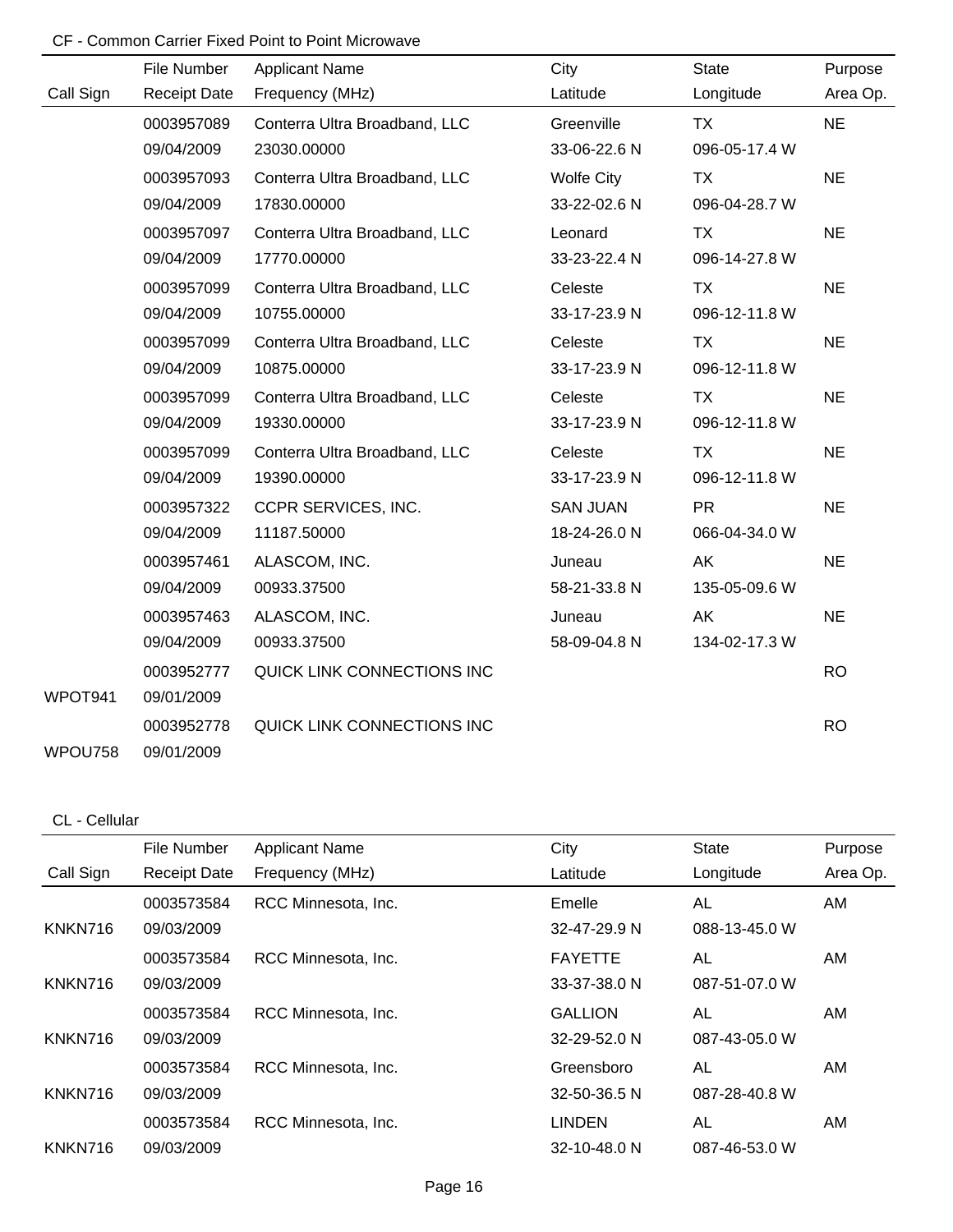|                     | File Number              | <b>Applicant Name</b>                     | City          | <b>State</b>  | Purpose   |
|---------------------|--------------------------|-------------------------------------------|---------------|---------------|-----------|
| Call Sign           | <b>Receipt Date</b>      | Frequency (MHz)                           | Latitude      | Longitude     | Area Op.  |
|                     | 0003573584               | RCC Minnesota, Inc.                       | <b>Silas</b>  | <b>AL</b>     | AM        |
| KNKN716             | 09/03/2009               |                                           | 31-45-12.7 N  | 088-09-34.1 W |           |
|                     | 0003573584               | RCC Minnesota, Inc.                       | <b>Silas</b>  | <b>AL</b>     | AM        |
| KNKN716             | 09/03/2009               |                                           | 31-46-08.0 N  | 088-24-27.0 W |           |
|                     | 0003573584               | RCC Minnesota, Inc.                       | <b>VERNON</b> | <b>AL</b>     | AM        |
| KNKN716             | 09/03/2009               |                                           | 33-45-36.0 N  | 088-02-48.0 W |           |
|                     | 0003573584               | RCC Minnesota, Inc.                       | <b>VERNON</b> | <b>AL</b>     | AM        |
| KNKN716             | 09/03/2009               |                                           | 33-45-36.2 N  | 088-02-48.7 W |           |
|                     | 0003954366               | Verizon Wireless (VAW) LLC                | <b>Burns</b>  | KS            | MD        |
| <b>KNKA357</b>      | 09/02/2009               |                                           | 37-58-59.8 N  | 096-52-20.8 W |           |
|                     | 0003954638               | SACRAMENTO VALLEY LIMITED PARTI Nixon     |               | <b>NV</b>     | <b>MD</b> |
| <b>KNKA462</b>      | 09/03/2009               |                                           | 39-52-27.3 N  | 119-22-58.2 W |           |
|                     | 0003950906               | ALLTEL CENTRAL ARKANSAS CELLUL.           |               |               | <b>RO</b> |
| KNKN788             | 08/31/2009               |                                           |               |               |           |
|                     | 0003950908               | ALLTEL CENTRAL ARKANSAS CELLUL.           |               |               | <b>RO</b> |
| KNKN798             | 08/31/2009               |                                           |               |               |           |
|                     | 0003950912               | ALLTEL Communications of New Mexico,      |               |               | <b>RO</b> |
| <b>KNKN297</b>      | 08/31/2009               |                                           |               |               |           |
|                     | 0003950913               | Cellular Inc. Network Corporation         |               |               | <b>RO</b> |
| KNKN349             | 08/31/2009               |                                           |               |               |           |
|                     | 0003950919               | Chicago SMSA LP                           |               |               | <b>RO</b> |
| <b>KNKN603</b>      | 08/31/2009               |                                           |               |               |           |
| KNKN358             | 0003950924<br>08/31/2009 | Eastern South Dakota Cellular, Inc.       |               |               | <b>RO</b> |
|                     |                          |                                           |               |               |           |
| KNKN <sub>263</sub> | 0003950929<br>08/31/2009 | <b>GOLD CREEK CELLULAR OF MONTAN/</b>     |               |               | <b>RO</b> |
|                     |                          | Gold Creek Cellular of Montana Limited P  |               |               | <b>RO</b> |
| <b>KNKN355</b>      | 0003950931<br>08/31/2009 |                                           |               |               |           |
|                     | 0003950937               | IDAHO RSA NO. 2 LIMITED PARTNERSI         |               |               | <b>RO</b> |
| <b>KNKN599</b>      | 08/31/2009               |                                           |               |               |           |
|                     | 0003950942               | Midwest Wireless Iowa L.L.C. d/b/a Alltel |               |               | <b>RO</b> |
| KNKN314             | 08/31/2009               |                                           |               |               |           |
|                     | 0003950943               | Midwest Wireless Iowa L.L.C. d/b/a Alltel |               |               | <b>RO</b> |
| KNKN364             | 08/31/2009               |                                           |               |               |           |
|                     | 0003950944               | Midwest Wireless Iowa L.L.C. d/b/a Alltel |               |               | <b>RO</b> |
| <b>KNKN351</b>      | 08/31/2009               |                                           |               |               |           |
|                     | 0003950947               | Midwest Wireless Wisconsin L.L.C. d/b/a   |               |               | <b>RO</b> |
| KNKN396             | 08/31/2009               |                                           |               |               |           |

CL - Cellular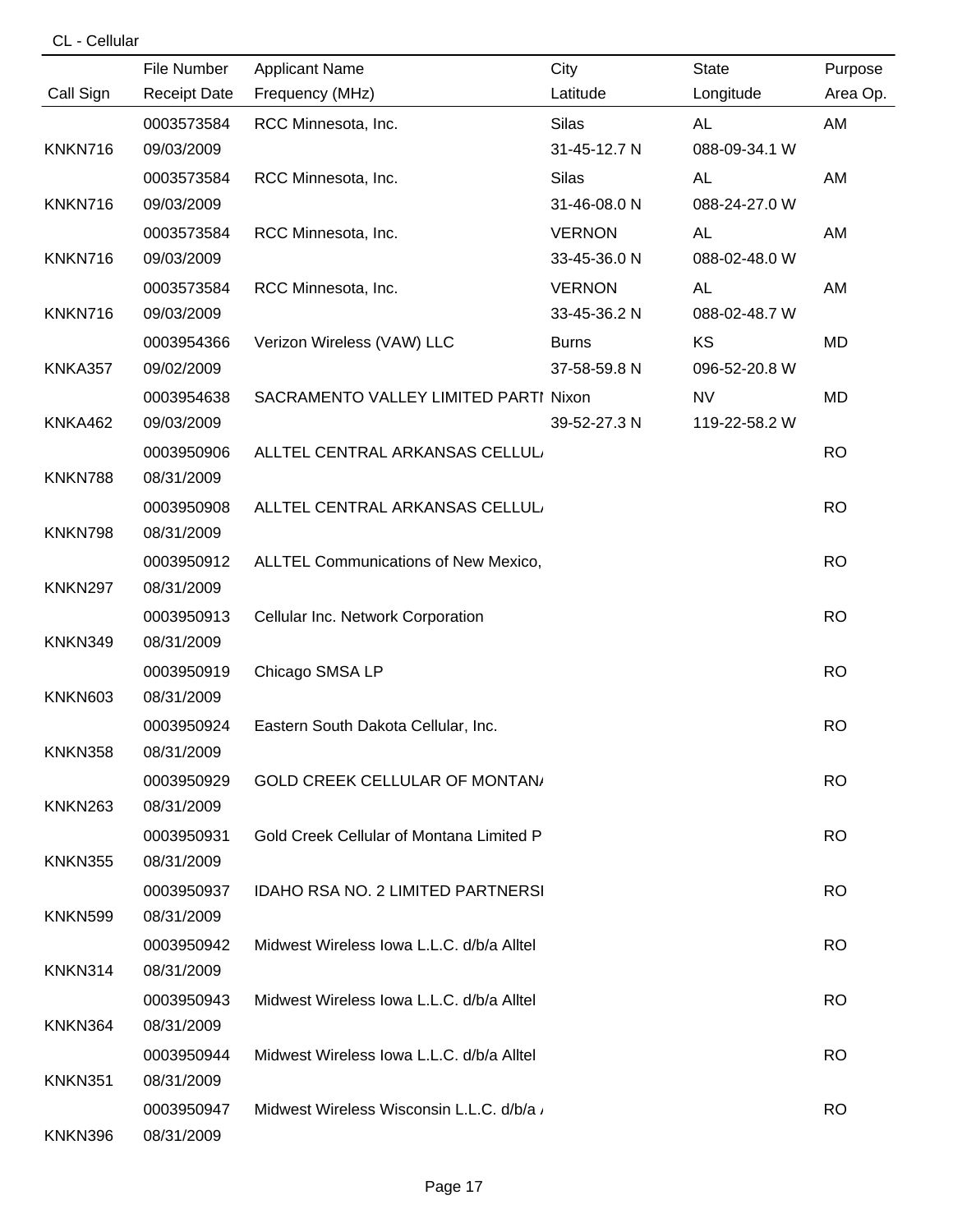|                | File Number         | <b>Applicant Name</b>                          | City     | <b>State</b> | Purpose   |
|----------------|---------------------|------------------------------------------------|----------|--------------|-----------|
| Call Sign      | <b>Receipt Date</b> | Frequency (MHz)                                | Latitude | Longitude    | Area Op.  |
|                | 0003950949          | Missouri Valley Cellular, Inc.                 |          |              | <b>RO</b> |
| KNKN304        | 08/31/2009          |                                                |          |              |           |
|                | 0003950953          | ALLTEL Communications of Mississippi R         |          |              | <b>RO</b> |
| KNKN619        | 08/31/2009          |                                                |          |              |           |
|                | 0003950955          | <b>ALLTEL Communications of North Louisia</b>  |          |              | <b>RO</b> |
| KNKN647        | 08/31/2009          |                                                |          |              |           |
|                | 0003950956          | ALLTEL Communications of North Louisia         |          |              | <b>RO</b> |
| <b>KNKN819</b> | 08/31/2009          |                                                |          |              |           |
|                | 0003950957          | <b>ALLTEL Communications of North Louisia</b>  |          |              | <b>RO</b> |
| <b>KNKN921</b> | 08/31/2009          |                                                |          |              |           |
|                | 0003950959          | <b>ALLTEL Communications of Southern Mic</b>   |          |              | <b>RO</b> |
| KNKN915        | 08/31/2009          |                                                |          |              |           |
|                | 0003950962          | <b>ALLTEL Communications of Southwest Area</b> |          |              | <b>RO</b> |
| KNKN419        | 08/31/2009          |                                                |          |              |           |
|                | 0003950963          | <b>ALLTEL Communications of Southwest Area</b> |          |              | <b>RO</b> |
| KNKN735        | 08/31/2009          |                                                |          |              |           |

#### CT - Local Television Transmission

|           | File Number         | <b>Applicant Name</b>     | City     | <b>State</b> | Purpose   |
|-----------|---------------------|---------------------------|----------|--------------|-----------|
| Call Sign | <b>Receipt Date</b> | Frequency (MHz)           | Latitude | Longitude    | Area Op.  |
|           | 0003956210          | Cowboys Stadium LP        |          |              | <b>NE</b> |
|           | 09/03/2009          | 02025.00000 - 02110.00000 |          |              | N         |
|           | 0003956210          | Cowboys Stadium LP        |          |              | NE.       |
|           | 09/03/2009          | 02450.00000 - 02483.00000 |          |              | N         |
|           | 0003956210          | Cowboys Stadium LP        |          |              | NE.       |
|           | 09/03/2009          | 06425.00000 - 06525.00000 |          |              | N         |
|           | 0003956210          | Cowboys Stadium LP        |          |              | <b>NE</b> |
|           | 09/03/2009          | 06875.00000 - 07125.00000 |          |              | N         |
|           | 0003956210          | Cowboys Stadium LP        |          |              | NE.       |
|           | 09/03/2009          | 12700.00000 - 13250.00000 |          |              | N         |

# GX - SMR, 806-821/851-866 MHz, Conventional

|           | File Number  | Applicant Name  | City     | State     | Purpose  |
|-----------|--------------|-----------------|----------|-----------|----------|
| Call Sign | Receipt Date | Frequency (MHz) | Latitude | Longitude | Area Op. |
|           | 0003951521   | NICHOLS, RICK   |          |           | RO       |
| WPFV998   | 08/31/2009   |                 |          |           |          |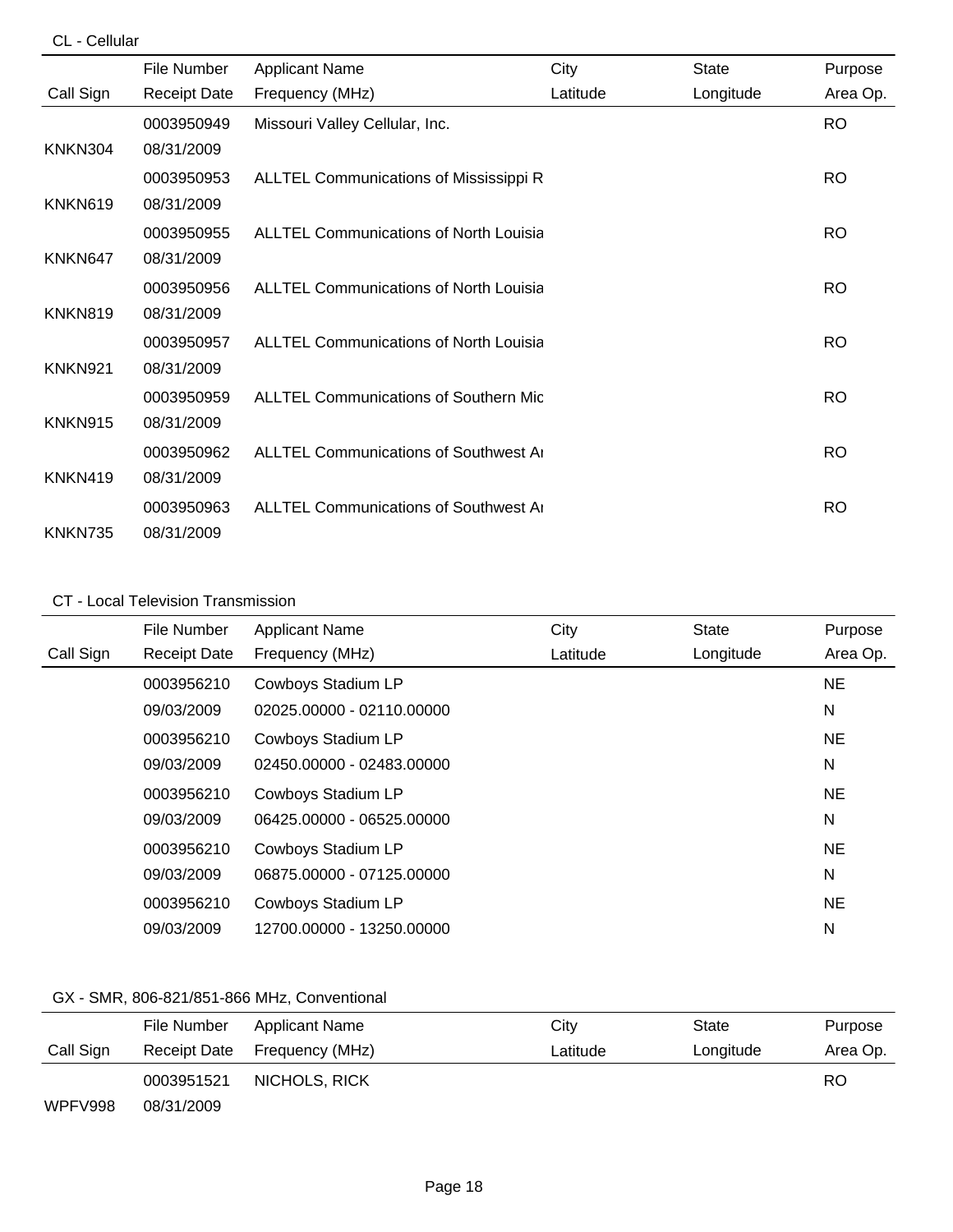|                | File Number         | <b>Applicant Name</b>                   | City               | <b>State</b>  | Purpose  |
|----------------|---------------------|-----------------------------------------|--------------------|---------------|----------|
| Call Sign      | <b>Receipt Date</b> | Frequency (MHz)                         | Latitude           | Longitude     | Area Op. |
|                | 0003947936          | Jenkins, Micheal H                      |                    |               | AM       |
| <b>WPFI237</b> | 09/01/2009          | 00464.22500                             |                    |               | A        |
|                | 0003947936          | Jenkins, Micheal H                      |                    |               | AM       |
| WPFI237        | 09/01/2009          | 00469.22500                             |                    |               | A        |
|                | 0003947936          | Jenkins, Micheal H                      |                    | <b>TN</b>     | AM       |
| <b>WPFI237</b> | 09/01/2009          | 00469.22500                             |                    |               | X        |
|                | 0003947936          | Jenkins, Micheal H                      | <b>NEWPORT</b>     | TN            | AM       |
| <b>WPFI237</b> | 09/01/2009          | 00464.22500                             | 35-54-20.3 N       | 083-17-44.6 W |          |
|                | 0003947936          | Jenkins, Micheal H                      | <b>SEVIERVILLE</b> | <b>TN</b>     | AM       |
| <b>WPFI237</b> | 09/01/2009          | 00464.22500                             | 35-41-48.3 N       | 083-36-35.6 W |          |
|                | 0003947936          | Jenkins, Micheal H                      | <b>SEVIERVILLE</b> | TN            | AM       |
| <b>WPFI237</b> | 09/01/2009          | 00464.22500                             | 35-48-45.3 N       | 083-39-59.6 W |          |
|                | 0003947936          | Jenkins, Micheal H                      | WALLAND            | TN            | AM       |
| <b>WPFI237</b> | 09/01/2009          | 00464.22500                             | 35-39-42.3 N       | 083-53-44.6 W |          |
|                | 0003950546          | <b>COMSOFT CORPORATION</b>              | <b>FOSTER</b>      | <b>WV</b>     | MD       |
| <b>WQES555</b> | 08/28/2009          | 00152.48000                             | 38-06-30.3 N       | 081-45-42.4 W |          |
|                | 0003950547          | <b>COMSOFT CORPORATION</b>              | <b>SOMERSET</b>    | <b>KY</b>     | MD       |
| WPBG590        | 08/28/2009          | 00152.48000                             | 37-05-12.0 N       | 084-37-03.0 W |          |
|                | 0003951141          | STRATOS OFFSHORE SERVICES COM OFF SHORE |                    | <b>GM</b>     | MD       |
| WPBM784        | 08/31/2009          | 00462.01250                             | 29-01-23.8 N       | 090-02-45.3 W | P        |
|                | 0003951141          | STRATOS OFFSHORE SERVICES COM OFF SHORE |                    | <b>GM</b>     | MD       |
| WPBM784        | 08/31/2009          | 00462.03750                             | 29-01-23.8 N       | 090-02-45.3 W | P        |
|                | 0003951141          | STRATOS OFFSHORE SERVICES COM OFF SHORE |                    | <b>GM</b>     | MD       |
| WPBM784        | 08/31/2009          | 00462.06250                             | 29-01-23.8 N       | 090-02-45.3 W |          |
|                | 0003951141          | STRATOS OFFSHORE SERVICES COM OFF SHORE |                    | <b>GM</b>     | MD       |
| WPBM784        | 08/31/2009          | 00462.08750                             | 29-01-23.8 N       | 090-02-45.3 W | P.       |
|                | 0003951141          | STRATOS OFFSHORE SERVICES COM OFF SHORE |                    | <b>GM</b>     | MD       |
| WPBM784        | 08/31/2009          | 00462.11250                             | 29-01-23.8 N       | 090-02-45.3 W | P        |
|                | 0003951141          | STRATOS OFFSHORE SERVICES COM OFF SHORE |                    | <b>GM</b>     | MD       |
| WPBM784        | 08/31/2009          | 00462.13750                             | 29-01-23.8 N       | 090-02-45.3 W | P        |
|                | 0003951141          | STRATOS OFFSHORE SERVICES COM OFF SHORE |                    | <b>GM</b>     | MD       |
| WPBM784        | 08/31/2009          | 00462.16250                             | 29-01-23.8 N       | 090-02-45.3 W | P        |
|                | 0003951141          | STRATOS OFFSHORE SERVICES COM OFF SHORE |                    | <b>GM</b>     | MD       |
| WPBM784        | 08/31/2009          | 00462.76250                             | 29-01-23.8 N       | 090-02-45.3 W | P        |
|                | 0003951141          | STRATOS OFFSHORE SERVICES COM OFF SHORE |                    | <b>GM</b>     | MD       |
| WPBM784        | 08/31/2009          | 00462.78750                             | 29-01-23.8 N       | 090-02-45.3 W | P        |
|                | 0003951141          | STRATOS OFFSHORE SERVICES COM OFF SHORE |                    | <b>GM</b>     | MD       |
| WPBM784        | 08/31/2009          | 00462.81250                             | 29-01-23.8 N       | 090-02-45.3 W | P.       |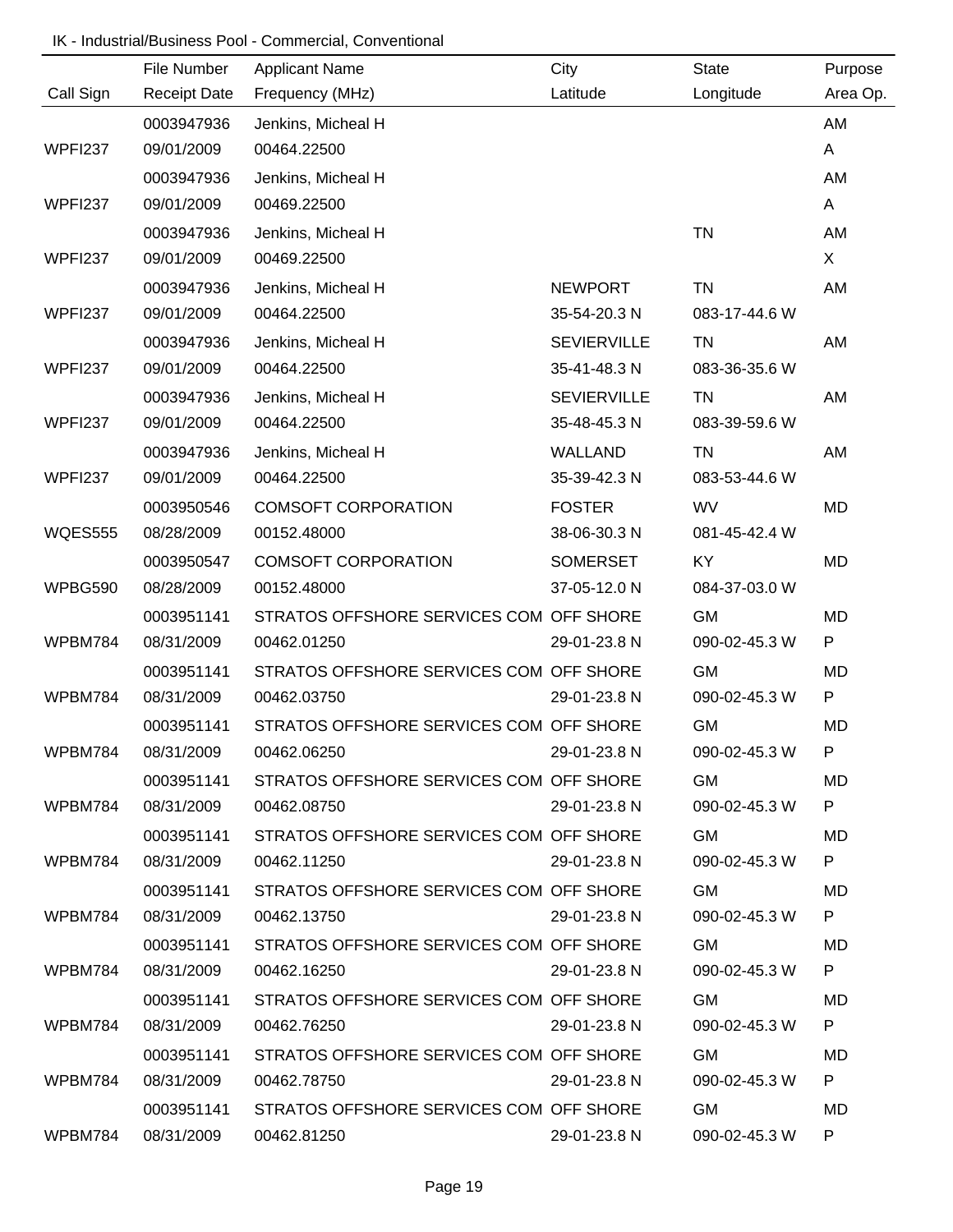|           | File Number         | <b>Applicant Name</b>                              | City         | <b>State</b>  | Purpose      |
|-----------|---------------------|----------------------------------------------------|--------------|---------------|--------------|
| Call Sign | <b>Receipt Date</b> | Frequency (MHz)                                    | Latitude     | Longitude     | Area Op.     |
|           | 0003951141          | STRATOS OFFSHORE SERVICES COM OFF SHORE            |              | <b>GM</b>     | <b>MD</b>    |
| WPBM784   | 08/31/2009          | 00463.36250                                        | 29-01-23.8 N | 090-02-45.3 W | ${\sf P}$    |
|           | 0003951141          | STRATOS OFFSHORE SERVICES COM OFF SHORE            |              | <b>GM</b>     | <b>MD</b>    |
| WPBM784   | 08/31/2009          | 00463.41250                                        | 29-01-23.8 N | 090-02-45.3 W | ${\sf P}$    |
|           | 0003951141          | STRATOS OFFSHORE SERVICES COM OFF SHORE            |              | <b>GM</b>     | <b>MD</b>    |
| WPBM784   | 08/31/2009          | 00463.43750                                        | 29-01-23.8 N | 090-02-45.3 W | $\mathsf{P}$ |
|           | 0003951141          | STRATOS OFFSHORE SERVICES COM OFF SHORE            |              | <b>GM</b>     | MD           |
| WPBM784   | 08/31/2009          | 00463.78750                                        | 29-01-23.8 N | 090-02-45.3 W | P            |
|           | 0003951141          | STRATOS OFFSHORE SERVICES COM OFF SHORE            |              | <b>GM</b>     | <b>MD</b>    |
| WPBM784   | 08/31/2009          | 00463.83750                                        | 29-01-23.8 N | 090-02-45.3 W | P            |
|           | 0003951141          | STRATOS OFFSHORE SERVICES COM OFF SHORE            |              | <b>GM</b>     | <b>MD</b>    |
| WPBM784   | 08/31/2009          | 00463.91250                                        | 29-01-23.8 N | 090-02-45.3 W | ${\sf P}$    |
|           | 0003951141          | STRATOS OFFSHORE SERVICES COM OFF SHORE            |              | <b>GM</b>     | <b>MD</b>    |
| WPBM784   | 08/31/2009          | 00464.28750                                        | 29-01-23.8 N | 090-02-45.3 W | ${\sf P}$    |
|           | 0003951141          | STRATOS OFFSHORE SERVICES COM OFF SHORE            |              | <b>GM</b>     | <b>MD</b>    |
| WPBM784   | 08/31/2009          | 00464.38750                                        | 29-01-23.8 N | 090-02-45.3 W | ${\sf P}$    |
|           | 0003951141          | STRATOS OFFSHORE SERVICES COM OFF SHORE            |              | <b>GM</b>     | <b>MD</b>    |
| WPBM784   | 08/31/2009          | 00467.01250                                        | 29-01-23.8 N | 090-02-45.3 W | P            |
|           | 0003951141          | STRATOS OFFSHORE SERVICES COM OFF SHORE            |              | <b>GM</b>     | MD           |
| WPBM784   | 08/31/2009          | 00467.03750                                        | 29-01-23.8 N | 090-02-45.3 W | P            |
|           | 0003951141          | STRATOS OFFSHORE SERVICES COM OFF SHORE            |              | <b>GM</b>     | MD           |
| WPBM784   | 08/31/2009          | 00467.06250                                        | 29-01-23.8 N | 090-02-45.3 W | P            |
|           | 0003951141          | STRATOS OFFSHORE SERVICES COM OFF SHORE            |              | <b>GM</b>     | MD           |
| WPBM784   | 08/31/2009          | 00467.08750                                        | 29-01-23.8 N | 090-02-45.3 W |              |
|           |                     | 0003951141 STRATOS OFFSHORE SERVICES COM OFF SHORE |              | <b>GM</b>     | MD           |
| WPBM784   | 08/31/2009          | 00467.11250                                        | 29-01-23.8 N | 090-02-45.3 W | P            |
|           | 0003951141          | STRATOS OFFSHORE SERVICES COM OFF SHORE            |              | <b>GM</b>     | MD           |
| WPBM784   | 08/31/2009          | 00467.13750                                        | 29-01-23.8 N | 090-02-45.3 W | P            |
|           | 0003951141          | STRATOS OFFSHORE SERVICES COM OFF SHORE            |              | <b>GM</b>     | MD           |
| WPBM784   | 08/31/2009          | 00467.16250                                        | 29-01-23.8 N | 090-02-45.3 W | P            |
|           | 0003951141          | STRATOS OFFSHORE SERVICES COM OFF SHORE            |              | <b>GM</b>     | MD           |
| WPBM784   | 08/31/2009          | 00467.76250                                        | 29-01-23.8 N | 090-02-45.3 W | P            |
|           | 0003951141          | STRATOS OFFSHORE SERVICES COM OFF SHORE            |              | <b>GM</b>     | MD           |
| WPBM784   | 08/31/2009          | 00467.78750                                        | 29-01-23.8 N | 090-02-45.3 W | P            |
|           | 0003951141          | STRATOS OFFSHORE SERVICES COM OFF SHORE            |              | <b>GM</b>     | MD           |
| WPBM784   | 08/31/2009          | 00467.81250                                        | 29-01-23.8 N | 090-02-45.3 W | P.           |
|           | 0003951141          | STRATOS OFFSHORE SERVICES COM OFF SHORE            |              | <b>GM</b>     | MD           |
| WPBM784   | 08/31/2009          | 00468.36250                                        | 29-01-23.8 N | 090-02-45.3 W | P            |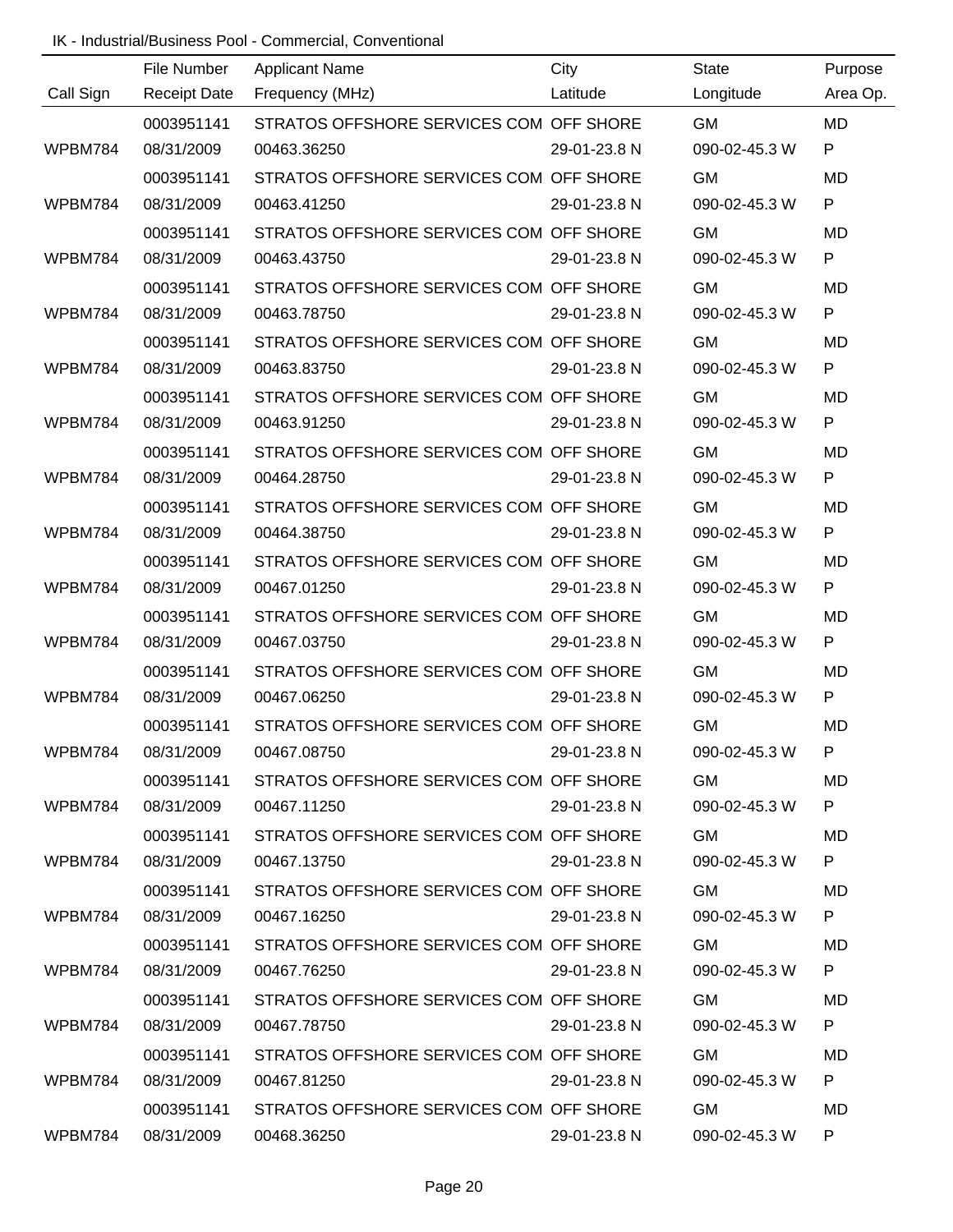|           | File Number         | <b>Applicant Name</b>                            | City         | <b>State</b>  | Purpose      |
|-----------|---------------------|--------------------------------------------------|--------------|---------------|--------------|
| Call Sign | <b>Receipt Date</b> | Frequency (MHz)                                  | Latitude     | Longitude     | Area Op.     |
|           | 0003951141          | STRATOS OFFSHORE SERVICES COM OFF SHORE          |              | <b>GM</b>     | <b>MD</b>    |
| WPBM784   | 08/31/2009          | 00468.41250                                      | 29-01-23.8 N | 090-02-45.3 W | P            |
|           | 0003951141          | STRATOS OFFSHORE SERVICES COM OFF SHORE          |              | <b>GM</b>     | MD           |
| WPBM784   | 08/31/2009          | 00468.43750                                      | 29-01-23.8 N | 090-02-45.3 W | P            |
|           | 0003951141          | STRATOS OFFSHORE SERVICES COM OFF SHORE          |              | <b>GM</b>     | <b>MD</b>    |
| WPBM784   | 08/31/2009          | 00468.78750                                      | 29-01-23.8 N | 090-02-45.3 W | $\mathsf{P}$ |
|           | 0003951141          | STRATOS OFFSHORE SERVICES COM OFF SHORE          |              | <b>GM</b>     | <b>MD</b>    |
| WPBM784   | 08/31/2009          | 00468.83750                                      | 29-01-23.8 N | 090-02-45.3 W | P            |
|           | 0003951141          | STRATOS OFFSHORE SERVICES COM OFF SHORE          |              | <b>GM</b>     | <b>MD</b>    |
| WPBM784   | 08/31/2009          | 00468.91250                                      | 29-01-23.8 N | 090-02-45.3 W | P            |
|           | 0003951141          | STRATOS OFFSHORE SERVICES COM OFF SHORE          |              | <b>GM</b>     | <b>MD</b>    |
| WPBM784   | 08/31/2009          | 00469.28750                                      | 29-01-23.8 N | 090-02-45.3 W | ${\sf P}$    |
|           | 0003951141          | STRATOS OFFSHORE SERVICES COM OFF SHORE          |              | <b>GM</b>     | <b>MD</b>    |
| WPBM784   | 08/31/2009          | 00469.38750                                      | 29-01-23.8 N | 090-02-45.3 W | ${\sf P}$    |
|           | 0003952138          | STRATOS OFFSHORE SERVICES COM CAMERON            |              | LA            | MD           |
| KD42203   | 09/01/2009          | 00463.41250                                      | 29-46-42.0 N | 093-20-06.0 W | ${\sf P}$    |
|           | 0003952138          | STRATOS OFFSHORE SERVICES COM CAMERON            |              | LA            | <b>MD</b>    |
| KD42203   | 09/01/2009          | 00463.46250                                      | 29-46-42.0 N | 093-20-06.0 W | P            |
|           | 0003952138          | STRATOS OFFSHORE SERVICES COM CAMERON            |              | LA            | MD           |
| KD42203   | 09/01/2009          | 00463.73750                                      | 29-46-42.0 N | 093-20-06.0 W | P            |
|           | 0003952138          | STRATOS OFFSHORE SERVICES COM CAMERON            |              | LA            | MD           |
| KD42203   | 09/01/2009          | 00463.76250                                      | 29-46-42.0 N | 093-20-06.0 W | P            |
|           | 0003952138          | STRATOS OFFSHORE SERVICES COM CAMERON            |              | LA            | MD           |
| KD42203   | 09/01/2009          | 00463.83750                                      | 29-46-42.0 N | 093-20-06.0 W |              |
|           |                     | 0003952138 STRATOS OFFSHORE SERVICES COM CAMERON |              | LA            | MD           |
| KD42203   | 09/01/2009          | 00463.96250                                      | 29-46-42.0 N | 093-20-06.0 W | P            |
|           |                     | 0003952138 STRATOS OFFSHORE SERVICES COM CAMERON |              | LA            | MD.          |
| KD42203   | 09/01/2009          | 00464.18750                                      | 29-46-42.0 N | 093-20-06.0 W | P            |
|           | 0003952138          | STRATOS OFFSHORE SERVICES COM CAMERON            |              | LA            | MD.          |
| KD42203   | 09/01/2009          | 00464.21250                                      | 29-46-42.0 N | 093-20-06.0 W | P            |
|           | 0003952138          | STRATOS OFFSHORE SERVICES COM CAMERON            |              | LA            | MD.          |
| KD42203   | 09/01/2009          | 00464.36250                                      | 29-46-42.0 N | 093-20-06.0 W | P            |
|           | 0003952138          | STRATOS OFFSHORE SERVICES COM CAMERON            |              | LA            | MD.          |
| KD42203   | 09/01/2009          | 00464.46250                                      | 29-46-42.0 N | 093-20-06.0 W | P            |
|           | 0003952138          | STRATOS OFFSHORE SERVICES COM CAMERON            |              | LA            | MD.          |
| KD42203   | 09/01/2009          | 00468.41250                                      | 29-46-42.0 N | 093-20-06.0 W | P            |
|           | 0003952138          | STRATOS OFFSHORE SERVICES COM CAMERON            |              | LA            | MD           |
| KD42203   | 09/01/2009          | 00468.46250                                      | 29-46-42.0 N | 093-20-06.0 W | P.           |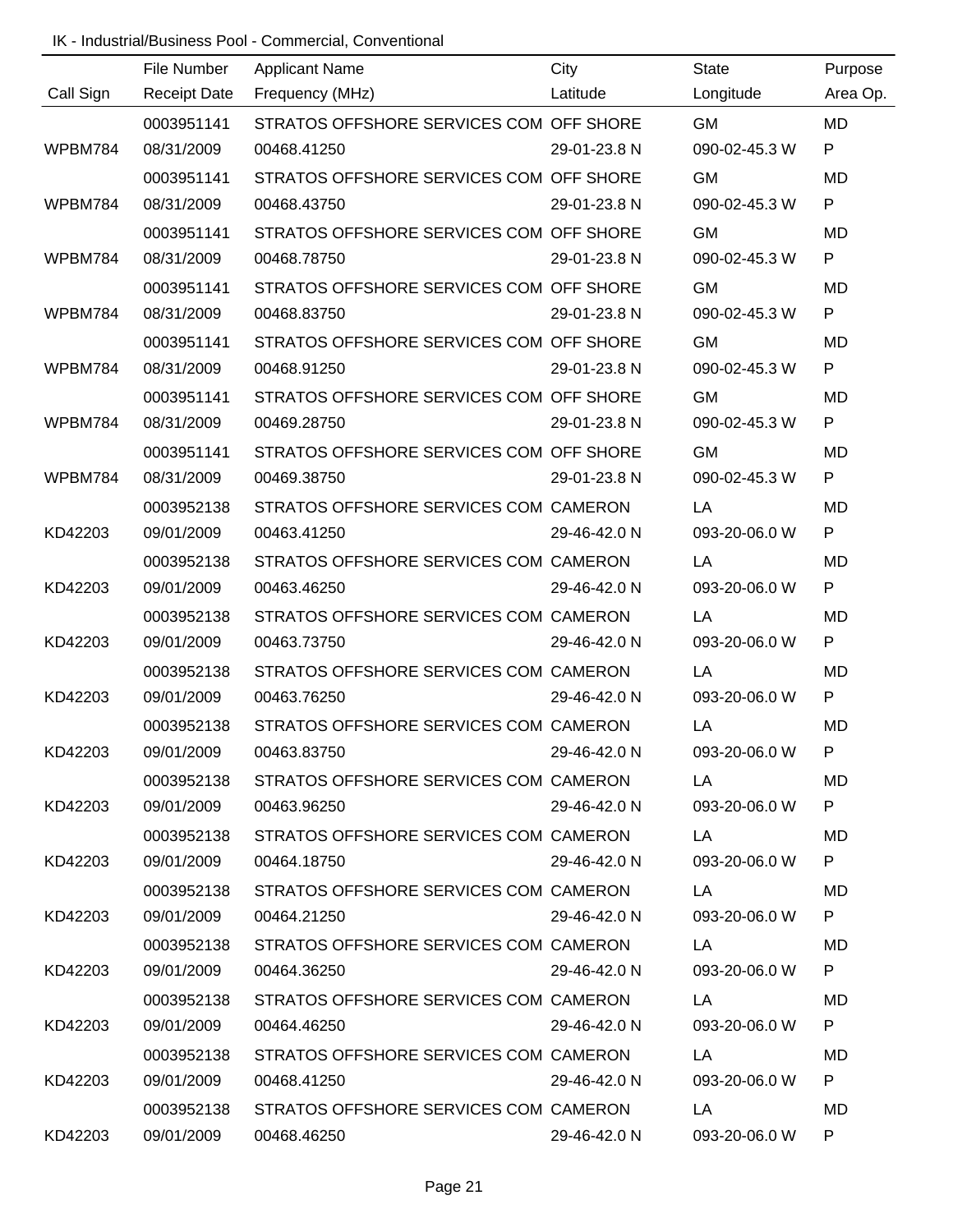|           | File Number         | <b>Applicant Name</b>                  | City         | State         | Purpose      |
|-----------|---------------------|----------------------------------------|--------------|---------------|--------------|
| Call Sign | <b>Receipt Date</b> | Frequency (MHz)                        | Latitude     | Longitude     | Area Op.     |
|           | 0003952138          | STRATOS OFFSHORE SERVICES COM CAMERON  |              | LA            | <b>MD</b>    |
| KD42203   | 09/01/2009          | 00468.73750                            | 29-46-42.0 N | 093-20-06.0 W | $\mathsf{P}$ |
|           | 0003952138          | STRATOS OFFSHORE SERVICES COM CAMERON  |              | LA            | <b>MD</b>    |
| KD42203   | 09/01/2009          | 00468.76250                            | 29-46-42.0 N | 093-20-06.0 W | $\mathsf{P}$ |
|           | 0003952138          | STRATOS OFFSHORE SERVICES COM CAMERON  |              | LA            | <b>MD</b>    |
| KD42203   | 09/01/2009          | 00468.83750                            | 29-46-42.0 N | 093-20-06.0 W | P            |
|           | 0003952138          | STRATOS OFFSHORE SERVICES COM CAMERON  |              | LA            | <b>MD</b>    |
| KD42203   | 09/01/2009          | 00468.96250                            | 29-46-42.0 N | 093-20-06.0 W | P            |
|           | 0003952138          | STRATOS OFFSHORE SERVICES COM CAMERON  |              | LA            | <b>MD</b>    |
| KD42203   | 09/01/2009          | 00469.18750                            | 29-46-42.0 N | 093-20-06.0 W | P            |
|           | 0003952138          | STRATOS OFFSHORE SERVICES COM CAMERON  |              | LA            | MD           |
| KD42203   | 09/01/2009          | 00469.21250                            | 29-46-42.0 N | 093-20-06.0 W | P            |
|           | 0003952138          | STRATOS OFFSHORE SERVICES COM CAMERON  |              | LA            | <b>MD</b>    |
| KD42203   | 09/01/2009          | 00469.36250                            | 29-46-42.0 N | 093-20-06.0 W | P            |
|           | 0003952138          | STRATOS OFFSHORE SERVICES COM CAMERON  |              | LA            | <b>MD</b>    |
| KD42203   | 09/01/2009          | 00469.46250                            | 29-46-42.0 N | 093-20-06.0 W | P            |
|           | 0003952138          | STRATOS OFFSHORE SERVICES COM FRANKLIN |              | LA            | MD           |
| KD42203   | 09/01/2009          | 00463.43750                            | 29-49-39.0 N | 091-32-19.0 W | P            |
|           | 0003952138          | STRATOS OFFSHORE SERVICES COM FRANKLIN |              | LA            | <b>MD</b>    |
| KD42203   | 09/01/2009          | 00463.46250                            | 29-49-39.0 N | 091-32-19.0 W | P            |
|           | 0003952138          | STRATOS OFFSHORE SERVICES COM FRANKLIN |              | LA            | <b>MD</b>    |
| KD42203   | 09/01/2009          | 00463.71250                            | 29-49-39.0 N | 091-32-19.0 W | P            |
|           | 0003952138          | STRATOS OFFSHORE SERVICES COM FRANKLIN |              | LA            | MD           |
| KD42203   | 09/01/2009          | 00463.73750                            | 29-49-39.0 N | 091-32-19.0 W | P.           |
|           | 0003952138          | STRATOS OFFSHORE SERVICES COM FRANKLIN |              | LA            | MD           |
| KD42203   | 09/01/2009          | 00463.76250                            | 29-49-39.0 N | 091-32-19.0 W | P.           |
|           | 0003952138          | STRATOS OFFSHORE SERVICES COM FRANKLIN |              | LA            | MD.          |
| KD42203   | 09/01/2009          | 00463.81250                            | 29-49-39.0 N | 091-32-19.0 W | P            |
|           | 0003952138          | STRATOS OFFSHORE SERVICES COM FRANKLIN |              | LA            | MD.          |
| KD42203   | 09/01/2009          | 00463.96250                            | 29-49-39.0 N | 091-32-19.0 W | P            |
|           | 0003952138          | STRATOS OFFSHORE SERVICES COM FRANKLIN |              | LA            | MD           |
| KD42203   | 09/01/2009          | 00464.03750                            | 29-49-39.0 N | 091-32-19.0 W | P            |
|           | 0003952138          | STRATOS OFFSHORE SERVICES COM FRANKLIN |              | LA            | MD           |
| KD42203   | 09/01/2009          | 00464.13750                            | 29-49-39.0 N | 091-32-19.0 W | P            |
|           | 0003952138          | STRATOS OFFSHORE SERVICES COM FRANKLIN |              | LA            | MD           |
| KD42203   | 09/01/2009          | 00464.18750                            | 29-49-39.0 N | 091-32-19.0 W | P            |
|           | 0003952138          | STRATOS OFFSHORE SERVICES COM FRANKLIN |              | LA            | MD           |
| KD42203   | 09/01/2009          | 00464.21250                            | 29-49-39.0 N | 091-32-19.0 W | P.           |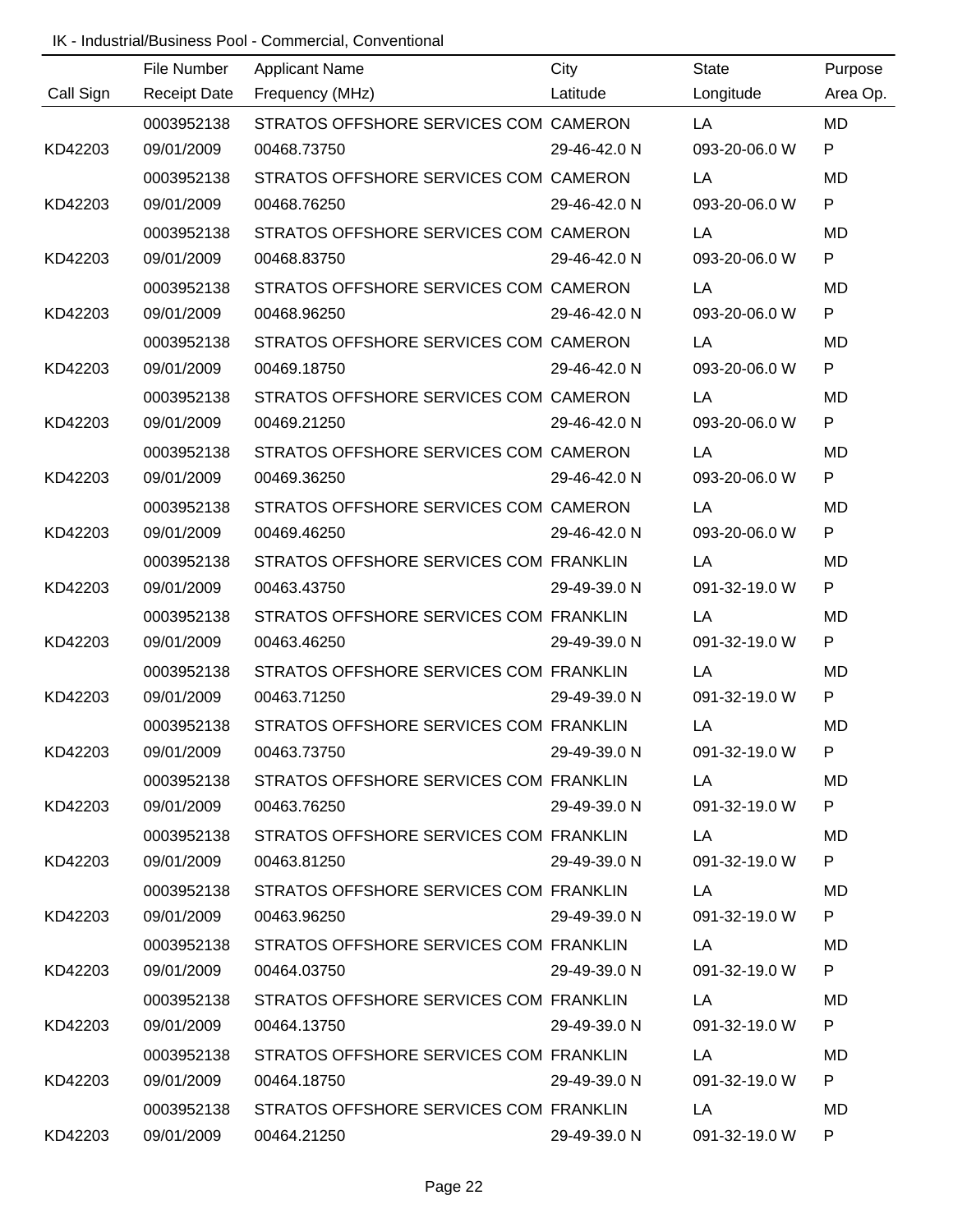|           | File Number         | <b>Applicant Name</b>                  | City         | State         | Purpose      |
|-----------|---------------------|----------------------------------------|--------------|---------------|--------------|
| Call Sign | <b>Receipt Date</b> | Frequency (MHz)                        | Latitude     | Longitude     | Area Op.     |
|           | 0003952138          | STRATOS OFFSHORE SERVICES COM FRANKLIN |              | LA            | <b>MD</b>    |
| KD42203   | 09/01/2009          | 00464.36250                            | 29-49-39.0 N | 091-32-19.0 W | $\mathsf{P}$ |
|           | 0003952138          | STRATOS OFFSHORE SERVICES COM FRANKLIN |              | LA            | <b>MD</b>    |
| KD42203   | 09/01/2009          | 00464.46250                            | 29-49-39.0 N | 091-32-19.0 W | $\mathsf{P}$ |
|           | 0003952138          | STRATOS OFFSHORE SERVICES COM FRANKLIN |              | LA            | <b>MD</b>    |
| KD42203   | 09/01/2009          | 00468.43750                            | 29-49-39.0 N | 091-32-19.0 W | P            |
|           | 0003952138          | STRATOS OFFSHORE SERVICES COM FRANKLIN |              | LA            | <b>MD</b>    |
| KD42203   | 09/01/2009          | 00468.46250                            | 29-49-39.0 N | 091-32-19.0 W | P            |
|           | 0003952138          | STRATOS OFFSHORE SERVICES COM FRANKLIN |              | LA            | <b>MD</b>    |
| KD42203   | 09/01/2009          | 00468.71250                            | 29-49-39.0 N | 091-32-19.0 W | P            |
|           | 0003952138          | STRATOS OFFSHORE SERVICES COM FRANKLIN |              | LA            | <b>MD</b>    |
| KD42203   | 09/01/2009          | 00468.73750                            | 29-49-39.0 N | 091-32-19.0 W | P            |
|           | 0003952138          | STRATOS OFFSHORE SERVICES COM FRANKLIN |              | LA            | <b>MD</b>    |
| KD42203   | 09/01/2009          | 00468.76250                            | 29-49-39.0 N | 091-32-19.0 W | P            |
|           | 0003952138          | STRATOS OFFSHORE SERVICES COM FRANKLIN |              | LA            | <b>MD</b>    |
| KD42203   | 09/01/2009          | 00468.81250                            | 29-49-39.0 N | 091-32-19.0 W | P            |
|           | 0003952138          | STRATOS OFFSHORE SERVICES COM FRANKLIN |              | LA            | <b>MD</b>    |
| KD42203   | 09/01/2009          | 00468.96250                            | 29-49-39.0 N | 091-32-19.0 W | P            |
|           | 0003952138          | STRATOS OFFSHORE SERVICES COM FRANKLIN |              | LA            | <b>MD</b>    |
| KD42203   | 09/01/2009          | 00469.03750                            | 29-49-39.0 N | 091-32-19.0 W | P            |
|           | 0003952138          | STRATOS OFFSHORE SERVICES COM FRANKLIN |              | LA            | MD           |
| KD42203   | 09/01/2009          | 00469.13750                            | 29-49-39.0 N | 091-32-19.0 W | P            |
|           | 0003952138          | STRATOS OFFSHORE SERVICES COM FRANKLIN |              | LA            | MD           |
| KD42203   | 09/01/2009          | 00469.18750                            | 29-49-39.0 N | 091-32-19.0 W | P.           |
|           | 0003952138          | STRATOS OFFSHORE SERVICES COM FRANKLIN |              | LA            | MD           |
| KD42203   | 09/01/2009          | 00469.21250                            | 29-49-39.0 N | 091-32-19.0 W | P.           |
|           | 0003952138          | STRATOS OFFSHORE SERVICES COM FRANKLIN |              | LA            | MD           |
| KD42203   | 09/01/2009          | 00469.36250                            | 29-49-39.0 N | 091-32-19.0 W | P            |
|           | 0003952138          | STRATOS OFFSHORE SERVICES COM FRANKLIN |              | LA            | MD           |
| KD42203   | 09/01/2009          | 00469.46250                            | 29-49-39.0 N | 091-32-19.0 W | P            |
|           | 0003952138          | STRATOS OFFSHORE SERVICES COM JENNINGS |              | LA            | MD           |
| KD42203   | 09/01/2009          | 00463.43750                            | 30-11-32.0 N | 092-37-16.0 W | P            |
|           | 0003952138          | STRATOS OFFSHORE SERVICES COM JENNINGS |              | LA            | MD           |
| KD42203   | 09/01/2009          | 00463.46250                            | 30-11-32.0 N | 092-37-16.0 W | P            |
|           | 0003952138          | STRATOS OFFSHORE SERVICES COM JENNINGS |              | LA            | MD           |
| KD42203   | 09/01/2009          | 00463.71250                            | 30-11-32.0 N | 092-37-16.0 W | P            |
|           | 0003952138          | STRATOS OFFSHORE SERVICES COM JENNINGS |              | LA            | MD           |
| KD42203   | 09/01/2009          | 00463.73750                            | 30-11-32.0 N | 092-37-16.0 W | P.           |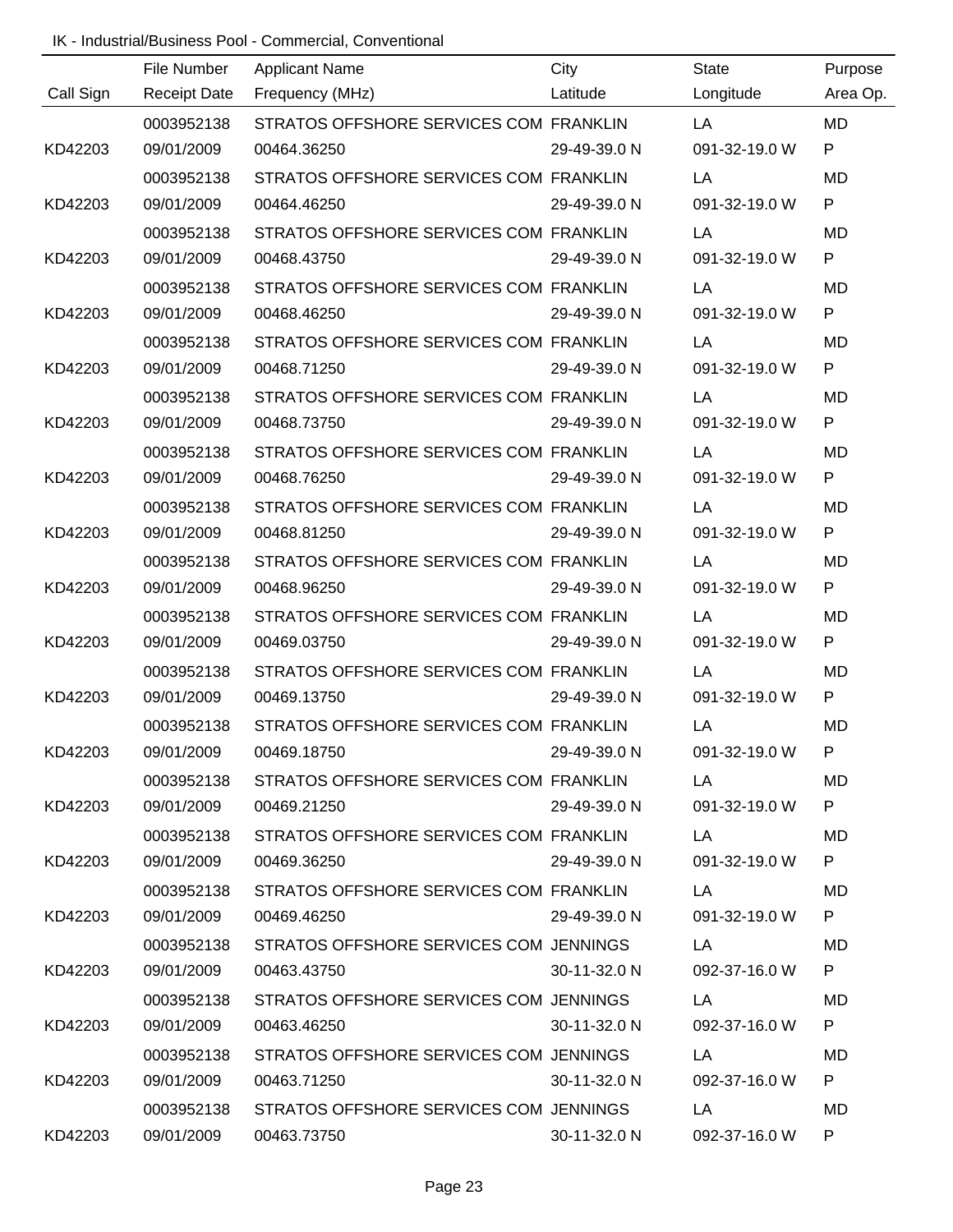|           | File Number         | <b>Applicant Name</b>                  | City         | State         | Purpose      |
|-----------|---------------------|----------------------------------------|--------------|---------------|--------------|
| Call Sign | <b>Receipt Date</b> | Frequency (MHz)                        | Latitude     | Longitude     | Area Op.     |
|           | 0003952138          | STRATOS OFFSHORE SERVICES COM JENNINGS |              | LA            | <b>MD</b>    |
| KD42203   | 09/01/2009          | 00463.76250                            | 30-11-32.0 N | 092-37-16.0 W | $\mathsf{P}$ |
|           | 0003952138          | STRATOS OFFSHORE SERVICES COM JENNINGS |              | LA            | <b>MD</b>    |
| KD42203   | 09/01/2009          | 00463.83750                            | 30-11-32.0 N | 092-37-16.0 W | $\mathsf{P}$ |
|           | 0003952138          | STRATOS OFFSHORE SERVICES COM JENNINGS |              | LA            | <b>MD</b>    |
| KD42203   | 09/01/2009          | 00463.96250                            | 30-11-32.0 N | 092-37-16.0 W | P            |
|           | 0003952138          | STRATOS OFFSHORE SERVICES COM JENNINGS |              | LA            | <b>MD</b>    |
| KD42203   | 09/01/2009          | 00464.03750                            | 30-11-32.0 N | 092-37-16.0 W | P            |
|           | 0003952138          | STRATOS OFFSHORE SERVICES COM JENNINGS |              | LA            | <b>MD</b>    |
| KD42203   | 09/01/2009          | 00464.13750                            | 30-11-32.0 N | 092-37-16.0 W | P            |
|           | 0003952138          | STRATOS OFFSHORE SERVICES COM JENNINGS |              | LA            | <b>MD</b>    |
| KD42203   | 09/01/2009          | 00464.18750                            | 30-11-32.0 N | 092-37-16.0 W | P            |
|           | 0003952138          | STRATOS OFFSHORE SERVICES COM JENNINGS |              | LA            | <b>MD</b>    |
| KD42203   | 09/01/2009          | 00464.21250                            | 30-11-32.0 N | 092-37-16.0 W | P            |
|           | 0003952138          | STRATOS OFFSHORE SERVICES COM JENNINGS |              | LA            | <b>MD</b>    |
| KD42203   | 09/01/2009          | 00464.36250                            | 30-11-32.0 N | 092-37-16.0 W | P            |
|           | 0003952138          | STRATOS OFFSHORE SERVICES COM JENNINGS |              | LA            | <b>MD</b>    |
| KD42203   | 09/01/2009          | 00464.46250                            | 30-11-32.0 N | 092-37-16.0 W | P            |
|           | 0003952138          | STRATOS OFFSHORE SERVICES COM JENNINGS |              | LA            | <b>MD</b>    |
| KD42203   | 09/01/2009          | 00468.43750                            | 30-11-32.0 N | 092-37-16.0 W | P            |
|           | 0003952138          | STRATOS OFFSHORE SERVICES COM JENNINGS |              | LA            | MD           |
| KD42203   | 09/01/2009          | 00468.46250                            | 30-11-32.0 N | 092-37-16.0 W | P            |
|           | 0003952138          | STRATOS OFFSHORE SERVICES COM JENNINGS |              | LA            | MD           |
| KD42203   | 09/01/2009          | 00468.71250                            | 30-11-32.0 N | 092-37-16.0 W | P.           |
|           | 0003952138          | STRATOS OFFSHORE SERVICES COM JENNINGS |              | LA            | MD           |
| KD42203   | 09/01/2009          | 00468.73750                            | 30-11-32.0 N | 092-37-16.0 W | P.           |
|           | 0003952138          | STRATOS OFFSHORE SERVICES COM JENNINGS |              | LA            | MD           |
| KD42203   | 09/01/2009          | 00468.76250                            | 30-11-32.0 N | 092-37-16.0 W | P            |
|           | 0003952138          | STRATOS OFFSHORE SERVICES COM JENNINGS |              | LA            | MD           |
| KD42203   | 09/01/2009          | 00468.83750                            | 30-11-32.0 N | 092-37-16.0 W | P            |
|           | 0003952138          | STRATOS OFFSHORE SERVICES COM JENNINGS |              | LA            | MD           |
| KD42203   | 09/01/2009          | 00468.96250                            | 30-11-32.0 N | 092-37-16.0 W | P            |
|           | 0003952138          | STRATOS OFFSHORE SERVICES COM JENNINGS |              | LA            | MD           |
| KD42203   | 09/01/2009          | 00469.03750                            | 30-11-32.0 N | 092-37-16.0 W | P            |
|           | 0003952138          | STRATOS OFFSHORE SERVICES COM JENNINGS |              | LA            | MD           |
| KD42203   | 09/01/2009          | 00469.13750                            | 30-11-32.0 N | 092-37-16.0 W | P            |
|           | 0003952138          | STRATOS OFFSHORE SERVICES COM JENNINGS |              | LA            | MD           |
| KD42203   | 09/01/2009          | 00469.18750                            | 30-11-32.0 N | 092-37-16.0 W | P.           |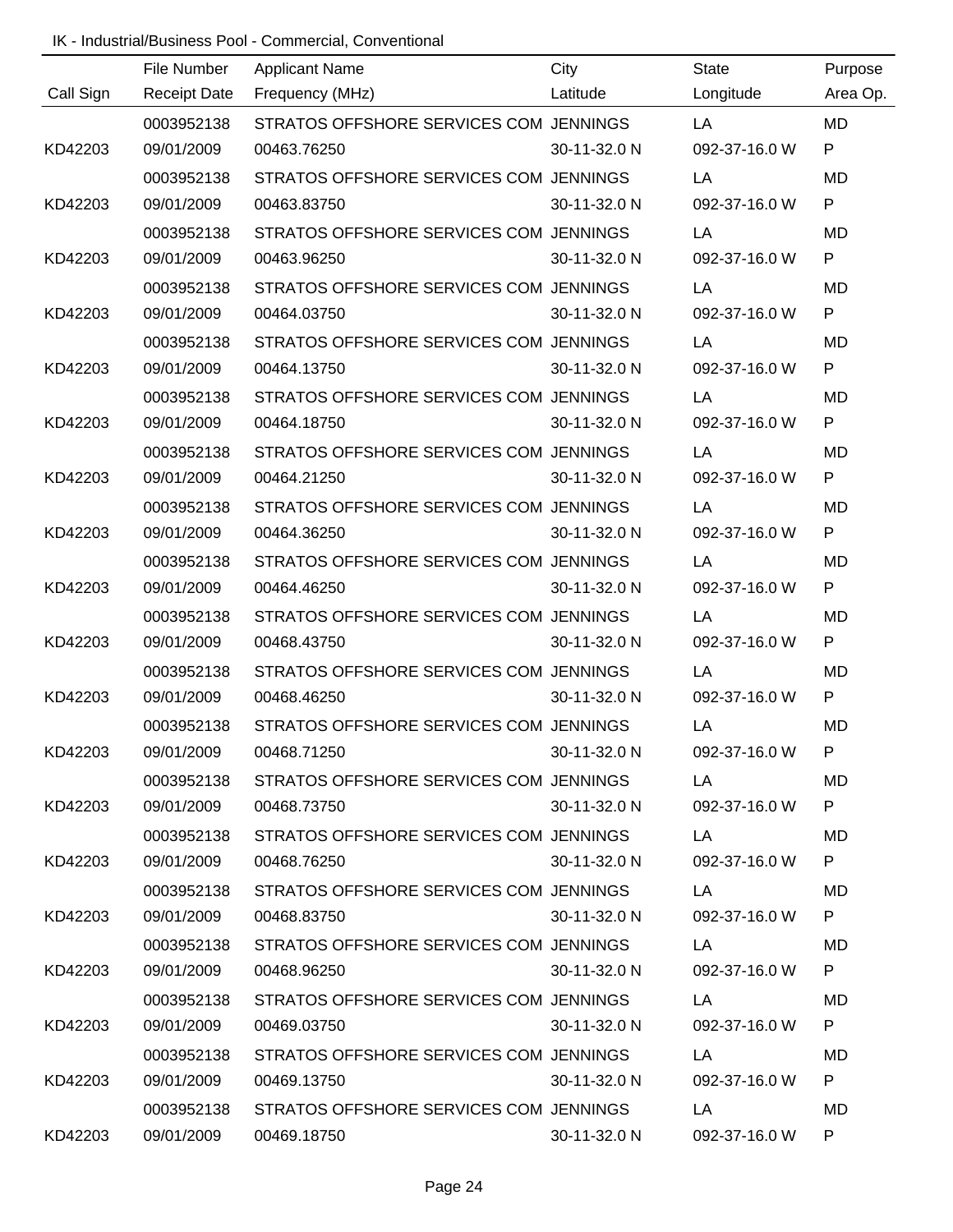|           | File Number         | <b>Applicant Name</b>                   | City         | State         | Purpose      |
|-----------|---------------------|-----------------------------------------|--------------|---------------|--------------|
| Call Sign | <b>Receipt Date</b> | Frequency (MHz)                         | Latitude     | Longitude     | Area Op.     |
|           | 0003952138          | STRATOS OFFSHORE SERVICES COM JENNINGS  |              | LA            | <b>MD</b>    |
| KD42203   | 09/01/2009          | 00469.21250                             | 30-11-32.0 N | 092-37-16.0 W | $\mathsf{P}$ |
|           | 0003952138          | STRATOS OFFSHORE SERVICES COM JENNINGS  |              | LA            | <b>MD</b>    |
| KD42203   | 09/01/2009          | 00469.36250                             | 30-11-32.0 N | 092-37-16.0 W | $\mathsf{P}$ |
|           | 0003952138          | STRATOS OFFSHORE SERVICES COM JENNINGS  |              | LA            | <b>MD</b>    |
| KD42203   | 09/01/2009          | 00469.46250                             | 30-11-32.0 N | 092-37-16.0 W | P            |
|           | 0003952138          | STRATOS OFFSHORE SERVICES COM LAFAYETTE |              | LA            | <b>MD</b>    |
| KD42203   | 09/01/2009          | 00463.43750                             | 30-12-11.0 N | 092-04-39.0 W | P            |
|           | 0003952138          | STRATOS OFFSHORE SERVICES COM LAFAYETTE |              | LA            | <b>MD</b>    |
| KD42203   | 09/01/2009          | 00463.46250                             | 30-12-11.0 N | 092-04-39.0 W | P            |
|           | 0003952138          | STRATOS OFFSHORE SERVICES COM LAFAYETTE |              | LA            | <b>MD</b>    |
| KD42203   | 09/01/2009          | 00463.73750                             | 30-12-11.0 N | 092-04-39.0 W | P            |
|           | 0003952138          | STRATOS OFFSHORE SERVICES COM LAFAYETTE |              | LA            | <b>MD</b>    |
| KD42203   | 09/01/2009          | 00463.76250                             | 30-12-11.0 N | 092-04-39.0 W | $\mathsf{P}$ |
|           | 0003952138          | STRATOS OFFSHORE SERVICES COM LAFAYETTE |              | LA            | <b>MD</b>    |
| KD42203   | 09/01/2009          | 00463.81250                             | 30-12-11.0 N | 092-04-39.0 W | P            |
|           | 0003952138          | STRATOS OFFSHORE SERVICES COM LAFAYETTE |              | LA            | <b>MD</b>    |
| KD42203   | 09/01/2009          | 00463.86250                             | 30-12-11.0 N | 092-04-39.0 W | $\mathsf{P}$ |
|           | 0003952138          | STRATOS OFFSHORE SERVICES COM LAFAYETTE |              | LA            | <b>MD</b>    |
| KD42203   | 09/01/2009          | 00464.01250                             | 30-12-11.0 N | 092-04-39.0 W | P            |
|           | 0003952138          | STRATOS OFFSHORE SERVICES COM LAFAYETTE |              | LA            | MD           |
| KD42203   | 09/01/2009          | 00464.18750                             | 30-12-11.0 N | 092-04-39.0 W | P            |
|           | 0003952138          | STRATOS OFFSHORE SERVICES COM LAFAYETTE |              | LA            | MD           |
| KD42203   | 09/01/2009          | 00464.36250                             | 30-12-11.0 N | 092-04-39.0 W | P.           |
|           | 0003952138          | STRATOS OFFSHORE SERVICES COM LAFAYETTE |              | LA            | MD           |
| KD42203   | 09/01/2009          | 00464.46250                             | 30-12-11.0 N | 092-04-39.0 W | P            |
|           | 0003952138          | STRATOS OFFSHORE SERVICES COM LAFAYETTE |              | LA            | MD           |
| KD42203   | 09/01/2009          | 00468.43750                             | 30-12-11.0 N | 092-04-39.0 W | P            |
|           | 0003952138          | STRATOS OFFSHORE SERVICES COM LAFAYETTE |              | LA            | MD           |
| KD42203   | 09/01/2009          | 00468.46250                             | 30-12-11.0 N | 092-04-39.0 W | P            |
|           | 0003952138          | STRATOS OFFSHORE SERVICES COM LAFAYETTE |              | LA            | MD           |
| KD42203   | 09/01/2009          | 00468.73750                             | 30-12-11.0 N | 092-04-39.0 W | P            |
|           | 0003952138          | STRATOS OFFSHORE SERVICES COM LAFAYETTE |              | LA            | MD           |
| KD42203   | 09/01/2009          | 00468.76250                             | 30-12-11.0 N | 092-04-39.0 W | P            |
|           | 0003952138          | STRATOS OFFSHORE SERVICES COM LAFAYETTE |              | LA            | MD           |
| KD42203   | 09/01/2009          | 00468.81250                             | 30-12-11.0 N | 092-04-39.0 W | P            |
|           | 0003952138          | STRATOS OFFSHORE SERVICES COM LAFAYETTE |              | LA            | MD           |
| KD42203   | 09/01/2009          | 00468.86250                             | 30-12-11.0 N | 092-04-39.0 W | P.           |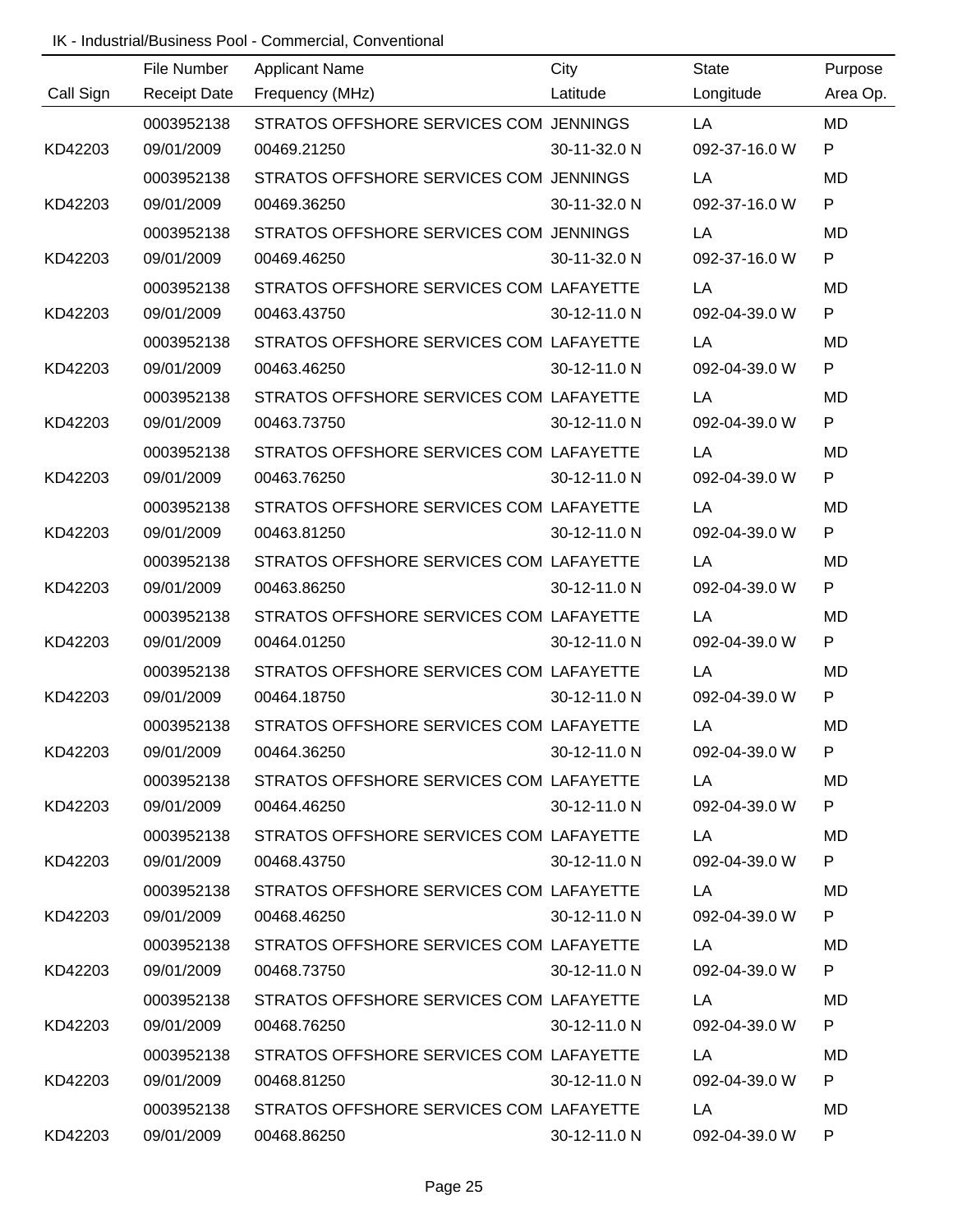|           | File Number         | <b>Applicant Name</b>                     | City         | State         | Purpose      |
|-----------|---------------------|-------------------------------------------|--------------|---------------|--------------|
| Call Sign | <b>Receipt Date</b> | Frequency (MHz)                           | Latitude     | Longitude     | Area Op.     |
|           | 0003952138          | STRATOS OFFSHORE SERVICES COM LAFAYETTE   |              | LA            | <b>MD</b>    |
| KD42203   | 09/01/2009          | 00469.01250                               | 30-12-11.0 N | 092-04-39.0 W | $\mathsf{P}$ |
|           | 0003952138          | STRATOS OFFSHORE SERVICES COM LAFAYETTE   |              | LA            | <b>MD</b>    |
| KD42203   | 09/01/2009          | 00469.18750                               | 30-12-11.0 N | 092-04-39.0 W | $\mathsf{P}$ |
|           | 0003952138          | STRATOS OFFSHORE SERVICES COM LAFAYETTE   |              | LA            | <b>MD</b>    |
| KD42203   | 09/01/2009          | 00469.36250                               | 30-12-11.0 N | 092-04-39.0 W | P            |
|           | 0003952138          | STRATOS OFFSHORE SERVICES COM LAFAYETTE   |              | LA            | <b>MD</b>    |
| KD42203   | 09/01/2009          | 00469.46250                               | 30-12-11.0 N | 092-04-39.0 W | P            |
|           | 0003952138          | STRATOS OFFSHORE SERVICES COM NEW ORLEANS |              | LA            | <b>MD</b>    |
| KD42203   | 09/01/2009          | 00463.33750                               | 30-01-52.0 N | 090-01-11.0 W | P            |
|           | 0003952138          | STRATOS OFFSHORE SERVICES COM NEW ORLEANS |              | LA            | <b>MD</b>    |
| KD42203   | 09/01/2009          | 00463.43750                               | 30-01-52.0 N | 090-01-11.0 W | P            |
|           | 0003952138          | STRATOS OFFSHORE SERVICES COM NEW ORLEANS |              | LA            | <b>MD</b>    |
| KD42203   | 09/01/2009          | 00463.46250                               | 30-01-52.0 N | 090-01-11.0 W | $\mathsf{P}$ |
|           | 0003952138          | STRATOS OFFSHORE SERVICES COM NEW ORLEANS |              | LA            | <b>MD</b>    |
| KD42203   | 09/01/2009          | 00463.71250                               | 30-01-52.0 N | 090-01-11.0 W | P            |
|           | 0003952138          | STRATOS OFFSHORE SERVICES COM NEW ORLEANS |              | LA            | <b>MD</b>    |
| KD42203   | 09/01/2009          | 00463.73750                               | 30-01-52.0 N | 090-01-11.0 W | $\mathsf{P}$ |
|           | 0003952138          | STRATOS OFFSHORE SERVICES COM NEW ORLEANS |              | LA            | <b>MD</b>    |
| KD42203   | 09/01/2009          | 00463.76250                               | 30-01-52.0 N | 090-01-11.0 W | P            |
|           | 0003952138          | STRATOS OFFSHORE SERVICES COM NEW ORLEANS |              | LA            | MD           |
| KD42203   | 09/01/2009          | 00463.81250                               | 30-01-52.0 N | 090-01-11.0 W | P            |
|           | 0003952138          | STRATOS OFFSHORE SERVICES COM NEW ORLEANS |              | LA            | MD           |
| KD42203   | 09/01/2009          | 00463.96250                               | 30-01-52.0 N | 090-01-11.0 W | P            |
|           | 0003952138          | STRATOS OFFSHORE SERVICES COM NEW ORLEANS |              | LA.           | MD           |
| KD42203   | 09/01/2009          | 00463.98750                               | 30-01-52.0 N | 090-01-11.0 W | P.           |
|           | 0003952138          | STRATOS OFFSHORE SERVICES COM NEW ORLEANS |              | LA            | MD           |
| KD42203   | 09/01/2009          | 00464.01250                               | 30-01-52.0 N | 090-01-11.0 W | P            |
|           | 0003952138          | STRATOS OFFSHORE SERVICES COM NEW ORLEANS |              | LA            | MD           |
| KD42203   | 09/01/2009          | 00464.03750                               | 30-01-52.0 N | 090-01-11.0 W | P            |
|           | 0003952138          | STRATOS OFFSHORE SERVICES COM NEW ORLEANS |              | LA            | MD           |
| KD42203   | 09/01/2009          | 00464.18750                               | 30-01-52.0 N | 090-01-11.0 W | P            |
|           | 0003952138          | STRATOS OFFSHORE SERVICES COM NEW ORLEANS |              | LA            | MD           |
| KD42203   | 09/01/2009          | 00464.36250                               | 30-01-52.0 N | 090-01-11.0 W | P            |
|           | 0003952138          | STRATOS OFFSHORE SERVICES COM NEW ORLEANS |              | LA            | MD           |
| KD42203   | 09/01/2009          | 00464.46250                               | 30-01-52.0 N | 090-01-11.0 W | P            |
|           | 0003952138          | STRATOS OFFSHORE SERVICES COM NEW ORLEANS |              | LA            | MD           |
| KD42203   | 09/01/2009          | 00468.33750                               | 30-01-52.0 N | 090-01-11.0 W | P.           |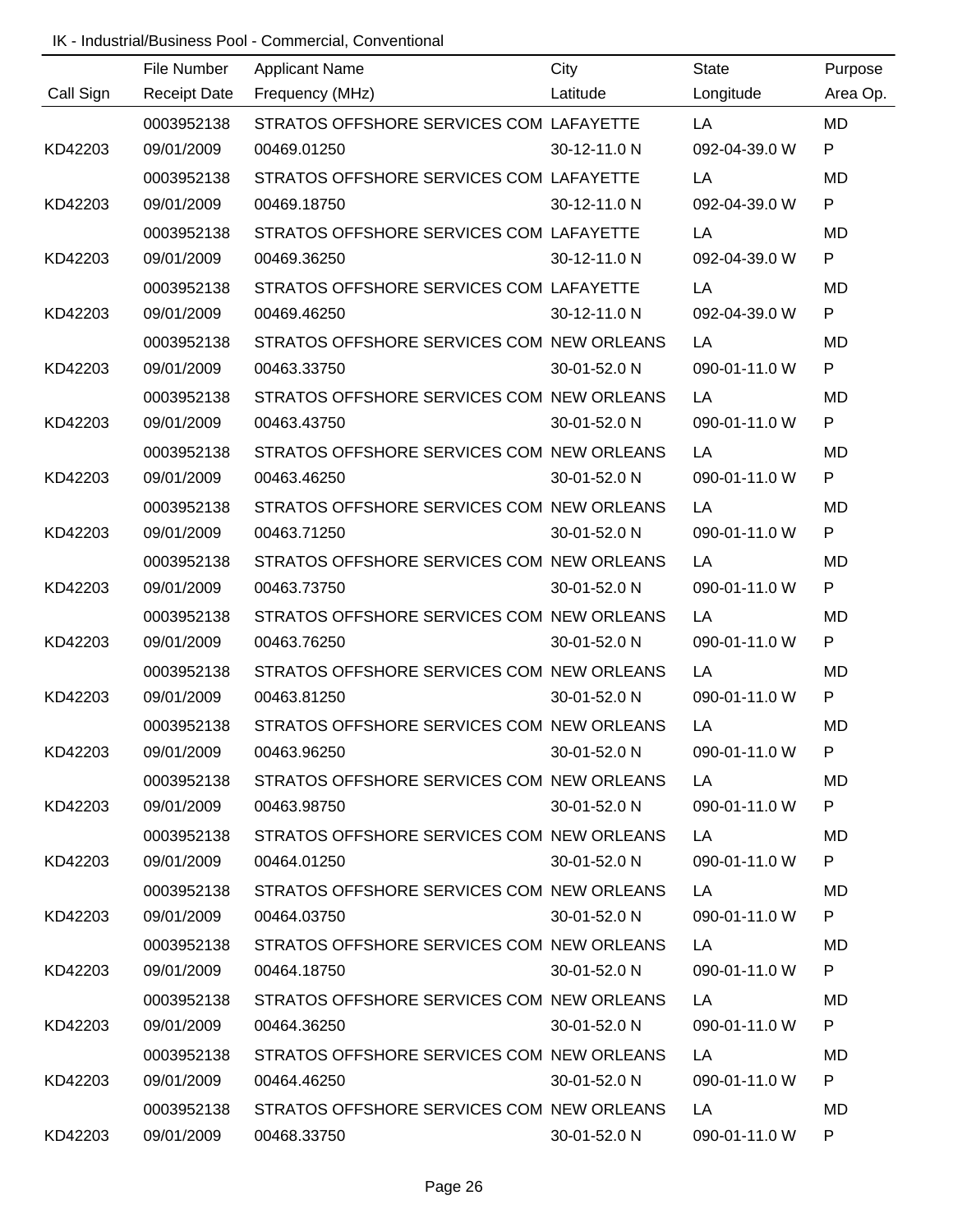|           | File Number         | <b>Applicant Name</b>                     | City         | State         | Purpose      |
|-----------|---------------------|-------------------------------------------|--------------|---------------|--------------|
| Call Sign | <b>Receipt Date</b> | Frequency (MHz)                           | Latitude     | Longitude     | Area Op.     |
|           | 0003952138          | STRATOS OFFSHORE SERVICES COM NEW ORLEANS |              | LA            | <b>MD</b>    |
| KD42203   | 09/01/2009          | 00468.43750                               | 30-01-52.0 N | 090-01-11.0 W | $\mathsf{P}$ |
|           | 0003952138          | STRATOS OFFSHORE SERVICES COM NEW ORLEANS |              | LA            | MD           |
| KD42203   | 09/01/2009          | 00468.46250                               | 30-01-52.0 N | 090-01-11.0 W | $\mathsf{P}$ |
|           | 0003952138          | STRATOS OFFSHORE SERVICES COM NEW ORLEANS |              | LA            | <b>MD</b>    |
| KD42203   | 09/01/2009          | 00468.71250                               | 30-01-52.0 N | 090-01-11.0 W | P            |
|           | 0003952138          | STRATOS OFFSHORE SERVICES COM NEW ORLEANS |              | LA            | <b>MD</b>    |
| KD42203   | 09/01/2009          | 00468.73750                               | 30-01-52.0 N | 090-01-11.0 W | P            |
|           | 0003952138          | STRATOS OFFSHORE SERVICES COM NEW ORLEANS |              | LA            | <b>MD</b>    |
| KD42203   | 09/01/2009          | 00468.76250                               | 30-01-52.0 N | 090-01-11.0 W | P            |
|           | 0003952138          | STRATOS OFFSHORE SERVICES COM NEW ORLEANS |              | LA            | <b>MD</b>    |
| KD42203   | 09/01/2009          | 00468.81250                               | 30-01-52.0 N | 090-01-11.0 W | P            |
|           | 0003952138          | STRATOS OFFSHORE SERVICES COM NEW ORLEANS |              | LA            | <b>MD</b>    |
| KD42203   | 09/01/2009          | 00468.96250                               | 30-01-52.0 N | 090-01-11.0 W | P            |
|           | 0003952138          | STRATOS OFFSHORE SERVICES COM NEW ORLEANS |              | LA            | <b>MD</b>    |
| KD42203   | 09/01/2009          | 00468.98750                               | 30-01-52.0 N | 090-01-11.0 W | P            |
|           | 0003952138          | STRATOS OFFSHORE SERVICES COM NEW ORLEANS |              | LA            | <b>MD</b>    |
| KD42203   | 09/01/2009          | 00469.01250                               | 30-01-52.0 N | 090-01-11.0 W | $\mathsf{P}$ |
|           | 0003952138          | STRATOS OFFSHORE SERVICES COM NEW ORLEANS |              | LA            | <b>MD</b>    |
| KD42203   | 09/01/2009          | 00469.03750                               | 30-01-52.0 N | 090-01-11.0 W | P            |
|           | 0003952138          | STRATOS OFFSHORE SERVICES COM NEW ORLEANS |              | LA            | MD           |
| KD42203   | 09/01/2009          | 00469.18750                               | 30-01-52.0 N | 090-01-11.0 W | P            |
|           | 0003952138          | STRATOS OFFSHORE SERVICES COM NEW ORLEANS |              | LA            | MD           |
| KD42203   | 09/01/2009          | 00469.36250                               | 30-01-52.0 N | 090-01-11.0 W | P.           |
|           | 0003952138          | STRATOS OFFSHORE SERVICES COM NEW ORLEANS |              | LA.           | MD           |
| KD42203   | 09/01/2009          | 00469.46250                               | 30-01-52.0 N | 090-01-11.0 W | P.           |
|           | 0003952138          | STRATOS OFFSHORE SERVICES COM PANAMA CITY |              | FL.           | MD           |
| KD42203   | 09/01/2009          | 00463.33750                               | 30-10-52.0 N | 085-29-45.0 W | P            |
|           | 0003952138          | STRATOS OFFSHORE SERVICES COM PANAMA CITY |              | FL.           | MD           |
| KD42203   | 09/01/2009          | 00463.46250                               | 30-10-52.0 N | 085-29-45.0 W | P            |
|           | 0003952138          | STRATOS OFFSHORE SERVICES COM PANAMA CITY |              | FL.           | MD           |
| KD42203   | 09/01/2009          | 00463.71250                               | 30-10-52.0 N | 085-29-45.0 W | P            |
|           | 0003952138          | STRATOS OFFSHORE SERVICES COM PANAMA CITY |              | FL.           | MD           |
| KD42203   | 09/01/2009          | 00463.73750                               | 30-10-52.0 N | 085-29-45.0 W | P            |
|           | 0003952138          | STRATOS OFFSHORE SERVICES COM PANAMA CITY |              | FL            | MD           |
| KD42203   | 09/01/2009          | 00463.76250                               | 30-10-52.0 N | 085-29-45.0 W | P            |
|           | 0003952138          | STRATOS OFFSHORE SERVICES COM PANAMA CITY |              | FL.           | MD           |
| KD42203   | 09/01/2009          | 00463.96250                               | 30-10-52.0 N | 085-29-45.0 W | P.           |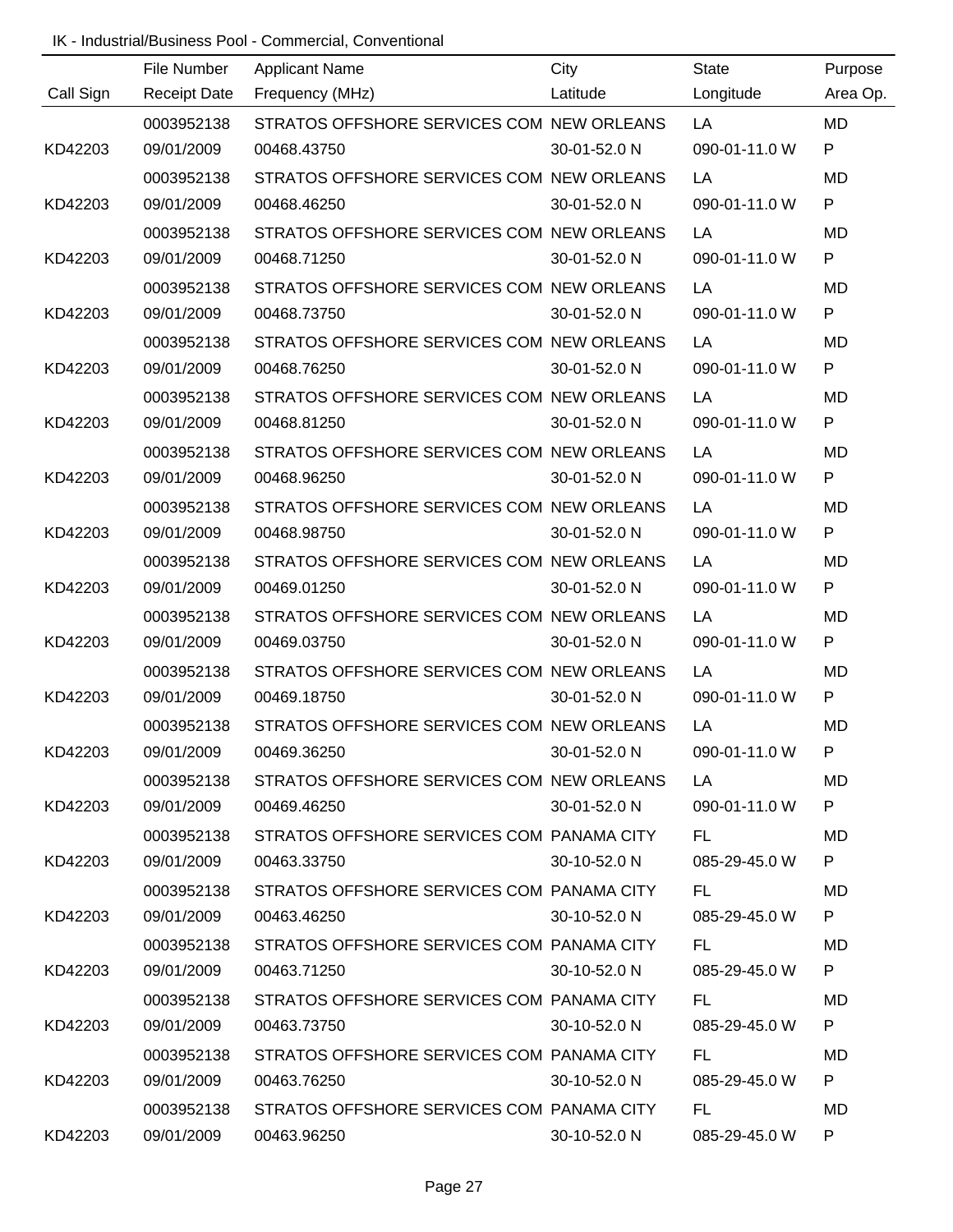|           | File Number         | <b>Applicant Name</b>                                | City         | <b>State</b>  | Purpose      |
|-----------|---------------------|------------------------------------------------------|--------------|---------------|--------------|
| Call Sign | <b>Receipt Date</b> | Frequency (MHz)                                      | Latitude     | Longitude     | Area Op.     |
|           | 0003952138          | STRATOS OFFSHORE SERVICES COM PANAMA CITY            |              | FL.           | <b>MD</b>    |
| KD42203   | 09/01/2009          | 00464.03750                                          | 30-10-52.0 N | 085-29-45.0 W | P            |
|           | 0003952138          | STRATOS OFFSHORE SERVICES COM PANAMA CITY            |              | FL.           | MD           |
| KD42203   | 09/01/2009          | 00464.18750                                          | 30-10-52.0 N | 085-29-45.0 W | P            |
|           | 0003952138          | STRATOS OFFSHORE SERVICES COM PANAMA CITY            |              | <b>FL</b>     | <b>MD</b>    |
| KD42203   | 09/01/2009          | 00464.36250                                          | 30-10-52.0 N | 085-29-45.0 W | $\mathsf{P}$ |
|           | 0003952138          | STRATOS OFFSHORE SERVICES COM PANAMA CITY            |              | FL.           | <b>MD</b>    |
| KD42203   | 09/01/2009          | 00464.46250                                          | 30-10-52.0 N | 085-29-45.0 W | $\mathsf{P}$ |
|           | 0003952138          | STRATOS OFFSHORE SERVICES COM PANAMA CITY            |              | FL.           | <b>MD</b>    |
| KD42203   | 09/01/2009          | 00468.33750                                          | 30-10-52.0 N | 085-29-45.0 W | P            |
|           | 0003952138          | STRATOS OFFSHORE SERVICES COM PANAMA CITY            |              | <b>FL</b>     | <b>MD</b>    |
| KD42203   | 09/01/2009          | 00468.46250                                          | 30-10-52.0 N | 085-29-45.0 W | ${\sf P}$    |
|           | 0003952138          | STRATOS OFFSHORE SERVICES COM PANAMA CITY            |              | <b>FL</b>     | <b>MD</b>    |
| KD42203   | 09/01/2009          | 00468.71250                                          | 30-10-52.0 N | 085-29-45.0 W | ${\sf P}$    |
|           | 0003952138          | STRATOS OFFSHORE SERVICES COM PANAMA CITY            |              | <b>FL</b>     | MD           |
| KD42203   | 09/01/2009          | 00468.73750                                          | 30-10-52.0 N | 085-29-45.0 W | ${\sf P}$    |
|           | 0003952138          | STRATOS OFFSHORE SERVICES COM PANAMA CITY            |              | <b>FL</b>     | <b>MD</b>    |
| KD42203   | 09/01/2009          | 00468.76250                                          | 30-10-52.0 N | 085-29-45.0 W | P            |
|           | 0003952138          | STRATOS OFFSHORE SERVICES COM PANAMA CITY            |              | <b>FL</b>     | MD           |
| KD42203   | 09/01/2009          | 00468.96250                                          | 30-10-52.0 N | 085-29-45.0 W | P            |
|           | 0003952138          | STRATOS OFFSHORE SERVICES COM PANAMA CITY            |              | <b>FL</b>     | <b>MD</b>    |
| KD42203   | 09/01/2009          | 00469.03750                                          | 30-10-52.0 N | 085-29-45.0 W | P            |
|           | 0003952138          | STRATOS OFFSHORE SERVICES COM PANAMA CITY            |              | <b>FL</b>     | MD           |
| KD42203   | 09/01/2009          | 00469.18750                                          | 30-10-52.0 N | 085-29-45.0 W |              |
|           |                     | 0003952138 STRATOS OFFSHORE SERVICES COM PANAMA CITY |              | FL.           | MD           |
| KD42203   | 09/01/2009          | 00469.36250                                          | 30-10-52.0 N | 085-29-45.0 W | P            |
|           | 0003952138          | STRATOS OFFSHORE SERVICES COM PANAMA CITY            |              | FL.           | MD.          |
| KD42203   | 09/01/2009          | 00469.46250                                          | 30-10-52.0 N | 085-29-45.0 W | P            |
|           | 0003952138          | STRATOS OFFSHORE SERVICES COM SHREVEPORT             |              | LA.           | MD.          |
| KD42203   | 09/01/2009          | 00463.63750                                          | 32-30-44.0 N | 093-50-52.0 W | P            |
|           | 0003952138          | STRATOS OFFSHORE SERVICES COM SHREVEPORT             |              | LA.           | MD.          |
| KD42203   | 09/01/2009          | 00463.73750                                          | 32-30-44.0 N | 093-50-52.0 W | P            |
|           | 0003952138          | STRATOS OFFSHORE SERVICES COM SHREVEPORT             |              | LA.           | MD.          |
| KD42203   | 09/01/2009          | 00463.76250                                          | 32-30-44.0 N | 093-50-52.0 W | P            |
|           | 0003952138          | STRATOS OFFSHORE SERVICES COM SHREVEPORT             |              | LA            | MD.          |
| KD42203   | 09/01/2009          | 00463.93750                                          | 32-30-44.0 N | 093-50-52.0 W | P            |
|           | 0003952138          | STRATOS OFFSHORE SERVICES COM SHREVEPORT             |              | LA            | MD           |
| KD42203   | 09/01/2009          | 00464.01250                                          | 32-30-44.0 N | 093-50-52.0 W | P.           |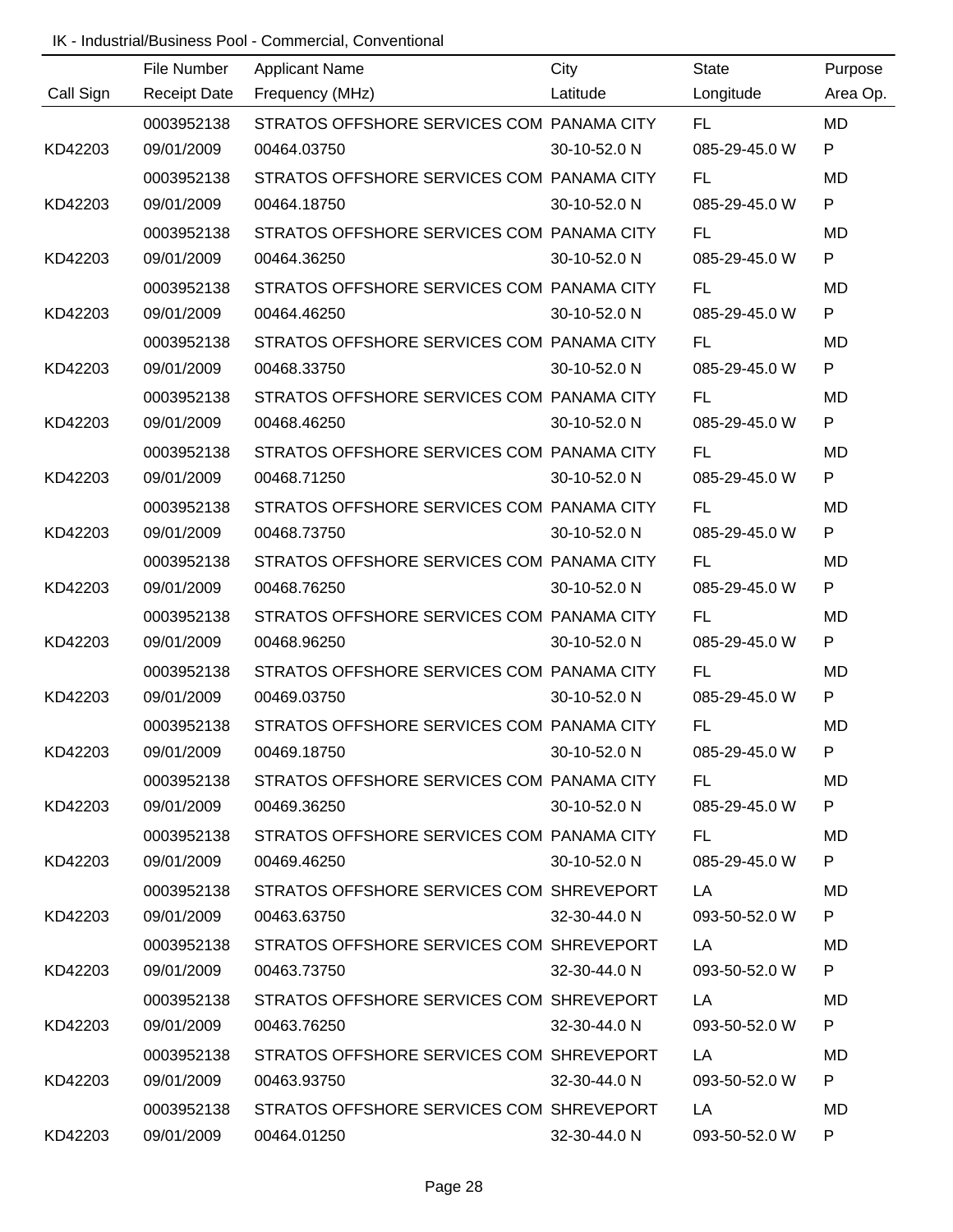|           | File Number         | <b>Applicant Name</b>                               | City         | <b>State</b>  | Purpose      |
|-----------|---------------------|-----------------------------------------------------|--------------|---------------|--------------|
| Call Sign | <b>Receipt Date</b> | Frequency (MHz)                                     | Latitude     | Longitude     | Area Op.     |
|           | 0003952138          | STRATOS OFFSHORE SERVICES COM SHREVEPORT            |              | LA            | <b>MD</b>    |
| KD42203   | 09/01/2009          | 00464.03750                                         | 32-30-44.0 N | 093-50-52.0 W | P            |
|           | 0003952138          | STRATOS OFFSHORE SERVICES COM SHREVEPORT            |              | LA            | MD           |
| KD42203   | 09/01/2009          | 00464.18750                                         | 32-30-44.0 N | 093-50-52.0 W | P            |
|           | 0003952138          | STRATOS OFFSHORE SERVICES COM SHREVEPORT            |              | LA            | <b>MD</b>    |
| KD42203   | 09/01/2009          | 00464.26250                                         | 32-30-44.0 N | 093-50-52.0 W | $\mathsf{P}$ |
|           | 0003952138          | STRATOS OFFSHORE SERVICES COM SHREVEPORT            |              | LA            | <b>MD</b>    |
| KD42203   | 09/01/2009          | 00464.36250                                         | 32-30-44.0 N | 093-50-52.0 W | $\mathsf{P}$ |
|           | 0003952138          | STRATOS OFFSHORE SERVICES COM SHREVEPORT            |              | LA            | <b>MD</b>    |
| KD42203   | 09/01/2009          | 00464.63750                                         | 32-30-44.0 N | 093-50-52.0 W | P            |
|           | 0003952138          | STRATOS OFFSHORE SERVICES COM SHREVEPORT            |              | LA            | <b>MD</b>    |
| KD42203   | 09/01/2009          | 00468.63750                                         | 32-30-44.0 N | 093-50-52.0 W | ${\sf P}$    |
|           | 0003952138          | STRATOS OFFSHORE SERVICES COM SHREVEPORT            |              | LA            | <b>MD</b>    |
| KD42203   | 09/01/2009          | 00468.73750                                         | 32-30-44.0 N | 093-50-52.0 W | ${\sf P}$    |
|           | 0003952138          | STRATOS OFFSHORE SERVICES COM SHREVEPORT            |              | LA            | MD           |
| KD42203   | 09/01/2009          | 00468.76250                                         | 32-30-44.0 N | 093-50-52.0 W | ${\sf P}$    |
|           | 0003952138          | STRATOS OFFSHORE SERVICES COM SHREVEPORT            |              | LA            | <b>MD</b>    |
| KD42203   | 09/01/2009          | 00468.93750                                         | 32-30-44.0 N | 093-50-52.0 W | ${\sf P}$    |
|           | 0003952138          | STRATOS OFFSHORE SERVICES COM SHREVEPORT            |              | LA            | MD           |
| KD42203   | 09/01/2009          | 00469.01250                                         | 32-30-44.0 N | 093-50-52.0 W | ${\sf P}$    |
|           | 0003952138          | STRATOS OFFSHORE SERVICES COM SHREVEPORT            |              | LA            | MD           |
| KD42203   | 09/01/2009          | 00469.03750                                         | 32-30-44.0 N | 093-50-52.0 W | P            |
|           | 0003952138          | STRATOS OFFSHORE SERVICES COM SHREVEPORT            |              | LA            | MD           |
| KD42203   | 09/01/2009          | 00469.18750                                         | 32-30-44.0 N | 093-50-52.0 W |              |
|           |                     | 0003952138 STRATOS OFFSHORE SERVICES COM SHREVEPORT |              | LA            | MD           |
| KD42203   | 09/01/2009          | 00469.26250                                         | 32-30-44.0 N | 093-50-52.0 W | P            |
|           |                     | 0003952138 STRATOS OFFSHORE SERVICES COM SHREVEPORT |              | LA            | MD.          |
| KD42203   | 09/01/2009          | 00469.36250                                         | 32-30-44.0 N | 093-50-52.0 W | P            |
|           | 0003952138          | STRATOS OFFSHORE SERVICES COM SHREVEPORT            |              | LA            | MD.          |
| KD42203   | 09/01/2009          | 00469.63750                                         | 32-30-44.0 N | 093-50-52.0 W | P            |
|           | 0003952138          | STRATOS OFFSHORE SERVICES COM VENICE                |              | LA            | MD.          |
| KD42203   | 09/01/2009          | 00463.33750                                         | 29-18-00.0 N | 089-22-29.0 W | P            |
|           | 0003952138          | STRATOS OFFSHORE SERVICES COM VENICE                |              | LA            | MD.          |
| KD42203   | 09/01/2009          | 00463.43750                                         | 29-18-00.0 N | 089-22-29.0 W | P            |
|           | 0003952138          | STRATOS OFFSHORE SERVICES COM VENICE                |              | LA            | MD.          |
| KD42203   | 09/01/2009          | 00463.46250                                         | 29-18-00.0 N | 089-22-29.0 W | P            |
|           | 0003952138          | STRATOS OFFSHORE SERVICES COM VENICE                |              | LA            | MD           |
| KD42203   | 09/01/2009          | 00463.71250                                         | 29-18-00.0 N | 089-22-29.0 W | P            |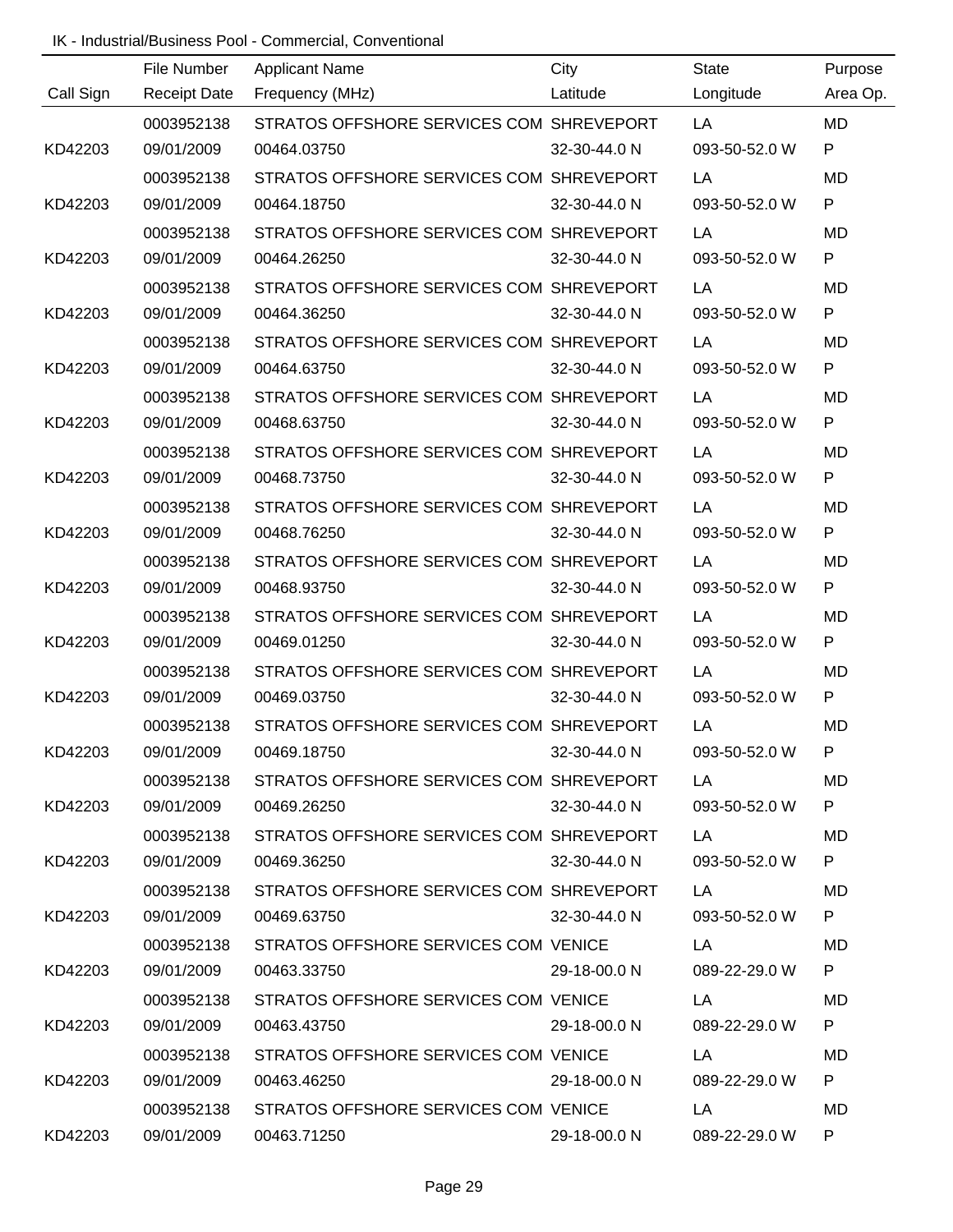|           | File Number         | <b>Applicant Name</b>                           | City         | State         | Purpose      |
|-----------|---------------------|-------------------------------------------------|--------------|---------------|--------------|
| Call Sign | <b>Receipt Date</b> | Frequency (MHz)                                 | Latitude     | Longitude     | Area Op.     |
|           | 0003952138          | STRATOS OFFSHORE SERVICES COM VENICE            |              | LA            | <b>MD</b>    |
| KD42203   | 09/01/2009          | 00463.73750                                     | 29-18-00.0 N | 089-22-29.0 W | $\mathsf{P}$ |
|           | 0003952138          | STRATOS OFFSHORE SERVICES COM VENICE            |              | LA            | <b>MD</b>    |
| KD42203   | 09/01/2009          | 00463.76250                                     | 29-18-00.0 N | 089-22-29.0 W | $\mathsf{P}$ |
|           | 0003952138          | STRATOS OFFSHORE SERVICES COM VENICE            |              | LA            | <b>MD</b>    |
| KD42203   | 09/01/2009          | 00463.96250                                     | 29-18-00.0 N | 089-22-29.0 W | P            |
|           | 0003952138          | STRATOS OFFSHORE SERVICES COM VENICE            |              | LA            | <b>MD</b>    |
| KD42203   | 09/01/2009          | 00463.98750                                     | 29-18-00.0 N | 089-22-29.0 W | P            |
|           | 0003952138          | STRATOS OFFSHORE SERVICES COM VENICE            |              | LA            | <b>MD</b>    |
| KD42203   | 09/01/2009          | 00464.03750                                     | 29-18-00.0 N | 089-22-29.0 W | P            |
|           | 0003952138          | STRATOS OFFSHORE SERVICES COM VENICE            |              | LA            | <b>MD</b>    |
| KD42203   | 09/01/2009          | 00464.18750                                     | 29-18-00.0 N | 089-22-29.0 W | P            |
|           | 0003952138          | STRATOS OFFSHORE SERVICES COM VENICE            |              | LA            | <b>MD</b>    |
| KD42203   | 09/01/2009          | 00464.36250                                     | 29-18-00.0 N | 089-22-29.0 W | P            |
|           | 0003952138          | STRATOS OFFSHORE SERVICES COM VENICE            |              | LA            | <b>MD</b>    |
| KD42203   | 09/01/2009          | 00464.46250                                     | 29-18-00.0 N | 089-22-29.0 W | P            |
|           | 0003952138          | STRATOS OFFSHORE SERVICES COM VENICE            |              | LA            | <b>MD</b>    |
| KD42203   | 09/01/2009          | 00468.33750                                     | 29-18-00.0 N | 089-22-29.0 W | P            |
|           | 0003952138          | STRATOS OFFSHORE SERVICES COM VENICE            |              | LA            | <b>MD</b>    |
| KD42203   | 09/01/2009          | 00468.43750                                     | 29-18-00.0 N | 089-22-29.0 W | $\mathsf{P}$ |
|           | 0003952138          | STRATOS OFFSHORE SERVICES COM VENICE            |              | LA            | MD           |
| KD42203   | 09/01/2009          | 00468.46250                                     | 29-18-00.0 N | 089-22-29.0 W | P            |
|           | 0003952138          | STRATOS OFFSHORE SERVICES COM VENICE            |              | LA            | MD           |
| KD42203   | 09/01/2009          | 00468.71250                                     | 29-18-00.0 N | 089-22-29.0 W | P.           |
|           |                     | 0003952138 STRATOS OFFSHORE SERVICES COM VENICE |              | LA            | MD           |
| KD42203   | 09/01/2009          | 00468.73750                                     | 29-18-00.0 N | 089-22-29.0 W | P.           |
|           | 0003952138          | STRATOS OFFSHORE SERVICES COM VENICE            |              | LA            | MD           |
| KD42203   | 09/01/2009          | 00468.76250                                     | 29-18-00.0 N | 089-22-29.0 W | P            |
|           | 0003952138          | STRATOS OFFSHORE SERVICES COM VENICE            |              | LA            | MD           |
| KD42203   | 09/01/2009          | 00468.96250                                     | 29-18-00.0 N | 089-22-29.0 W | P            |
|           | 0003952138          | STRATOS OFFSHORE SERVICES COM VENICE            |              | LA            | MD           |
| KD42203   | 09/01/2009          | 00468.98750                                     | 29-18-00.0 N | 089-22-29.0 W | P            |
|           | 0003952138          | STRATOS OFFSHORE SERVICES COM VENICE            |              | LA            | MD           |
| KD42203   | 09/01/2009          | 00469.03750                                     | 29-18-00.0 N | 089-22-29.0 W | P            |
|           | 0003952138          | STRATOS OFFSHORE SERVICES COM VENICE            |              | LA            | MD           |
| KD42203   | 09/01/2009          | 00469.18750                                     | 29-18-00.0 N | 089-22-29.0 W | P            |
|           | 0003952138          | STRATOS OFFSHORE SERVICES COM VENICE            |              | LA            | MD           |
| KD42203   | 09/01/2009          | 00469.36250                                     | 29-18-00.0 N | 089-22-29.0 W | P.           |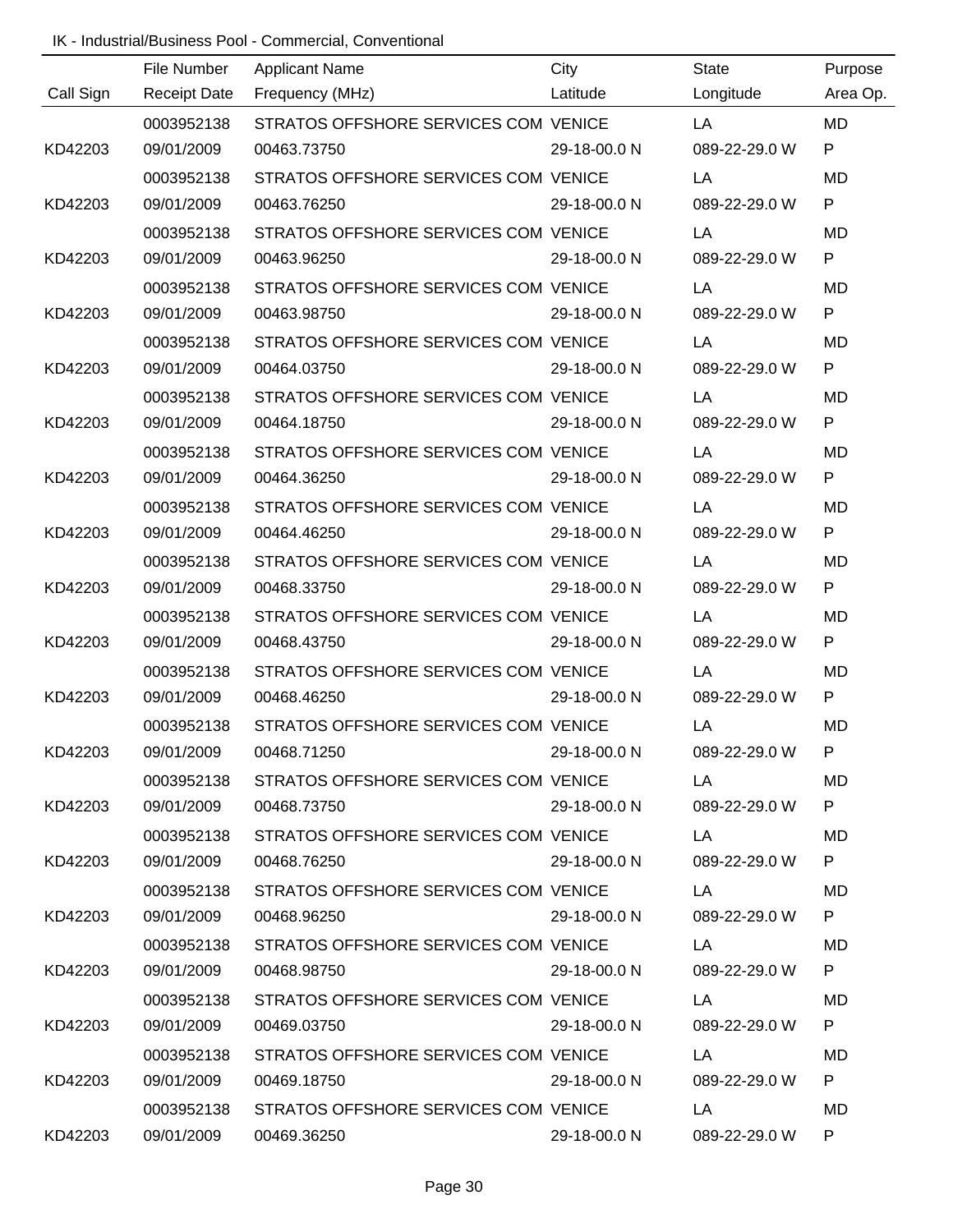|           | File Number         | <b>Applicant Name</b>                            | City         | <b>State</b>  | Purpose      |
|-----------|---------------------|--------------------------------------------------|--------------|---------------|--------------|
| Call Sign | <b>Receipt Date</b> | Frequency (MHz)                                  | Latitude     | Longitude     | Area Op.     |
|           | 0003952138          | STRATOS OFFSHORE SERVICES COM VENICE             |              | LA            | <b>MD</b>    |
| KD42203   | 09/01/2009          | 00469.46250                                      | 29-18-00.0 N | 089-22-29.0 W | P            |
|           | 0003952138          | STRATOS OFFSHORE SERVICES COM ZACHARY            |              | LA            | MD           |
| KD42203   | 09/01/2009          | 00463.43750                                      | 30-36-50.0 N | 091-14-01.0 W | P            |
|           | 0003952138          | STRATOS OFFSHORE SERVICES COM ZACHARY            |              | LA            | <b>MD</b>    |
| KD42203   | 09/01/2009          | 00463.46250                                      | 30-36-50.0 N | 091-14-01.0 W | $\mathsf{P}$ |
|           | 0003952138          | STRATOS OFFSHORE SERVICES COM ZACHARY            |              | LA            | <b>MD</b>    |
| KD42203   | 09/01/2009          | 00463.73750                                      | 30-36-50.0 N | 091-14-01.0 W | $\mathsf{P}$ |
|           | 0003952138          | STRATOS OFFSHORE SERVICES COM ZACHARY            |              | LA            | <b>MD</b>    |
| KD42203   | 09/01/2009          | 00463.76250                                      | 30-36-50.0 N | 091-14-01.0 W | P            |
|           | 0003952138          | STRATOS OFFSHORE SERVICES COM ZACHARY            |              | LA            | <b>MD</b>    |
| KD42203   | 09/01/2009          | 00463.81250                                      | 30-36-50.0 N | 091-14-01.0 W | ${\sf P}$    |
|           | 0003952138          | STRATOS OFFSHORE SERVICES COM ZACHARY            |              | LA            | <b>MD</b>    |
| KD42203   | 09/01/2009          | 00463.86250                                      | 30-36-50.0 N | 091-14-01.0 W | ${\sf P}$    |
|           | 0003952138          | STRATOS OFFSHORE SERVICES COM ZACHARY            |              | LA            | MD           |
| KD42203   | 09/01/2009          | 00464.01250                                      | 30-36-50.0 N | 091-14-01.0 W | ${\sf P}$    |
|           | 0003952138          | STRATOS OFFSHORE SERVICES COM ZACHARY            |              | LA            | <b>MD</b>    |
| KD42203   | 09/01/2009          | 00464.18750                                      | 30-36-50.0 N | 091-14-01.0 W | P            |
|           | 0003952138          | STRATOS OFFSHORE SERVICES COM ZACHARY            |              | LA            | MD           |
| KD42203   | 09/01/2009          | 00464.36250                                      | 30-36-50.0 N | 091-14-01.0 W | P            |
|           | 0003952138          | STRATOS OFFSHORE SERVICES COM ZACHARY            |              | LA            | MD           |
| KD42203   | 09/01/2009          | 00464.46250                                      | 30-36-50.0 N | 091-14-01.0 W | P            |
|           | 0003952138          | STRATOS OFFSHORE SERVICES COM ZACHARY            |              | LA            | MD           |
| KD42203   | 09/01/2009          | 00468.43750                                      | 30-36-50.0 N | 091-14-01.0 W |              |
|           |                     | 0003952138 STRATOS OFFSHORE SERVICES COM ZACHARY |              | LA            | MD           |
| KD42203   | 09/01/2009          | 00468.46250                                      | 30-36-50.0 N | 091-14-01.0 W | P            |
|           |                     | 0003952138 STRATOS OFFSHORE SERVICES COM ZACHARY |              | <b>LA</b>     | MD.          |
| KD42203   | 09/01/2009          | 00468.73750                                      | 30-36-50.0 N | 091-14-01.0 W | P            |
|           | 0003952138          | STRATOS OFFSHORE SERVICES COM ZACHARY            |              | LA            | MD.          |
| KD42203   | 09/01/2009          | 00468.76250                                      | 30-36-50.0 N | 091-14-01.0 W | P            |
|           | 0003952138          | STRATOS OFFSHORE SERVICES COM ZACHARY            |              | LA            | MD.          |
| KD42203   | 09/01/2009          | 00468.81250                                      | 30-36-50.0 N | 091-14-01.0 W | P            |
|           | 0003952138          | STRATOS OFFSHORE SERVICES COM ZACHARY            |              | LA            | MD.          |
| KD42203   | 09/01/2009          | 00468.86250                                      | 30-36-50.0 N | 091-14-01.0 W | P            |
|           | 0003952138          | STRATOS OFFSHORE SERVICES COM ZACHARY            |              | LA            | MD.          |
| KD42203   | 09/01/2009          | 00469.01250                                      | 30-36-50.0 N | 091-14-01.0 W | P            |
|           | 0003952138          | STRATOS OFFSHORE SERVICES COM ZACHARY            |              | LA            | MD           |
| KD42203   | 09/01/2009          | 00469.18750                                      | 30-36-50.0 N | 091-14-01.0 W | P.           |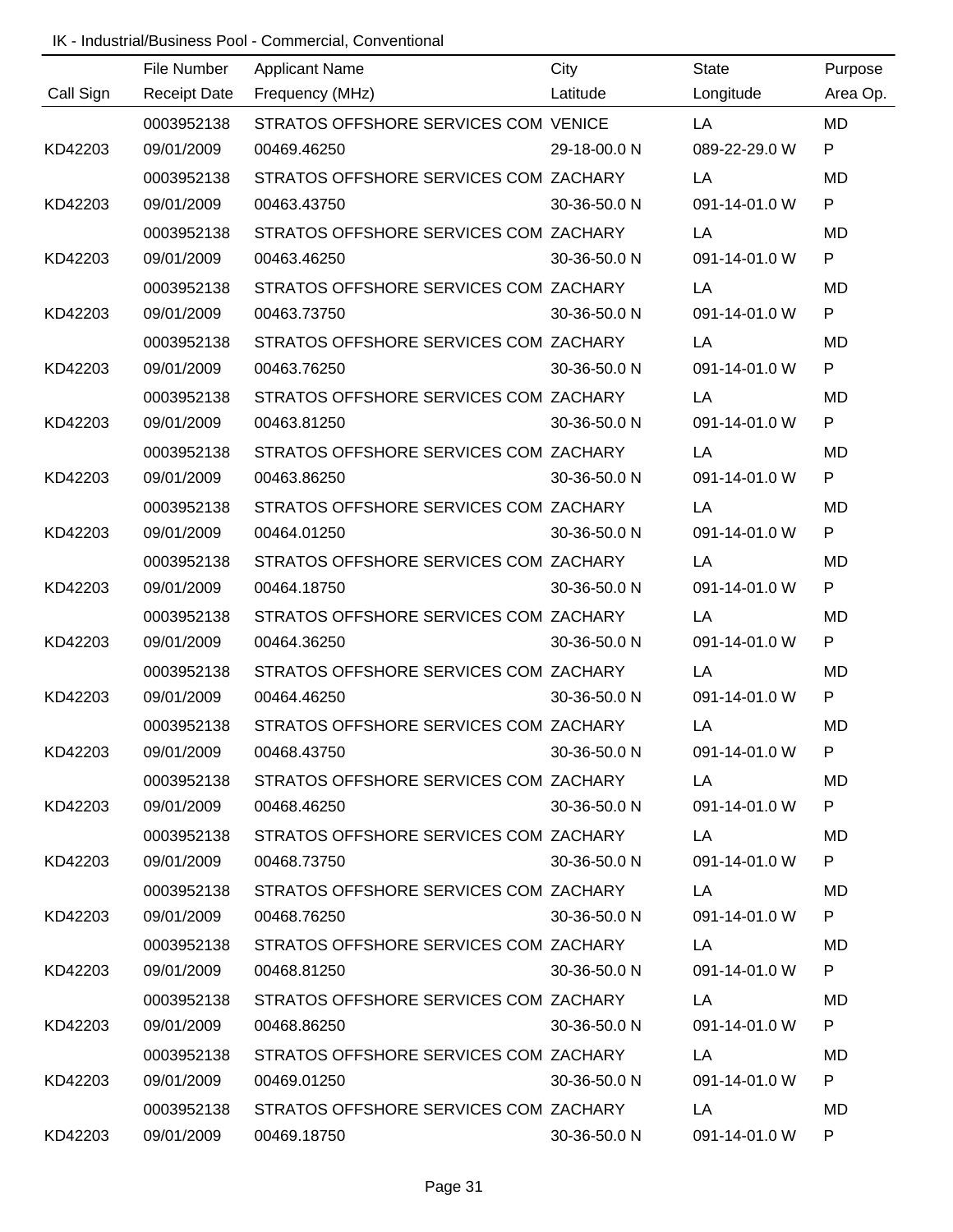|           | File Number         | <b>Applicant Name</b>                   | City         | <b>State</b>  | Purpose      |
|-----------|---------------------|-----------------------------------------|--------------|---------------|--------------|
| Call Sign | <b>Receipt Date</b> | Frequency (MHz)                         | Latitude     | Longitude     | Area Op.     |
|           | 0003952138          | STRATOS OFFSHORE SERVICES COM ZACHARY   |              | LA            | <b>MD</b>    |
| KD42203   | 09/01/2009          | 00469.36250                             | 30-36-50.0 N | 091-14-01.0 W | P            |
|           | 0003952138          | STRATOS OFFSHORE SERVICES COM ZACHARY   |              | LA            | MD           |
| KD42203   | 09/01/2009          | 00469.46250                             | 30-36-50.0 N | 091-14-01.0 W | P            |
|           | 0003957037          | STRATOS OFFSHORE SERVICES COM OFF SHORE |              | <b>GM</b>     | <b>MD</b>    |
| WPLQ305   | 09/04/2009          | 00451.16250                             | 29-30-00.8 N | 092-00-59.5 W | $\mathsf{P}$ |
|           | 0003957037          | STRATOS OFFSHORE SERVICES COM OFF SHORE |              | <b>GM</b>     | <b>MD</b>    |
| WPLQ305   | 09/04/2009          | 00451.18750                             | 29-30-00.8 N | 092-00-59.5 W | P            |
|           | 0003957037          | STRATOS OFFSHORE SERVICES COM OFF SHORE |              | <b>GM</b>     | <b>MD</b>    |
| WPLQ305   | 09/04/2009          | 00451.21250                             | 29-30-00.8 N | 092-00-59.5 W | P            |
|           | 0003957037          | STRATOS OFFSHORE SERVICES COM OFF SHORE |              | <b>GM</b>     | <b>MD</b>    |
| WPLQ305   | 09/04/2009          | 00451.23750                             | 29-30-00.8 N | 092-00-59.5 W | ${\sf P}$    |
|           | 0003957037          | STRATOS OFFSHORE SERVICES COM OFF SHORE |              | <b>GM</b>     | <b>MD</b>    |
| WPLQ305   | 09/04/2009          | 00451.26250                             | 29-30-00.8 N | 092-00-59.5 W | ${\sf P}$    |
|           | 0003957037          | STRATOS OFFSHORE SERVICES COM OFF SHORE |              | <b>GM</b>     | MD           |
| WPLQ305   | 09/04/2009          | 00451.28750                             | 29-30-00.8 N | 092-00-59.5 W | ${\sf P}$    |
|           | 0003957037          | STRATOS OFFSHORE SERVICES COM OFF SHORE |              | <b>GM</b>     | <b>MD</b>    |
| WPLQ305   | 09/04/2009          | 00451.31250                             | 29-30-00.8 N | 092-00-59.5 W | P            |
|           | 0003957037          | STRATOS OFFSHORE SERVICES COM OFF SHORE |              | <b>GM</b>     | MD           |
| WPLQ305   | 09/04/2009          | 00451.33750                             | 29-30-00.8 N | 092-00-59.5 W | P            |
|           | 0003957037          | STRATOS OFFSHORE SERVICES COM OFF SHORE |              | <b>GM</b>     | MD           |
| WPLQ305   | 09/04/2009          | 00451.36250                             | 29-30-00.8 N | 092-00-59.5 W | P            |
|           | 0003957037          | STRATOS OFFSHORE SERVICES COM OFF SHORE |              | <b>GM</b>     | MD           |
| WPLQ305   | 09/04/2009          | 00451.38750                             | 29-30-00.8 N | 092-00-59.5 W |              |
|           | 0003957037          | STRATOS OFFSHORE SERVICES COM OFF SHORE |              | <b>GM</b>     | MD           |
| WPLQ305   | 09/04/2009          | 00451.41250                             | 29-30-00.8 N | 092-00-59.5 W | P            |
|           | 0003957037          | STRATOS OFFSHORE SERVICES COM OFF SHORE |              | <b>GM</b>     | MD.          |
| WPLQ305   | 09/04/2009          | 00451.43750                             | 29-30-00.8 N | 092-00-59.5 W | P            |
|           | 0003957037          | STRATOS OFFSHORE SERVICES COM OFF SHORE |              | <b>GM</b>     | MD.          |
| WPLQ305   | 09/04/2009          | 00451.46250                             | 29-30-00.8 N | 092-00-59.5 W | P            |
|           | 0003957037          | STRATOS OFFSHORE SERVICES COM OFF SHORE |              | <b>GM</b>     | MD.          |
| WPLQ305   | 09/04/2009          | 00451.48750                             | 29-30-00.8 N | 092-00-59.5 W | P            |
|           | 0003957037          | STRATOS OFFSHORE SERVICES COM OFF SHORE |              | <b>GM</b>     | MD.          |
| WPLQ305   | 09/04/2009          | 00451.51250                             | 29-30-00.8 N | 092-00-59.5 W | P            |
|           | 0003957037          | STRATOS OFFSHORE SERVICES COM OFF SHORE |              | <b>GM</b>     | MD.          |
| WPLQ305   | 09/04/2009          | 00451.53750                             | 29-30-00.8 N | 092-00-59.5 W | P            |
|           | 0003957037          | STRATOS OFFSHORE SERVICES COM OFF SHORE |              | <b>GM</b>     | MD           |
| WPLQ305   | 09/04/2009          | 00451.56250                             | 29-30-00.8 N | 092-00-59.5 W | P            |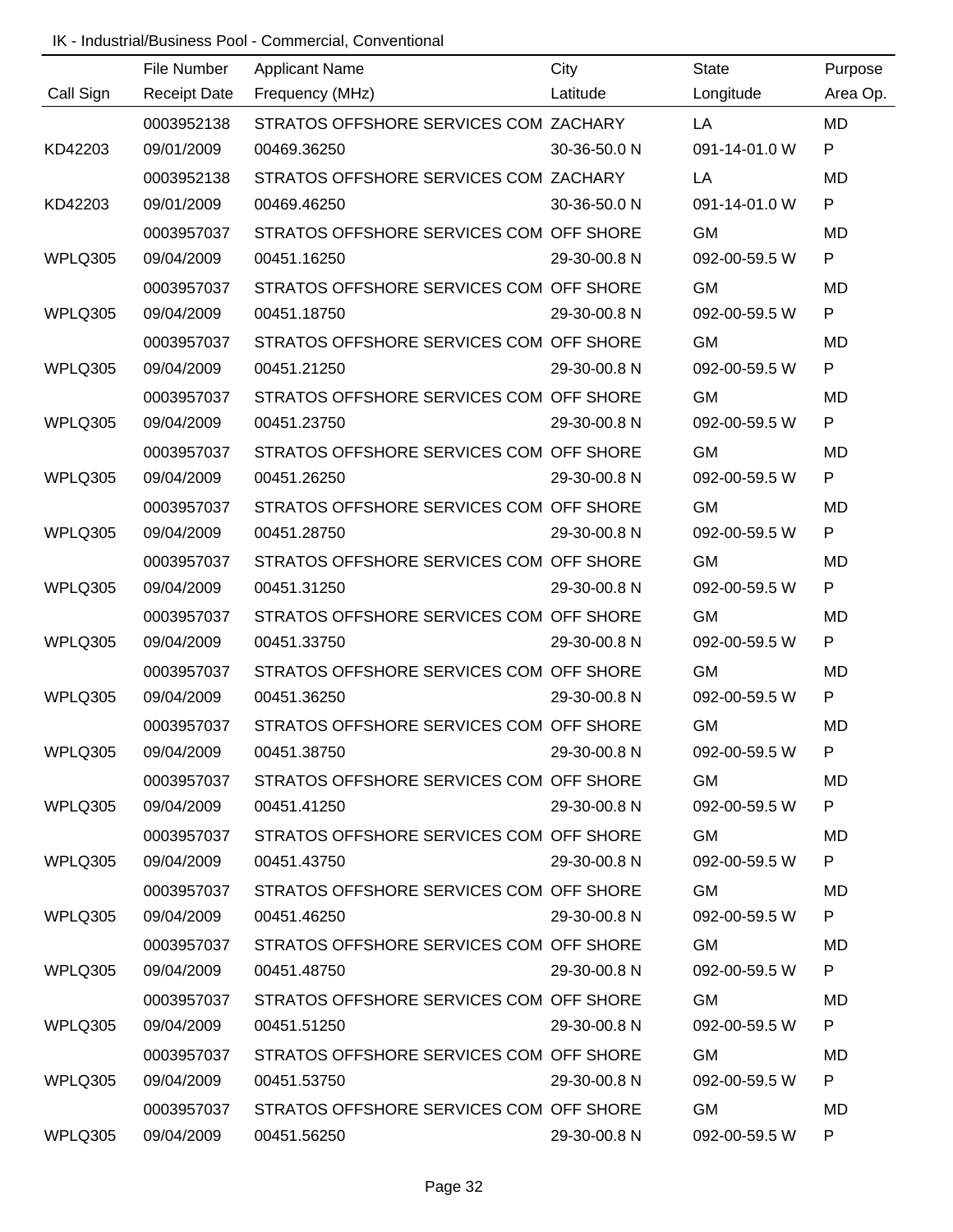|           | File Number         | <b>Applicant Name</b>                   | City         | <b>State</b>  | Purpose   |
|-----------|---------------------|-----------------------------------------|--------------|---------------|-----------|
| Call Sign | <b>Receipt Date</b> | Frequency (MHz)                         | Latitude     | Longitude     | Area Op.  |
|           | 0003957037          | STRATOS OFFSHORE SERVICES COM OFF SHORE |              | <b>GM</b>     | <b>MD</b> |
| WPLQ305   | 09/04/2009          | 00451.58750                             | 29-30-00.8 N | 092-00-59.5 W | P         |
|           | 0003957037          | STRATOS OFFSHORE SERVICES COM OFF SHORE |              | <b>GM</b>     | <b>MD</b> |
| WPLQ305   | 09/04/2009          | 00451.61250                             | 29-30-00.8 N | 092-00-59.5 W | P         |
|           | 0003957037          | STRATOS OFFSHORE SERVICES COM OFF SHORE |              | <b>GM</b>     | MD        |
| WPLQ305   | 09/04/2009          | 00451.68750                             | 29-30-00.8 N | 092-00-59.5 W | P         |
|           | 0003957037          | STRATOS OFFSHORE SERVICES COM OFF SHORE |              | <b>GM</b>     | <b>MD</b> |
| WPLQ305   | 09/04/2009          | 00451.73750                             | 29-30-00.8 N | 092-00-59.5 W | P         |
|           | 0003957037          | STRATOS OFFSHORE SERVICES COM OFF SHORE |              | <b>GM</b>     | MD        |
| WPLQ305   | 09/04/2009          | 00452.22500                             | 29-30-00.8 N | 092-00-59.5 W | P         |
|           | 0003957037          | STRATOS OFFSHORE SERVICES COM OFF SHORE |              | <b>GM</b>     | <b>MD</b> |
| WPLQ305   | 09/04/2009          | 00452.27500                             | 29-30-00.8 N | 092-00-59.5 W | P         |
|           | 0003957037          | STRATOS OFFSHORE SERVICES COM OFF SHORE |              | <b>GM</b>     | MD        |
| WPLQ305   | 09/04/2009          | 00452.67500                             | 29-30-00.8 N | 092-00-59.5 W | P         |
|           | 0003957037          | STRATOS OFFSHORE SERVICES COM OFF SHORE |              | <b>GM</b>     | <b>MD</b> |
| WPLQ305   | 09/04/2009          | 00456.16250                             | 29-30-00.8 N | 092-00-59.5 W | P         |
|           | 0003957037          | STRATOS OFFSHORE SERVICES COM OFF SHORE |              | <b>GM</b>     | MD        |
| WPLQ305   | 09/04/2009          | 00456.18750                             | 29-30-00.8 N | 092-00-59.5 W | P         |
|           | 0003957037          | STRATOS OFFSHORE SERVICES COM OFF SHORE |              | <b>GM</b>     | <b>MD</b> |
| WPLQ305   | 09/04/2009          | 00456.21250                             | 29-30-00.8 N | 092-00-59.5 W | P         |
|           | 0003957037          | STRATOS OFFSHORE SERVICES COM OFF SHORE |              | <b>GM</b>     | MD        |
| WPLQ305   | 09/04/2009          | 00456.23750                             | 29-30-00.8 N | 092-00-59.5 W | P         |
|           | 0003957037          | STRATOS OFFSHORE SERVICES COM OFF SHORE |              | <b>GM</b>     | MD        |
| WPLQ305   | 09/04/2009          | 00456.26250                             | 29-30-00.8 N | 092-00-59.5 W |           |
|           | 0003957037          | STRATOS OFFSHORE SERVICES COM OFF SHORE |              | <b>GM</b>     | MD.       |
| WPLQ305   | 09/04/2009          | 00456.28750                             | 29-30-00.8 N | 092-00-59.5 W | P         |
|           | 0003957037          | STRATOS OFFSHORE SERVICES COM OFF SHORE |              | <b>GM</b>     | MD        |
| WPLQ305   | 09/04/2009          | 00456.31250                             | 29-30-00.8 N | 092-00-59.5 W | P         |
|           | 0003957037          | STRATOS OFFSHORE SERVICES COM OFF SHORE |              | <b>GM</b>     | MD.       |
| WPLQ305   | 09/04/2009          | 00456.33750                             | 29-30-00.8 N | 092-00-59.5 W | P         |
|           | 0003957037          | STRATOS OFFSHORE SERVICES COM OFF SHORE |              | <b>GM</b>     | MD        |
| WPLQ305   | 09/04/2009          | 00456.36250                             | 29-30-00.8 N | 092-00-59.5 W | P         |
|           | 0003957037          | STRATOS OFFSHORE SERVICES COM OFF SHORE |              | <b>GM</b>     | MD        |
| WPLQ305   | 09/04/2009          | 00456.38750                             | 29-30-00.8 N | 092-00-59.5 W | P         |
|           | 0003957037          | STRATOS OFFSHORE SERVICES COM OFF SHORE |              | <b>GM</b>     | MD        |
| WPLQ305   | 09/04/2009          | 00456.41250                             | 29-30-00.8 N | 092-00-59.5 W | P         |
|           | 0003957037          | STRATOS OFFSHORE SERVICES COM OFF SHORE |              | <b>GM</b>     | MD        |
| WPLQ305   | 09/04/2009          | 00456.43750                             | 29-30-00.8 N | 092-00-59.5 W | P         |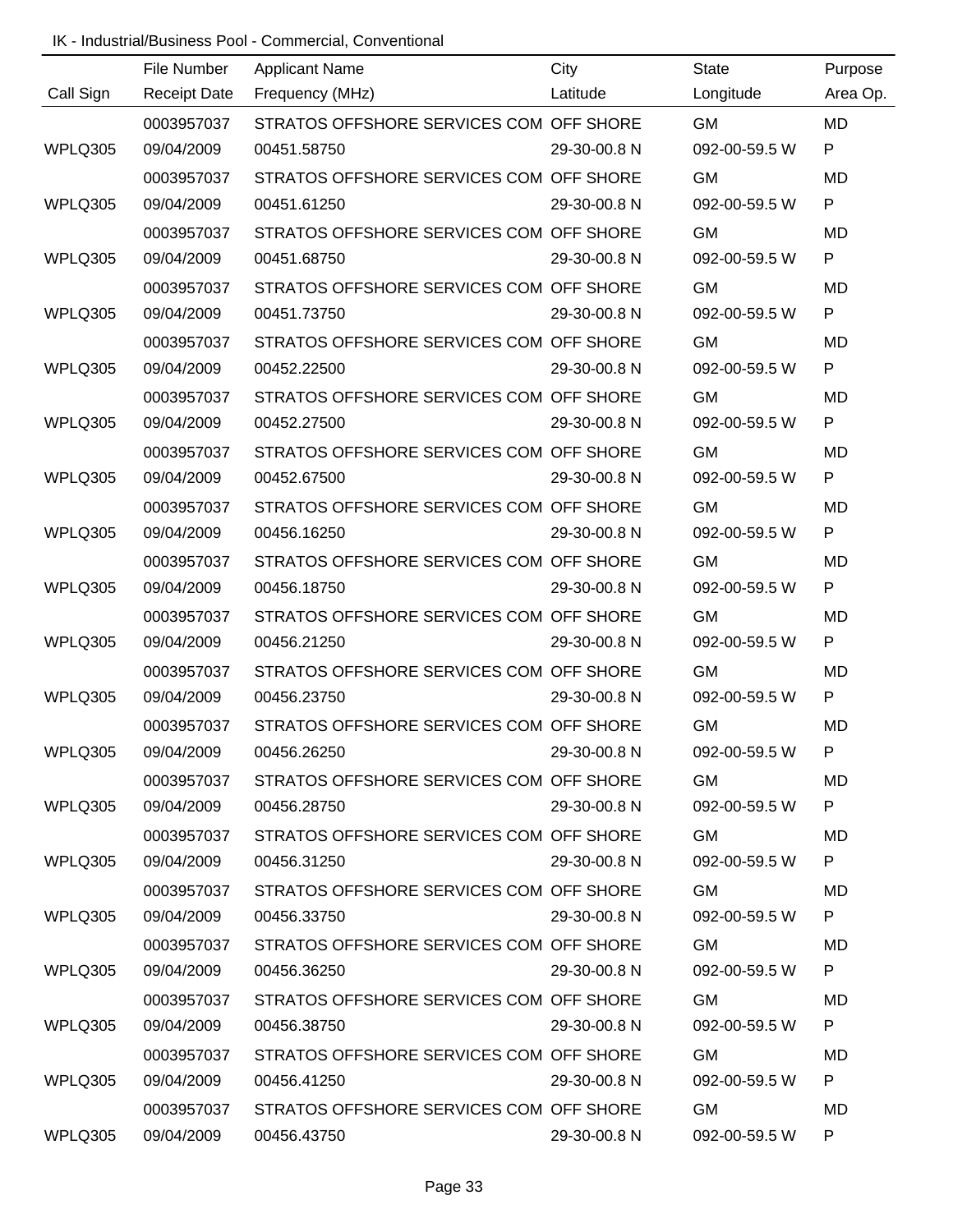|           | File Number         | <b>Applicant Name</b>                   | City         | <b>State</b>  | Purpose   |
|-----------|---------------------|-----------------------------------------|--------------|---------------|-----------|
| Call Sign | <b>Receipt Date</b> | Frequency (MHz)                         | Latitude     | Longitude     | Area Op.  |
|           | 0003957037          | STRATOS OFFSHORE SERVICES COM OFF SHORE |              | <b>GM</b>     | <b>MD</b> |
| WPLQ305   | 09/04/2009          | 00456.46250                             | 29-30-00.8 N | 092-00-59.5 W | P         |
|           | 0003957037          | STRATOS OFFSHORE SERVICES COM OFF SHORE |              | <b>GM</b>     | <b>MD</b> |
| WPLQ305   | 09/04/2009          | 00456.48750                             | 29-30-00.8 N | 092-00-59.5 W | P         |
|           | 0003957037          | STRATOS OFFSHORE SERVICES COM OFF SHORE |              | <b>GM</b>     | MD        |
| WPLQ305   | 09/04/2009          | 00456.51250                             | 29-30-00.8 N | 092-00-59.5 W | P         |
|           | 0003957037          | STRATOS OFFSHORE SERVICES COM OFF SHORE |              | <b>GM</b>     | <b>MD</b> |
| WPLQ305   | 09/04/2009          | 00456.53750                             | 29-30-00.8 N | 092-00-59.5 W | P         |
|           | 0003957037          | STRATOS OFFSHORE SERVICES COM OFF SHORE |              | <b>GM</b>     | MD        |
| WPLQ305   | 09/04/2009          | 00456.56250                             | 29-30-00.8 N | 092-00-59.5 W | P         |
|           | 0003957037          | STRATOS OFFSHORE SERVICES COM OFF SHORE |              | <b>GM</b>     | <b>MD</b> |
| WPLQ305   | 09/04/2009          | 00456.58750                             | 29-30-00.8 N | 092-00-59.5 W | P         |
|           | 0003957037          | STRATOS OFFSHORE SERVICES COM OFF SHORE |              | <b>GM</b>     | MD        |
| WPLQ305   | 09/04/2009          | 00456.61250                             | 29-30-00.8 N | 092-00-59.5 W | P         |
|           | 0003957037          | STRATOS OFFSHORE SERVICES COM OFF SHORE |              | <b>GM</b>     | <b>MD</b> |
| WPLQ305   | 09/04/2009          | 00456.68750                             | 29-30-00.8 N | 092-00-59.5 W | P         |
|           | 0003957037          | STRATOS OFFSHORE SERVICES COM OFF SHORE |              | <b>GM</b>     | MD        |
| WPLQ305   | 09/04/2009          | 00456.73750                             | 29-30-00.8 N | 092-00-59.5 W | P         |
|           | 0003957037          | STRATOS OFFSHORE SERVICES COM OFF SHORE |              | <b>GM</b>     | <b>MD</b> |
| WPLQ305   | 09/04/2009          | 00457.22500                             | 29-30-00.8 N | 092-00-59.5 W | P         |
|           | 0003957037          | STRATOS OFFSHORE SERVICES COM OFF SHORE |              | <b>GM</b>     | MD        |
| WPLQ305   | 09/04/2009          | 00457.27500                             | 29-30-00.8 N | 092-00-59.5 W | P         |
|           | 0003957037          | STRATOS OFFSHORE SERVICES COM OFF SHORE |              | <b>GM</b>     | MD        |
| WPLQ305   | 09/04/2009          | 00457.67500                             | 29-30-00.8 N | 092-00-59.5 W |           |
|           | 0003957037          | STRATOS OFFSHORE SERVICES COM OFF SHORE |              | <b>GM</b>     | MD.       |
| WPLQ305   | 09/04/2009          | 00460.67500                             | 29-30-00.8 N | 092-00-59.5 W | P         |
|           | 0003957037          | STRATOS OFFSHORE SERVICES COM OFF SHORE |              | <b>GM</b>     | MD        |
| WPLQ305   | 09/04/2009          | 00460.86250                             | 29-30-00.8 N | 092-00-59.5 W | P         |
|           | 0003957037          | STRATOS OFFSHORE SERVICES COM OFF SHORE |              | <b>GM</b>     | MD.       |
| WPLQ305   | 09/04/2009          | 00461.06250                             | 29-30-00.8 N | 092-00-59.5 W | P         |
|           | 0003957037          | STRATOS OFFSHORE SERVICES COM OFF SHORE |              | <b>GM</b>     | MD        |
| WPLQ305   | 09/04/2009          | 00461.26250                             | 29-30-00.8 N | 092-00-59.5 W | P         |
|           | 0003957037          | STRATOS OFFSHORE SERVICES COM OFF SHORE |              | <b>GM</b>     | MD        |
| WPLQ305   | 09/04/2009          | 00461.46250                             | 29-30-00.8 N | 092-00-59.5 W | P         |
|           | 0003957037          | STRATOS OFFSHORE SERVICES COM OFF SHORE |              | <b>GM</b>     | MD        |
| WPLQ305   | 09/04/2009          | 00461.53750                             | 29-30-00.8 N | 092-00-59.5 W | P         |
|           | 0003957037          | STRATOS OFFSHORE SERVICES COM OFF SHORE |              | <b>GM</b>     | MD        |
| WPLQ305   | 09/04/2009          | 00461.56250                             | 29-30-00.8 N | 092-00-59.5 W | P         |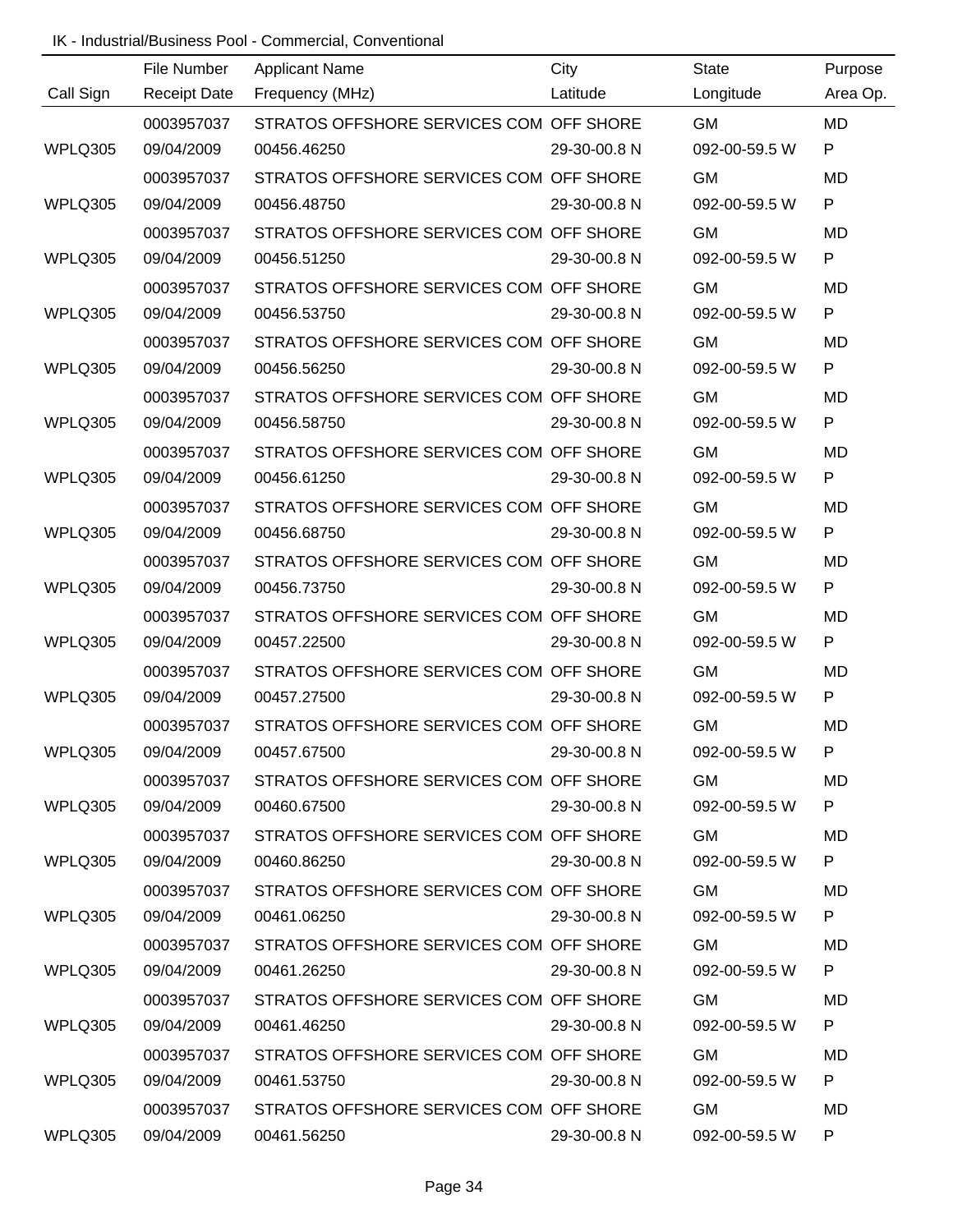|           | File Number         | <b>Applicant Name</b>                   | City         | State         | Purpose      |
|-----------|---------------------|-----------------------------------------|--------------|---------------|--------------|
| Call Sign | <b>Receipt Date</b> | Frequency (MHz)                         | Latitude     | Longitude     | Area Op.     |
|           | 0003957037          | STRATOS OFFSHORE SERVICES COM OFF SHORE |              | <b>GM</b>     | <b>MD</b>    |
| WPLQ305   | 09/04/2009          | 00461.58750                             | 29-30-00.8 N | 092-00-59.5 W | $\mathsf{P}$ |
|           | 0003957037          | STRATOS OFFSHORE SERVICES COM OFF SHORE |              | <b>GM</b>     | <b>MD</b>    |
| WPLQ305   | 09/04/2009          | 00461.61250                             | 29-30-00.8 N | 092-00-59.5 W | $\mathsf{P}$ |
|           | 0003957037          | STRATOS OFFSHORE SERVICES COM OFF SHORE |              | <b>GM</b>     | <b>MD</b>    |
| WPLQ305   | 09/04/2009          | 00461.63750                             | 29-30-00.8 N | 092-00-59.5 W | P            |
|           | 0003957037          | STRATOS OFFSHORE SERVICES COM OFF SHORE |              | <b>GM</b>     | <b>MD</b>    |
| WPLQ305   | 09/04/2009          | 00461.66250                             | 29-30-00.8 N | 092-00-59.5 W | P            |
|           | 0003957037          | STRATOS OFFSHORE SERVICES COM OFF SHORE |              | <b>GM</b>     | <b>MD</b>    |
| WPLQ305   | 09/04/2009          | 00461.71250                             | 29-30-00.8 N | 092-00-59.5 W | P            |
|           | 0003957037          | STRATOS OFFSHORE SERVICES COM OFF SHORE |              | <b>GM</b>     | <b>MD</b>    |
| WPLQ305   | 09/04/2009          | 00461.83750                             | 29-30-00.8 N | 092-00-59.5 W | $\mathsf{P}$ |
|           | 0003957037          | STRATOS OFFSHORE SERVICES COM OFF SHORE |              | <b>GM</b>     | <b>MD</b>    |
| WPLQ305   | 09/04/2009          | 00461.86250                             | 29-30-00.8 N | 092-00-59.5 W | $\mathsf{P}$ |
|           | 0003957037          | STRATOS OFFSHORE SERVICES COM OFF SHORE |              | <b>GM</b>     | <b>MD</b>    |
| WPLQ305   | 09/04/2009          | 00461.91250                             | 29-30-00.8 N | 092-00-59.5 W | $\mathsf{P}$ |
|           | 0003957037          | STRATOS OFFSHORE SERVICES COM OFF SHORE |              | <b>GM</b>     | <b>MD</b>    |
| WPLQ305   | 09/04/2009          | 00462.01250                             | 29-30-00.8 N | 092-00-59.5 W | $\mathsf{P}$ |
|           | 0003957037          | STRATOS OFFSHORE SERVICES COM OFF SHORE |              | <b>GM</b>     | <b>MD</b>    |
| WPLQ305   | 09/04/2009          | 00462.06250                             | 29-30-00.8 N | 092-00-59.5 W | P            |
|           | 0003957037          | STRATOS OFFSHORE SERVICES COM OFF SHORE |              | <b>GM</b>     | <b>MD</b>    |
| WPLQ305   | 09/04/2009          | 00462.11250                             | 29-30-00.8 N | 092-00-59.5 W | P            |
|           | 0003957037          | STRATOS OFFSHORE SERVICES COM OFF SHORE |              | <b>GM</b>     | <b>MD</b>    |
| WPLQ305   | 09/04/2009          | 00462.16250                             | 29-30-00.8 N | 092-00-59.5 W |              |
|           | 0003957037          | STRATOS OFFSHORE SERVICES COM OFF SHORE |              | <b>GM</b>     | MD.          |
| WPLQ305   | 09/04/2009          | 00462.18750                             | 29-30-00.8 N | 092-00-59.5 W | P            |
|           | 0003957037          | STRATOS OFFSHORE SERVICES COM OFF SHORE |              | <b>GM</b>     | MD           |
| WPLQ305   | 09/04/2009          | 00462.51250                             | 29-30-00.8 N | 092-00-59.5 W | P            |
|           | 0003957037          | STRATOS OFFSHORE SERVICES COM OFF SHORE |              | <b>GM</b>     | MD           |
| WPLQ305   | 09/04/2009          | 00463.21250                             | 29-30-00.8 N | 092-00-59.5 W | P            |
|           | 0003957037          | STRATOS OFFSHORE SERVICES COM OFF SHORE |              | <b>GM</b>     | MD           |
| WPLQ305   | 09/04/2009          | 00463.26250                             | 29-30-00.8 N | 092-00-59.5 W | P            |
|           | 0003957037          | STRATOS OFFSHORE SERVICES COM OFF SHORE |              | <b>GM</b>     | MD           |
| WPLQ305   | 09/04/2009          | 00463.28750                             | 29-30-00.8 N | 092-00-59.5 W | P            |
|           | 0003957037          | STRATOS OFFSHORE SERVICES COM OFF SHORE |              | <b>GM</b>     | MD           |
| WPLQ305   | 09/04/2009          | 00463.36250                             | 29-30-00.8 N | 092-00-59.5 W | P            |
|           | 0003957037          | STRATOS OFFSHORE SERVICES COM OFF SHORE |              | <b>GM</b>     | MD           |
| WPLQ305   | 09/04/2009          | 00463.41250                             | 29-30-00.8 N | 092-00-59.5 W | P            |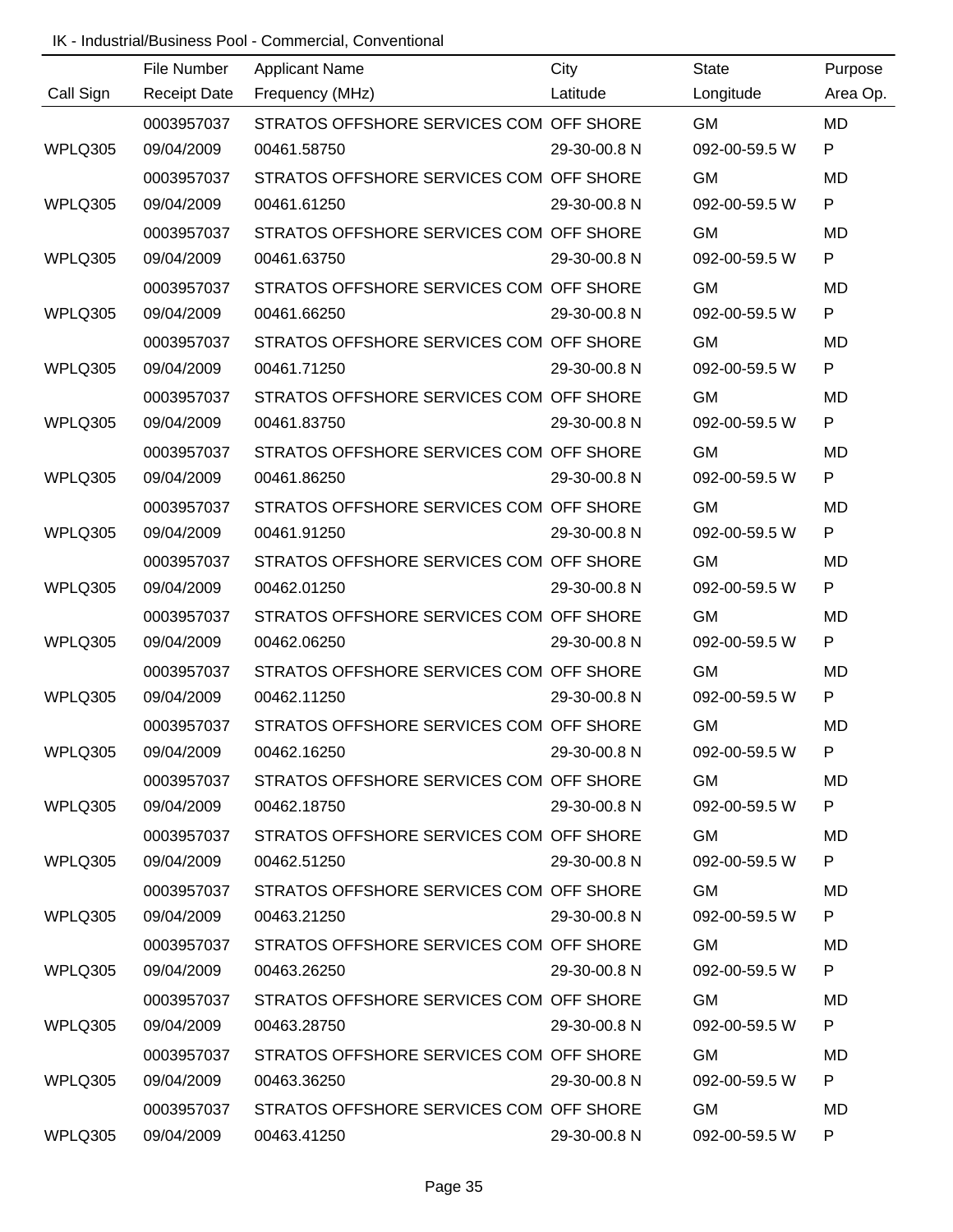|           | File Number         | <b>Applicant Name</b>                   | City         | State         | Purpose      |
|-----------|---------------------|-----------------------------------------|--------------|---------------|--------------|
| Call Sign | <b>Receipt Date</b> | Frequency (MHz)                         | Latitude     | Longitude     | Area Op.     |
|           | 0003957037          | STRATOS OFFSHORE SERVICES COM OFF SHORE |              | <b>GM</b>     | <b>MD</b>    |
| WPLQ305   | 09/04/2009          | 00463.56250                             | 29-30-00.8 N | 092-00-59.5 W | $\mathsf{P}$ |
|           | 0003957037          | STRATOS OFFSHORE SERVICES COM OFF SHORE |              | <b>GM</b>     | <b>MD</b>    |
| WPLQ305   | 09/04/2009          | 00463.61250                             | 29-30-00.8 N | 092-00-59.5 W | $\mathsf{P}$ |
|           | 0003957037          | STRATOS OFFSHORE SERVICES COM OFF SHORE |              | <b>GM</b>     | <b>MD</b>    |
| WPLQ305   | 09/04/2009          | 00463.78750                             | 29-30-00.8 N | 092-00-59.5 W | P            |
|           | 0003957037          | STRATOS OFFSHORE SERVICES COM OFF SHORE |              | <b>GM</b>     | <b>MD</b>    |
| WPLQ305   | 09/04/2009          | 00463.83750                             | 29-30-00.8 N | 092-00-59.5 W | P            |
|           | 0003957037          | STRATOS OFFSHORE SERVICES COM OFF SHORE |              | <b>GM</b>     | <b>MD</b>    |
| WPLQ305   | 09/04/2009          | 00464.21250                             | 29-30-00.8 N | 092-00-59.5 W | P            |
|           | 0003957037          | STRATOS OFFSHORE SERVICES COM OFF SHORE |              | <b>GM</b>     | <b>MD</b>    |
| WPLQ305   | 09/04/2009          | 00464.43750                             | 29-30-00.8 N | 092-00-59.5 W | $\mathsf{P}$ |
|           | 0003957037          | STRATOS OFFSHORE SERVICES COM OFF SHORE |              | <b>GM</b>     | <b>MD</b>    |
| WPLQ305   | 09/04/2009          | 00464.46250                             | 29-30-00.8 N | 092-00-59.5 W | $\mathsf{P}$ |
|           | 0003957037          | STRATOS OFFSHORE SERVICES COM OFF SHORE |              | <b>GM</b>     | <b>MD</b>    |
| WPLQ305   | 09/04/2009          | 00464.53750                             | 29-30-00.8 N | 092-00-59.5 W | $\mathsf{P}$ |
|           | 0003957037          | STRATOS OFFSHORE SERVICES COM OFF SHORE |              | <b>GM</b>     | <b>MD</b>    |
| WPLQ305   | 09/04/2009          | 00464.56250                             | 29-30-00.8 N | 092-00-59.5 W | $\mathsf{P}$ |
|           | 0003957037          | STRATOS OFFSHORE SERVICES COM OFF SHORE |              | <b>GM</b>     | <b>MD</b>    |
| WPLQ305   | 09/04/2009          | 00464.58750                             | 29-30-00.8 N | 092-00-59.5 W | P            |
|           | 0003957037          | STRATOS OFFSHORE SERVICES COM OFF SHORE |              | <b>GM</b>     | <b>MD</b>    |
| WPLQ305   | 09/04/2009          | 00464.61250                             | 29-30-00.8 N | 092-00-59.5 W | P            |
|           | 0003957037          | STRATOS OFFSHORE SERVICES COM OFF SHORE |              | <b>GM</b>     | <b>MD</b>    |
| WPLQ305   | 09/04/2009          | 00464.63750                             | 29-30-00.8 N | 092-00-59.5 W |              |
|           | 0003957037          | STRATOS OFFSHORE SERVICES COM OFF SHORE |              | <b>GM</b>     | MD.          |
| WPLQ305   | 09/04/2009          | 00464.66250                             | 29-30-00.8 N | 092-00-59.5 W | P            |
|           | 0003957037          | STRATOS OFFSHORE SERVICES COM OFF SHORE |              | <b>GM</b>     | MD           |
| WPLQ305   | 09/04/2009          | 00464.71250                             | 29-30-00.8 N | 092-00-59.5 W | P            |
|           | 0003957037          | STRATOS OFFSHORE SERVICES COM OFF SHORE |              | <b>GM</b>     | MD           |
| WPLQ305   | 09/04/2009          | 00464.72500                             | 29-30-00.8 N | 092-00-59.5 W | P            |
|           | 0003957037          | STRATOS OFFSHORE SERVICES COM OFF SHORE |              | <b>GM</b>     | MD           |
| WPLQ305   | 09/04/2009          | 00464.78750                             | 29-30-00.8 N | 092-00-59.5 W | P            |
|           | 0003957037          | STRATOS OFFSHORE SERVICES COM OFF SHORE |              | <b>GM</b>     | MD           |
| WPLQ305   | 09/04/2009          | 00464.88750                             | 29-30-00.8 N | 092-00-59.5 W | P            |
|           | 0003957037          | STRATOS OFFSHORE SERVICES COM OFF SHORE |              | <b>GM</b>     | MD           |
| WPLQ305   | 09/04/2009          | 00465.67500                             | 29-30-00.8 N | 092-00-59.5 W | P            |
|           | 0003957037          | STRATOS OFFSHORE SERVICES COM OFF SHORE |              | <b>GM</b>     | MD           |
| WPLQ305   | 09/04/2009          | 00465.86250                             | 29-30-00.8 N | 092-00-59.5 W | P            |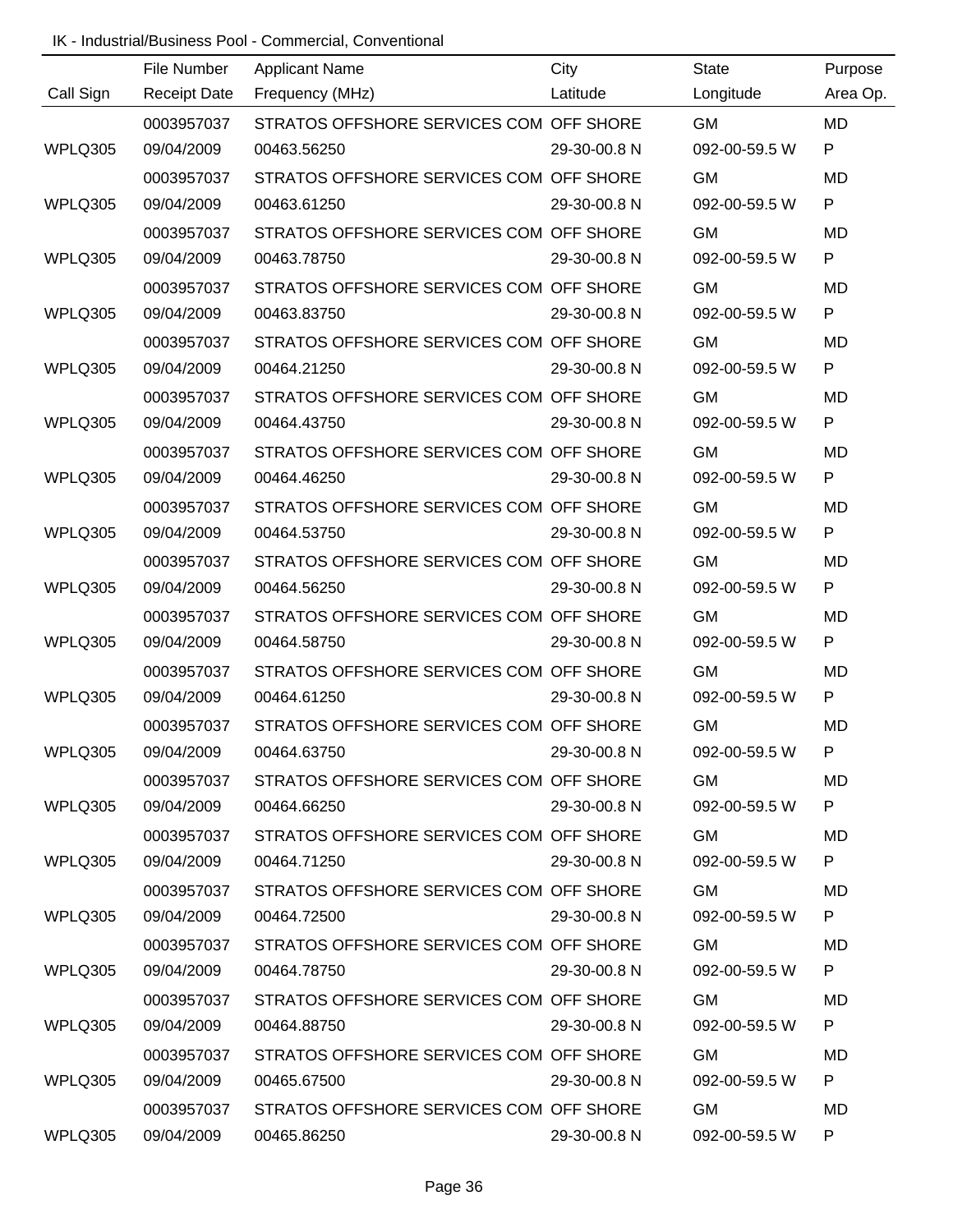|           | File Number         | <b>Applicant Name</b>                   | City         | <b>State</b>  | Purpose   |
|-----------|---------------------|-----------------------------------------|--------------|---------------|-----------|
| Call Sign | <b>Receipt Date</b> | Frequency (MHz)                         | Latitude     | Longitude     | Area Op.  |
|           | 0003957037          | STRATOS OFFSHORE SERVICES COM OFF SHORE |              | <b>GM</b>     | <b>MD</b> |
| WPLQ305   | 09/04/2009          | 00466.06250                             | 29-30-00.8 N | 092-00-59.5 W | P         |
|           | 0003957037          | STRATOS OFFSHORE SERVICES COM OFF SHORE |              | <b>GM</b>     | MD        |
| WPLQ305   | 09/04/2009          | 00466.26250                             | 29-30-00.8 N | 092-00-59.5 W | P         |
|           | 0003957037          | STRATOS OFFSHORE SERVICES COM OFF SHORE |              | <b>GM</b>     | <b>MD</b> |
| WPLQ305   | 09/04/2009          | 00466.46250                             | 29-30-00.8 N | 092-00-59.5 W | P         |
|           | 0003957037          | STRATOS OFFSHORE SERVICES COM OFF SHORE |              | <b>GM</b>     | <b>MD</b> |
| WPLQ305   | 09/04/2009          | 00466.53750                             | 29-30-00.8 N | 092-00-59.5 W | P         |
|           | 0003957037          | STRATOS OFFSHORE SERVICES COM OFF SHORE |              | <b>GM</b>     | <b>MD</b> |
| WPLQ305   | 09/04/2009          | 00466.56250                             | 29-30-00.8 N | 092-00-59.5 W | P         |
|           | 0003957037          | STRATOS OFFSHORE SERVICES COM OFF SHORE |              | <b>GM</b>     | <b>MD</b> |
| WPLQ305   | 09/04/2009          | 00466.58750                             | 29-30-00.8 N | 092-00-59.5 W | ${\sf P}$ |
|           | 0003957037          | STRATOS OFFSHORE SERVICES COM OFF SHORE |              | <b>GM</b>     | <b>MD</b> |
| WPLQ305   | 09/04/2009          | 00466.61250                             | 29-30-00.8 N | 092-00-59.5 W | ${\sf P}$ |
|           | 0003957037          | STRATOS OFFSHORE SERVICES COM OFF SHORE |              | <b>GM</b>     | MD        |
| WPLQ305   | 09/04/2009          | 00466.63750                             | 29-30-00.8 N | 092-00-59.5 W | ${\sf P}$ |
|           | 0003957037          | STRATOS OFFSHORE SERVICES COM OFF SHORE |              | <b>GM</b>     | <b>MD</b> |
| WPLQ305   | 09/04/2009          | 00466.66250                             | 29-30-00.8 N | 092-00-59.5 W | P         |
|           | 0003957037          | STRATOS OFFSHORE SERVICES COM OFF SHORE |              | <b>GM</b>     | MD        |
| WPLQ305   | 09/04/2009          | 00466.71250                             | 29-30-00.8 N | 092-00-59.5 W | P         |
|           | 0003957037          | STRATOS OFFSHORE SERVICES COM OFF SHORE |              | <b>GM</b>     | MD        |
| WPLQ305   | 09/04/2009          | 00466.83750                             | 29-30-00.8 N | 092-00-59.5 W | P         |
|           | 0003957037          | STRATOS OFFSHORE SERVICES COM OFF SHORE |              | <b>GM</b>     | MD        |
| WPLQ305   | 09/04/2009          | 00466.86250                             | 29-30-00.8 N | 092-00-59.5 W |           |
|           | 0003957037          | STRATOS OFFSHORE SERVICES COM OFF SHORE |              | <b>GM</b>     | MD.       |
| WPLQ305   | 09/04/2009          | 00466.91250                             | 29-30-00.8 N | 092-00-59.5 W | P         |
|           | 0003957037          | STRATOS OFFSHORE SERVICES COM OFF SHORE |              | <b>GM</b>     | MD.       |
| WPLQ305   | 09/04/2009          | 00467.01250                             | 29-30-00.8 N | 092-00-59.5 W | P         |
|           | 0003957037          | STRATOS OFFSHORE SERVICES COM OFF SHORE |              | <b>GM</b>     | MD.       |
| WPLQ305   | 09/04/2009          | 00467.06250                             | 29-30-00.8 N | 092-00-59.5 W | P         |
|           | 0003957037          | STRATOS OFFSHORE SERVICES COM OFF SHORE |              | <b>GM</b>     | MD        |
| WPLQ305   | 09/04/2009          | 00467.11250                             | 29-30-00.8 N | 092-00-59.5 W | P         |
|           | 0003957037          | STRATOS OFFSHORE SERVICES COM OFF SHORE |              | <b>GM</b>     | MD        |
| WPLQ305   | 09/04/2009          | 00467.16250                             | 29-30-00.8 N | 092-00-59.5 W | P         |
|           | 0003957037          | STRATOS OFFSHORE SERVICES COM OFF SHORE |              | <b>GM</b>     | MD        |
| WPLQ305   | 09/04/2009          | 00467.18750                             | 29-30-00.8 N | 092-00-59.5 W | P         |
|           | 0003957037          | STRATOS OFFSHORE SERVICES COM OFF SHORE |              | <b>GM</b>     | MD        |
| WPLQ305   | 09/04/2009          | 00467.51250                             | 29-30-00.8 N | 092-00-59.5 W | P         |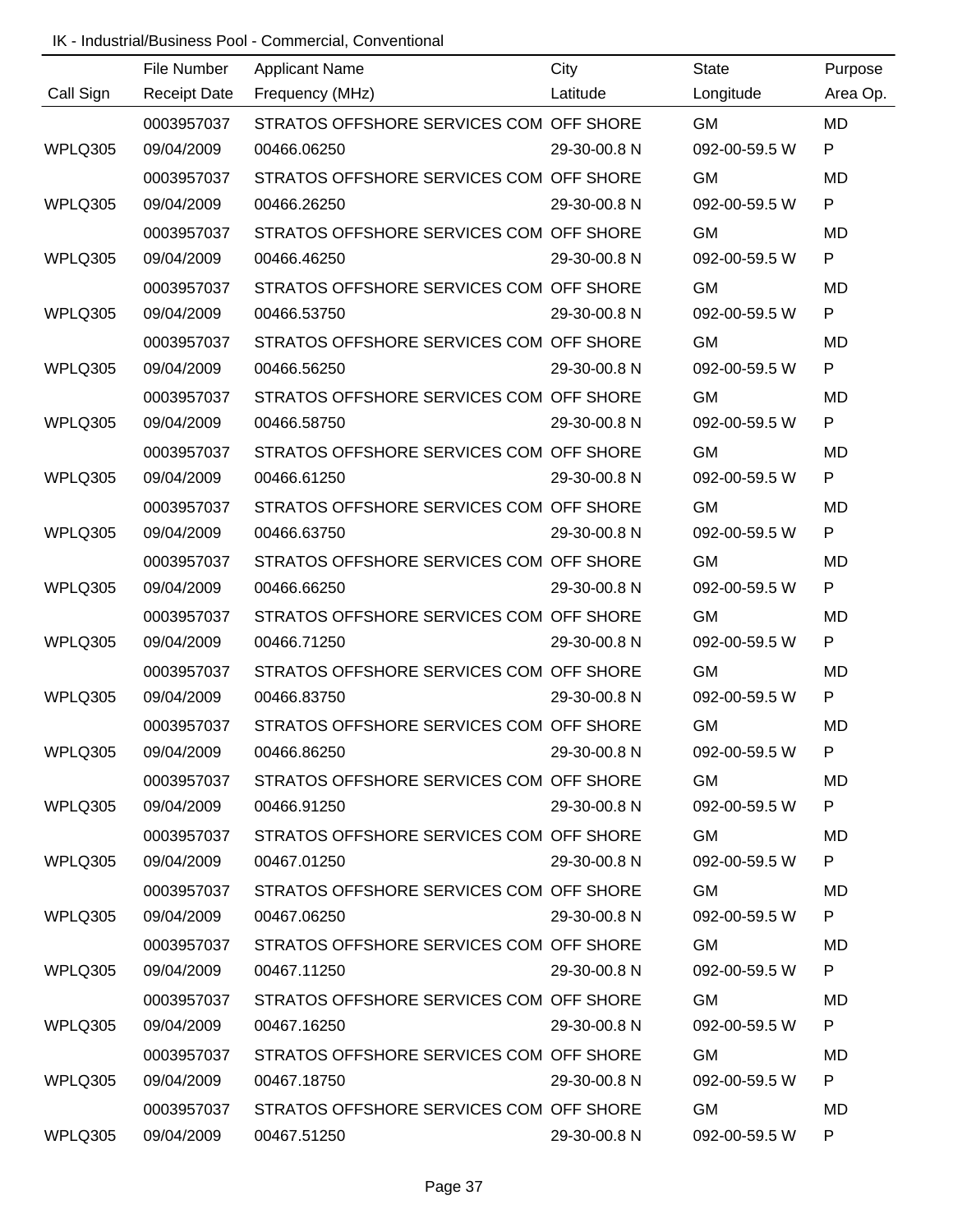|           | File Number         | <b>Applicant Name</b>                   | City         | State         | Purpose      |
|-----------|---------------------|-----------------------------------------|--------------|---------------|--------------|
| Call Sign | <b>Receipt Date</b> | Frequency (MHz)                         | Latitude     | Longitude     | Area Op.     |
|           | 0003957037          | STRATOS OFFSHORE SERVICES COM OFF SHORE |              | <b>GM</b>     | <b>MD</b>    |
| WPLQ305   | 09/04/2009          | 00468.21250                             | 29-30-00.8 N | 092-00-59.5 W | $\mathsf{P}$ |
|           | 0003957037          | STRATOS OFFSHORE SERVICES COM OFF SHORE |              | <b>GM</b>     | <b>MD</b>    |
| WPLQ305   | 09/04/2009          | 00468.26250                             | 29-30-00.8 N | 092-00-59.5 W | P            |
|           | 0003957037          | STRATOS OFFSHORE SERVICES COM OFF SHORE |              | <b>GM</b>     | <b>MD</b>    |
| WPLQ305   | 09/04/2009          | 00468.28750                             | 29-30-00.8 N | 092-00-59.5 W | P            |
|           | 0003957037          | STRATOS OFFSHORE SERVICES COM OFF SHORE |              | <b>GM</b>     | <b>MD</b>    |
| WPLQ305   | 09/04/2009          | 00468.36250                             | 29-30-00.8 N | 092-00-59.5 W | P            |
|           | 0003957037          | STRATOS OFFSHORE SERVICES COM OFF SHORE |              | <b>GM</b>     | <b>MD</b>    |
| WPLQ305   | 09/04/2009          | 00468.41250                             | 29-30-00.8 N | 092-00-59.5 W | P            |
|           | 0003957037          | STRATOS OFFSHORE SERVICES COM OFF SHORE |              | <b>GM</b>     | <b>MD</b>    |
| WPLQ305   | 09/04/2009          | 00468.56250                             | 29-30-00.8 N | 092-00-59.5 W | $\mathsf{P}$ |
|           | 0003957037          | STRATOS OFFSHORE SERVICES COM OFF SHORE |              | <b>GM</b>     | <b>MD</b>    |
| WPLQ305   | 09/04/2009          | 00468.61250                             | 29-30-00.8 N | 092-00-59.5 W | $\mathsf{P}$ |
|           | 0003957037          | STRATOS OFFSHORE SERVICES COM OFF SHORE |              | <b>GM</b>     | <b>MD</b>    |
| WPLQ305   | 09/04/2009          | 00468.78750                             | 29-30-00.8 N | 092-00-59.5 W | $\mathsf{P}$ |
|           | 0003957037          | STRATOS OFFSHORE SERVICES COM OFF SHORE |              | <b>GM</b>     | <b>MD</b>    |
| WPLQ305   | 09/04/2009          | 00468.83750                             | 29-30-00.8 N | 092-00-59.5 W | $\mathsf{P}$ |
|           | 0003957037          | STRATOS OFFSHORE SERVICES COM OFF SHORE |              | <b>GM</b>     | <b>MD</b>    |
| WPLQ305   | 09/04/2009          | 00469.21250                             | 29-30-00.8 N | 092-00-59.5 W | P            |
|           | 0003957037          | STRATOS OFFSHORE SERVICES COM OFF SHORE |              | <b>GM</b>     | <b>MD</b>    |
| WPLQ305   | 09/04/2009          | 00469.43750                             | 29-30-00.8 N | 092-00-59.5 W | P            |
|           | 0003957037          | STRATOS OFFSHORE SERVICES COM OFF SHORE |              | <b>GM</b>     | <b>MD</b>    |
| WPLQ305   | 09/04/2009          | 00469.46250                             | 29-30-00.8 N | 092-00-59.5 W |              |
|           | 0003957037          | STRATOS OFFSHORE SERVICES COM OFF SHORE |              | <b>GM</b>     | MD.          |
| WPLQ305   | 09/04/2009          | 00469.53750                             | 29-30-00.8 N | 092-00-59.5 W | P            |
|           | 0003957037          | STRATOS OFFSHORE SERVICES COM OFF SHORE |              | <b>GM</b>     | MD           |
| WPLQ305   | 09/04/2009          | 00469.56250                             | 29-30-00.8 N | 092-00-59.5 W | P            |
|           | 0003957037          | STRATOS OFFSHORE SERVICES COM OFF SHORE |              | GM.           | MD           |
| WPLQ305   | 09/04/2009          | 00469.58750                             | 29-30-00.8 N | 092-00-59.5 W | P            |
|           | 0003957037          | STRATOS OFFSHORE SERVICES COM OFF SHORE |              | <b>GM</b>     | MD           |
| WPLQ305   | 09/04/2009          | 00469.61250                             | 29-30-00.8 N | 092-00-59.5 W | P            |
|           | 0003957037          | STRATOS OFFSHORE SERVICES COM OFF SHORE |              | <b>GM</b>     | MD           |
| WPLQ305   | 09/04/2009          | 00469.63750                             | 29-30-00.8 N | 092-00-59.5 W | P            |
|           | 0003957037          | STRATOS OFFSHORE SERVICES COM OFF SHORE |              | <b>GM</b>     | MD           |
| WPLQ305   | 09/04/2009          | 00469.66250                             | 29-30-00.8 N | 092-00-59.5 W | P            |
|           | 0003957037          | STRATOS OFFSHORE SERVICES COM OFF SHORE |              | <b>GM</b>     | MD           |
| WPLQ305   | 09/04/2009          | 00469.71250                             | 29-30-00.8 N | 092-00-59.5 W | P            |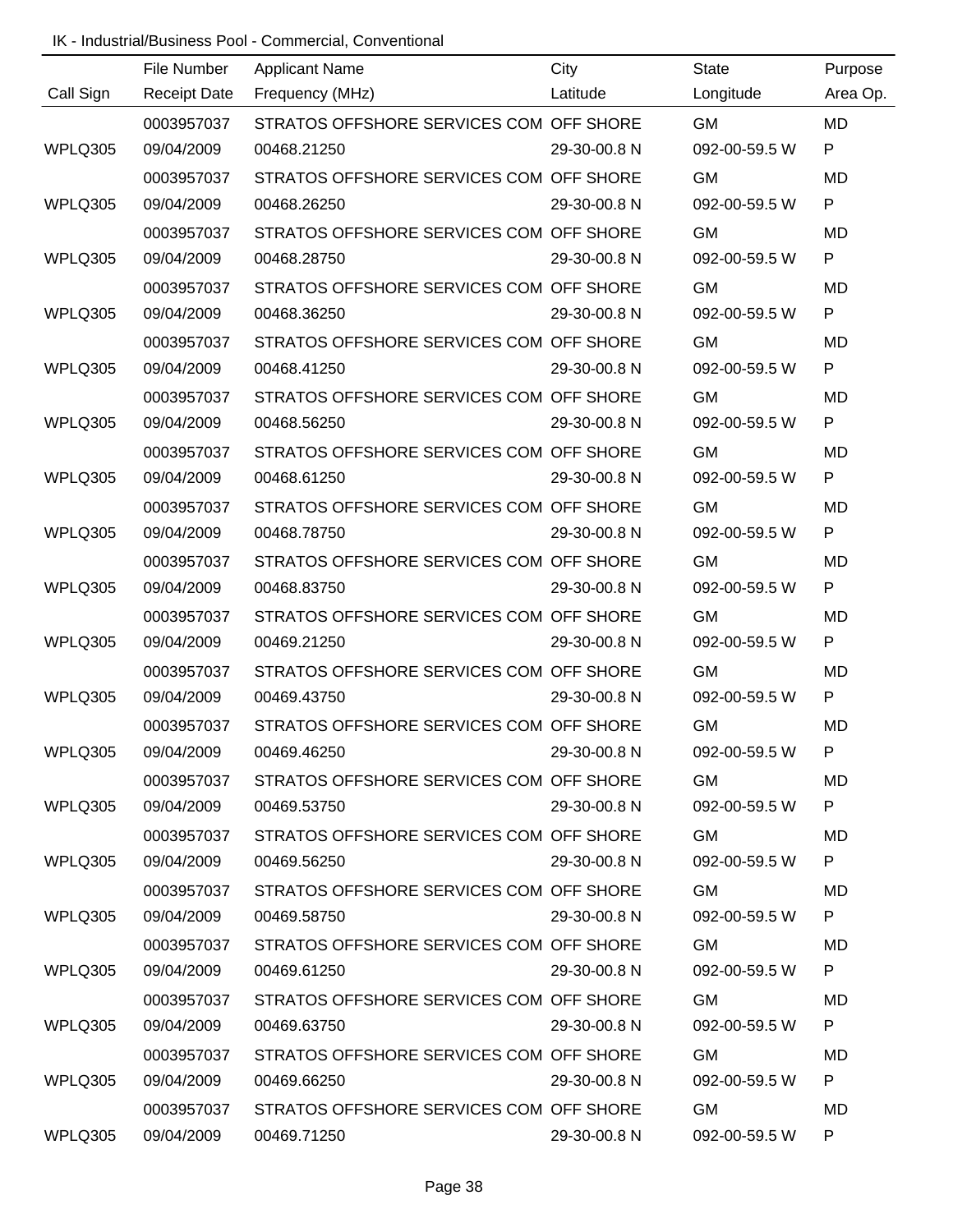| Call Sign     | File Number<br><b>Receipt Date</b> | <b>Applicant Name</b><br>Frequency (MHz)               | City<br>Latitude             | <b>State</b>        | Purpose<br>Area Op. |
|---------------|------------------------------------|--------------------------------------------------------|------------------------------|---------------------|---------------------|
|               |                                    |                                                        |                              | Longitude           |                     |
|               | 0003957037                         | STRATOS OFFSHORE SERVICES COM OFF SHORE                | 29-30-00.8 N                 | <b>GM</b>           | <b>MD</b><br>P      |
| WPLQ305       | 09/04/2009                         | 00469.72500                                            |                              | 092-00-59.5 W       |                     |
|               | 0003957037                         | STRATOS OFFSHORE SERVICES COM OFF SHORE<br>00469.78750 |                              | <b>GM</b>           | MD<br>P             |
| WPLQ305       | 09/04/2009                         |                                                        | 29-30-00.8 N                 | 092-00-59.5 W       |                     |
| WPLQ305       | 0003957037<br>09/04/2009           | STRATOS OFFSHORE SERVICES COM OFF SHORE<br>00469.88750 | 29-30-00.8 N                 | GM<br>092-00-59.5 W | MD<br>P             |
|               |                                    |                                                        |                              |                     |                     |
|               | 0003956582<br>09/03/2009           | SHEETS, LARRY M<br>00152.48000                         | East Dublin<br>32-32-53.4 N  | GA<br>082-52-30.3 W | <b>NE</b>           |
|               |                                    |                                                        |                              |                     |                     |
|               | 0003956582<br>09/03/2009           | SHEETS, LARRY M<br>00152.48000                         | <b>MACON</b><br>32-52-15.0 N | GA<br>083-41-33.0 W | <b>NE</b>           |
|               |                                    |                                                        |                              |                     |                     |
|               | 0003956582                         | SHEETS, LARRY M<br>00152.48000                         | <b>ROBERTA</b>               | GA                  | <b>NE</b>           |
|               | 09/03/2009                         |                                                        | 32-43-08.0 N                 | 083-58-15.0 W       |                     |
|               | 0003956582                         | SHEETS, LARRY M                                        | <b>WARNER ROBINS GA</b>      |                     | <b>NE</b>           |
|               | 09/03/2009                         | 00152.48000                                            | 32-36-27.0 N                 | 083-36-08.0 W       |                     |
| WPGA248       | 0003951262<br>08/31/2009           | Alpha Wireless Communications Co.                      |                              |                     | <b>RO</b>           |
|               | 0003951494                         | <b>OMNICOM PAGING PLUS</b>                             |                              |                     | <b>RO</b>           |
| <b>KFC716</b> | 08/31/2009                         |                                                        |                              |                     |                     |
|               | 0003953673                         | TRIANGLE ENTERPRISES OF DURHAN                         |                              |                     | <b>RO</b>           |
| WPFN933       | 09/02/2009                         |                                                        |                              |                     |                     |
|               | 0003953774                         | ENGLISH, DAVID L.                                      |                              |                     | <b>RO</b>           |
| WPPB792       | 09/02/2009                         |                                                        |                              |                     |                     |
|               | 0003954452                         | TELEBEEP INC                                           |                              |                     | <b>RO</b>           |
| WPPE635       | 09/02/2009                         |                                                        |                              |                     |                     |
|               | 0003956442                         | SOUTHEASTERN CABLE PRODUCTS II                         |                              |                     | <b>RO</b>           |
| WPPE641       | 09/03/2009                         |                                                        |                              |                     |                     |
|               | 0003957023                         | YOUNG, DAVID W                                         |                              |                     | <b>RO</b>           |
| WPBT610       | 09/04/2009                         |                                                        |                              |                     |                     |
|               | 0003957564                         | Polasek, David T                                       |                              |                     | <b>RO</b>           |
| WPPC686       | 09/04/2009                         |                                                        |                              |                     |                     |
|               | 0003957565                         | Polasek, David T                                       |                              |                     | <b>RO</b>           |
| WPPC687       | 09/04/2009                         |                                                        |                              |                     |                     |
|               | 0003957566                         | Polasek, David T                                       |                              |                     | <b>RO</b>           |
| WPPC689       | 09/04/2009                         |                                                        |                              |                     |                     |
|               | 0003957619                         | HALLETTSVILLE COMMUNICATIONS                           |                              |                     | <b>RO</b>           |
| WPPC486       | 09/04/2009                         |                                                        |                              |                     |                     |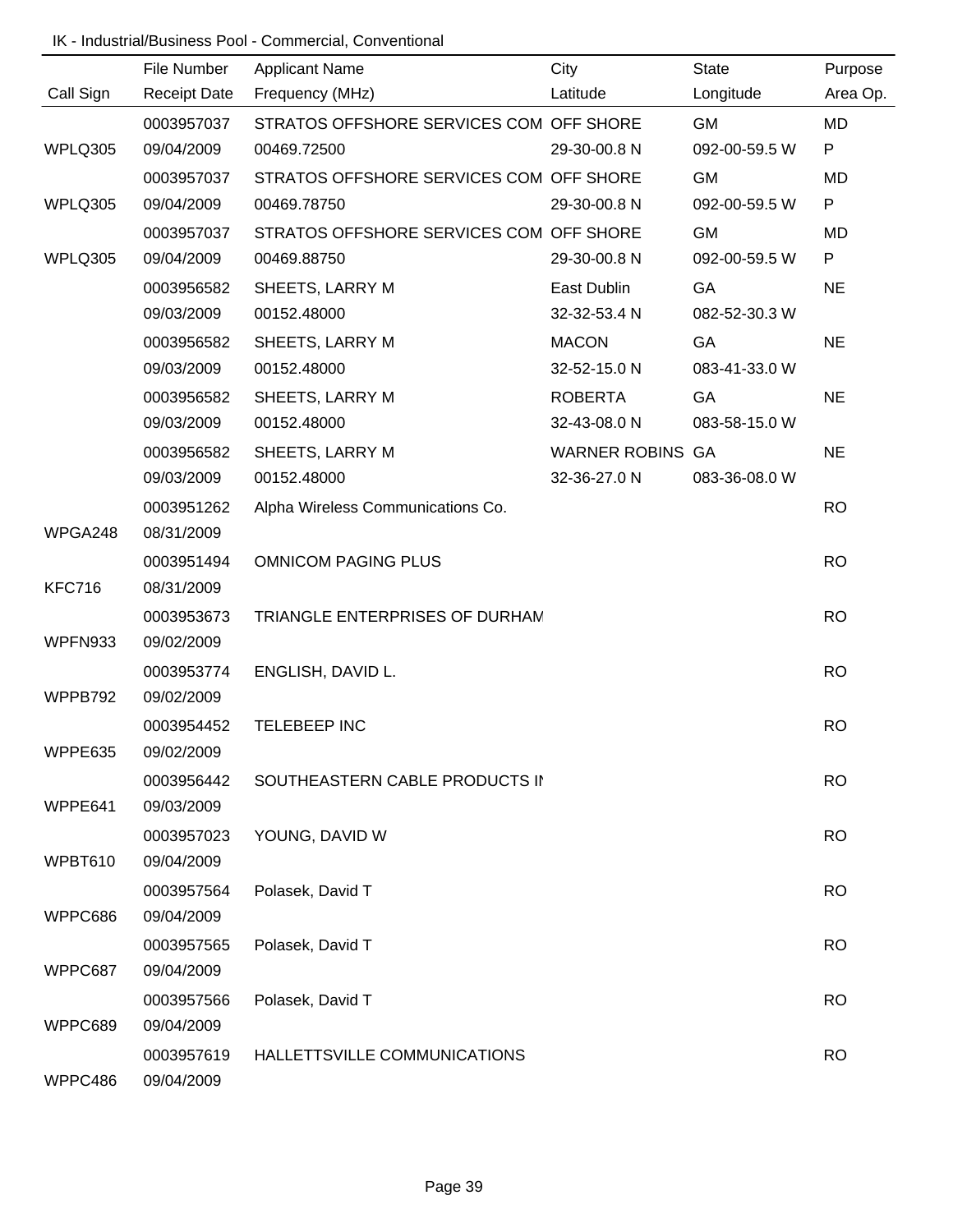# LP - Broadcast Auxiliary Low Power

|           | File Number         | <b>Applicant Name</b>                        | City         | <b>State</b>  | Purpose      |
|-----------|---------------------|----------------------------------------------|--------------|---------------|--------------|
| Call Sign | <b>Receipt Date</b> | Frequency (MHz)                              | Latitude     | Longitude     | Area Op.     |
|           | 0003918244          | KMBC HEARST-ARGYLE TELEVISION, I Kansas City |              | <b>MO</b>     | AM           |
|           | 09/04/2009          | 00470.00000 - 00488.00000                    | 39-00-24.6 N | 094-30-12.0 W | P            |
|           | 0003918244          | KMBC HEARST-ARGYLE TELEVISION, I Kansas City |              | <b>MO</b>     | AM           |
|           | 09/04/2009          | 00488.00000 - 00494.00000                    | 39-00-24.6 N | 094-30-12.0 W | P            |
|           | 0003918244          | KMBC HEARST-ARGYLE TELEVISION, I Kansas City |              | MO.           | AM           |
|           | 09/04/2009          | 00494.00000 - 00608.00000                    | 39-00-24.6 N | 094-30-12.0 W | P            |
|           | 0003918244          | KMBC HEARST-ARGYLE TELEVISION, I Kansas City |              | <b>MO</b>     | AM           |
|           | 09/04/2009          | 00614.00000 - 00689.00000                    | 39-00-24.6 N | 094-30-12.0 W | $\mathsf{P}$ |
|           | 0003955246          | <b>Towson University</b>                     |              |               | <b>NE</b>    |
|           | 09/03/2009          | 00470.00000 - 00488.00000                    |              |               | O            |
|           | 0003955246          | <b>Towson University</b>                     |              |               | <b>NE</b>    |
|           | 09/03/2009          | 00494.00000 - 00608.00000                    |              |               | O            |
|           | 0003955246          | <b>Towson University</b>                     |              |               | <b>NE</b>    |
|           | 09/03/2009          | 00614.00000 - 00698.00000                    |              |               | O            |

#### MC - Coastal Group

|           | File Number         | <b>Applicant Name</b>                | City                    | State         | Purpose   |
|-----------|---------------------|--------------------------------------|-------------------------|---------------|-----------|
| Call Sign | <b>Receipt Date</b> | Frequency (MHz)                      | Latitude                | Longitude     | Area Op.  |
|           | 0003951011          | <b>Skybridge Spectrum Foundation</b> |                         |               | AM        |
|           | 09/01/2009          | 00217.00000 - 00218.00000            |                         |               | N         |
|           | 0003951011          | <b>Skybridge Spectrum Foundation</b> |                         |               | AM        |
|           | 09/01/2009          | 00219.00000 - 00220.00000            |                         |               | N         |
|           | 0003957335          | Sloop III, John A                    | <b>Dripping Springs</b> | ТX            | <b>NE</b> |
|           | 09/04/2009          |                                      | $30 - 12 - 34.2$ N      | 098-01-41.8 W |           |

|           | File Number         | <b>Applicant Name</b> | City         | <b>State</b>  | Purpose  |
|-----------|---------------------|-----------------------|--------------|---------------|----------|
| Call Sign | <b>Receipt Date</b> | Frequency (MHz)       | Latitude     | Longitude     | Area Op. |
|           | 0003910419          | Turn Wireless, LLC    | Santa Paula  | CA            | AM       |
|           | 09/02/2009          | 11645.00000           | 34-19-51.1 N | 119-01-26.7 W |          |
|           | 0003910419          | Turn Wireless, LLC    | Santa Paula  | СA            | AM       |
|           | 09/02/2009          | 11685.00000           | 34-19-51.1 N | 119-01-26.7 W |          |
|           | 0003919084          | Turn Wireless, LLC    | Los Angeles  | CA            | AM       |
| WQGT945   | 09/02/2009          | 10775.00000           | 34-04-32.3 N | 118-39-34.4 W |          |
|           | 0003919084          | Turn Wireless, LLC    | Los Angeles  | CA            | AM.      |
| WQGT945   | 09/02/2009          | 10855.00000           | 34-04-32.3 N | 118-39-34.4 W |          |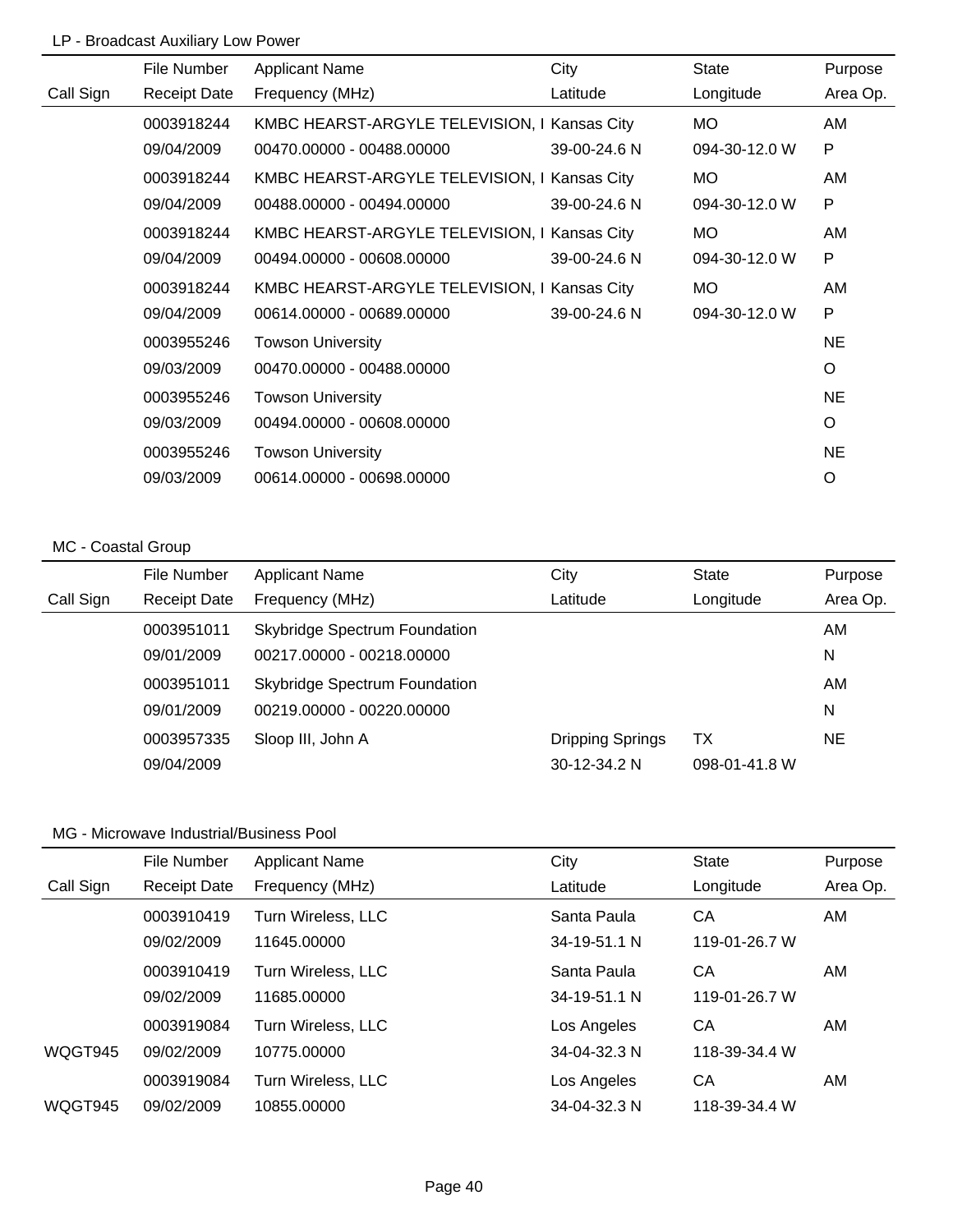|              | File Number         | <b>Applicant Name</b>                        | City              | <b>State</b>  | Purpose   |
|--------------|---------------------|----------------------------------------------|-------------------|---------------|-----------|
| Call Sign    | <b>Receipt Date</b> | Frequency (MHz)                              | Latitude          | Longitude     | Area Op.  |
|              | 0003919084          | Turn Wireless, LLC                           | Los Angeles       | CA            | AM        |
| WQGT945      | 09/02/2009          | 11095.00000                                  | 34-04-32.3 N      | 118-39-34.4 W |           |
|              | 0003919084          | Turn Wireless, LLC                           | Los Angeles       | CA            | AM        |
| WQGT945      | 09/02/2009          | 11175.00000                                  | 34-04-32.3 N      | 118-39-34.4 W |           |
|              | 0003919084          | Turn Wireless, LLC                           | Los Angeles       | CA            | AM        |
| WQGT945      | 09/02/2009          | 11525.00000                                  | 34-04-32.3 N      | 118-39-34.4 W |           |
|              | 0003919084          | Turn Wireless, LLC                           | Los Angeles       | CA            | AM        |
| WQGT945      | 09/02/2009          | 11685.00000                                  | 34-04-32.3 N      | 118-39-34.4 W |           |
|              | 0003920700          | Turn Wireless, LLC                           | Los Angeles       | CA            | AM        |
| WQGT929      | 09/02/2009          | 11035.00000                                  | 34-19-46.8 N      | 118-36-00.2 W |           |
|              | 0003920700          | Turn Wireless, LLC                           | Los Angeles       | CA            | AM        |
| WQGT929      | 09/02/2009          | 11185.00000                                  | 34-19-46.8 N      | 118-36-00.2 W |           |
|              | 0003920700          | Turn Wireless, LLC                           | Los Angeles       | CA            | AM        |
| WQGT929      | 09/02/2009          | 17920.00000                                  | 34-19-46.8 N      | 118-36-00.2 W |           |
|              | 0003921476          | CLEARWIRE SPECTRUM HOLDINGS III Mount Laurel |                   | <b>NJ</b>     | AM        |
|              | 09/04/2009          | 23175.00000                                  | 39-57-32.4 N      | 074-55-27.5 W |           |
|              | 0003921476          | CLEARWIRE SPECTRUM HOLDINGS III Mount Laurel |                   | <b>NJ</b>     | AM        |
|              | 09/02/2009          | 23175.00000                                  | 39-57-32.4 N      | 074-55-27.5 W |           |
|              | 0003922125          | UNION PACIFIC RAILROAD                       | <b>COLTON</b>     | CA            | AM        |
| WNEG973      | 09/03/2009          | 06835.00000                                  | 34-03-59.0 N      | 117-22-10.1 W |           |
|              | 0003949218          | Baltimore Gas and Electric Company           | <b>MOUNT ZION</b> | <b>MD</b>     | AM        |
| WIU51        | 09/01/2009          | 06605.00000                                  | 38-48-44.0 N      | 076-35-56.0 W |           |
|              | 0003949218          | <b>Baltimore Gas and Electric Company</b>    | <b>MOUNT ZION</b> | MD            | AM        |
| <b>WIU51</b> | 09/01/2009          | 06635.00000                                  | 38-48-44.0 N      | 076-35-56.0 W |           |
|              | 0003949218          | Baltimore Gas and Electric Company           | <b>MOUNT ZION</b> | <b>MD</b>     | AM        |
| <b>WIU51</b> | 09/01/2009          | 06665.00000                                  | 38-48-44.0 N      | 076-35-56.0 W |           |
|              | 0003949218          | <b>Baltimore Gas and Electric Company</b>    | <b>MOUNT ZION</b> | MD            | AM        |
| <b>WIU51</b> | 09/01/2009          | 06693.75000                                  | 38-48-44.0 N      | 076-35-56.0 W |           |
|              | 0003949218          | Baltimore Gas and Electric Company           | <b>MOUNT ZION</b> | MD            | AM        |
| <b>WIU51</b> | 09/01/2009          | 10616.25000                                  | 38-48-44.0 N      | 076-35-56.0 W |           |
|              | 0003949218          | Baltimore Gas and Electric Company           | <b>MOUNT ZION</b> | MD            | AM        |
| <b>WIU51</b> | 09/01/2009          | 10623.75000                                  | 38-48-44.0 N      | 076-35-56.0 W |           |
|              | 0003950643          | American Wireless, Inc.                      | St. George        | UT            | <b>MD</b> |
| WQHP348      | 08/31/2009          | 11305.00000                                  | 37-03-49.0 N      | 113-34-20.0 W |           |
|              | 0003950643          | American Wireless, Inc.                      | St. George        | UT            | <b>MD</b> |
| WQHP348      | 08/31/2009          | 11425.00000                                  | 37-03-49.0 N      | 113-34-20.0 W |           |
|              | 0003950643          | American Wireless, Inc.                      | St. George        | UT            | <b>MD</b> |
| WQHP348      | 08/31/2009          | 11565.00000                                  | 37-03-49.0 N      | 113-34-20.0 W |           |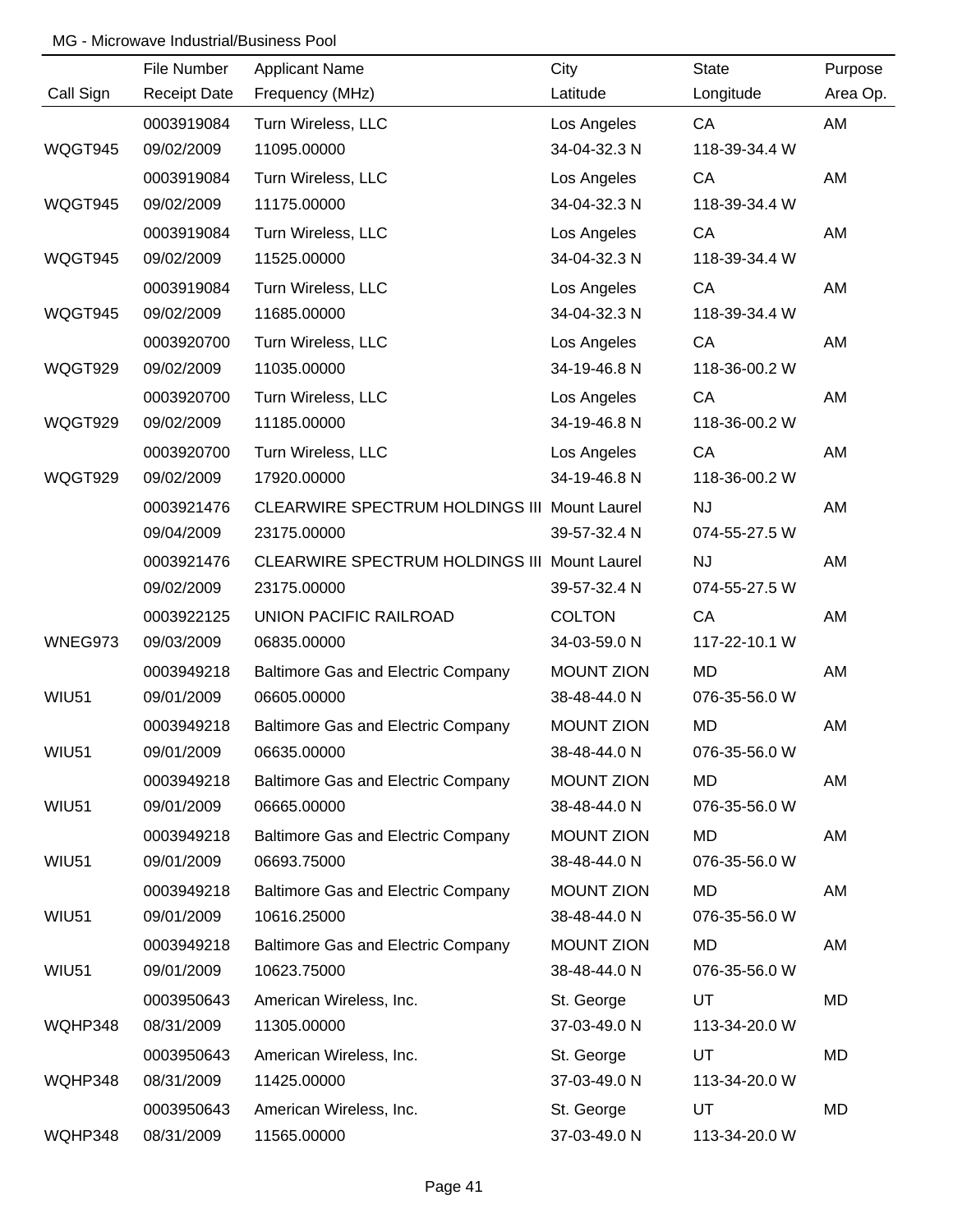|               | File Number         | <b>Applicant Name</b>                                       | City              | <b>State</b>  | Purpose   |
|---------------|---------------------|-------------------------------------------------------------|-------------------|---------------|-----------|
| Call Sign     | <b>Receipt Date</b> | Frequency (MHz)                                             | Latitude          | Longitude     | Area Op.  |
|               | 0003951064          | <b>NEW YORK UNIVERSITY</b>                                  | <b>NEW YORK</b>   | <b>NY</b>     | MD        |
| WNTR470       | 08/31/2009          | 17700.00000 - 18300.00000                                   | 40-43-46.3 N      | 073-59-44.5 W |           |
|               | 0003951073          | <b>NEW YORK UNIVERSITY</b>                                  | <b>NEW YORK</b>   | <b>NY</b>     | <b>MD</b> |
| WPWF765       | 08/31/2009          | 17700.00000 - 18300.00000                                   | 40-43-36.3 N      | 073-59-53.5 W |           |
|               | 0003951157          | FELHC, Inc.                                                 | <b>STRATTON</b>   | OH            | <b>MD</b> |
| <b>WAV692</b> | 08/31/2009          | 06034.15000                                                 | 40-31-43.2 N      | 080-38-39.2 W |           |
|               | 0003951213          | FELHC, Inc.                                                 | SHIPPINGPORT BCPA |               | <b>MD</b> |
| <b>WAA526</b> | 08/31/2009          | 06286.19000                                                 | 40-38-08.2 N      | 080-24-15.2 W |           |
|               | 0003951831          | Interstate Power and Light Company                          | <b>WAHPETON</b>   | IA            | <b>MD</b> |
| <b>WEF927</b> | 08/31/2009          | 00957.55000                                                 | 43-24-04.8 N      | 095-14-03.9 W |           |
|               | 0003951831          | Interstate Power and Light Company                          | <b>WAHPETON</b>   | IA            | <b>MD</b> |
| <b>WEF927</b> | 08/31/2009          | 02188.00000                                                 | 43-24-04.8 N      | 095-14-03.9 W |           |
|               | 0003951831          | Interstate Power and Light Company                          | <b>WAHPETON</b>   | IA            | <b>MD</b> |
| <b>WEF927</b> | 08/31/2009          | 06655.00000                                                 | 43-24-04.8 N      | 095-14-03.9 W |           |
|               | 0003952120          | QX Networking and Design, Inc.                              | Lexington         | KY            | <b>MD</b> |
| WQKH631       | 09/01/2009          | 10815.00000                                                 | 38-02-51.0 N      | 084-29-57.0 W |           |
|               | 0003952120          | QX Networking and Design, Inc.                              | Lexington         | <b>KY</b>     | <b>MD</b> |
| WQKH631       | 09/01/2009          | 10855.00000                                                 | 38-02-51.0 N      | 084-29-57.0 W |           |
|               | 0003952120          | QX Networking and Design, Inc.                              | Lexington         | <b>KY</b>     | <b>MD</b> |
| WQKH631       | 09/01/2009          | 11015.00000                                                 | 38-02-51.0 N      | 084-29-57.0 W |           |
|               | 0003952120          | QX Networking and Design, Inc.                              | Lexington         | KY            | <b>MD</b> |
| WQKH631       | 09/01/2009          | 11095.00000                                                 | 38-02-51.0 N      | 084-29-57.0 W |           |
|               | 0003952465          | Tri State Generation & Transmission Assc SANDIA MOUNTAII NM |                   |               | MD        |
| KDH79         | 09/01/2009          | 02130.80000                                                 | 35-13-03.1 N      | 106-27-07.0 W |           |
|               | 0003952465          | Tri State Generation & Transmission Assc SANDIA MOUNTAII NM |                   |               | MD        |
| KDH79         | 09/01/2009          | 02143.60000                                                 | 35-13-03.1 N      | 106-27-07.0 W |           |
|               | 0003952465          | Tri State Generation & Transmission Assc SANDIA MOUNTAII NM |                   |               | MD        |
| KDH79         | 09/01/2009          | 06615.00000                                                 | 35-13-03.1 N      | 106-27-07.0 W |           |
|               | 0003952465          | Tri State Generation & Transmission Assc SANDIA MOUNTAII NM |                   |               | MD        |
| KDH79         | 09/01/2009          | 06625.00000                                                 | 35-13-03.1 N      | 106-27-07.0 W |           |
|               | 0003952465          | Tri State Generation & Transmission Assc SANDIA MOUNTAII NM |                   |               | MD        |
| KDH79         | 09/01/2009          | 06645.00000                                                 | 35-13-03.1 N      | 106-27-07.0 W |           |
|               | 0003952465          | Tri State Generation & Transmission Assc SANDIA MOUNTAII NM |                   |               | MD        |
| KDH79         | 09/01/2009          | 06670.00000                                                 | 35-13-03.1 N      | 106-27-07.0 W |           |
|               | 0003952465          | Tri State Generation & Transmission Assc SANDIA MOUNTAII NM |                   |               | MD        |
| KDH79         | 09/01/2009          | 06695.00000                                                 | 35-13-03.1 N      | 106-27-07.0 W |           |
|               | 0003952465          | Tri State Generation & Transmission Assc SANDIA MOUNTAII NM |                   |               | MD        |
| KDH79         | 09/01/2009          | 11685.00000                                                 | 35-13-03.1 N      | 106-27-07.0 W |           |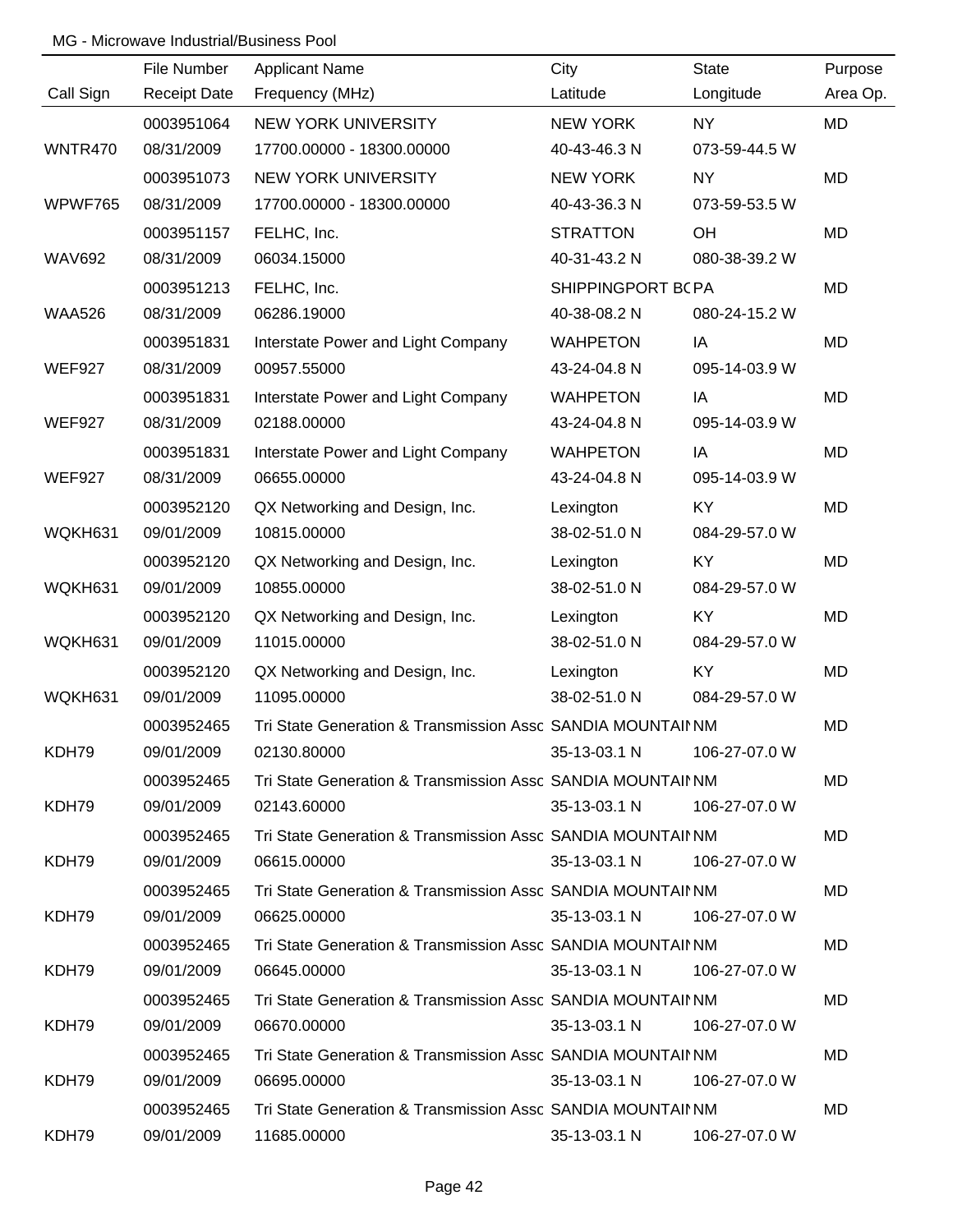|                | File Number         | <b>Applicant Name</b>                       | City         | <b>State</b>  | Purpose   |
|----------------|---------------------|---------------------------------------------|--------------|---------------|-----------|
| Call Sign      | <b>Receipt Date</b> | Frequency (MHz)                             | Latitude     | Longitude     | Area Op.  |
|                | 0003953068          | EL PASO NATURAL GAS COMPANY                 | <b>JAL</b>   | <b>NM</b>     | <b>MD</b> |
| <b>WNTI394</b> | 09/01/2009          | 06620.00000                                 | 32-05-57.4 N | 103-11-46.6 W |           |
|                | 0003953074          | EL PASO NATURAL GAS COMPANY                 | <b>BOWIE</b> | AZ            | <b>MD</b> |
| <b>WIA840</b>  | 09/01/2009          | 06568.75000                                 | 32-13-02.2 N | 109-35-10.2 W |           |
|                | 0003953074          | EL PASO NATURAL GAS COMPANY                 | <b>BOWIE</b> | AZ            | MD        |
| <b>WIA840</b>  | 09/01/2009          | 06585.62500                                 | 32-13-02.2 N | 109-35-10.2 W |           |
|                | 0003953074          | EL PASO NATURAL GAS COMPANY                 | <b>BOWIE</b> | AZ            | MD        |
| <b>WIA840</b>  | 09/01/2009          | 06785.00000                                 | 32-13-02.2 N | 109-35-10.2 W |           |
|                | 0003953074          | EL PASO NATURAL GAS COMPANY                 | <b>BOWIE</b> | AZ            | MD        |
| <b>WIA840</b>  | 09/01/2009          | 06805.00000                                 | 32-13-02.2 N | 109-35-10.2 W |           |
|                | 0003953074          | EL PASO NATURAL GAS COMPANY                 | <b>BOWIE</b> | AZ            | MD        |
| <b>WIA840</b>  | 09/01/2009          | 06830.62500                                 | 32-13-02.2 N | 109-35-10.2 W |           |
|                | 0003953074          | EL PASO NATURAL GAS COMPANY                 | <b>BOWIE</b> | AZ            | MD        |
| <b>WIA840</b>  | 09/01/2009          | 06835.00000                                 | 32-13-02.2 N | 109-35-10.2 W |           |
|                | 0003953228          | CLEARWIRE SPECTRUM HOLDINGS III SAN ANTONIO |              | <b>TX</b>     | MD        |
| WQKN692        | 09/01/2009          | 17815.00000                                 | 29-28-04.1 N | 098-34-11.6 W |           |
|                | 0003953228          | CLEARWIRE SPECTRUM HOLDINGS III SAN ANTONIO |              | <b>TX</b>     | MD        |
| WQKN692        | 09/01/2009          | 17915.00000                                 | 29-28-04.1 N | 098-34-11.6 W |           |
|                | 0003953228          | CLEARWIRE SPECTRUM HOLDINGS III SAN ANTONIO |              | <b>TX</b>     | MD        |
| WQKN692        | 09/01/2009          | 17965.00000                                 | 29-28-04.1 N | 098-34-11.6 W |           |
|                | 0003953228          | CLEARWIRE SPECTRUM HOLDINGS III SAN ANTONIO |              | <b>TX</b>     | <b>MD</b> |
| WQKN692        | 09/01/2009          | 18065.00000                                 | 29-28-04.1 N | 098-34-11.6 W |           |
|                | 0003953228          | CLEARWIRE SPECTRUM HOLDINGS III SAN ANTONIO |              | <b>TX</b>     | MD        |
| WQKN692        | 09/01/2009          | 23025.00000                                 | 29-28-04.1 N | 098-34-11.6 W |           |
|                | 0003953763          | BALTIMORE GAS AND ELECTRIC COMI DUNDALK     |              | MD.           | MD.       |
| WLR54          | 09/02/2009          | 06226.89000                                 | 39-14-15.9 N | 076-30-41.4 W |           |
|                | 0003953763          | BALTIMORE GAS AND ELECTRIC COMI DUNDALK     |              | MD.           | MD        |
| WLR54          | 09/02/2009          | 10551.25000                                 | 39-14-15.9 N | 076-30-41.4 W |           |
|                | 0003953764          | BALTIMORE GAS AND ELECTRIC COMI GLEN BURNIE |              | MD.           | MD        |
| <b>WIA712</b>  | 09/02/2009          | 05974.85000                                 | 39-10-51.0 N | 076-32-09.0 W |           |
|                | 0003953764          | BALTIMORE GAS AND ELECTRIC COMI GLEN BURNIE |              | MD.           | MD        |
| <b>WIA712</b>  | 09/02/2009          | 06635.00000                                 | 39-10-51.0 N | 076-32-09.0 W |           |
|                | 0003953764          | BALTIMORE GAS AND ELECTRIC COMI GLEN BURNIE |              | MD.           | MD        |
| <b>WIA712</b>  | 09/02/2009          | 06685.00000                                 | 39-10-51.0 N | 076-32-09.0 W |           |
|                | 0003954223          | CLEARWIRE SPECTRUM HOLDINGS III Moorestown  |              | <b>NJ</b>     | MD        |
| WQKR826        | 09/02/2009          | 19375.00000                                 | 39-59-19.0 N | 074-55-54.4 W |           |
|                | 0003954223          | CLEARWIRE SPECTRUM HOLDINGS III Moorestown  |              | <b>NJ</b>     | MD        |
| WQKR826        | 09/02/2009          | 19475.00000                                 | 39-59-19.0 N | 074-55-54.4 W |           |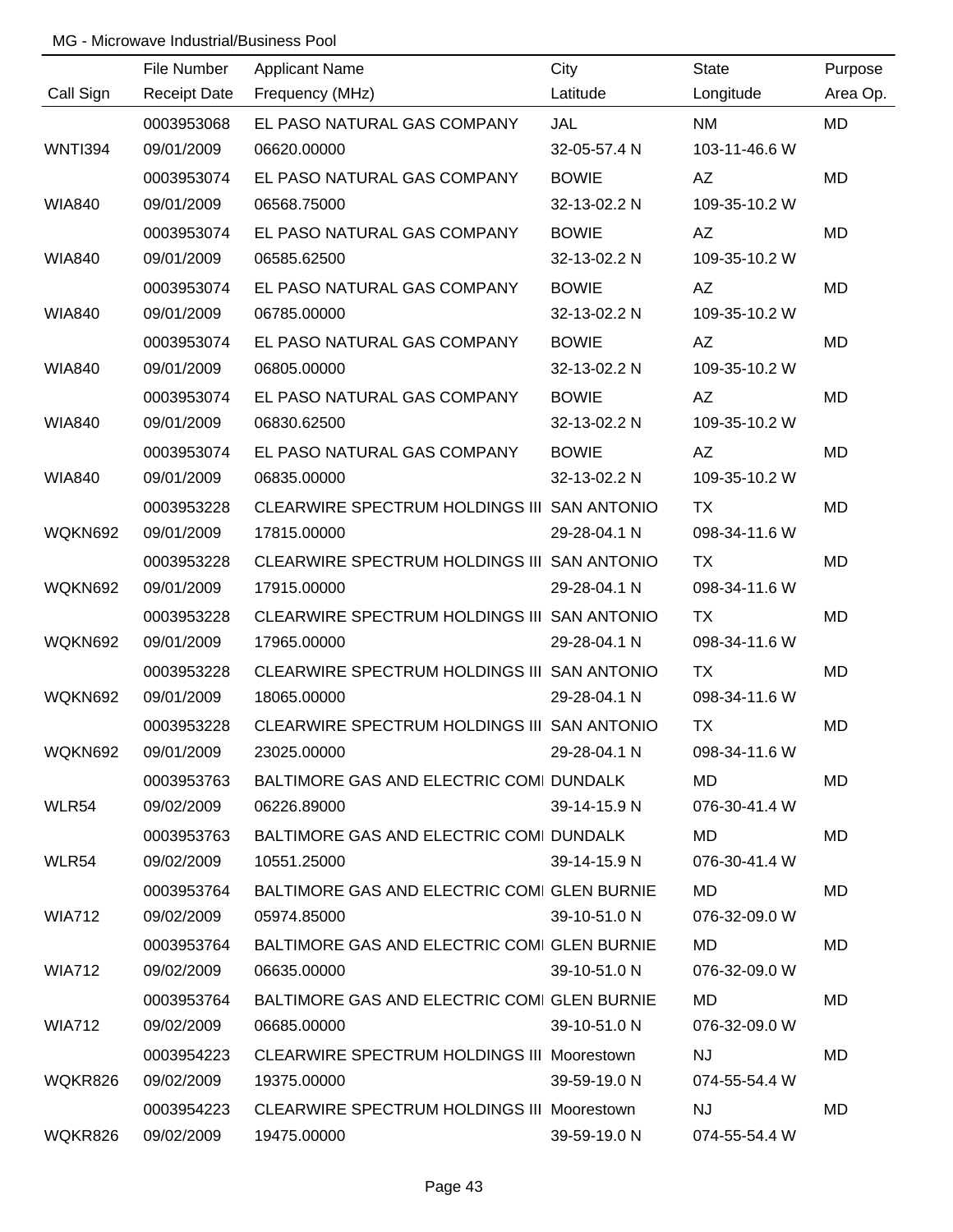|           | File Number         | <b>Applicant Name</b>                        | City             | <b>State</b>  | Purpose   |
|-----------|---------------------|----------------------------------------------|------------------|---------------|-----------|
| Call Sign | <b>Receipt Date</b> | Frequency (MHz)                              | Latitude         | Longitude     | Area Op.  |
|           | 0003954237          | CLEARWIRE SPECTRUM HOLDINGS III MOUNT LAUREL |                  | <b>NJ</b>     | <b>MD</b> |
| WQKR927   | 09/02/2009          | 11225.00000                                  | 39-56-00.2 N     | 074-57-44.9 W |           |
|           | 0003954237          | CLEARWIRE SPECTRUM HOLDINGS III MOUNT LAUREL |                  | <b>NJ</b>     | <b>MD</b> |
| WQKR927   | 09/02/2009          | 11305.00000                                  | 39-56-00.2 N     | 074-57-44.9 W |           |
|           | 0003954237          | CLEARWIRE SPECTRUM HOLDINGS III MOUNT LAUREL |                  | <b>NJ</b>     | <b>MD</b> |
| WQKR927   | 09/02/2009          | 11585.00000                                  | 39-56-00.2 N     | 074-57-44.9 W |           |
|           | 0003954237          | CLEARWIRE SPECTRUM HOLDINGS III MOUNT LAUREL |                  | <b>NJ</b>     | MD        |
| WQKR927   | 09/02/2009          | 11665.00000                                  | 39-56-00.2 N     | 074-57-44.9 W |           |
|           | 0003954237          | CLEARWIRE SPECTRUM HOLDINGS III MOUNT LAUREL |                  | <b>NJ</b>     | MD        |
| WQKR927   | 09/02/2009          | 17815.00000                                  | 39-56-00.2 N     | 074-57-44.9 W |           |
|           | 0003954237          | CLEARWIRE SPECTRUM HOLDINGS III MOUNT LAUREL |                  | <b>NJ</b>     | MD        |
| WQKR927   | 09/02/2009          | 17915.00000                                  | 39-56-00.2 N     | 074-57-44.9 W |           |
|           | 0003954237          | CLEARWIRE SPECTRUM HOLDINGS III MOUNT LAUREL |                  | <b>NJ</b>     | MD        |
| WQKR927   | 09/02/2009          | 17965.00000                                  | 39-56-00.2 N     | 074-57-44.9 W |           |
|           | 0003954237          | CLEARWIRE SPECTRUM HOLDINGS III MOUNT LAUREL |                  | <b>NJ</b>     | MD        |
| WQKR927   | 09/02/2009          | 18015.00000                                  | 39-56-00.2 N     | 074-57-44.9 W |           |
|           | 0003954237          | CLEARWIRE SPECTRUM HOLDINGS III MOUNT LAUREL |                  | <b>NJ</b>     | MD        |
| WQKR927   | 09/02/2009          | 18065.00000                                  | 39-56-00.2 N     | 074-57-44.9 W |           |
|           | 0003954237          | CLEARWIRE SPECTRUM HOLDINGS III MOUNT LAUREL |                  | <b>NJ</b>     | MD        |
| WQKR927   | 09/02/2009          | 18115.00000                                  | 39-56-00.2 N     | 074-57-44.9 W |           |
|           | 0003954453          | Simply Bits, LLC                             | Tucson           | <b>AZ</b>     | MD        |
| WQFM362   | 09/02/2009          | 19640.00000                                  | 32-13-26.6 N     | 110-58-23.6 W |           |
|           | 0003954454          | Simply Bits, LLC                             | Tucson           | <b>AZ</b>     | MD        |
| WQJL853   | 09/02/2009          | 18080.00000                                  | 32-20-15.0 N     | 111-04-24.0 W |           |
|           | 0003954653          | Alaska Broadcasting Company, Inc.            | <b>ANCHORAGE</b> | AK            | MD        |
| WPOS651   | 09/03/2009          | 21830.00000                                  | 61-12-59.0 N     | 149-53-08.5 W |           |
|           | 0003954720          | Pacific Gas and Electric Company             | MILL VALLEY      | CA            | MD        |
| WNEK713   | 09/03/2009          | 00928.20625                                  | 37-55-38.7 N     | 122-35-17.9 W |           |
|           | 0003954720          | Pacific Gas and Electric Company             | MILL VALLEY      | CA            | MD        |
| WNEK713   | 09/03/2009          | 00928.43750                                  | 37-55-38.7 N     | 122-35-17.9 W |           |
|           | 0003954720          | Pacific Gas and Electric Company             | MILL VALLEY      | CA            | MD        |
| WNEK713   | 09/03/2009          | 00952.20625                                  | 37-55-38.7 N     | 122-35-17.9 W |           |
|           | 0003954720          | Pacific Gas and Electric Company             | MILL VALLEY      | CA            | MD        |
| WNEK713   | 09/03/2009          | 00952.43750                                  | 37-55-38.7 N     | 122-35-17.9 W |           |
|           | 0003956213          | UNION PACIFIC RAILROAD COMPANY DES PLAINES   |                  | IL            | MD        |
| WQEM873   | 09/03/2009          | 00943.96250                                  | 42-02-45.9 N     | 087-53-51.7 W |           |
|           | 0003957331          | <b>Portland General Electric</b>             | THREE LYNX       | <b>OR</b>     | MD        |
| KOR91     | 09/04/2009          | 00958.35000                                  | 45-07-05.4 N     | 122-03-56.2 W |           |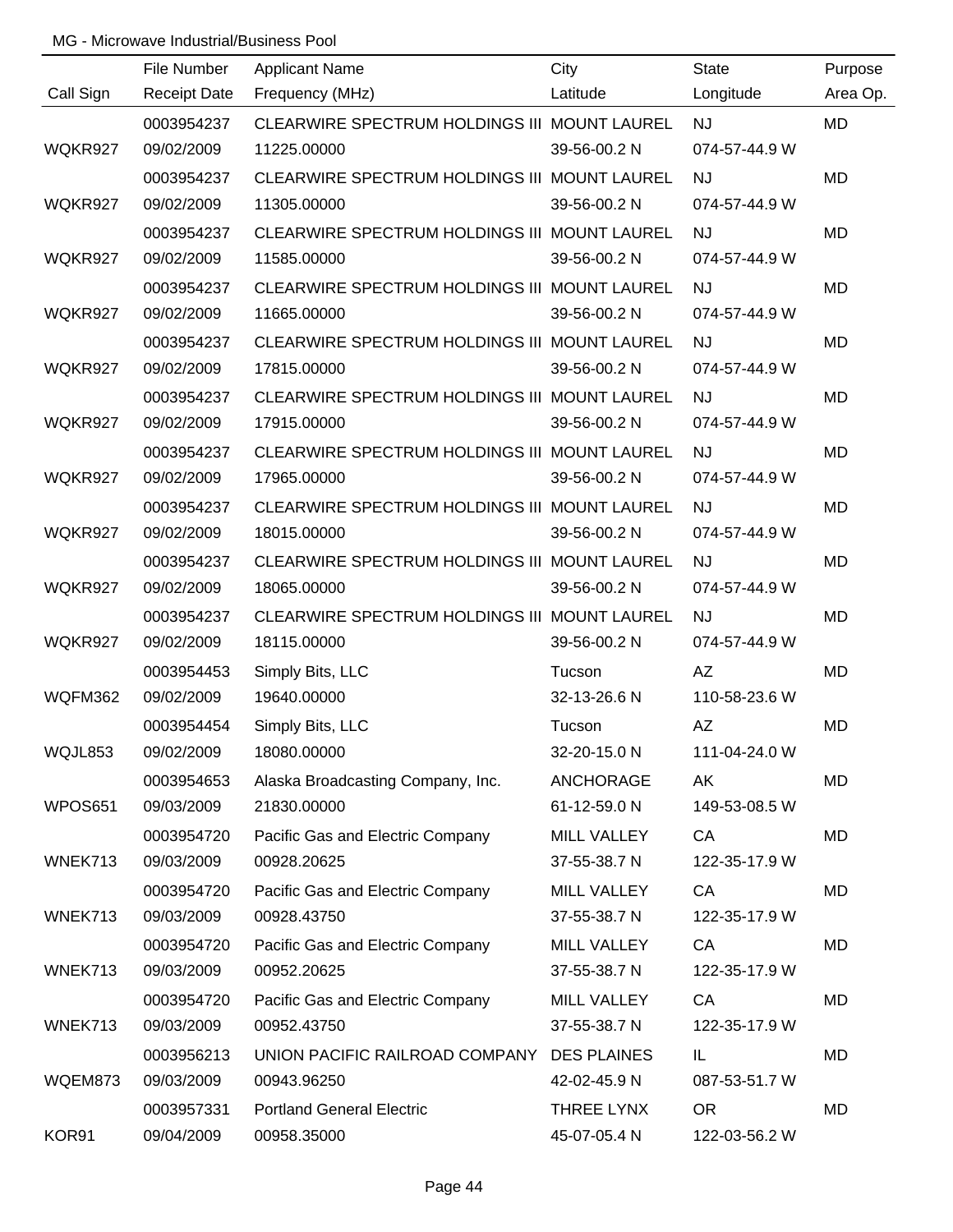|           | File Number         | <b>Applicant Name</b>                      | City                     | <b>State</b>  | Purpose   |
|-----------|---------------------|--------------------------------------------|--------------------------|---------------|-----------|
| Call Sign | <b>Receipt Date</b> | Frequency (MHz)                            | Latitude                 | Longitude     | Area Op.  |
|           | 0003957331          | <b>Portland General Electric</b>           | THREE LYNX               | <b>OR</b>     | MD        |
| KOR91     | 09/04/2009          | 06141.01400                                | 45-07-05.4 N             | 122-03-56.2 W |           |
|           | 0003957436          | <b>Portland General Electric</b>           | TIMOTHY MEADOV OR        |               | MD        |
| KOR92     | 09/04/2009          | 00954.75000                                | 45-06-44.4 N             | 121-48-44.2 W |           |
|           | 0003957436          | <b>Portland General Electric</b>           | <b>TIMOTHY MEADOV OR</b> |               | MD        |
| KOR92     | 09/04/2009          | 06393.05400                                | 45-06-44.4 N             | 121-48-44.2 W |           |
|           | 0003950644          | American Wireless, Inc.                    | Washington               | UT            | <b>NE</b> |
|           | 08/31/2009          | 11075.00000                                | 37-09-27.6 N             | 113-30-14.7 W |           |
|           | 0003951145          | LAST MILE INC. DBA STING COMMUNI( Somerset |                          | <b>PA</b>     | <b>NE</b> |
|           | 08/31/2009          | 19465.00000                                | 40-00-17.9 N             | 079-01-49.1 W |           |
|           | 0003951167          | <b>CITY OF EARLVILLE</b>                   | <b>CHERRY</b>            | IL.           | <b>NE</b> |
|           | 08/31/2009          | 00956.34375                                | 41-26-58.5 N             | 089-12-27.0 W | P         |
|           | 0003951460          | <b>CITY OF ASHTON</b>                      | <b>ASHTON</b>            | ID            | <b>NE</b> |
|           | 08/31/2009          | 00956.40625                                | 44-04-17.2 N             | 111-26-44.0 W | P         |
|           | 0003951496          | <b>VILLAGE OF MILLERSBURG</b>              | <b>GLENMONT</b>          | OH            | <b>NE</b> |
|           | 08/31/2009          | 00956.39375                                | 40-31-16.0 N             | 082-06-03.0 W | P         |
|           | 0003951515          | <b>CITY OF ROBY</b>                        | <b>ROBY</b>              | TX            | <b>NE</b> |
|           | 08/31/2009          | 00956.31875                                | 32-44-38.4 N             | 100-22-37.2 W | P         |
|           | 0003951526          | TOWN OF EAST BRIDGEWATER DPW               | <b>BRYANTVILLE</b>       | MA            | <b>NE</b> |
|           | 08/31/2009          | 00956.35625                                | 42-02-07.0 N             | 070-50-53.0 W | P         |
|           | 0003951557          | ERF Wireless Bundled Services, Inc.        | <b>FRIENDSWOOD</b>       | <b>TX</b>     | <b>NE</b> |
|           | 08/31/2009          | 06286.19000                                | 29-27-57.4 N             | 095-13-23.9 W |           |
|           | 0003951558          | ERF Wireless Bundled Services, Inc.        | LAMAR TRRRACE TX         |               | <b>NE</b> |
|           | 08/31/2009          | 06034.15000                                | 29-44-44.8 N             | 095-27-27.2 W |           |
|           | 0003951662          | <b>VILLAGE OF BELLAIRE</b>                 | <b>BELLAIRE</b>          | MI            | <b>NE</b> |
|           | 08/31/2009          | 00956.28125                                | 44-58-39.6 N             | 085-12-39.7 W | P         |
|           | 0003951676          | CITY OF FORT CALHOUN                       | FORT CALHOUN             | <b>NE</b>     | <b>NE</b> |
|           | 08/31/2009          | 00956.35625                                | 41-27-26.7 N             | 096-01-37.8 W | P         |
|           | 0003951830          | INTERSTATE POWER AND LIGHT COM MILFORD     |                          | IA            | <b>NE</b> |
|           | 08/31/2009          | 00953.95000                                | 43-20-50.3 N             | 095-14-31.1 W |           |
|           | 0003952116          | QX Networking and Design, Inc.             | Lexington                | KY.           | <b>NE</b> |
|           | 09/01/2009          | 11505.00000                                | 38-01-19.0 N             | 084-25-37.0 W |           |
|           | 0003952116          | QX Networking and Design, Inc.             | Lexington                | KY            | <b>NE</b> |
|           | 09/01/2009          | 11585.00000                                | 38-01-19.0 N             | 084-25-37.0 W |           |
|           | 0003952470          | Tri State Generation & Transmission        | Moriarty                 | <b>NM</b>     | <b>NE</b> |
|           | 09/01/2009          | 06830.00000                                | 35-00-40.1 N             | 106-05-14.0 W |           |
|           | 0003952879          | <b>Basin Electric Power Cooperative</b>    | Max                      | <b>ND</b>     | <b>NE</b> |
|           | 09/01/2009          | 06595.00000                                | 47-56-02.9 N             | 101-14-50.7 W |           |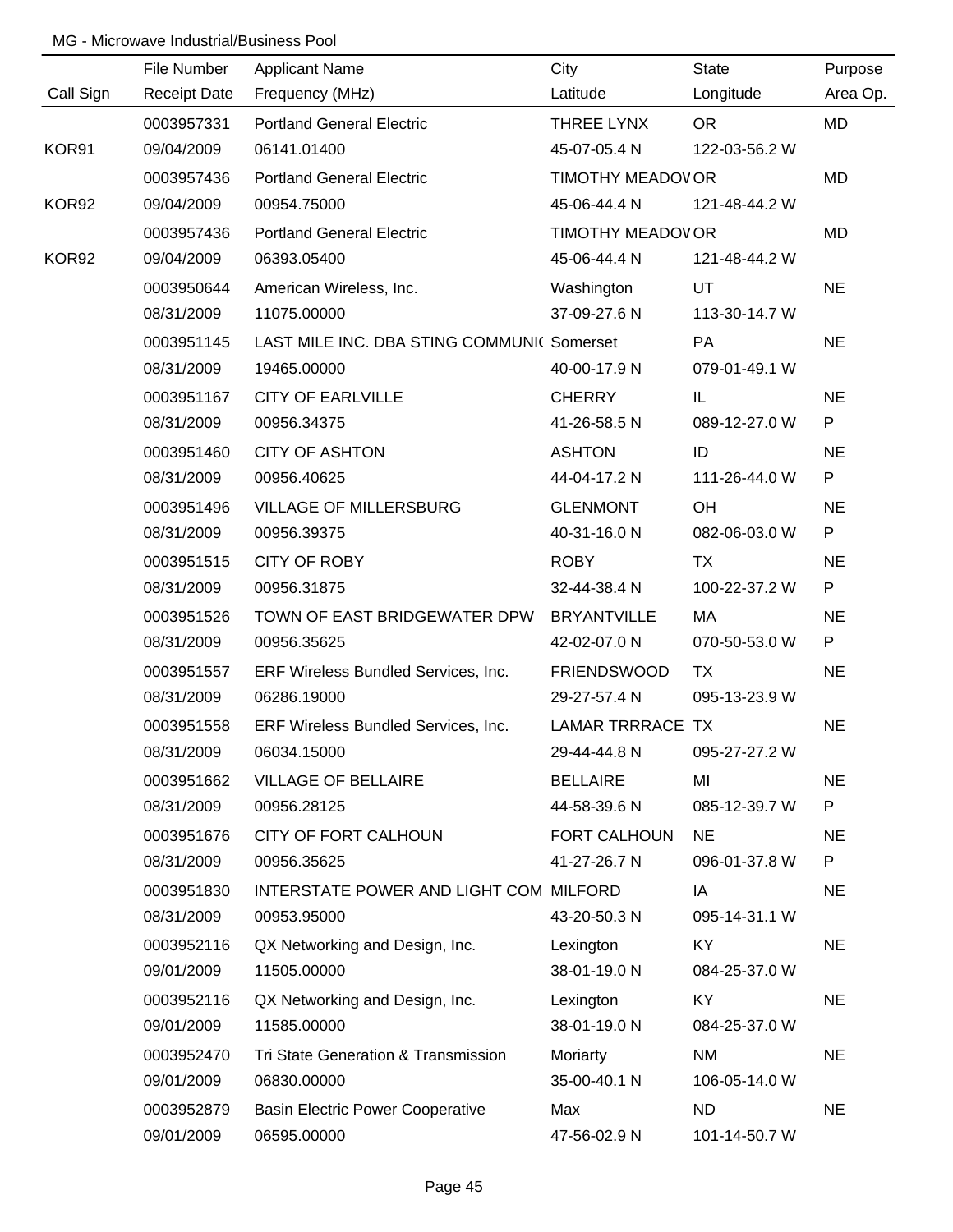|           | File Number         | <b>Applicant Name</b>                           | City               | <b>State</b>  | Purpose   |
|-----------|---------------------|-------------------------------------------------|--------------------|---------------|-----------|
| Call Sign | <b>Receipt Date</b> | Frequency (MHz)                                 | Latitude           | Longitude     | Area Op.  |
|           | 0003952908          | CLEARWIRE SPECTRUM HOLDINGS III San Antonio     |                    | TX            | <b>NE</b> |
|           | 09/01/2009          | 21825.00000                                     | 29-28-43.8 N       | 098-35-12.9 W |           |
|           | 0003953020          | <b>Basin Electric Power Cooperative</b>         | <b>Benedict</b>    | <b>ND</b>     | <b>NE</b> |
|           | 09/01/2009          | 06755.00000                                     | 47-55-19.0 N       | 101-04-47.5 W |           |
|           | 0003953057          | EL PASO NATURAL GAS COMPANY                     | Kermitt            | TX            | <b>NE</b> |
|           | 09/01/2009          | 06780.00000                                     | 31-56-53.7 N       | 103-06-31.9 W |           |
|           | 0003953081          | EL PASO NATURAL GAS COMPANY                     | San Simon          | AZ            | <b>NE</b> |
|           | 09/01/2009          | 06675.00000                                     | 32-12-53.1 N       | 109-05-04.1 W |           |
|           | 0003953149          | MONTEREY BAY AQUARIUM RESEARC MONTEREY          |                    | CA            | <b>NE</b> |
|           | 09/01/2009          | 17755.00000                                     | 36-37-06.3 N       | 121-54-06.1 W |           |
|           | 0003953324          | <b>Basin Electric Power Cooperative</b>         | Rhame              | <b>ND</b>     | <b>NE</b> |
|           | 09/02/2009          | 06795.00000                                     | 46-09-53.5 N       | 103-39-58.6 W |           |
|           | 0003953325          | <b>Basin Electric Power Cooperative</b>         | New England        | <b>ND</b>     | <b>NE</b> |
|           | 09/02/2009          | 06635.00000                                     | 46-27-39.2 N       | 102-58-49.5 W |           |
|           | 0003953325          | <b>Basin Electric Power Cooperative</b>         | New England        | <b>ND</b>     | <b>NE</b> |
|           | 09/02/2009          | 06685.00000                                     | 46-27-39.2 N       | 102-58-49.5 W |           |
|           | 0003953326          | <b>Basin Electric Power Cooperative</b>         | Taylor             | <b>ND</b>     | <b>NE</b> |
|           | 09/02/2009          | 06845.00000                                     | 46-55-14.0 N       | 102-24-07.6 W |           |
|           | 0003953734          | TOWN OF PETERBOROUGH                            | <b>HARRISVILLE</b> | <b>NH</b>     | <b>NE</b> |
|           | 09/02/2009          | 00956.31875                                     | 42-57-37.0 N       | 072-04-15.0 W | P         |
|           | 0003953761          | BALTIMORE GAS AND ELECTRIC CO                   | Essex              | MD            | <b>NE</b> |
|           | 09/02/2009          | 10616.25000                                     | 39-17-43.7 N       | 076-25-54.7 W |           |
|           | 0003953823          | SUNBURY MUNICIPAL AUTHORITY                     | <b>SUNBURY</b>     | PA            | <b>NE</b> |
|           | 09/02/2009          | 00956.41875                                     | 40-51-45.9 N       | 076-47-24.6 W | P.        |
|           | 0003953858          | <b>CLEARWIRE SPECTRUM HOLDINGS III Voorhees</b> |                    | <b>NJ</b>     | <b>NE</b> |
|           | 09/02/2009          | 17815.00000                                     | 39-51-30.8 N       | 074-56-48.9 W |           |
|           | 0003953858          | <b>CLEARWIRE SPECTRUM HOLDINGS III Voorhees</b> |                    | <b>NJ</b>     | <b>NE</b> |
|           | 09/02/2009          | 17915.00000                                     | 39-51-30.8 N       | 074-56-48.9 W |           |
|           | 0003953862          | CLEARWIRE SPECTRUM HOLDINGS III Montgomeryville |                    | PA            | <b>NE</b> |
|           | 09/02/2009          | 17815.00000                                     | 40-12-57.4 N       | 075-13-47.7 W |           |
|           | 0003953862          | CLEARWIRE SPECTRUM HOLDINGS III Montgomeryville |                    | PA            | <b>NE</b> |
|           | 09/02/2009          | 17915.00000                                     | 40-12-57.4 N       | 075-13-47.7 W |           |
|           | 0003953867          | CLEARWIRE SPECTRUM HOLDINGS III Havertown       |                    | <b>PA</b>     | <b>NE</b> |
|           | 09/02/2009          | 17765.00000                                     | 39-58-14.5 N       | 075-19-10.2 W |           |
|           | 0003953867          | CLEARWIRE SPECTRUM HOLDINGS III Havertown       |                    | <b>PA</b>     | <b>NE</b> |
|           | 09/02/2009          | 17815.00000                                     | 39-58-14.5 N       | 075-19-10.2 W |           |
|           | 0003953867          | CLEARWIRE SPECTRUM HOLDINGS III Havertown       |                    | <b>PA</b>     | <b>NE</b> |
|           | 09/02/2009          | 17915.00000                                     | 39-58-14.5 N       | 075-19-10.2 W |           |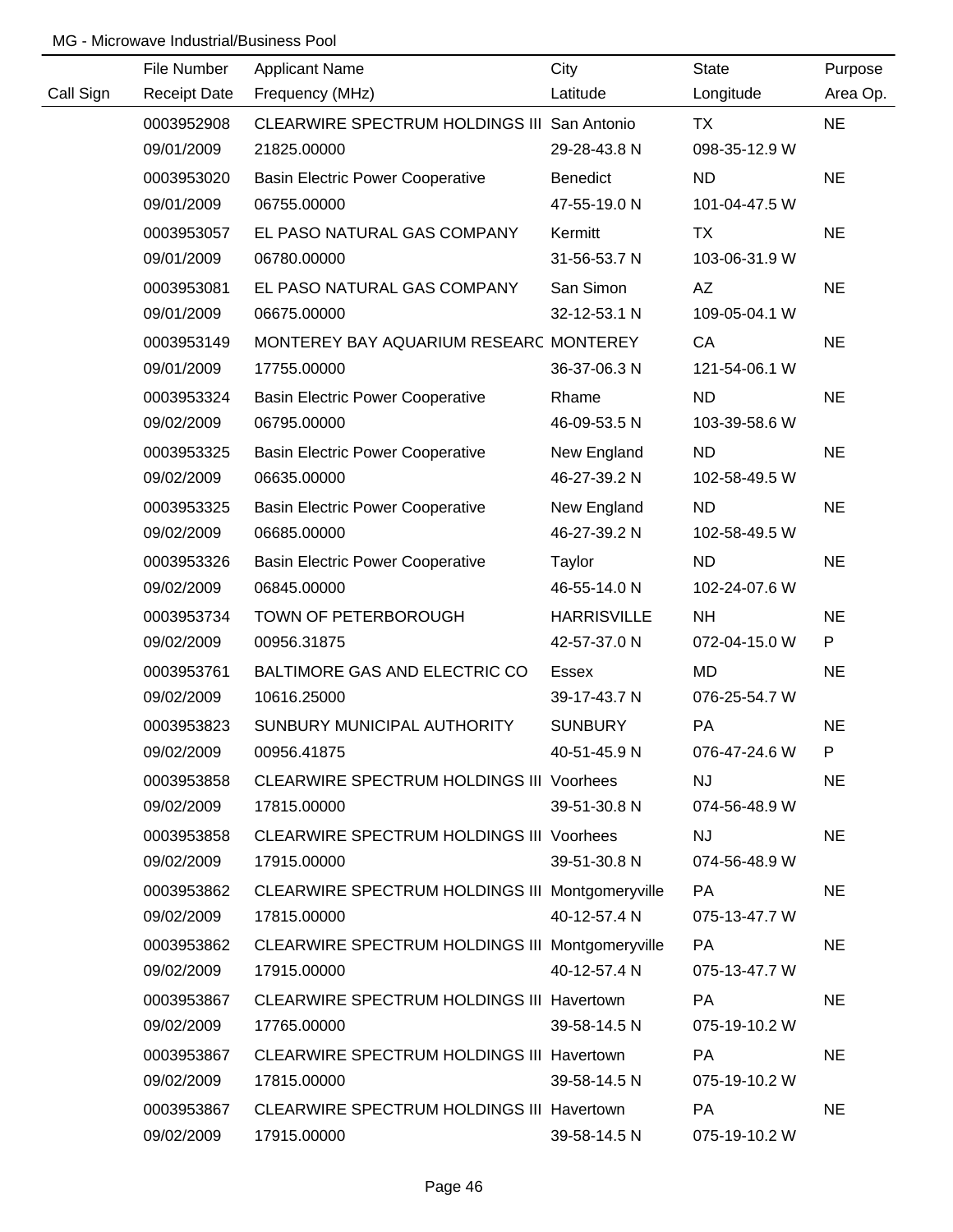|           | File Number              |                                                             | City         | <b>State</b>        |                     |
|-----------|--------------------------|-------------------------------------------------------------|--------------|---------------------|---------------------|
| Call Sign | <b>Receipt Date</b>      | <b>Applicant Name</b><br>Frequency (MHz)                    | Latitude     | Longitude           | Purpose<br>Area Op. |
|           | 0003953867               | CLEARWIRE SPECTRUM HOLDINGS III Havertown                   |              | <b>PA</b>           | <b>NE</b>           |
|           | 09/02/2009               | 23025.00000                                                 | 39-58-14.5 N | 075-19-10.2 W       |                     |
|           | 0003953867               | CLEARWIRE SPECTRUM HOLDINGS III Havertown                   |              | <b>PA</b>           | <b>NE</b>           |
|           | 09/02/2009               | 23175.00000                                                 | 39-58-14.5 N | 075-19-10.2 W       |                     |
|           | 0003953950               | CLEARWIRE SPECTRUM HOLDINGS III New Britain Boro            |              | <b>PA</b>           | <b>NE</b>           |
|           | 09/02/2009               | 11265.00000                                                 | 40-17-59.1 N | 075-10-00.6 W       |                     |
|           | 0003953950               | CLEARWIRE SPECTRUM HOLDINGS III New Britain Boro            |              | <b>PA</b>           | <b>NE</b>           |
|           | 09/02/2009               | 11345.00000                                                 | 40-17-59.1 N | 075-10-00.6 W       |                     |
|           | 0003953950               | CLEARWIRE SPECTRUM HOLDINGS III New Britain Boro            |              | PA                  | <b>NE</b>           |
|           | 09/02/2009               | 11505.00000                                                 | 40-17-59.1 N | 075-10-00.6 W       |                     |
|           | 0003953950               | CLEARWIRE SPECTRUM HOLDINGS III New Britain Boro            |              | <b>PA</b>           | <b>NE</b>           |
|           | 09/02/2009               | 11585.00000                                                 | 40-17-59.1 N | 075-10-00.6 W       |                     |
|           | 0003953950               | CLEARWIRE SPECTRUM HOLDINGS III New Britain Boro            |              | PA                  | <b>NE</b>           |
|           | 09/02/2009               | 19325.00000                                                 | 40-17-59.1 N | 075-10-00.6 W       |                     |
|           | 0003953950               | CLEARWIRE SPECTRUM HOLDINGS III New Britain Boro            |              | <b>PA</b>           | <b>NE</b>           |
|           | 09/02/2009               | 19375.00000                                                 | 40-17-59.1 N | 075-10-00.6 W       |                     |
|           | 0003953950               | CLEARWIRE SPECTRUM HOLDINGS III New Britain Boro            |              | <b>PA</b>           | <b>NE</b>           |
|           | 09/02/2009               | 19475.00000                                                 | 40-17-59.1 N | 075-10-00.6 W       |                     |
|           | 0003953950               | CLEARWIRE SPECTRUM HOLDINGS III New Britain Boro            |              | PA                  | <b>NE</b>           |
|           | 09/02/2009               | 19575.00000                                                 | 40-17-59.1 N | 075-10-00.6 W       |                     |
|           | 0003953950               | CLEARWIRE SPECTRUM HOLDINGS III New Britain Boro            |              | PA                  | <b>NE</b>           |
|           | 09/02/2009               | 19675.00000                                                 | 40-17-59.1 N | 075-10-00.6 W       |                     |
|           | 0003953952               | CLEARWIRE SPECTRUM HOLDINGS III Doylestown                  |              | PA                  | <b>NE</b>           |
|           | 09/02/2009               | 17765.00000                                                 | 40-19-33.6 N | 075-10-19.4 W       |                     |
|           | 0003953956               | CLEARWIRE SPECTRUM HOLDINGS III Levittown                   |              | PA                  | <b>NE</b>           |
|           | 09/02/2009               | 23025.00000                                                 | 40-09-16.4 N | 074-50-13.5 W       |                     |
|           | 0003953959               | CLEARWIRE SPECTRUM HOLDINGS III Levittown                   |              | PA                  | NE.                 |
|           | 09/02/2009               | 19375.00000                                                 | 40-09-44.6 N | 074-50-48.3 W       |                     |
|           | 0003953959               | CLEARWIRE SPECTRUM HOLDINGS III Levittown                   |              | PA                  | <b>NE</b>           |
|           | 09/02/2009               | 19475.00000                                                 | 40-09-44.6 N | 074-50-48.3 W       |                     |
|           | 0003953959               | CLEARWIRE SPECTRUM HOLDINGS III Levittown                   |              | <b>PA</b>           | <b>NE</b>           |
|           | 09/02/2009               | 21825.00000                                                 | 40-09-44.6 N | 074-50-48.3 W       |                     |
|           | 0003954218               | CLEARWIRE SPECTRUM HOLDINGS III PHILADELPHIA                |              | PA                  | <b>NE</b>           |
|           | 09/02/2009               | 17965.00000                                                 | 40-02-58.9 N | 074-59-31.9 W       |                     |
|           | 0003954218               | CLEARWIRE SPECTRUM HOLDINGS III PHILADELPHIA                |              | PA                  | <b>NE</b>           |
|           | 09/02/2009               | 18065.00000                                                 | 40-02-58.9 N | 074-59-31.9 W       |                     |
|           | 0003954218<br>09/02/2009 | CLEARWIRE SPECTRUM HOLDINGS III PHILADELPHIA<br>23125.00000 | 40-02-58.9 N | PA<br>074-59-31.9 W | <b>NE</b>           |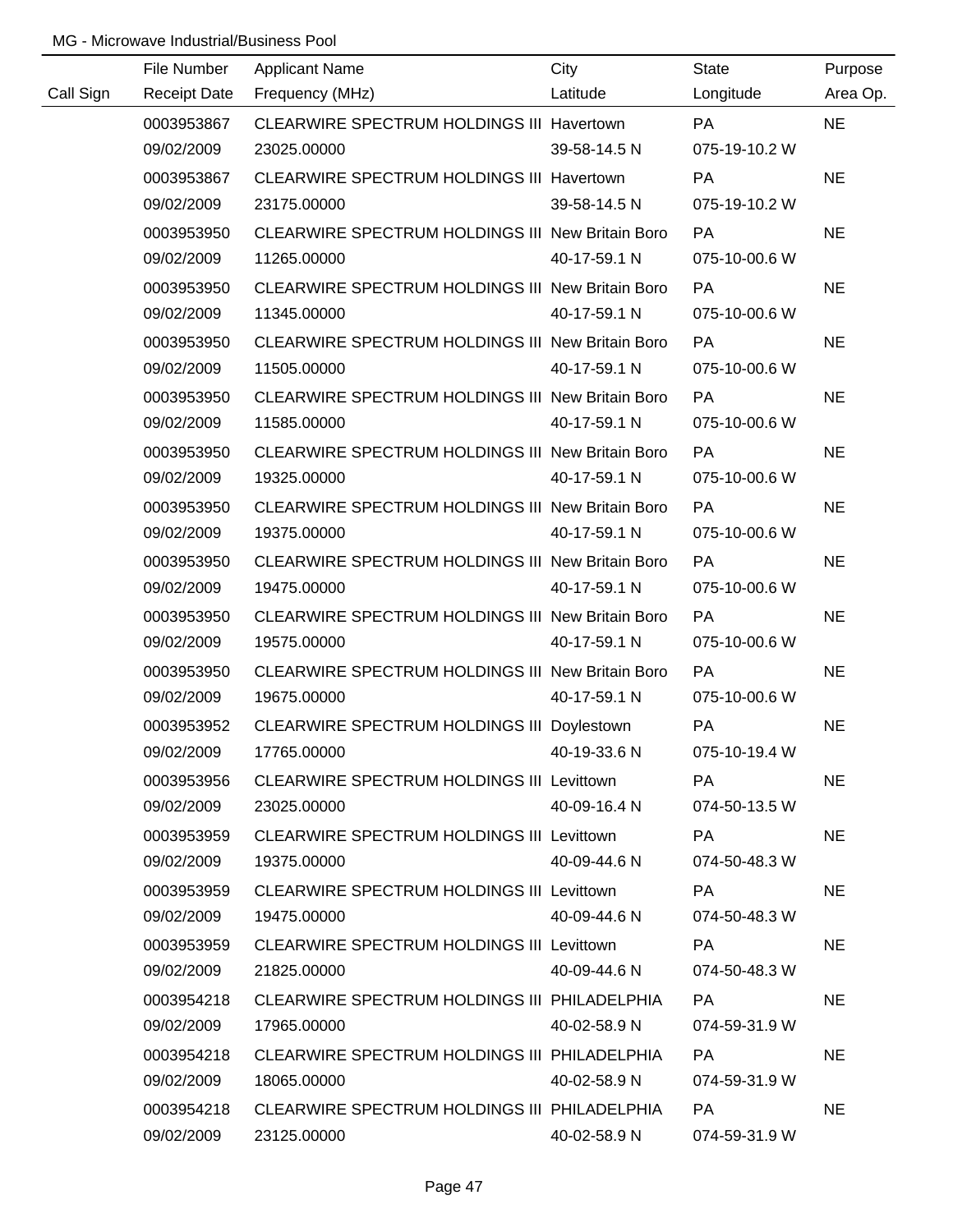|           | File Number | <b>Applicant Name</b>                        | City         | State         | Purpose   |
|-----------|-------------|----------------------------------------------|--------------|---------------|-----------|
| Call Sign |             | Receipt Date Frequency (MHz)                 | Latitude     | Longitude     | Area Op.  |
|           | 0003954221  | CLEARWIRE SPECTRUM HOLDINGS III Bensalem     |              | <b>PA</b>     | <b>NE</b> |
|           | 09/02/2009  | 17765.00000                                  | 40-03-36.0 N | 074-58-36.0 W |           |
|           | 0003954221  | CLEARWIRE SPECTRUM HOLDINGS III Bensalem     |              | PA            | <b>NE</b> |
|           | 09/02/2009  | 17815.00000                                  | 40-03-36.0 N | 074-58-36.0 W |           |
|           | 0003954221  | CLEARWIRE SPECTRUM HOLDINGS III Bensalem     |              | <b>PA</b>     | <b>NE</b> |
|           | 09/02/2009  | 17915.00000                                  | 40-03-36.0 N | 074-58-36.0 W |           |
|           | 0003954221  | CLEARWIRE SPECTRUM HOLDINGS III Bensalem     |              | PA            | <b>NE</b> |
|           | 09/02/2009  | 17965.00000                                  | 40-03-36.0 N | 074-58-36.0 W |           |
|           | 0003954221  | CLEARWIRE SPECTRUM HOLDINGS III Bensalem     |              | PA            | <b>NE</b> |
|           | 09/02/2009  | 18065.00000                                  | 40-03-36.0 N | 074-58-36.0 W |           |
|           | 0003954221  | CLEARWIRE SPECTRUM HOLDINGS III Bensalem     |              | PA            | <b>NE</b> |
|           | 09/02/2009  | 21925.00000                                  | 40-03-36.0 N | 074-58-36.0 W |           |
|           | 0003954226  | CLEARWIRE SPECTRUM HOLDINGS III Mt Laurel    |              | <b>NJ</b>     | <b>NE</b> |
|           | 09/02/2009  | 23025.00000                                  | 39-57-16.4 N | 074-52-59.1 W |           |
|           | 0003954229  | CLEARWIRE SPECTRUM HOLDINGS III Philadelphia |              | PA            | <b>NE</b> |
|           | 09/02/2009  | 19325.00000                                  | 40-02-35.1 N | 075-00-20.7 W |           |
|           | 0003954232  | CLEARWIRE SPECTRUM HOLDINGS III MT.LAUREL    |              | <b>NJ</b>     | <b>NE</b> |
|           | 09/02/2009  | 10735.00000                                  | 39-57-52.0 N | 074-53-46.0 W |           |
|           | 0003954232  | CLEARWIRE SPECTRUM HOLDINGS III MT.LAUREL    |              | NJ            | <b>NE</b> |
|           | 09/02/2009  | 10815.00000                                  | 39-57-52.0 N | 074-53-46.0 W |           |
|           | 0003954232  | CLEARWIRE SPECTRUM HOLDINGS III MT.LAUREL    |              | NJ            | <b>NE</b> |
|           | 09/02/2009  | 11095.00000                                  | 39-57-52.0 N | 074-53-46.0 W |           |
|           | 0003954232  | CLEARWIRE SPECTRUM HOLDINGS III MT.LAUREL    |              | NJ            | <b>NE</b> |
|           | 09/02/2009  | 11175.00000                                  | 39-57-52.0 N | 074-53-46.0 W |           |
|           | 0003954232  | CLEARWIRE SPECTRUM HOLDINGS III MT.LAUREL    |              | <b>NJ</b>     | <b>NE</b> |
|           | 09/02/2009  | 17815.00000                                  | 39-57-52.0 N | 074-53-46.0 W |           |
|           | 0003954232  | CLEARWIRE SPECTRUM HOLDINGS III MT.LAUREL    |              | <b>NJ</b>     | <b>NE</b> |
|           | 09/02/2009  | 17915.00000                                  | 39-57-52.0 N | 074-53-46.0 W |           |
|           | 0003954232  | CLEARWIRE SPECTRUM HOLDINGS III MT.LAUREL    |              | <b>NJ</b>     | <b>NE</b> |
|           | 09/02/2009  | 21825.00000                                  | 39-57-52.0 N | 074-53-46.0 W |           |
|           | 0003954232  | CLEARWIRE SPECTRUM HOLDINGS III MT.LAUREL    |              | <b>NJ</b>     | <b>NE</b> |
|           | 09/02/2009  | 21975.00000                                  | 39-57-52.0 N | 074-53-46.0 W |           |
|           | 0003954235  | CLEARWIRE SPECTRUM HOLDINGS III Philadelphia |              | PA            | <b>NE</b> |
|           | 09/02/2009  | 19525.00000                                  | 40-05-15.1 N | 074-58-11.8 W |           |
|           | 0003954235  | CLEARWIRE SPECTRUM HOLDINGS III Philadelphia |              | PA            | <b>NE</b> |
|           | 09/02/2009  | 19625.00000                                  | 40-05-15.1 N | 074-58-11.8 W |           |
|           | 0003954235  | CLEARWIRE SPECTRUM HOLDINGS III Philadelphia |              | PA            | <b>NE</b> |
|           | 09/02/2009  | 21825.00000                                  | 40-05-15.1 N | 074-58-11.8 W |           |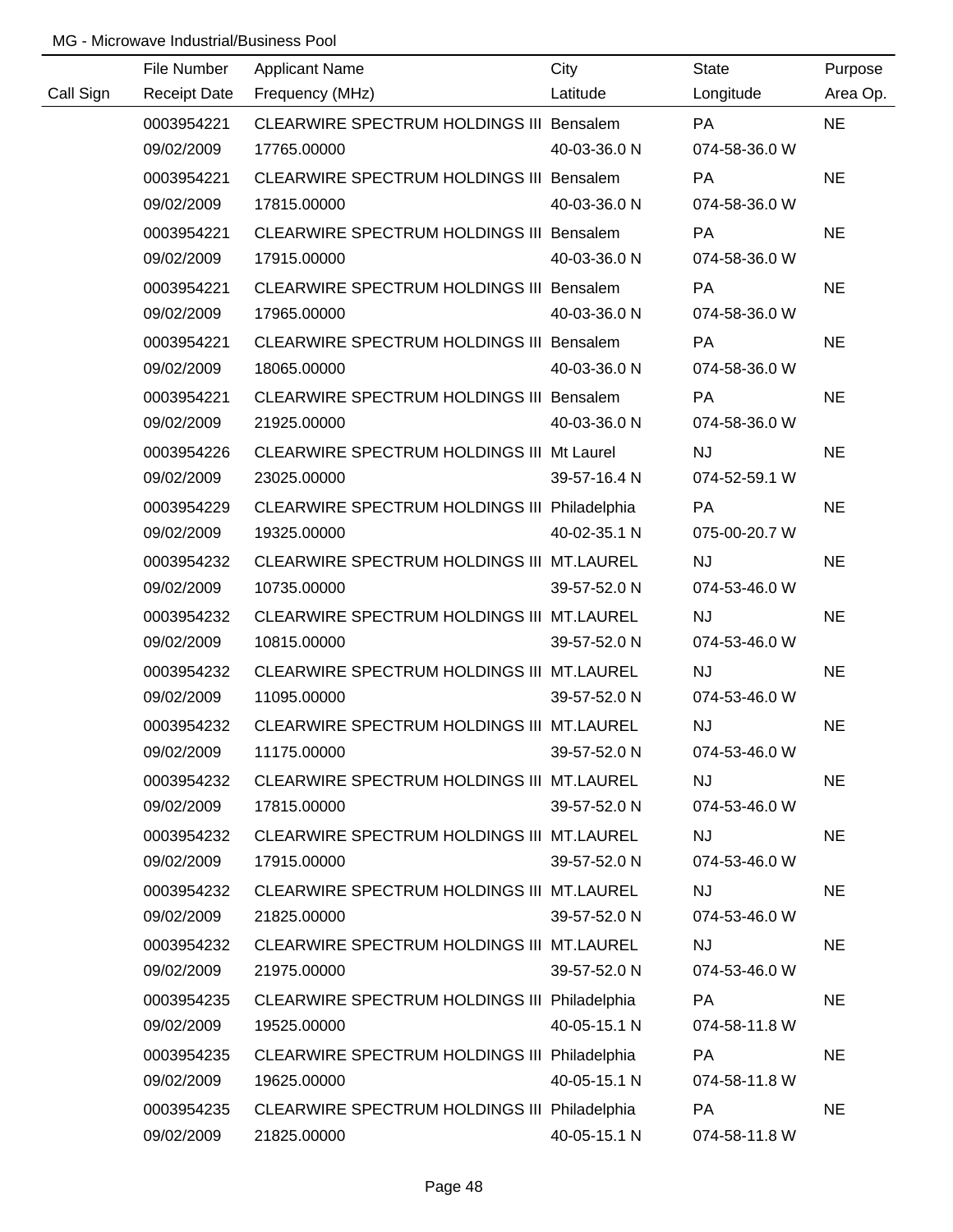|           | File Number | <b>Applicant Name</b>                            | City         | State         | Purpose   |
|-----------|-------------|--------------------------------------------------|--------------|---------------|-----------|
| Call Sign |             | Receipt Date Frequency (MHz)                     | Latitude     | Longitude     | Area Op.  |
|           | 0003954235  | CLEARWIRE SPECTRUM HOLDINGS III Philadelphia     |              | <b>PA</b>     | <b>NE</b> |
|           | 09/02/2009  | 21875.00000                                      | 40-05-15.1 N | 074-58-11.8 W |           |
|           | 0003954235  | CLEARWIRE SPECTRUM HOLDINGS III Philadelphia     |              | PA            | <b>NE</b> |
|           | 09/02/2009  | 21975.00000                                      | 40-05-15.1 N | 074-58-11.8 W |           |
|           | 0003954241  | CLEARWIRE SPECTRUM HOLDINGS III Bensalem         |              | <b>PA</b>     | <b>NE</b> |
|           | 09/02/2009  | 19375.00000                                      | 40-04-34.0 N | 074-57-49.2 W |           |
|           | 0003954241  | CLEARWIRE SPECTRUM HOLDINGS III Bensalem         |              | PA            | <b>NE</b> |
|           | 09/02/2009  | 19475.00000                                      | 40-04-34.0 N | 074-57-49.2 W |           |
|           | 0003954241  | CLEARWIRE SPECTRUM HOLDINGS III Bensalem         |              | <b>PA</b>     | <b>NE</b> |
|           | 09/02/2009  | 19525.00000                                      | 40-04-34.0 N | 074-57-49.2 W |           |
|           | 0003954241  | CLEARWIRE SPECTRUM HOLDINGS III Bensalem         |              | PA            | <b>NE</b> |
|           | 09/02/2009  | 19625.00000                                      | 40-04-34.0 N | 074-57-49.2 W |           |
|           | 0003954241  | CLEARWIRE SPECTRUM HOLDINGS III Bensalem         |              | <b>PA</b>     | <b>NE</b> |
|           | 09/02/2009  | 23075.00000                                      | 40-04-34.0 N | 074-57-49.2 W |           |
|           | 0003954241  | CLEARWIRE SPECTRUM HOLDINGS III Bensalem         |              | <b>PA</b>     | <b>NE</b> |
|           | 09/02/2009  | 23175.00000                                      | 40-04-34.0 N | 074-57-49.2 W |           |
|           | 0003954244  | CLEARWIRE SPECTRUM HOLDINGS III RIVERSIDE        |              | <b>NJ</b>     | <b>NE</b> |
|           | 09/02/2009  | 10855.00000                                      | 40-02-24.0 N | 074-57-32.0 W |           |
|           | 0003954244  | CLEARWIRE SPECTRUM HOLDINGS III RIVERSIDE        |              | <b>NJ</b>     | <b>NE</b> |
|           | 09/02/2009  | 10935.00000                                      | 40-02-24.0 N | 074-57-32.0 W |           |
|           | 0003954244  | CLEARWIRE SPECTRUM HOLDINGS III RIVERSIDE        |              | <b>NJ</b>     | <b>NE</b> |
|           | 09/02/2009  | 19375.00000                                      | 40-02-24.0 N | 074-57-32.0 W |           |
|           | 0003954244  | CLEARWIRE SPECTRUM HOLDINGS III RIVERSIDE        |              | <b>NJ</b>     | <b>NE</b> |
|           | 09/02/2009  | 19525.00000                                      | 40-02-24.0 N | 074-57-32.0 W |           |
|           | 0003954244  | CLEARWIRE SPECTRUM HOLDINGS III RIVERSIDE        |              | <b>NJ</b>     | <b>NE</b> |
|           | 09/02/2009  | 19575.00000                                      | 40-02-24.0 N | 074-57-32.0 W |           |
|           | 0003954244  | CLEARWIRE SPECTRUM HOLDINGS III RIVERSIDE        |              | <b>NJ</b>     | <b>NE</b> |
|           | 09/02/2009  | 19625.00000                                      | 40-02-24.0 N | 074-57-32.0 W |           |
|           | 0003954244  | CLEARWIRE SPECTRUM HOLDINGS III RIVERSIDE        |              | <b>NJ</b>     | <b>NE</b> |
|           | 09/02/2009  | 19675.00000                                      | 40-02-24.0 N | 074-57-32.0 W |           |
|           | 0003954424  | CLEARWIRE SPECTRUM HOLDINGS III Upper chichester |              | <b>PA</b>     | <b>NE</b> |
|           | 09/02/2009  | 21875.00000                                      | 39-51-10.0 N | 075-26-44.6 W |           |
|           | 0003954424  | CLEARWIRE SPECTRUM HOLDINGS III Upper chichester |              | <b>PA</b>     | <b>NE</b> |
|           | 09/02/2009  | 21975.00000                                      | 39-51-10.0 N | 075-26-44.6 W |           |
|           | 0003954429  | Turn Wireless, LLC                               | Los Angeles  | CA            | <b>NE</b> |
|           | 09/02/2009  | 11155.00000                                      | 34-19-45.0 N | 118-36-05.4 W |           |
|           | 0003954429  | Turn Wireless, LLC                               | Los Angeles  | CA            | <b>NE</b> |
|           | 09/02/2009  | 11185.00000                                      | 34-19-45.0 N | 118-36-05.4 W |           |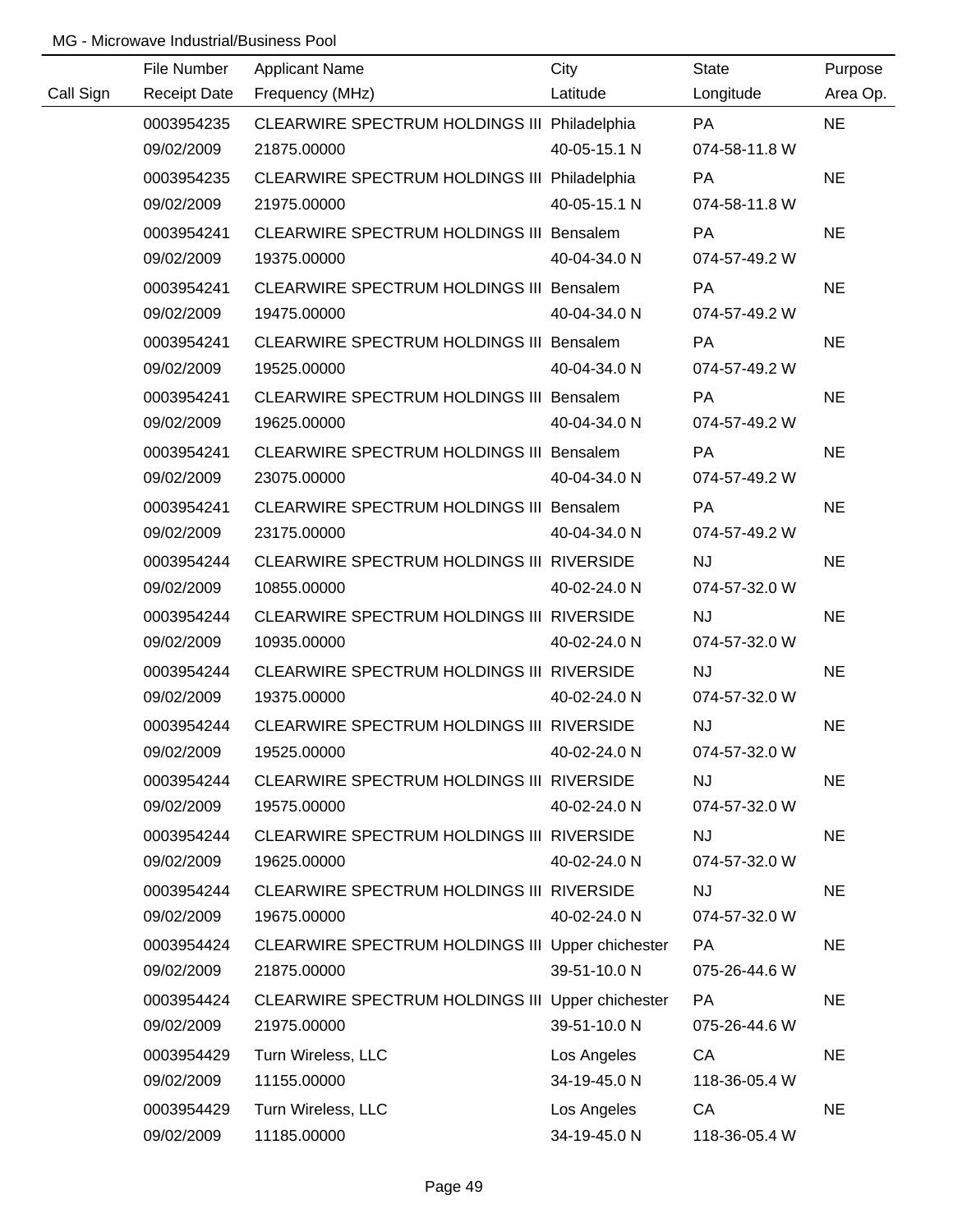|           | File Number         | <b>Applicant Name</b>                       | City           | <b>State</b>  | Purpose   |
|-----------|---------------------|---------------------------------------------|----------------|---------------|-----------|
| Call Sign | <b>Receipt Date</b> | Frequency (MHz)                             | Latitude       | Longitude     | Area Op.  |
|           | 0003954674          | INTERSTATE POWER AND LIGHT COM Cedar Rapids |                | IA            | <b>NE</b> |
|           | 09/03/2009          | 00953.95000                                 | 42-02-02.7 N   | 091-38-05.5 W |           |
|           | 0003954676          | INTERSTATE POWER AND LIGHT COM Cedar Rapids |                | IA            | <b>NE</b> |
|           | 09/03/2009          | 00957.55000                                 | 42-02-24.6 N   | 091-39-10.4 W |           |
|           | 0003956239          | PTI Pacifica Inc.                           | Songsong, Rota | MP            | <b>NE</b> |
|           | 09/03/2009          | 06197.24000                                 | 14-08-25.3 N   | 145-10-31.3 E |           |
|           | 0003956239          | PTI Pacifica Inc.                           | Songsong, Rota | MP            | <b>NE</b> |
|           | 09/03/2009          | 06226.89000                                 | 14-08-25.3 N   | 145-10-31.3 E |           |
|           | 0003956239          | PTI Pacifica Inc.                           | Songsong, Rota | MP            | <b>NE</b> |
|           | 09/03/2009          | 06256.54000                                 | 14-08-25.3 N   | 145-10-31.3 E |           |
|           | 0003956239          | PTI Pacifica Inc.                           | Songsong, Rota | <b>MP</b>     | <b>NE</b> |
|           | 09/03/2009          | 06286.19000                                 | 14-08-25.3 N   | 145-10-31.3 E |           |
|           | 0003956239          | PTI Pacifica Inc.                           | Songsong, Rota | MP.           | <b>NE</b> |
|           | 09/03/2009          | 06315.84000                                 | 14-08-25.3 N   | 145-10-31.3 E |           |
|           | 0003956239          | PTI Pacifica Inc.                           | Songsong, Rota | <b>MP</b>     | <b>NE</b> |
|           | 09/03/2009          | 06345.49000                                 | 14-08-25.3 N   | 145-10-31.3 E |           |
|           | 0003956239          | PTI Pacifica Inc.                           | Songsong, Rota | MP            | <b>NE</b> |
|           | 09/03/2009          | 06375.14000                                 | 14-08-25.3 N   | 145-10-31.3 E |           |
|           | 0003956239          | PTI Pacifica Inc.                           | Songsong, Rota | <b>MP</b>     | <b>NE</b> |
|           | 09/03/2009          | 06404.79000                                 | 14-08-25.3 N   | 145-10-31.3 E |           |
|           | 0003956243          | PTI Pacifica Inc.                           | <b>SAIPAN</b>  | MP            | <b>NE</b> |
|           | 09/03/2009          | 06226.89000                                 | 15-11-11.5 N   | 145-44-37.7 E |           |
|           | 0003956243          | PTI Pacifica Inc.                           | <b>SAIPAN</b>  | <b>MP</b>     | <b>NE</b> |
|           | 09/03/2009          | 06256.54000                                 | 15-11-11.5 N   | 145-44-37.7 E |           |
|           | 0003956243          | PTI Pacifica Inc.                           | <b>SAIPAN</b>  | MP.           | <b>NE</b> |
|           | 09/03/2009          | 06286.19000                                 | 15-11-11.5 N   | 145-44-37.7 E |           |
|           | 0003956243          | PTI Pacifica Inc.                           | SAIPAN         | MP            | <b>NE</b> |
|           | 09/03/2009          | 06315.84000                                 | 15-11-11.5 N   | 145-44-37.7 E |           |
|           | 0003956243          | PTI Pacifica Inc.                           | SAIPAN         | MP            | <b>NE</b> |
|           | 09/03/2009          | 06345.49000                                 | 15-11-11.5 N   | 145-44-37.7 E |           |
|           | 0003956243          | PTI Pacifica Inc.                           | SAIPAN         | MP.           | <b>NE</b> |
|           | 09/03/2009          | 06404.79000                                 | 15-11-11.5 N   | 145-44-37.7 E |           |
|           | 0003956247          | PTI Pacifica Inc.                           | Santa Rita     | GU            | <b>NE</b> |
|           | 09/03/2009          | 06345.49000                                 | 13-27-41.3 N   | 144-39-48.9 E |           |
|           | 0003956251          | PTI Pacifica Inc.                           | SAIPAN         | MP            | <b>NE</b> |
|           | 09/03/2009          | 06004.50000                                 | 15-09-31.6 N   | 145-42-29.6 E |           |
|           | 0003956251          | PTI Pacifica Inc.                           | SAIPAN         | MP            | <b>NE</b> |
|           | 09/03/2009          | 06063.80000                                 | 15-09-31.6 N   | 145-42-29.6 E |           |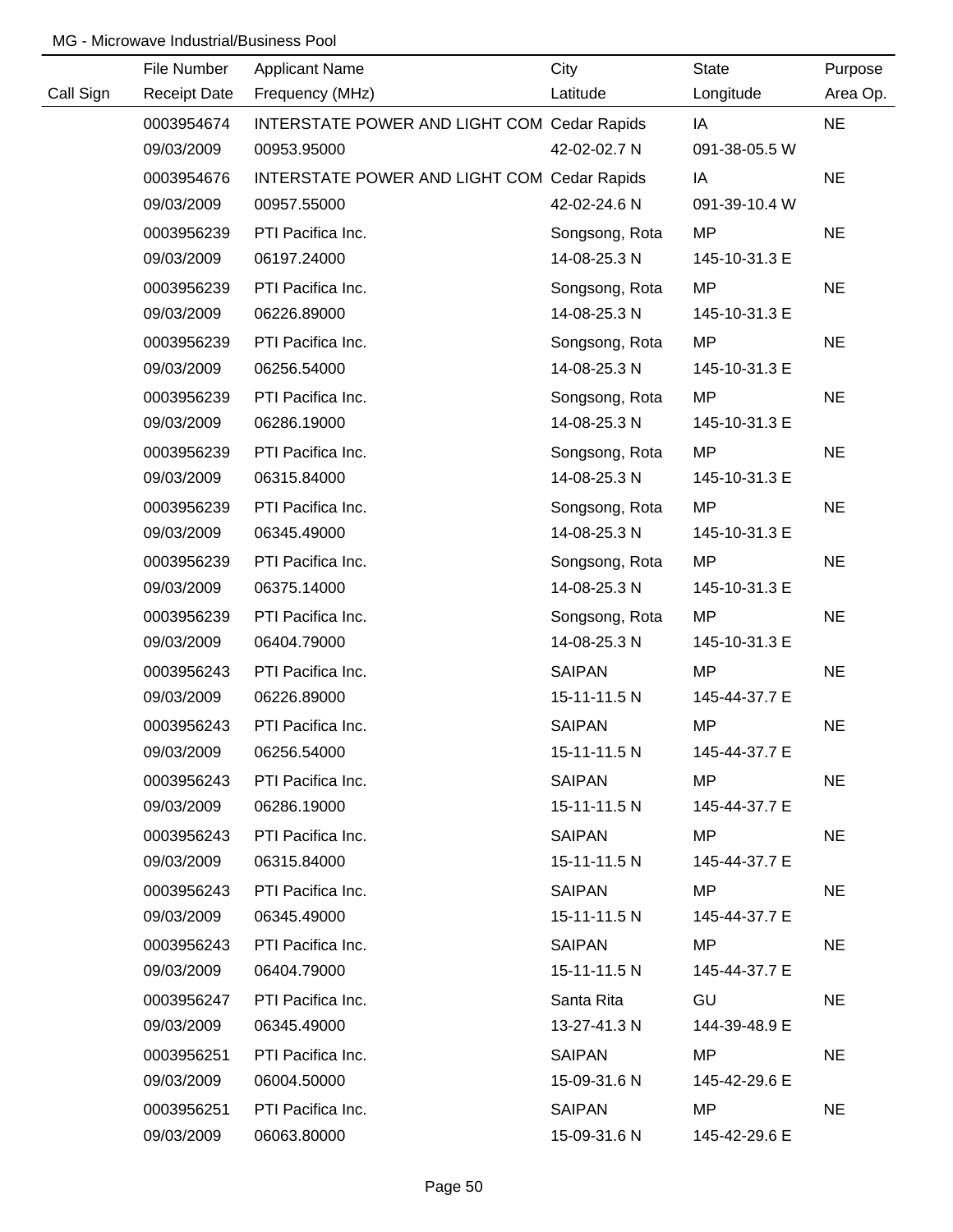|           | File Number         | <b>Applicant Name</b>                | City              | State         | Purpose   |
|-----------|---------------------|--------------------------------------|-------------------|---------------|-----------|
| Call Sign | <b>Receipt Date</b> | Frequency (MHz)                      | Latitude          | Longitude     | Area Op.  |
|           | 0003956251          | PTI Pacifica Inc.                    | <b>SAIPAN</b>     | <b>MP</b>     | <b>NE</b> |
|           | 09/03/2009          | 06093.45000                          | 15-09-31.6 N      | 145-42-29.6 E |           |
|           | 0003956254          | Micronesian Telecommunications Corp. | Tinian            | <b>MP</b>     | <b>NE</b> |
|           | 09/03/2009          | 05945.20000                          | 14-57-23.6 N      | 145-38-33.1 E |           |
|           | 0003956254          | Micronesian Telecommunications Corp. | Tinian            | <b>MP</b>     | <b>NE</b> |
|           | 09/03/2009          | 05974.85000                          | 14-57-23.6 N      | 145-38-33.1 E |           |
|           | 0003956254          | Micronesian Telecommunications Corp. | Tinian            | <b>MP</b>     | <b>NE</b> |
|           | 09/03/2009          | 06004.50000                          | 14-57-23.6 N      | 145-38-33.1 E |           |
|           | 0003956254          | Micronesian Telecommunications Corp. | Tinian            | <b>MP</b>     | <b>NE</b> |
|           | 09/03/2009          | 06034.15000                          | 14-57-23.6 N      | 145-38-33.1 E |           |
|           | 0003956254          | Micronesian Telecommunications Corp. | Tinian            | <b>MP</b>     | <b>NE</b> |
|           | 09/03/2009          | 06063.80000                          | 14-57-23.6 N      | 145-38-33.1 E |           |
|           | 0003956254          | Micronesian Telecommunications Corp. | Tinian            | <b>MP</b>     | <b>NE</b> |
|           | 09/03/2009          | 06152.75000                          | 14-57-23.6 N      | 145-38-33.1 E |           |
|           | 0003956254          | Micronesian Telecommunications Corp. | Tinian            | <b>MP</b>     | <b>NE</b> |
|           | 09/03/2009          | 17760.00000                          | 14-57-23.6 N      | 145-38-33.1 E |           |
|           | 0003956257          | Micronesian Telecommunications Corp. | Tinian            | <b>MP</b>     | <b>NE</b> |
|           | 09/03/2009          | 19320.00000                          | 14-57-15.7 N      | 145-38-24.5 E |           |
|           | 0003956262          | PTI Pacifica Inc.                    | <b>ROTA</b>       | <b>MP</b>     | <b>NE</b> |
|           | 09/03/2009          | 06004.50000                          | 14-08-30.4 N      | 145-08-40.5 E |           |
|           | 0003956262          | PTI Pacifica Inc.                    | <b>ROTA</b>       | <b>MP</b>     | <b>NE</b> |
|           | 09/03/2009          | 06093.45000                          | 14-08-30.4 N      | 145-08-40.5 E |           |
|           | 0003956262          | PTI Pacifica Inc.                    | <b>ROTA</b>       | <b>MP</b>     | <b>NE</b> |
|           | 09/03/2009          | 06123.10000                          | 14-08-30.4 N      | 145-08-40.5 E |           |
|           | 0003956466          | PTI Pacifica Inc.                    | Barrigada Heights | GU            | <b>NE</b> |
|           | 09/03/2009          | 05974.85000                          | 13-29-21.0 N      | 144-50-02.3 E |           |
|           | 0003956466          | PTI Pacifica Inc.                    | Barrigada Heights | GU            | <b>NE</b> |
|           | 09/03/2009          | 06034.15000                          | 13-29-21.0 N      | 144-50-02.3 E |           |
|           | 0003956466          | PTI Pacifica Inc.                    | Barrigada Heights | GU            | <b>NE</b> |
|           | 09/03/2009          | 06152.75000                          | 13-29-21.0 N      | 144-50-02.3 E |           |
|           | 0003956466          | PTI Pacifica Inc.                    | Barrigada Heights | GU            | <b>NE</b> |
|           | 09/03/2009          | 11465.00000                          | 13-29-21.0 N      | 144-50-02.3 E |           |
|           | 0003956466          | PTI Pacifica Inc.                    | Barrigada Heights | GU            | <b>NE</b> |
|           | 09/03/2009          | 11585.00000                          | 13-29-21.0 N      | 144-50-02.3 E |           |
|           | 0003956466          | PTI Pacifica Inc.                    | Barrigada Heights | GU            | <b>NE</b> |
|           | 09/03/2009          | 11625.00000                          | 13-29-21.0 N      | 144-50-02.3 E |           |
|           | 0003956466          | PTI Pacifica Inc.                    | Barrigada Heights | GU            | <b>NE</b> |
|           | 09/03/2009          | 11665.00000                          | 13-29-21.0 N      | 144-50-02.3 E |           |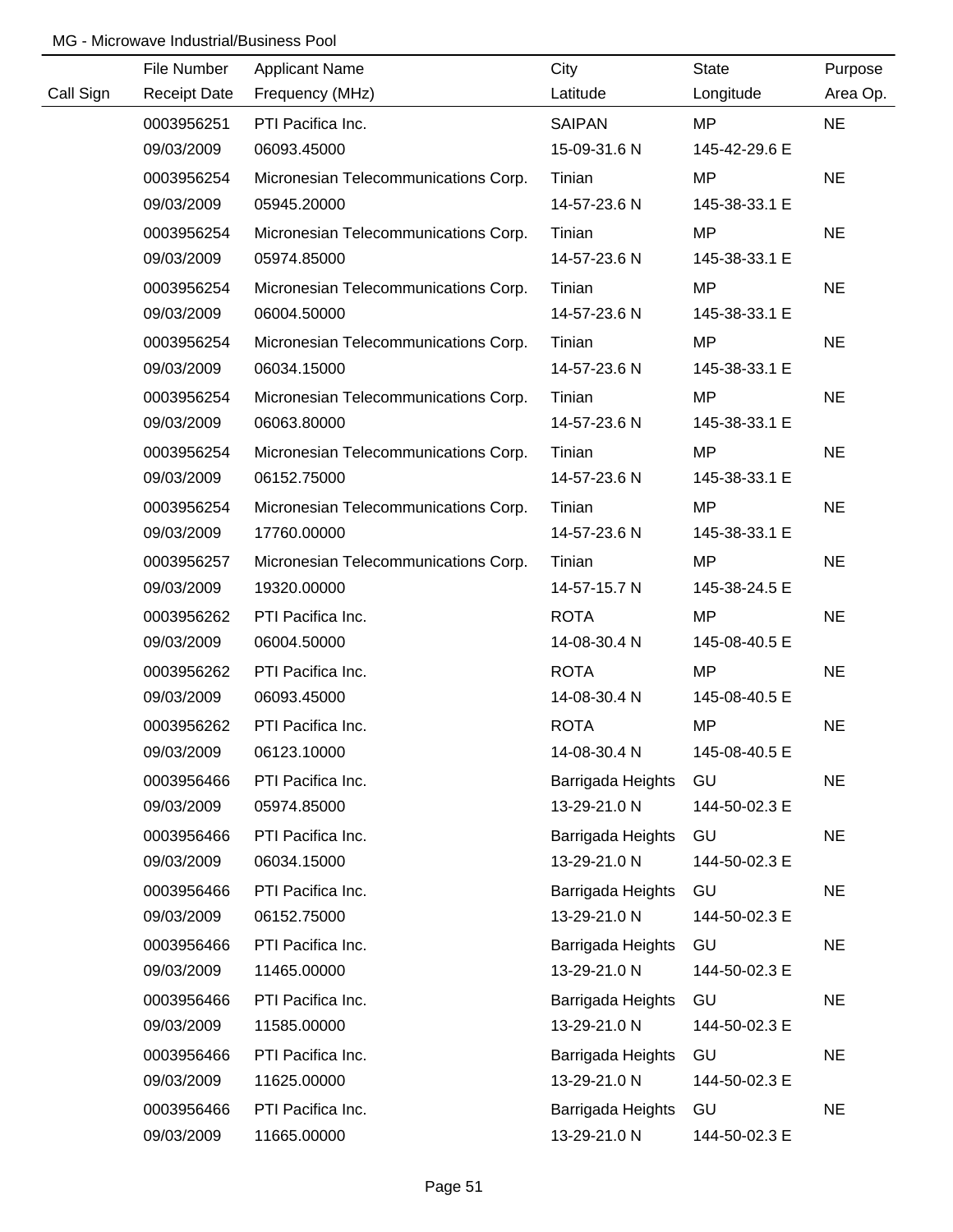|                | File Number         | <b>Applicant Name</b>                   | City              | <b>State</b>  | Purpose   |
|----------------|---------------------|-----------------------------------------|-------------------|---------------|-----------|
| Call Sign      | <b>Receipt Date</b> | Frequency (MHz)                         | Latitude          | Longitude     | Area Op.  |
|                | 0003956484          | UNION PACIFIC RAILROAD COMPANY GLENVIEW |                   | IL.           | <b>NE</b> |
|                | 09/03/2009          | 00934.96250                             | 42-06-11.9 N      | 087-49-46.5 W |           |
|                | 0003956561          | PTI Pacifica Inc.                       | <b>HARMON</b>     | GU            | <b>NE</b> |
|                | 09/03/2009          | 06093.45000                             | 13-30-00.1 N      | 144-48-24.8 E |           |
|                | 0003956561          | PTI Pacifica Inc.                       | <b>HARMON</b>     | GU            | <b>NE</b> |
|                | 09/03/2009          | 10975.00000                             | 13-30-00.1 N      | 144-48-24.8 E |           |
|                | 0003956561          | PTI Pacifica Inc.                       | <b>HARMON</b>     | GU            | <b>NE</b> |
|                | 09/03/2009          | 11095.00000                             | 13-30-00.1 N      | 144-48-24.8 E |           |
|                | 0003956561          | PTI Pacifica Inc.                       | <b>HARMON</b>     | GU            | <b>NE</b> |
|                | 09/03/2009          | 11135.00000                             | 13-30-00.1 N      | 144-48-24.8 E |           |
|                | 0003956561          | PTI Pacifica Inc.                       | <b>HARMON</b>     | GU            | <b>NE</b> |
|                | 09/03/2009          | 11175.00000                             | 13-30-00.1 N      | 144-48-24.8 E |           |
|                | 0003956803          | MPX,, Inc                               | <b>NAPERVILLE</b> | IL.           | <b>NE</b> |
|                | 09/04/2009          | 22035.00000                             | 41-48-02.0 N      | 088-14-10.0 W |           |
|                | 0003956888          | MPX, Inc.                               | Naperville        | IL.           | <b>NE</b> |
|                | 09/04/2009          | 23235.00000                             | 41-46-39.4 N      | 088-12-12.7 W |           |
|                | 0003953156          | Pacific Gas and Electric Company        | <b>JACKSON</b>    | CA            | <b>RM</b> |
| KVK86          | 09/01/2009          | 06685.00000                             | 38-26-57.6 N      | 120-29-36.7 W |           |
|                | 0003953184          | Pacific Gas and Electric Company        | <b>SAN RAMON</b>  | CA            | <b>RM</b> |
| WNET244        | 09/01/2009          | 06775.00000                             | 37-46-53.7 N      | 121-57-57.8 W |           |
|                | 0003951112          | <b>DEERE &amp; COMPANY</b>              |                   |               | <b>RO</b> |
| WNEZ345        | 08/31/2009          |                                         |                   |               |           |
|                | 0003951231          | SUFFOLK COUNTY WATER AUTHORIT           |                   |               | <b>RO</b> |
| WNEY849        | 08/31/2009          |                                         |                   |               |           |
|                | 0003951240          | SUFFOLK COUNTY WATER AUTHORIT           |                   |               | <b>RO</b> |
| <b>WNEY850</b> | 08/31/2009          |                                         |                   |               |           |
|                | 0003951243          | SUFFOLK COUNTY WATER AUTHORIT           |                   |               | <b>RO</b> |
| WNEZ459        | 08/31/2009          |                                         |                   |               |           |
|                | 0003951248          | SUFFOLK COUNTY WATER AUTHORIT           |                   |               | <b>RO</b> |
| WNEZ460        | 08/31/2009          |                                         |                   |               |           |
|                | 0003951252          | SUFFOLK COUNTY WATER AUTHORIT           |                   |               | <b>RO</b> |
| WNEZ461        | 08/31/2009          |                                         |                   |               |           |
|                | 0003951257          | SUFFOLK COUNTY WATER AUTHORIT           |                   |               | <b>RO</b> |
| WNEZ462        | 08/31/2009          |                                         |                   |               |           |
|                | 0003951317          | <b>ENTERGY SERVICES, INC.</b>           |                   |               | <b>RO</b> |
| WNTE265        | 08/31/2009          |                                         |                   |               |           |
|                | 0003951318          | <b>ENTERGY SERVICES, INC.</b>           |                   |               | <b>RO</b> |
| WNTF960        | 08/31/2009          |                                         |                   |               |           |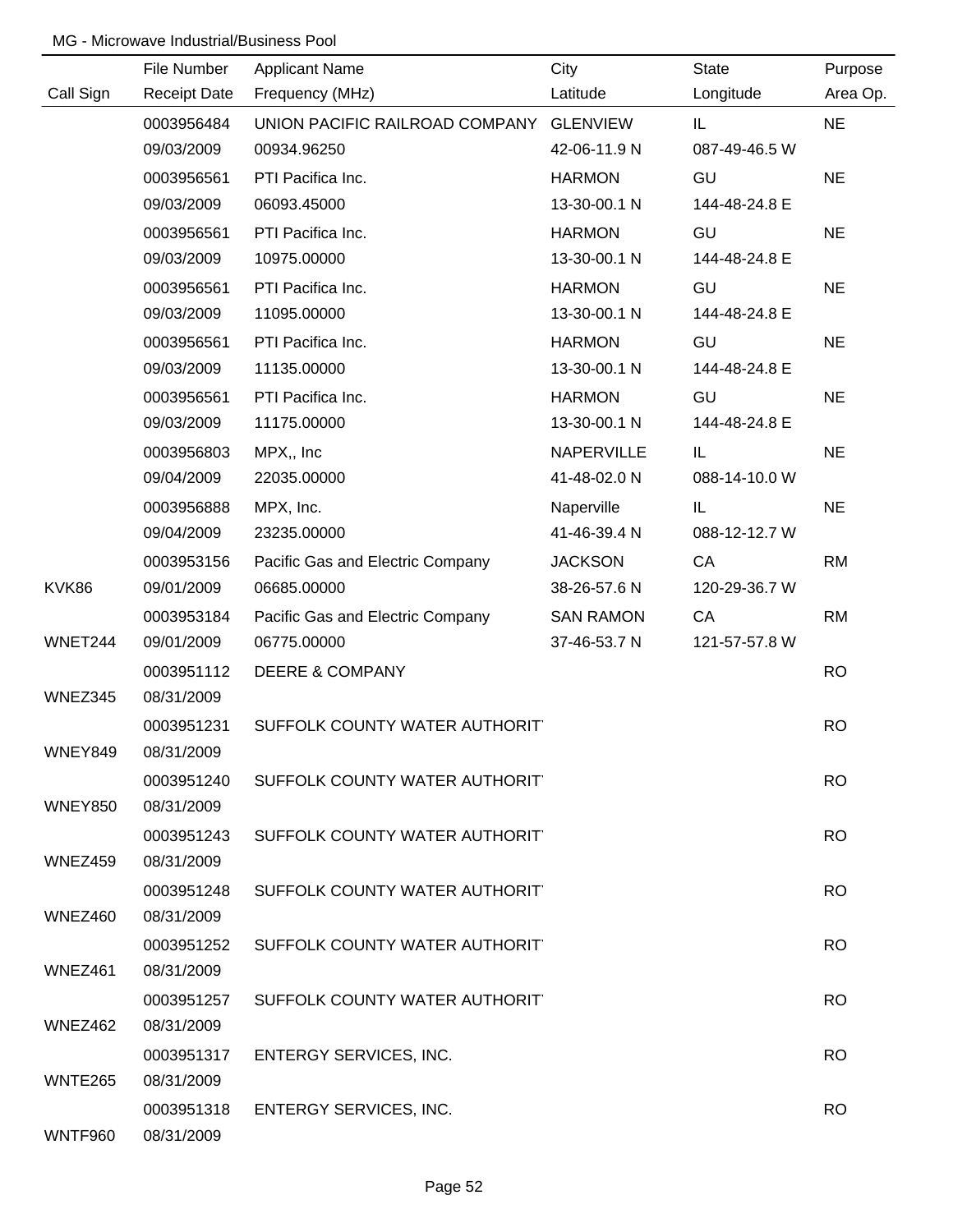|                | File Number              | <b>Applicant Name</b>                 | City     | <b>State</b> | Purpose   |
|----------------|--------------------------|---------------------------------------|----------|--------------|-----------|
| Call Sign      | <b>Receipt Date</b>      | Frequency (MHz)                       | Latitude | Longitude    | Area Op.  |
| WNTA444        | 0003952167<br>09/01/2009 | CONSUMERS ILLINOIS WATER COMPA        |          |              | <b>RO</b> |
|                | 0003952209               | NORTHERN INDIANA PUBLIC SERVICE       |          |              | <b>RO</b> |
| KSH41          | 09/01/2009               |                                       |          |              |           |
|                | 0003952237               | NORTHERN INDIANA PUBLIC SERVICE       |          |              | <b>RO</b> |
| WNEE374        | 09/01/2009               |                                       |          |              |           |
|                | 0003953001               | <b>OXY USA INC</b>                    |          |              | <b>RO</b> |
| WNTR981        | 09/01/2009               |                                       |          |              |           |
|                | 0003953136               | Pacific Gas and Electric Company      |          |              | <b>RO</b> |
| KTS77          | 09/01/2009               |                                       |          |              |           |
|                | 0003953137               | Pacific Gas and Electric Company      |          |              | <b>RO</b> |
| <b>WBH554</b>  | 09/01/2009               |                                       |          |              |           |
|                | 0003953378               | <b>Great River Energy</b>             |          |              | <b>RO</b> |
| WNTN347        | 09/02/2009               |                                       |          |              |           |
|                | 0003953381               | <b>Great River Energy</b>             |          |              | <b>RO</b> |
| <b>WNTN348</b> | 09/02/2009               |                                       |          |              |           |
|                | 0003953388               | <b>Great River Energy</b>             |          |              | <b>RO</b> |
| <b>WNTN361</b> | 09/02/2009               |                                       |          |              |           |
|                | 0003953396               | <b>Great River Energy</b>             |          |              | <b>RO</b> |
| <b>WNTN363</b> | 09/02/2009               |                                       |          |              |           |
|                | 0003953407               | <b>Great River Energy</b>             |          |              | <b>RO</b> |
| WNTQ736        | 09/02/2009               |                                       |          |              |           |
|                | 0003953918               | LOVELAND, CITY OF - Dept of Water and |          |              | <b>RO</b> |
| WNEY768        | 09/02/2009               |                                       |          |              |           |
|                | 0003954013               | NEW MEXICO, STATE OF                  |          |              | <b>RO</b> |
| WNEO236        | 09/02/2009               |                                       |          |              |           |
|                | 0003954018               | NEW MEXICO, STATE OF                  |          |              | <b>RO</b> |
| WPZ67          | 09/02/2009               |                                       |          |              |           |
| <b>WJY54</b>   | 0003954035<br>09/02/2009 | NEW MEXICO, STATE OF                  |          |              | <b>RO</b> |
|                | 0003954043               |                                       |          |              | <b>RO</b> |
| KSD47          | 09/02/2009               | NEW MEXICO, STATE OF                  |          |              |           |
|                | 0003954178               | MISSISSIPPI POWER COMPANY             |          |              | <b>RO</b> |
| <b>WNTA250</b> | 09/02/2009               |                                       |          |              |           |
|                | 0003954641               | Duke Energy Carolinas, LLC            |          |              | <b>RO</b> |
| WNTA388        | 09/03/2009               |                                       |          |              |           |
|                | 0003955983               | NORFOLK SOUTHERN RAILWAY COMF         |          |              | <b>RO</b> |
| <b>KNV52</b>   | 09/03/2009               |                                       |          |              |           |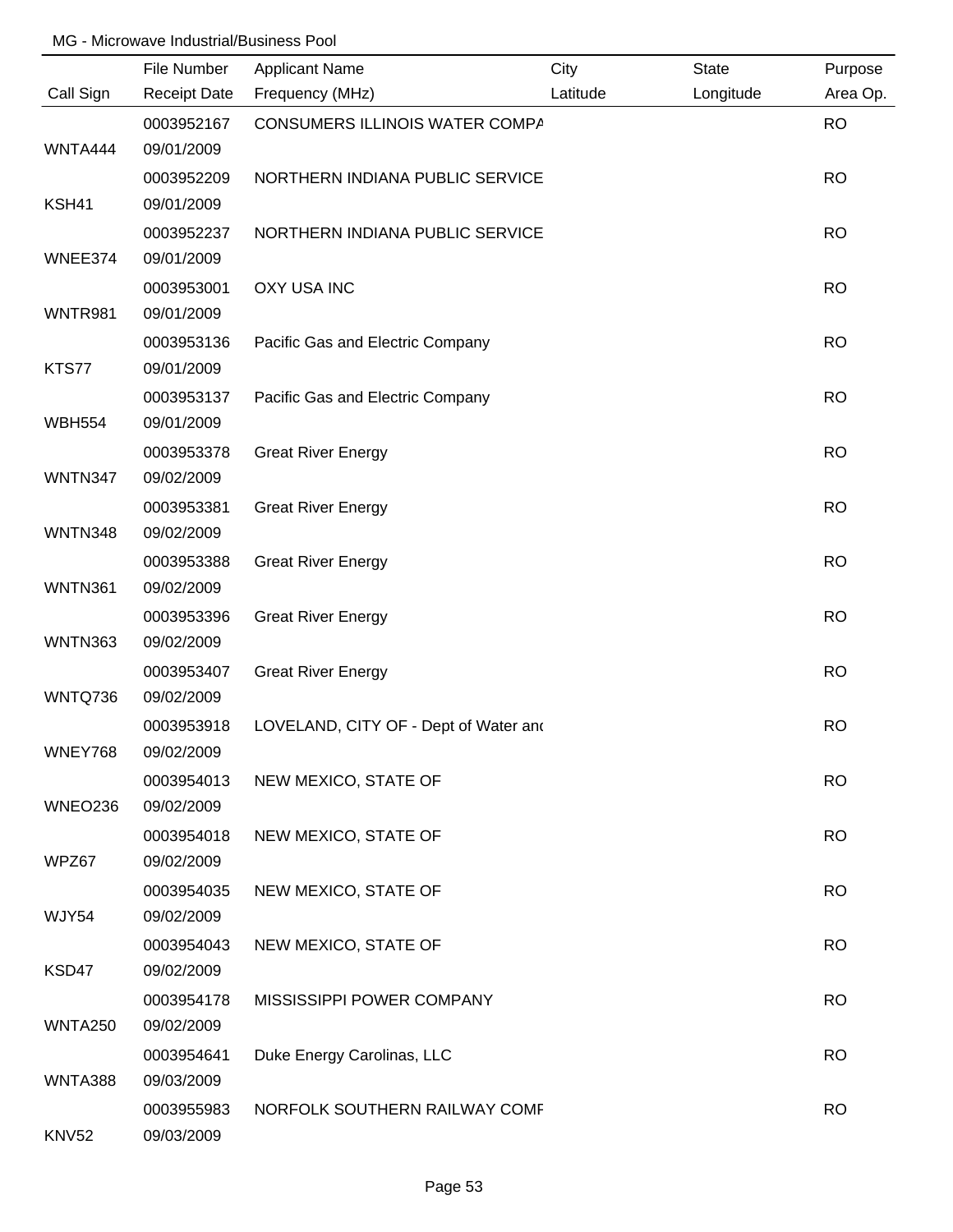|           | File Number         | <b>Applicant Name</b>      | City     | <b>State</b> | Purpose   |
|-----------|---------------------|----------------------------|----------|--------------|-----------|
| Call Sign | <b>Receipt Date</b> | Frequency (MHz)            | Latitude | Longitude    | Area Op.  |
|           | 0003956172          | <b>FAMILY STATIONS INC</b> |          |              | <b>RO</b> |
| WNEW347   | 09/03/2009          |                            |          |              |           |
|           | 0003956173          | <b>FAMILY STATIONS INC</b> |          |              | <b>RO</b> |
| WNEW348   | 09/03/2009          |                            |          |              |           |
|           | 0003956174          | <b>FAMILY STATIONS INC</b> |          |              | RO        |
| WNEW349   | 09/03/2009          |                            |          |              |           |

#### NN - 3650-3700 MHz

|                | File Number         | <b>Applicant Name</b>        | City     | <b>State</b> | Purpose   |
|----------------|---------------------|------------------------------|----------|--------------|-----------|
| Call Sign      | <b>Receipt Date</b> | Frequency (MHz)              | Latitude | Longitude    | Area Op.  |
|                | 0003920295          | Salish Kootenai College      |          |              | AM        |
|                | 08/12/2009          |                              |          |              |           |
|                | 0003950778          | Razzo Link, Inc              |          |              | <b>NE</b> |
|                | 08/31/2009          | 03650.00000 - 03700.00000    |          |              |           |
|                | 0003950857          | PdC Telecom                  |          |              | <b>NE</b> |
| WQKS425        | 08/31/2009          | 03650.00000 - 03700.00000    |          |              |           |
|                | 0003950910          | Decision Weather, Inc.       |          |              | <b>NE</b> |
|                | 08/31/2009          | 03650.00000 - 03700.00000    |          |              |           |
|                | 0003951008          | BarkyTech                    |          |              | <b>NE</b> |
|                | 08/31/2009          | 03650.00000 - 03700.00000    |          |              |           |
|                | 0003952294          | <b>MESA BROADBAND LLC</b>    |          |              | <b>NE</b> |
|                | 09/01/2009          | 03650.00000 - 03700.00000    |          |              |           |
|                | 0003953103          | MTC Communications, Inc.     |          |              | <b>NE</b> |
| WQKS654        | 09/01/2009          | 03650.00000 - 03700.00000    |          |              |           |
|                | 0003953111          | Stagecoach Wireless, LLC     |          |              | <b>NE</b> |
| WQKS677        | 09/01/2009          | 03650.00000 - 03700.00000    |          |              |           |
|                | 0003953632          | Royell Communications, Inc.  |          |              | <b>NE</b> |
| <b>WQKS822</b> | 09/02/2009          | 03650.00000 - 03700.00000    |          |              |           |
|                | 0003954065          | Sherry II, John E            |          |              | <b>NE</b> |
|                | 09/02/2009          | 03650.00000 - 03700.00000    |          |              |           |
|                | 0003954546          | Nichewares & Consulting, LLC |          |              | <b>NE</b> |
| WQKT299        | 09/02/2009          | 03650.00000 - 03700.00000    |          |              |           |
|                | 0003956304          | croisan creek broadband corp |          |              | <b>NE</b> |
|                | 09/03/2009          | 03650.00000 - 03700.00000    |          |              |           |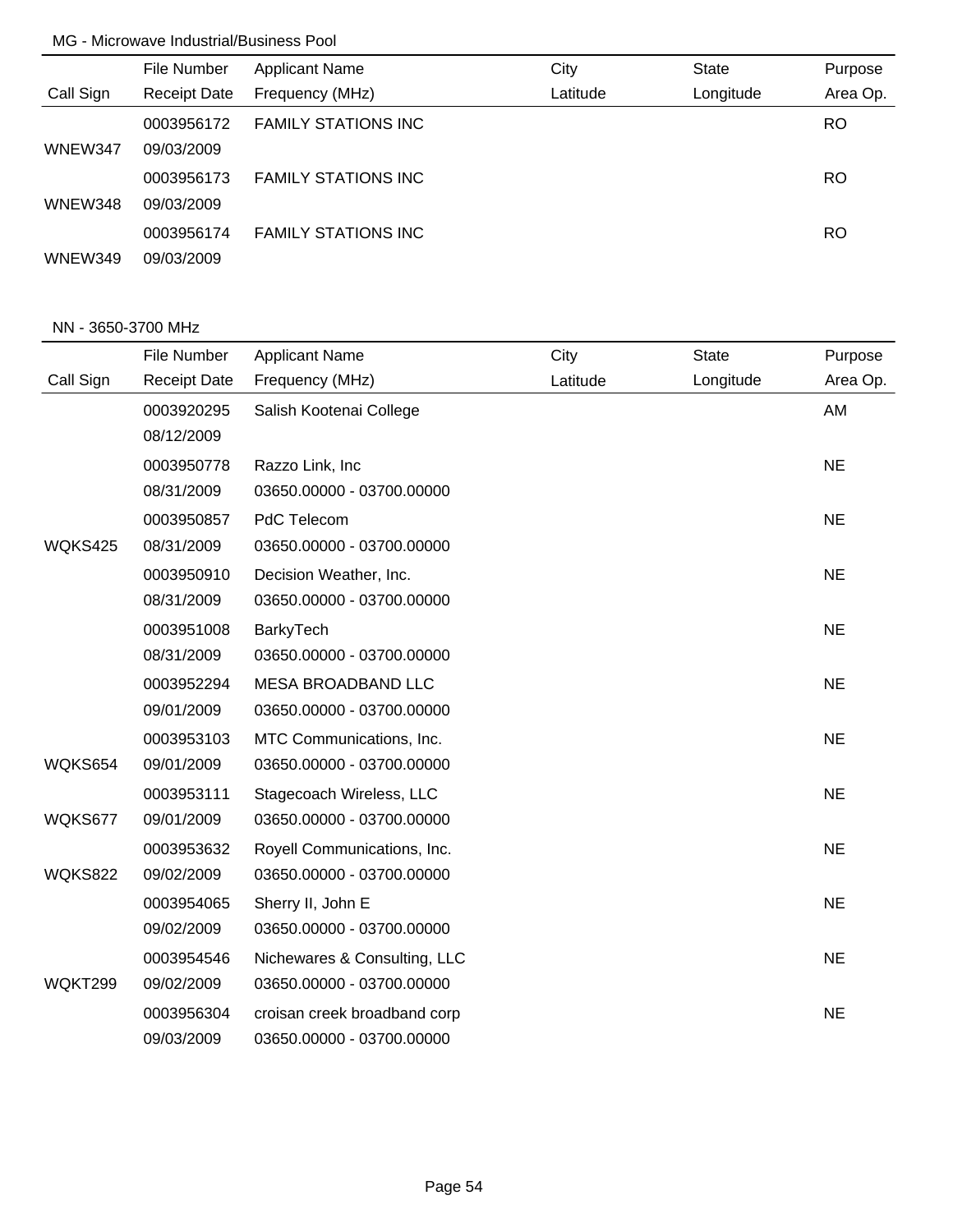# TI - TV Intercity Relay

|               | File Number         | <b>Applicant Name</b>                      | City                 | <b>State</b>    | Purpose   |
|---------------|---------------------|--------------------------------------------|----------------------|-----------------|-----------|
| Call Sign     | <b>Receipt Date</b> | Frequency (MHz)                            | Latitude             | Longitude       | Area Op.  |
|               | 0003890391          | SAINTE 51, L.P.                            | <b>ALTAVILLE</b>     | CA              | AM        |
| WQHL524       | 09/03/2009          | 07100.00000 - 07125.00000                  | 38-07-10.0 N         | 120-43-31.0 W   |           |
|               | 0003951795          | WLEX COMMUNICATIONS, L.L.C.                | <b>FRANKFORT</b>     | KY              | <b>MD</b> |
| <b>WGV625</b> | 08/31/2009          | 02042.00000 - 02059.00000                  | 38-12-44.2 N         | 084-53-06.8 W   |           |
|               | 0003951795          | WLEX COMMUNICATIONS, L.L.C.                | <b>FRANKFORT</b>     | <b>KY</b>       | <b>MD</b> |
| <b>WGV625</b> | 08/31/2009          | 02061.50000 - 02073.50000                  | 38-12-44.2 N         | 084-53-06.8 W   |           |
|               | 0003951818          | HEARST-ARGYLE STATIONS, INC.               | RANCHO CORDOVCA      |                 | MD        |
| <b>WLJ371</b> | 08/31/2009          | 07050.00000 - 07075.00000                  | 38-35-04.5 N         | 121-15-25.3 W   |           |
|               | 0003951828          | HEARST-ARGYLE STATIONS, INC.               | <b>WALNUT GROVE</b>  | CA              | <b>MD</b> |
| KNK79         | 08/31/2009          | 06975.00000 - 07000.00000                  | 38-15-54.0 N         | 121-29-28.0 W   |           |
|               | 0003956277          | PAPPAS TELECASTING OF CENTRAL NAXTELL      |                      | <b>NE</b>       | MD        |
| KBV22         | 09/03/2009          | 02061.50000 - 02073.50000                  | 40-29-35.0 N         | 099-05-01.0 W   |           |
|               | 0003956625          | KGO TELEVISION, INC.                       | <b>WALNUT CREEK</b>  | CA              | <b>MD</b> |
| <b>WDD711</b> | 09/03/2009          | 07100.00000 - 07125.00000                  | 37-52-53.7 N         | 121-55-08.9 W   |           |
|               | 0003956632          | KGO TELEVISION, INC.                       | <b>SAN FRANCISCO</b> | CA              | <b>MD</b> |
| <b>WLI635</b> | 09/03/2009          | 06900.00000 - 06925.00000                  | 37-47-59.7 N         | 122-23-58.8 W   |           |
|               | 0003957584          | KHNL/KFVE LICENSE SUBSIDIARY, LLC HONOLULU |                      | HI.             | <b>NE</b> |
|               | 09/04/2009          | 13037.50000                                | 21-18-38.0 N         | 157-51-33.0 W   |           |
|               | 0003957646          | KHNL/KFVE LICENSE SUBSIDIARY, LLC Honolulu |                      | H <sub>II</sub> | <b>NE</b> |
|               | 09/04/2009          | 13187.50000                                | 21-19-23.0 N         | 157-52-42.0 W   |           |

#### TP - TV Pickup

|           | File Number         | Applicant Name                 | City              | <b>State</b>  | Purpose  |
|-----------|---------------------|--------------------------------|-------------------|---------------|----------|
| Call Sign | <b>Receipt Date</b> | Frequency (MHz)                | Latitude          | Longitude     | Area Op. |
|           | 0003911566          | MT. MANSFIELD TELEVISION, INC. | <b>Burlington</b> | VT            | AM       |
| KB96836   | 09/01/2009          | 01990.00000 - 02110.00000      | 44-27-02.1 N      | 073-12-02.4 W | P        |
|           | 0003911566          | MT. MANSFIELD TELEVISION, INC. | Burlington        | VT            | AM       |
| KB96836   | 09/01/2009          | 01999.00000                    | 44-27-02.1 N      | 073-12-02.4 W | P        |
|           | 0003911566          | MT. MANSFIELD TELEVISION, INC. | <b>Burlington</b> | VT            | AM       |
| KB96836   | 09/01/2009          | 02016.50000                    | 44-27-02.1 N      | 073-12-02.4 W | P        |
|           | 0003911566          | MT. MANSFIELD TELEVISION, INC. | <b>Burlington</b> | VT            | AM       |
| KB96836   | 09/01/2009          | 02031.50000                    | 44-27-02.1 N      | 073-12-02.4 W | P        |
|           | 0003911566          | MT. MANSFIELD TELEVISION, INC. | <b>Burlington</b> | VT            | AM       |
| KB96836   | 09/01/2009          | 02033.50000                    | 44-27-02.1 N      | 073-12-02.4 W | P        |
|           | 0003911566          | MT. MANSFIELD TELEVISION, INC. | <b>Burlington</b> | VT            | AM       |
| KB96836   | 09/01/2009          | 02043.50000                    | 44-27-02.1 N      | 073-12-02.4 W | P        |
|           | 0003911566          | MT. MANSFIELD TELEVISION, INC. | <b>Burlington</b> | VT            | AM       |
| KB96836   | 09/01/2009          | 02050.50000                    | 44-27-02.1 N      | 073-12-02.4 W | P        |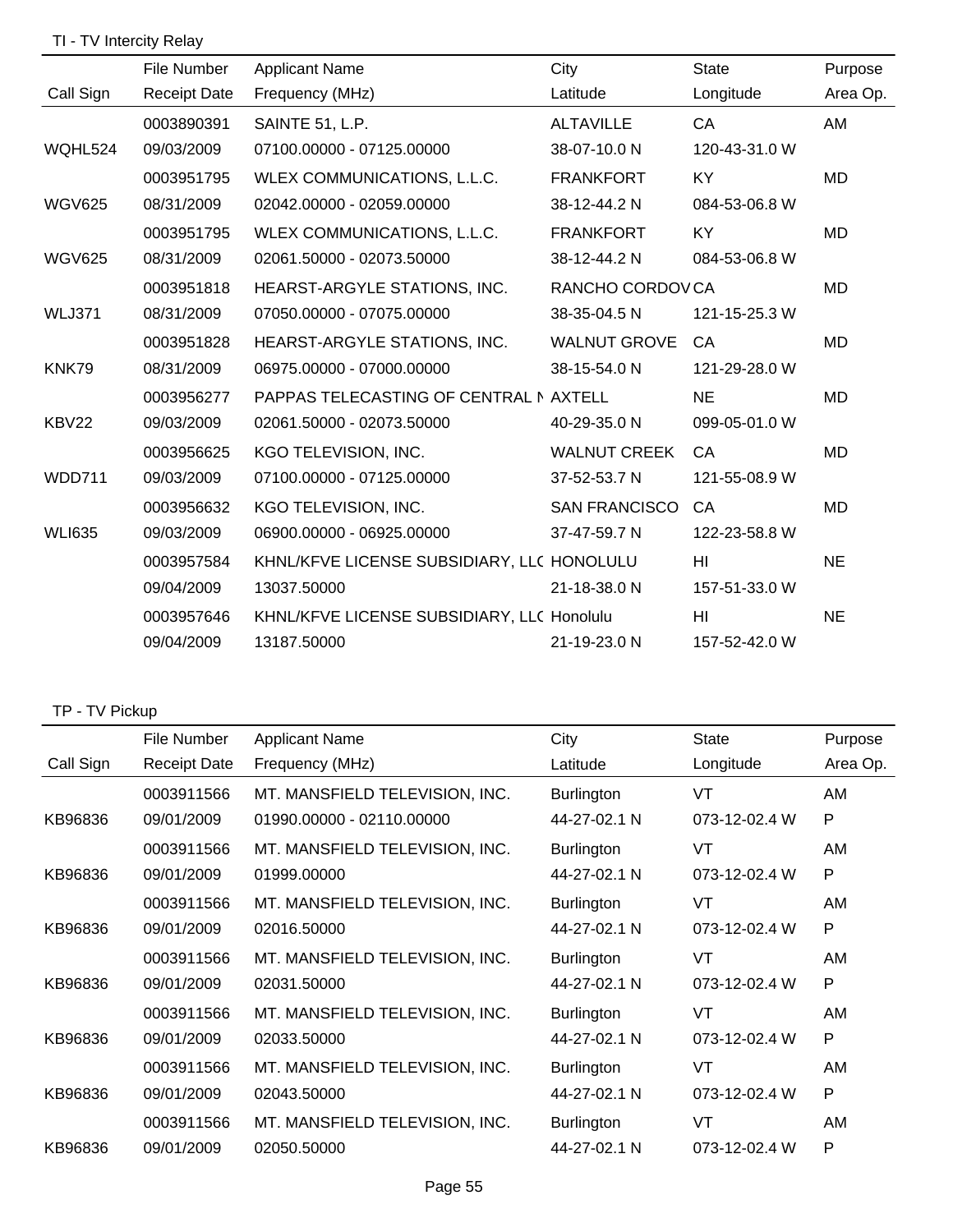|           | File Number         | <b>Applicant Name</b>                         | City              | <b>State</b>  | Purpose      |
|-----------|---------------------|-----------------------------------------------|-------------------|---------------|--------------|
| Call Sign | <b>Receipt Date</b> | Frequency (MHz)                               | Latitude          | Longitude     | Area Op.     |
|           | 0003911566          | MT. MANSFIELD TELEVISION, INC.                | <b>Burlington</b> | VT            | AM           |
| KB96836   | 09/01/2009          | 02055.50000                                   | 44-27-02.1 N      | 073-12-02.4 W | $\mathsf{P}$ |
|           | 0003911566          | MT. MANSFIELD TELEVISION, INC.                | <b>Burlington</b> | VT            | AM           |
| KB96836   | 09/01/2009          | 02067.50000                                   | 44-27-02.1 N      | 073-12-02.4 W | $\mathsf{P}$ |
|           | 0003911566          | MT. MANSFIELD TELEVISION, INC.                | <b>Burlington</b> | VT            | AM           |
| KB96836   | 09/01/2009          | 02079.50000                                   | 44-27-02.1 N      | 073-12-02.4 W | $\mathsf{P}$ |
|           | 0003911566          | MT. MANSFIELD TELEVISION, INC.                | <b>Burlington</b> | VT            | AM           |
| KB96836   | 09/01/2009          | 02084.50000                                   | 44-27-02.1 N      | 073-12-02.4 W | $\mathsf{P}$ |
|           | 0003911566          | MT. MANSFIELD TELEVISION, INC.                | <b>Burlington</b> | VT            | AM           |
| KB96836   | 09/01/2009          | 02091.50000                                   | 44-27-02.1 N      | 073-12-02.4 W | $\mathsf{P}$ |
|           | 0003911566          | MT. MANSFIELD TELEVISION, INC.                | <b>Burlington</b> | VT            | AM           |
| KB96836   | 09/01/2009          | 02101.50000                                   | 44-27-02.1 N      | 073-12-02.4 W | $\mathsf{P}$ |
|           | 0003911566          | MT. MANSFIELD TELEVISION, INC.                | Burlington        | VT            | AM           |
| KB96836   | 09/01/2009          | 02103.50000                                   | 44-27-02.1 N      | 073-12-02.4 W | ${\sf P}$    |
|           | 0003951792          | WLEX COMMUNICATIONS, L.L.C.                   | <b>LEXINGTON</b>  | <b>KY</b>     | <b>MD</b>    |
| KB96397   | 08/31/2009          | 02008.00000 - 02025.00000                     | 39-03-56.2 N      | 084-29-12.7 W | $\mathsf{P}$ |
|           | 0003951792          | WLEX COMMUNICATIONS, L.L.C.                   | <b>LEXINGTON</b>  | <b>KY</b>     | <b>MD</b>    |
| KB96397   | 08/31/2009          | 02025.00000 - 02025.50000                     | 39-03-56.2 N      | 084-29-12.7 W | $\mathsf{P}$ |
|           | 0003951792          | WLEX COMMUNICATIONS, L.L.C.                   | <b>LEXINGTON</b>  | <b>KY</b>     | <b>MD</b>    |
| KB96397   | 08/31/2009          | 02025.50000 - 02109.50000                     | 39-03-56.2 N      | 084-29-12.7 W | $\mathsf{P}$ |
|           | 0003951792          | WLEX COMMUNICATIONS, L.L.C.                   | <b>LEXINGTON</b>  | <b>KY</b>     | <b>MD</b>    |
| KB96397   | 08/31/2009          | 02109.50000 - 02110.00000                     | 39-03-56.2 N      | 084-29-12.7 W | P            |
|           | 0003953932          | BARRINGTON TRAVERSE CITY LICENS TRAVERSE CITY |                   | MI            | <b>MD</b>    |
| KC26248   | 09/02/2009          | 01990.00000 - 02008.00000                     | 44-46-36.0 N      | 085-41-02.2 W |              |
|           | 0003953932          | BARRINGTON TRAVERSE CITY LICENS TRAVERSE CITY |                   | MI            | MD           |
| KC26248   | 09/02/2009          | 02008.00000 - 02110.00000                     | 44-46-36.0 N      | 085-41-02.2 W | P            |
|           | 0003953932          | BARRINGTON TRAVERSE CITY LICENS TRAVERSE CITY |                   | MI            | MD           |
| KC26248   | 09/02/2009          | 02025.50000 - 02109.50000                     | 44-46-36.0 N      | 085-41-02.2 W | P            |
|           | 0003953932          | BARRINGTON TRAVERSE CITY LICENS TRAVERSE CITY |                   | MI            | MD           |
| KC26248   | 09/02/2009          | 02450.00000 - 02467.00000                     | 44-46-36.0 N      | 085-41-02.2 W | P            |
|           | 0003953932          | BARRINGTON TRAVERSE CITY LICENS TRAVERSE CITY |                   | MI            | MD           |
| KC26248   | 09/02/2009          | 02467.00000 - 02483.50000                     | 44-46-36.0 N      | 085-41-02.2 W | P            |
|           | 0003956175          | HERITAGE BROADCASTING COMPANY Saint Ignace    |                   | MI            | MD           |
| KC23764   | 09/03/2009          | 02025.50000 - 02037.50000                     | 45-52-00.0 N      | 084-43-20.0 W | P            |
|           | 0003956175          | HERITAGE BROADCASTING COMPANY Saint Ignace    |                   | MI            | MD           |
| KC23764   | 09/03/2009          | 02037.50000 - 02049.50000                     | 45-52-00.0 N      | 084-43-20.0 W | P            |
|           | 0003956175          | HERITAGE BROADCASTING COMPANY Saint Ignace    |                   | MI            | MD           |
| KC23764   | 09/03/2009          | 02049.50000 - 02061.50000                     | 45-52-00.0 N      | 084-43-20.0 W | P            |

TP - TV Pickup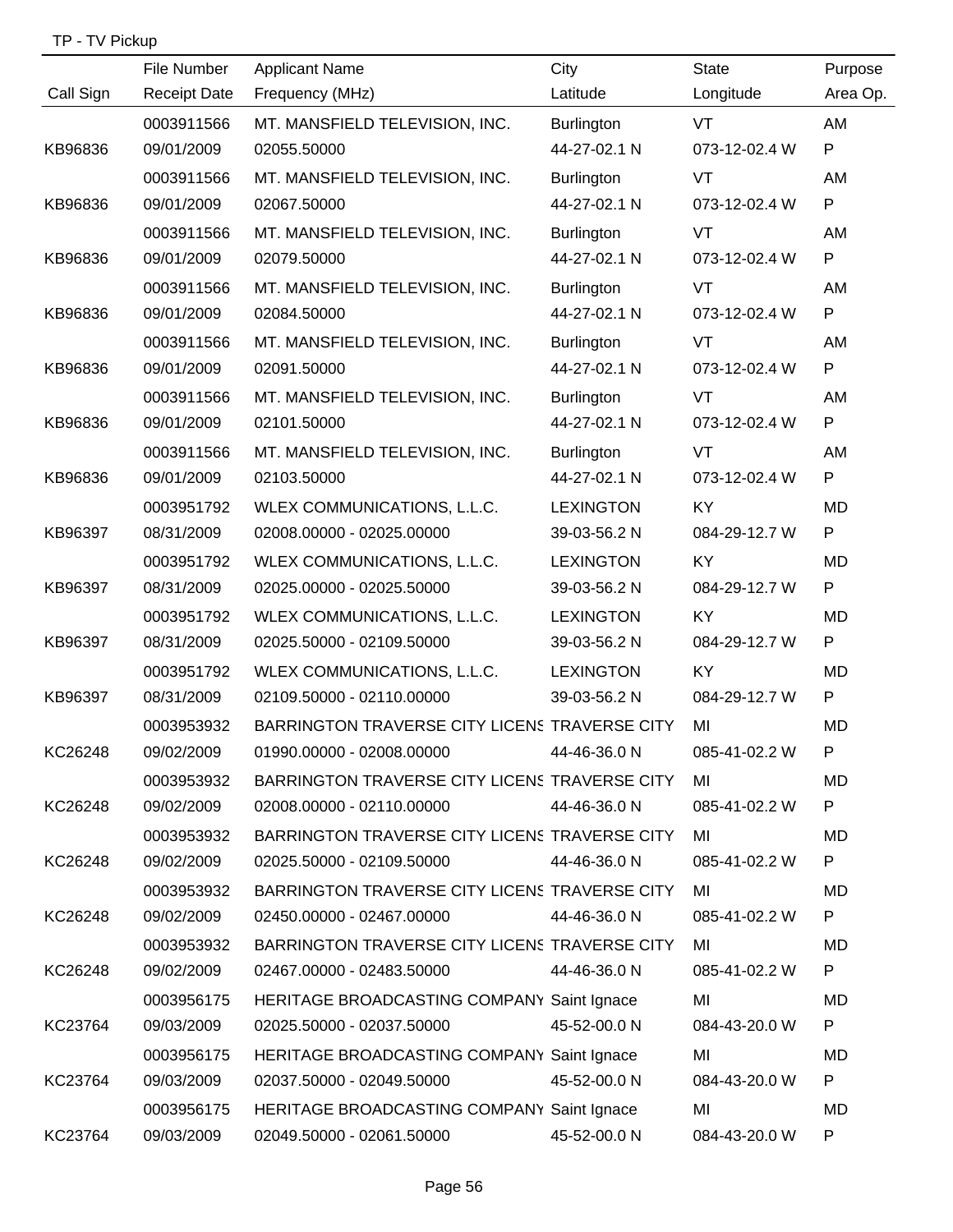TP - TV Pickup

|           | File Number         | <b>Applicant Name</b>                      | City         | <b>State</b>       | Purpose      |
|-----------|---------------------|--------------------------------------------|--------------|--------------------|--------------|
| Call Sign | <b>Receipt Date</b> | Frequency (MHz)                            | Latitude     | Longitude          | Area Op.     |
|           | 0003956175          | HERITAGE BROADCASTING COMPANY Saint Ignace |              | MI                 | <b>MD</b>    |
| KC23764   | 09/03/2009          | 02061.50000 - 02073.50000                  | 45-52-00.0 N | 084-43-20.0 W      | P            |
|           | 0003956175          | HERITAGE BROADCASTING COMPANY Saint Ignace |              | MI                 | <b>MD</b>    |
| KC23764   | 09/03/2009          | 02073.50000 - 02085.50000                  | 45-52-00.0 N | 084-43-20.0 W      | P            |
|           | 0003956175          | HERITAGE BROADCASTING COMPANY Saint Ignace |              | MI                 | MD           |
| KC23764   | 09/03/2009          | 02085.50000 - 02097.50000                  | 45-52-00.0 N | 084-43-20.0 W      | P            |
|           | 0003956175          | HERITAGE BROADCASTING COMPANY Saint Ignace |              | MI                 | <b>MD</b>    |
| KC23764   | 09/03/2009          | 02097.50000 - 02109.50000                  | 45-52-00.0 N | 084-43-20.0 W      | P            |
|           | 0003956208          | HERITAGE BROADCASTING COMPANY Northport    |              | MI                 | <b>MD</b>    |
| KB96956   | 09/03/2009          | 02025.50000 - 02109.50000                  | 45-15-05.0 N | 085-37-10.0 W      | P            |
|           | 0003956214          | HERITAGE BROADCASTING COMPANY Mio          |              | MI                 | <b>MD</b>    |
| KC23756   | 09/03/2009          | 02025.50000 - 02109.50000                  | 44-28-32.4 N | 084-20-00.0 W      | P            |
|           | 0003956230          | HERITAGE BROADCASTING COMPANY Evart        |              | MI                 | <b>MD</b>    |
| KC26258   | 09/03/2009          | 02008.00000 - 02093.00000                  | 43-54-31.0 N | 085-21-52.0 W      | P            |
|           | 0003956230          | HERITAGE BROADCASTING COMPANY Evart        |              | MI                 | MD           |
| KC26258   | 09/03/2009          | 02025.50000 - 02109.50000                  | 43-54-31.0 N | 085-21-52.0 W      | P            |
|           | 0003956453          | WAGT TELEVISION, INC.                      | Jackson      | <b>SC</b>          | <b>MD</b>    |
| KC26152   | 09/03/2009          | 02025.50000 - 02109.50000                  | 33-24-20.7 N | 081-50-00.5 W      | P            |
|           | 0003957502          | HOAK MEDIA OF LOUISIANA LICENSE, Columbia  |              | LA                 | MD           |
| KB96694   | 09/04/2009          | 01990.00000 - 02110.00000                  | 32-11-50.5 N | 092-04-14.4 W      | $\mathsf{P}$ |
|           | 0003957502          | HOAK MEDIA OF LOUISIANA LICENSE, Columbia  |              | LA                 | MD           |
| KB96694   | 09/04/2009          | 01990.00000 - 02008.00000                  | 32-11-50.5 N | 092-04-14.4 W      | P            |
|           | 0003957502          | HOAK MEDIA OF LOUISIANA LICENSE, Columbia  |              | LA                 | MD           |
| KB96694   | 09/04/2009          | 02008.00000 - 02025.00000                  | 32-11-50.5 N | 092-04-14.4 W      | P.           |
|           | 0003957502          | HOAK MEDIA OF LOUISIANA LICENSE, Columbia  |              | LA 1999            | MD           |
| KB96694   | 09/04/2009          | 02025.00000 - 02042.00000                  | 32-11-50.5 N | 092-04-14.4 W      | P.           |
|           | 0003957502          | HOAK MEDIA OF LOUISIANA LICENSE, Columbia  |              | LA PORT CONTROLLER | MD           |
| KB96694   | 09/04/2009          | 02025.50000 - 02037.50000                  | 32-11-50.5 N | 092-04-14.4 W      | P.           |
|           | 0003957502          | HOAK MEDIA OF LOUISIANA LICENSE, Columbia  |              | LA PORT CONTROLLER | MD.          |
| KB96694   | 09/04/2009          | 02037.50000 - 02049.50000                  | 32-11-50.5 N | 092-04-14.4 W      | P            |
|           | 0003957502          | HOAK MEDIA OF LOUISIANA LICENSE, Columbia  |              | LA                 | MD           |
| KB96694   | 09/04/2009          | 02042.00000 - 02059.00000                  | 32-11-50.5 N | 092-04-14.4 W      | P            |
|           | 0003957502          | HOAK MEDIA OF LOUISIANA LICENSE, Columbia  |              | LA                 | MD.          |
| KB96694   | 09/04/2009          | 02049.50000 - 02061.50000                  | 32-11-50.5 N | 092-04-14.4 W      | P            |
|           | 0003957502          | HOAK MEDIA OF LOUISIANA LICENSE, Columbia  |              | LA                 | MD           |
| KB96694   | 09/04/2009          | 02059.00000 - 02076.00000                  | 32-11-50.5 N | 092-04-14.4 W      | P.           |
|           | 0003957502          | HOAK MEDIA OF LOUISIANA LICENSE, Columbia  |              | LA                 | MD           |
| KB96694   | 09/04/2009          | 02061.50000 - 02073.50000 32-11-50.5 N     |              | 092-04-14.4 W      | P            |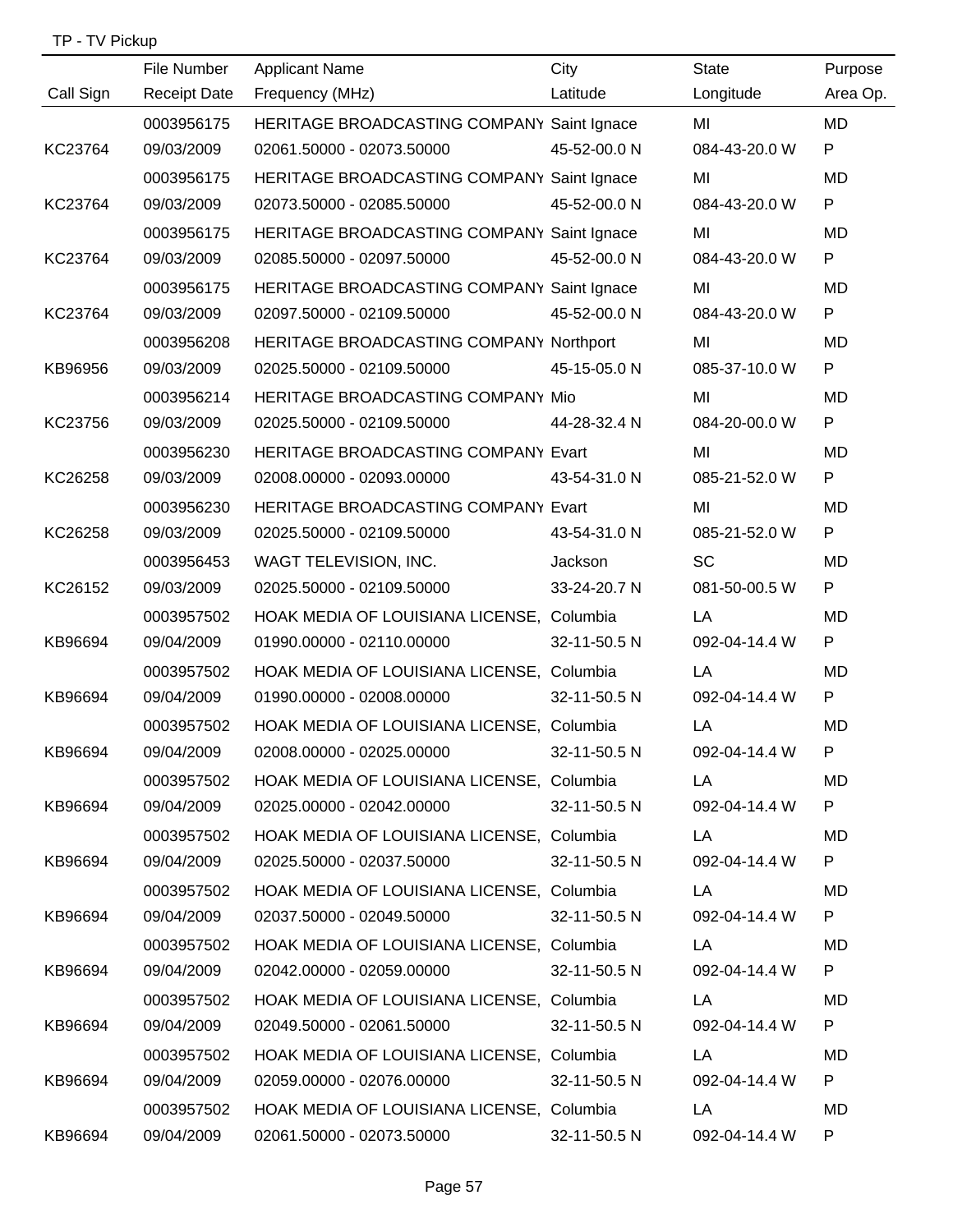|           | File Number         | <b>Applicant Name</b>            | City         | <b>State</b>  | Purpose   |
|-----------|---------------------|----------------------------------|--------------|---------------|-----------|
| Call Sign | <b>Receipt Date</b> | Frequency (MHz)                  | Latitude     | Longitude     | Area Op.  |
|           | 0003957502          | HOAK MEDIA OF LOUISIANA LICENSE, | Columbia     | LA            | MD        |
| KB96694   | 09/04/2009          | 02073.50000 - 02085.50000        | 32-11-50.5 N | 092-04-14.4 W | P         |
|           | 0003957502          | HOAK MEDIA OF LOUISIANA LICENSE, | Columbia     | LA            | MD        |
| KB96694   | 09/04/2009          | 02076.00000 - 02093.00000        | 32-11-50.5 N | 092-04-14.4 W | P         |
|           | 0003957502          | HOAK MEDIA OF LOUISIANA LICENSE, | Columbia     | LA            | MD        |
| KB96694   | 09/04/2009          | 02085.50000 - 02097.50000        | 32-11-50.5 N | 092-04-14.4 W | P         |
|           | 0003957502          | HOAK MEDIA OF LOUISIANA LICENSE, | Columbia     | LA            | MD        |
| KB96694   | 09/04/2009          | 02093.00000 - 02110.00000        | 32-11-50.5 N | 092-04-14.4 W | P         |
|           | 0003957502          | HOAK MEDIA OF LOUISIANA LICENSE, | Columbia     | LA            | MD        |
| KB96694   | 09/04/2009          | 02097.50000 - 02109.50000        | 32-11-50.5 N | 092-04-14.4 W | P         |
|           | 0003956287          | NORTHWEST INDIANA PUBLIC BROAD   |              |               | <b>NE</b> |
|           | 09/03/2009          | 02025.50000 - 02109.50000        |              |               | $\circ$   |
|           | 0003956287          | NORTHWEST INDIANA PUBLIC BROAD   |              |               | <b>NE</b> |
|           | 09/03/2009          | 02450.00000 - 02483.50000        |              |               | O         |

#### TS - TV Studio Transmitter Link

|               | File Number         | <b>Applicant Name</b>                          | City              | <b>State</b>  | Purpose   |
|---------------|---------------------|------------------------------------------------|-------------------|---------------|-----------|
| Call Sign     | <b>Receipt Date</b> | Frequency (MHz)                                | Latitude          | Longitude     | Area Op.  |
|               | 0003951523          | ION MEDIA LICENSE COMPANY, LLC, E CEDAR RAPIDS |                   | ΙA            | MD.       |
| WPQP552       | 08/31/2009          | 07062.50000                                    | 42-02-00.9 N      | 091-40-00.6 W |           |
|               | 0003951826          | HEARST-ARGYLE STATIONS, INC.                   | <b>SACRAMENTO</b> | CA            | MD        |
| WPJB333       | 08/31/2009          | 06925.00000 - 06950.00000                      | 38-35-16.0 N      | 121-29-26.0 W |           |
|               | 0003951827          | HEARST-ARGYLE STATIONS, INC.                   | RANCHO CORDOVCA   |               | MD        |
| <b>WLG389</b> | 08/31/2009          | 07000.00000 - 07025.00000                      | 38-35-04.5 N      | 121-15-25.3 W |           |
|               | 0003957514          | PARKER BROADCASTING OF LOUISIAL MONROE         |                   | LA            | MD        |
| WQAR348       | 09/04/2009          | 06950.00000 - 06975.00000                      | 32-31-40.0 N      | 092-06-08.7 W |           |
|               | 0003951807          | HEARST-ARGYLE STATIONS, INC.                   | <b>SACRAMENTO</b> | CA            | <b>NE</b> |
|               | 08/31/2009          | 07025.00000 - 07050.00000                      | 38-35-16.0 N      | 121-29-26.0 W |           |

## YK - Industrial/Business Pool - Commercial, Trunked

|           | File Number              | Applicant Name  | City     | State     | Purpose   |
|-----------|--------------------------|-----------------|----------|-----------|-----------|
| Call Sign | <b>Receipt Date</b>      | Frequency (MHz) | Latitude | Longitude | Area Op.  |
| WNPY667   | 0003951904<br>08/31/2009 | Beeper One inc  |          |           | <b>RO</b> |
|           | 0003952458               | RATEC INC       |          |           | <b>RO</b> |
| WPPA296   | 09/01/2009               |                 |          |           |           |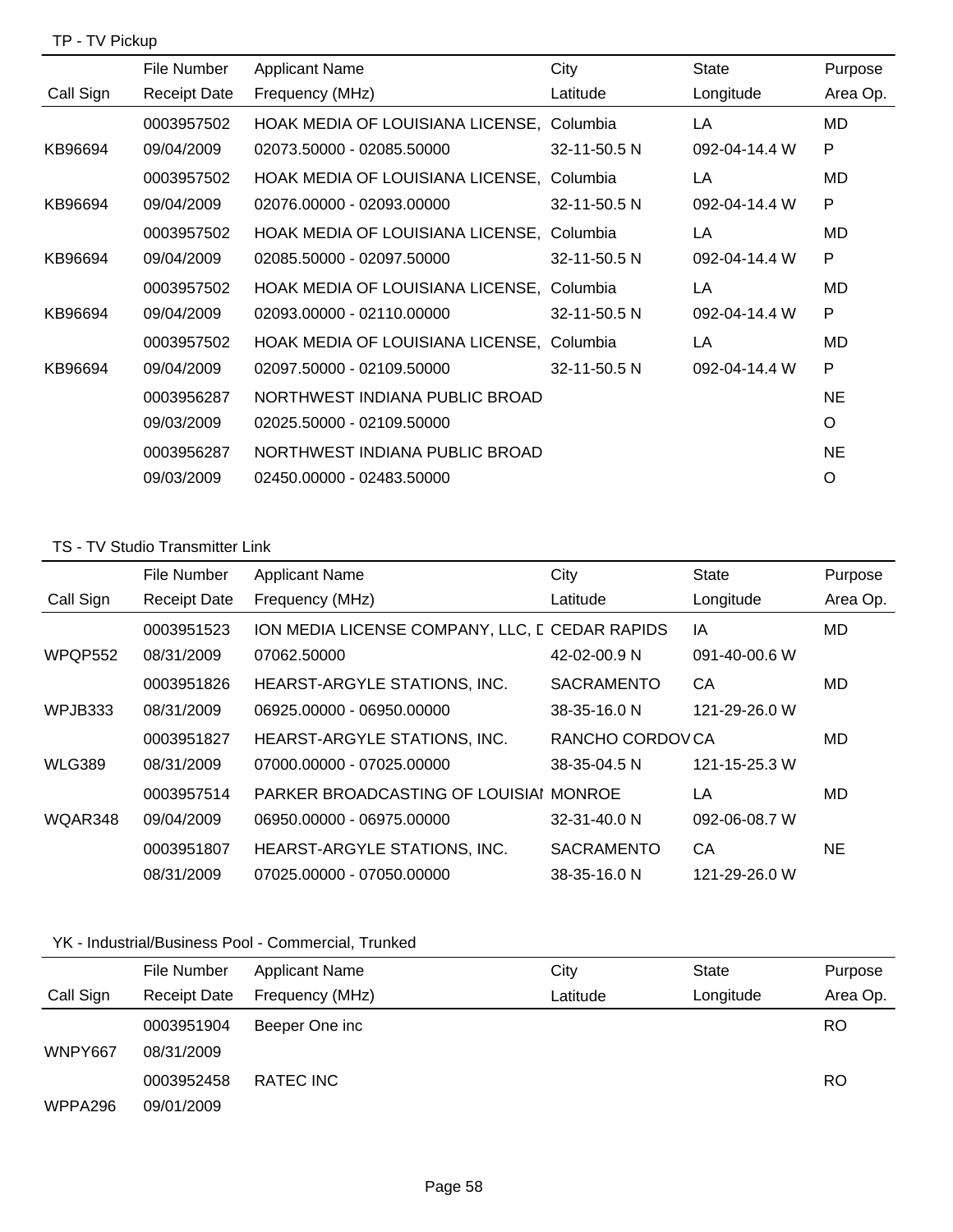## YK - Industrial/Business Pool - Commercial, Trunked

|                | File Number         | <b>Applicant Name</b>          | City     | State     | Purpose   |
|----------------|---------------------|--------------------------------|----------|-----------|-----------|
| Call Sign      | <b>Receipt Date</b> | Frequency (MHz)                | Latitude | Longitude | Area Op.  |
|                | 0003956299          | SOUTHEASTERN CABLE PRODUCTS II |          |           | <b>RO</b> |
| WPPC538        | 09/03/2009          |                                |          |           |           |
|                | 0003956877          | <b>GREEN, GARY A</b>           |          |           | <b>RO</b> |
| <b>WNHI783</b> | 09/04/2009          |                                |          |           |           |
|                | 0003957423          | <b>WECOM INC</b>               |          |           | <b>RO</b> |
| WPPC822        | 09/04/2009          |                                |          |           |           |
|                | 0003957567          | Polasek, David T               |          |           | <b>RO</b> |
| <b>WPNY280</b> | 09/04/2009          |                                |          |           |           |
|                | 0003957568          | Polasek, David T               |          |           | <b>RO</b> |
| WPOY748        | 09/04/2009          |                                |          |           |           |
|                | 0003957569          | Polasek, David T               |          |           | <b>RO</b> |
| WPOY927        | 09/04/2009          |                                |          |           |           |
|                | 0003957570          | Polasek, David T               |          |           | <b>RO</b> |
| WPPA624        | 09/04/2009          |                                |          |           |           |

# YM - 800 MHz Trunked SMR (SMR, Site-specific)

|                | File Number         | <b>Applicant Name</b>          | City               | <b>State</b>  | Purpose   |
|----------------|---------------------|--------------------------------|--------------------|---------------|-----------|
| Call Sign      | <b>Receipt Date</b> | Frequency (MHz)                | Latitude           | Longitude     | Area Op.  |
|                | 0003951532          | <b>STONES MOBILE RADIO INC</b> |                    |               | <b>MD</b> |
| <b>KNIY874</b> | 08/31/2009          | 00809.00000 - 00824.00000      |                    |               | A         |
|                | 0003951532          | STONES MOBILE RADIO INC        |                    | <b>ND</b>     | <b>MD</b> |
| <b>KNIY874</b> | 08/31/2009          | 00809.00000 - 00824.00000      |                    |               | X         |
|                | 0003951532          | STONES MOBILE RADIO INC        | <b>GRAND FORKS</b> | <b>ND</b>     | <b>MD</b> |
| <b>KNIY874</b> | 08/31/2009          | 00856.33750                    | 47-52-33.0 N       | 097-02-56.0 W |           |
|                | 0003951532          | STONES MOBILE RADIO INC        | <b>GRAND FORKS</b> | <b>ND</b>     | <b>MD</b> |
| <b>KNIY874</b> | 08/31/2009          | 00857.33750                    | 47-52-33.0 N       | 097-02-56.0 W |           |
|                | 0003951532          | STONES MOBILE RADIO INC        | <b>GRAND FORKS</b> | <b>ND</b>     | <b>MD</b> |
| <b>KNIY874</b> | 08/31/2009          | 00858.33750                    | 47-52-33.0 N       | 097-02-56.0 W |           |
|                | 0003951532          | STONES MOBILE RADIO INC        | <b>GRAND FORKS</b> | <b>ND</b>     | <b>MD</b> |
| <b>KNIY874</b> | 08/31/2009          | 00859.33750                    | 47-52-33.0 N       | 097-02-56.0 W |           |
|                | 0003951532          | STONES MOBILE RADIO INC        | <b>GRAND FORKS</b> | <b>ND</b>     | <b>MD</b> |
| <b>KNIY874</b> | 08/31/2009          | 00856.33750                    | 48-00-24.9 N       | 097-07-03.3 W |           |
|                | 0003951532          | STONES MOBILE RADIO INC        | <b>GRAND FORKS</b> | <b>ND</b>     | <b>MD</b> |
| <b>KNIY874</b> | 08/31/2009          | 00857.33750                    | 48-00-24.9 N       | 097-07-03.3 W |           |
|                | 0003951532          | STONES MOBILE RADIO INC        | <b>GRAND FORKS</b> | <b>ND</b>     | <b>MD</b> |
| <b>KNIY874</b> | 08/31/2009          | 00858.33750                    | 48-00-24.9 N       | 097-07-03.3 W |           |
|                | 0003951532          | STONES MOBILE RADIO INC        | <b>GRAND FORKS</b> | <b>ND</b>     | <b>MD</b> |
| KNIY874        | 08/31/2009          | 00859.33750                    | 48-00-24.9 N       | 097-07-03.3 W |           |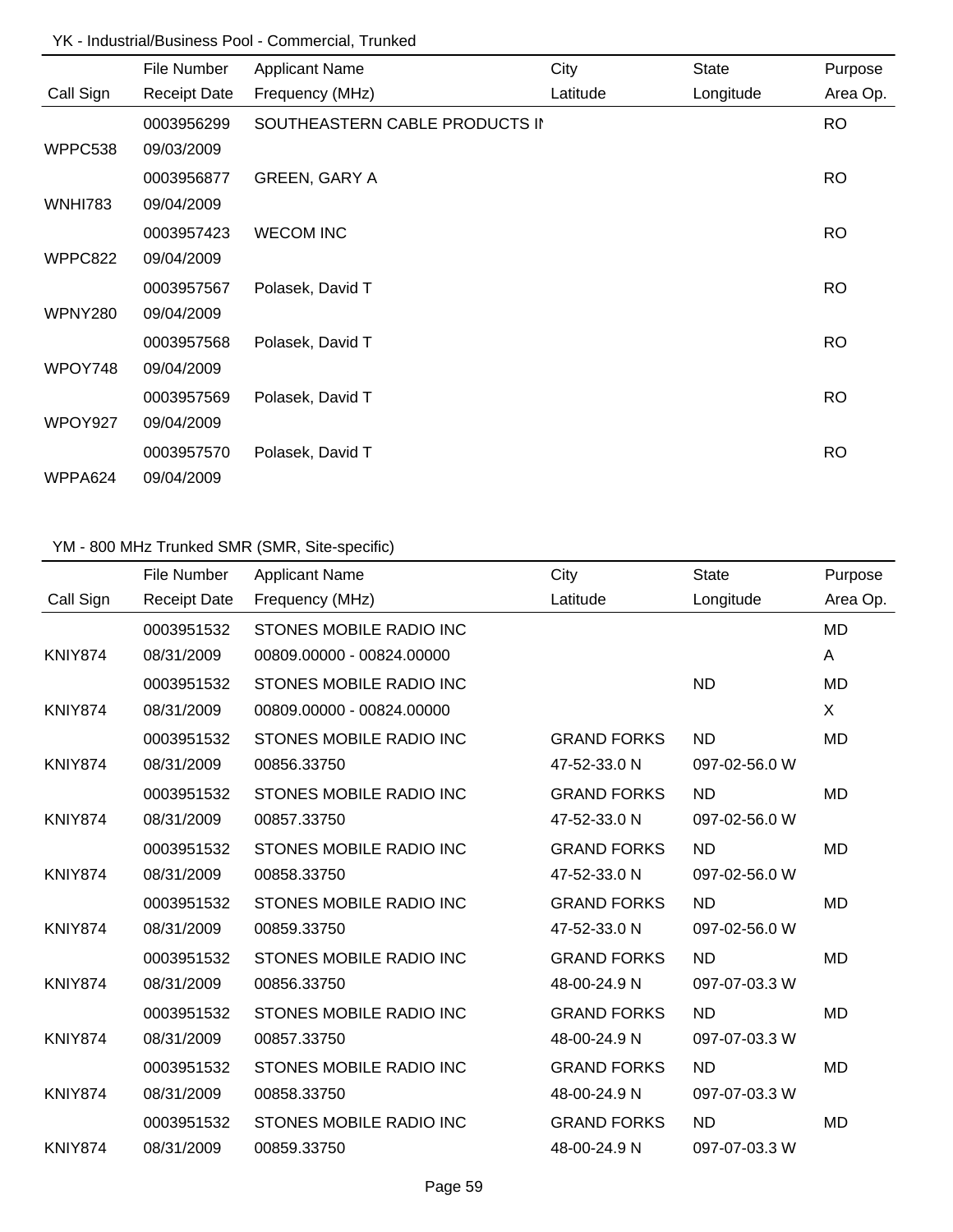# YM - 800 MHz Trunked SMR (SMR, Site-specific)

|                | File Number         | Applicant Name                 | City                | <b>State</b>  | Purpose   |
|----------------|---------------------|--------------------------------|---------------------|---------------|-----------|
| Call Sign      | <b>Receipt Date</b> | Frequency (MHz)                | Latitude            | Longitude     | Area Op.  |
|                | 0003951694          | STONES MOBILE RADIO INC        |                     |               | <b>MD</b> |
| KNRT438        | 08/31/2009          | 00809.00000 - 00824.00000      |                     |               | A         |
|                | 0003951694          | STONES MOBILE RADIO INC        |                     | <b>ND</b>     | MD        |
| <b>KNRT438</b> | 08/31/2009          | 00809.00000 - 00824.00000      |                     |               | X         |
|                | 0003951694          | <b>STONES MOBILE RADIO INC</b> | <b>REYNOLDS</b>     | <b>ND</b>     | MD        |
| KNRT438        | 08/31/2009          | 00856.16250                    | 47-39-29.9 N        | 097-16-41.3 W |           |
|                | 0003951695          | STONES MOBILE RADIO INC        |                     |               | MD        |
| WNIC904        | 08/31/2009          | 00809.00000 - 00824.00000      |                     |               | A         |
|                | 0003951695          | STONES MOBILE RADIO INC        | <b>SAINT THOMAS</b> | <b>ND</b>     | MD        |
| WNIC904        | 08/31/2009          | 00862.93750                    | 48-34-50.0 N        | 097-28-13.3 W |           |
|                | 0003951695          | STONES MOBILE RADIO INC        | <b>SAINT THOMAS</b> | <b>ND</b>     | MD        |
| WNIC904        | 08/31/2009          | 00863.06250                    | 48-34-50.0 N        | 097-28-13.3 W |           |
|                | 0003951695          | STONES MOBILE RADIO INC        | <b>SAINT THOMAS</b> | <b>ND</b>     | MD        |
| WNIC904        | 08/31/2009          | 00863.68750                    | 48-34-50.0 N        | 097-28-13.3 W |           |
|                | 0003951695          | STONES MOBILE RADIO INC        | <b>SAINT THOMAS</b> | <b>ND</b>     | MD        |
| WNIC904        | 08/31/2009          | 00863.93750                    | 48-34-50.0 N        | 097-28-13.3 W |           |
|                | 0003951695          | STONES MOBILE RADIO INC        | <b>SAINT THOMAS</b> | <b>ND</b>     | MD        |
| WNIC904        | 08/31/2009          | 00864.13750                    | 48-34-50.0 N        | 097-28-13.3 W |           |
|                | 0003951711          | STONES MOBILE RADIO INC        |                     |               | MD        |
| <b>WNKX687</b> | 08/31/2009          | 00809.00000 - 00824.00000      |                     |               | A         |
|                | 0003951711          | STONES MOBILE RADIO INC        | <b>FORT TOTTEN</b>  | <b>ND</b>     | <b>MD</b> |
| <b>WNKX687</b> | 08/31/2009          | 00854.08750                    | 47-59-14.0 N        | 098-53-06.4 W |           |
|                | 0003951711          | STONES MOBILE RADIO INC        | FORT TOTTEN         | <b>ND</b>     | MD        |
| WNKX687        | 08/31/2009          | 00854.41250                    | 47-59-14.0 N        | 098-53-06.4 W |           |
|                | 0003951711          | STONES MOBILE RADIO INC        | FORT TOTTEN         | ND.           | MD        |
| WNKX687        | 08/31/2009          | 00855.13750                    | 47-59-14.0 N        | 098-53-06.4 W |           |
|                | 0003951761          | STONES MOBILE RADIO INC        |                     |               | MD        |
| WNPN628        | 08/31/2009          | 00809.00000 - 00824.00000      |                     |               | A         |
|                | 0003951761          | STONES MOBILE RADIO INC        | <b>RUGBY</b>        | ND.           | MD        |
| WNPN628        | 08/31/2009          | 00862.88750                    | 48-24-30.0 N        | 099-56-31.5 W |           |
|                | 0003951761          | STONES MOBILE RADIO INC        | <b>RUGBY</b>        | ND.           | MD        |
| WNPN628        | 08/31/2009          | 00863.66250                    | 48-24-30.0 N        | 099-56-31.5 W |           |
|                | 0003951802          | STONES MOBILE RADIO INC        | THIEF RIVER         | MN            | MD        |
| WNSF258        | 08/31/2009          | 00862.28750                    | 48-07-50.9 N        | 096-11-45.1 W |           |
|                | 0003951802          | STONES MOBILE RADIO INC        | THIEF RIVER         | <b>MN</b>     | MD        |
| WNSF258        | 08/31/2009          | 00862.43750                    | 48-07-50.9 N        | 096-11-45.1 W |           |
|                | 0003951802          | STONES MOBILE RADIO INC        | THIEF RIVER         | MN            | MD        |
| <b>WNSF258</b> | 08/31/2009          | 00863.08750                    | 48-07-50.9 N        | 096-11-45.1 W |           |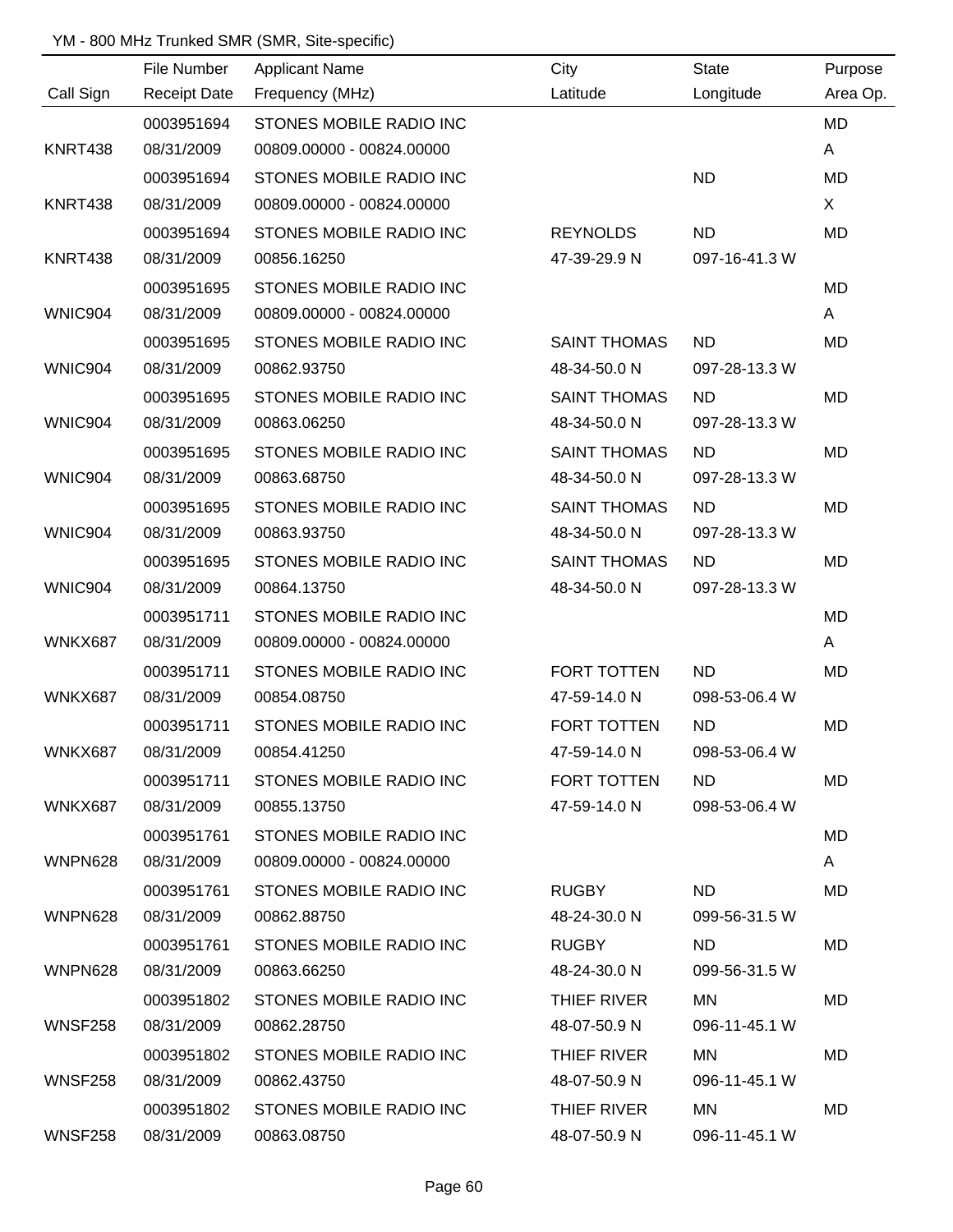## YM - 800 MHz Trunked SMR (SMR, Site-specific)

|                | File Number         | <b>Applicant Name</b>      | City             | <b>State</b>  | Purpose   |
|----------------|---------------------|----------------------------|------------------|---------------|-----------|
| Call Sign      | <b>Receipt Date</b> | Frequency (MHz)            | Latitude         | Longitude     | Area Op.  |
|                | 0003951803          | STONES MOBILE RADIO INC    | <b>WARROAD</b>   | <b>MN</b>     | <b>MD</b> |
| <b>WNXM598</b> | 08/31/2009          | 00862.31250                | 48-54-10.0 N     | 095-22-39.9 W |           |
|                | 0003951803          | STONES MOBILE RADIO INC    | <b>WARROAD</b>   | <b>MN</b>     | MD        |
| <b>WNXM598</b> | 08/31/2009          | 00862.93750                | 48-54-10.0 N     | 095-22-39.9 W |           |
|                | 0003951803          | STONES MOBILE RADIO INC    | WARROAD          | <b>MN</b>     | <b>MD</b> |
| <b>WNXM598</b> | 08/31/2009          | 00863.61250                | 48-54-10.0 N     | 095-22-39.9 W |           |
|                | 0003951804          | STONES MOBILE RADIO INC    | <b>BELCOURT</b>  | <b>ND</b>     | MD        |
| WNZP835        | 08/31/2009          | 00862.86250                | 48-51-40.0 N     | 099-52-46.5 W |           |
|                | 0003951804          | STONES MOBILE RADIO INC    | <b>BELCOURT</b>  | <b>ND</b>     | <b>MD</b> |
| WNZP835        | 08/31/2009          | 00863.58750                | 48-51-40.0 N     | 099-52-46.5 W |           |
|                | 0003951805          | STONES MOBILE RADIO INC    | <b>LANGDON</b>   | <b>ND</b>     | <b>MD</b> |
| WNZU652        | 08/31/2009          | 00862.43750                | 48-37-47.0 N     | 098-21-38.4 W |           |
|                | 0003951805          | STONES MOBILE RADIO INC    | <b>LANGDON</b>   | <b>ND</b>     | MD        |
| WNZU652        | 08/31/2009          | 00863.01250                | 48-37-47.0 N     | 098-21-38.4 W |           |
|                | 0003951809          | <b>STONES MOBILE RADIO</b> |                  |               | <b>MD</b> |
| WPEC387        | 08/31/2009          | 00809.00000 - 00824.00000  |                  |               | A         |
|                | 0003951809          | <b>STONES MOBILE RADIO</b> | <b>CROOKSTON</b> | <b>MN</b>     | <b>MD</b> |
| WPEC387        | 08/31/2009          | 00856.73750                | 47-47-24.9 N     | 096-31-25.2 W |           |
|                | 0003951809          | <b>STONES MOBILE RADIO</b> | <b>CROOKSTON</b> | <b>MN</b>     | <b>MD</b> |
| WPEC387        | 08/31/2009          | 00857.73750                | 47-47-24.9 N     | 096-31-25.2 W |           |
|                | 0003951809          | <b>STONES MOBILE RADIO</b> | <b>CROOKSTON</b> | <b>MN</b>     | MD        |
| WPEC387        | 08/31/2009          | 00858.73750                | 47-47-24.9 N     | 096-31-25.2 W |           |
|                | 0003951809          | <b>STONES MOBILE RADIO</b> | <b>CROOKSTON</b> | <b>MN</b>     | <b>MD</b> |
| WPEC387        | 08/31/2009          | 00859.73750                | 47-47-24.9 N     | 096-31-25.2 W |           |
|                | 0003951330          | C & S COMMUNICATIONS INC   |                  |               | <b>RO</b> |
| WNPU543        | 08/31/2009          |                            |                  |               |           |

#### YS - SMR, 896-901/935-940 MHz, Trunked

|           | File Number  | Applicant Name                | City     | State     | Purpose  |
|-----------|--------------|-------------------------------|----------|-----------|----------|
| Call Sign | Receipt Date | Frequency (MHz)               | Latitude | Longitude | Area Op. |
|           | 0003951180   | Machine License Holding, LLC. |          |           | RO       |
| WPFD843   | 08/31/2009   |                               |          |           |          |